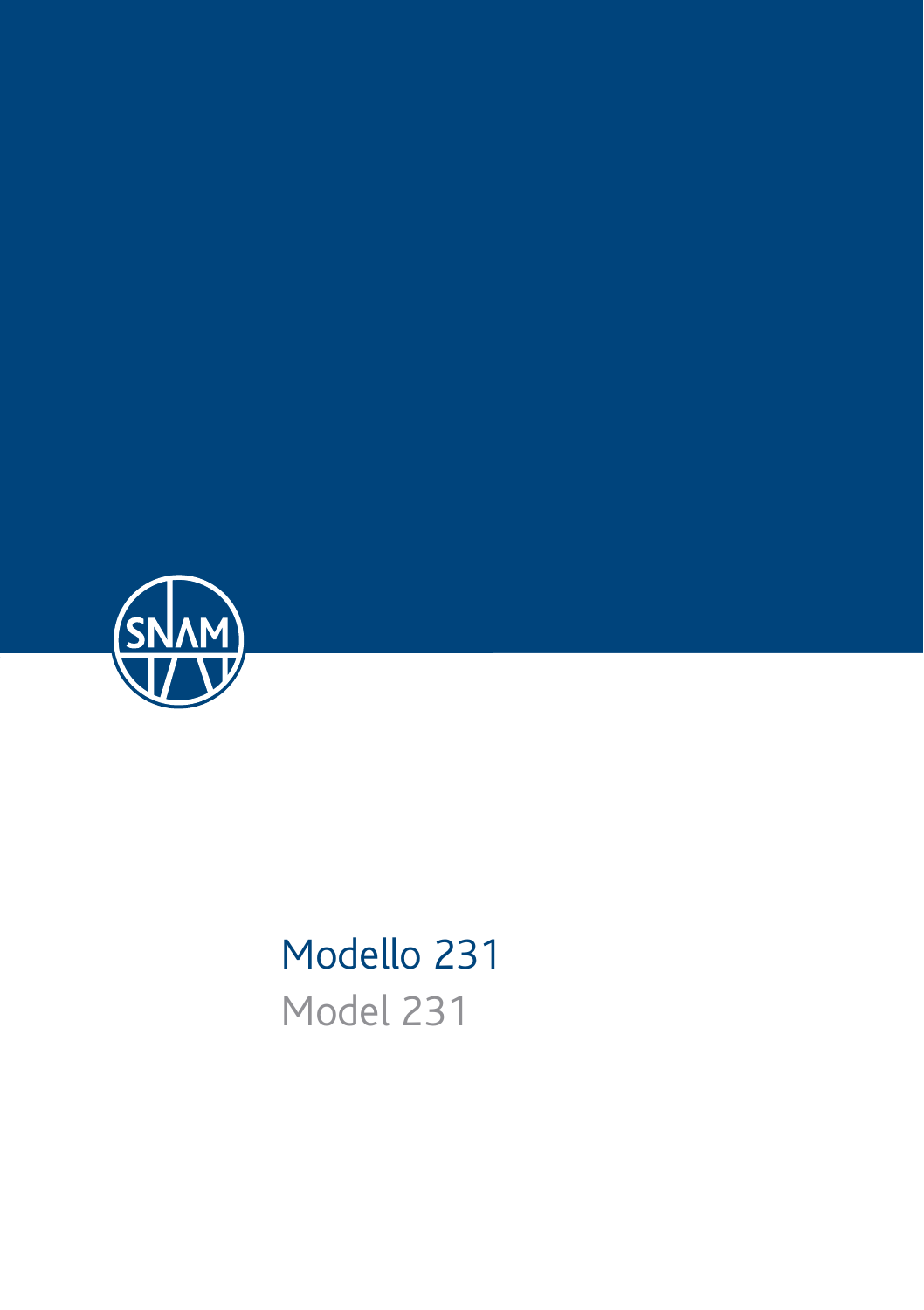| Introduzione                                  |                                                      | 4      |
|-----------------------------------------------|------------------------------------------------------|--------|
| <b>CAPITOLO 1</b><br><b>CODICE ETICO SNAM</b> |                                                      | 9<br>٩ |
| <b>CAPITOLO 2</b>                             |                                                      | 43     |
|                                               | <b>METODOLOGIA DI ANALISI DEI RISCHI</b>             | 43     |
| 2.1.                                          | Analisi dei rischi e sistema<br>di controllo interno | 44     |
| <b>CAPITOLO 3</b>                             |                                                      |        |
| COMPITI DELL'ORGANISMO DI VIGILANZA           |                                                      | 47     |
| 3.1.                                          | Organismo di Vigilanza di Snam                       | 48     |
|                                               | 3.1.1. Collegialità                                  | 48     |
|                                               | 3.1.2. Nomina                                        | 48     |
|                                               | 3.1.3. Funzioni, poteri e budget                     |        |
|                                               | dell'Organismo di Vigilanza                          | 51     |
|                                               | 3.2. Flussi informativi                              | 53     |
|                                               | 3.2.1. Flussi informativi                            |        |
|                                               | dell'Organismo di Vigilanza                          |        |
|                                               | verso il vertice societario                          | 53     |

|                        | 3.2.2. Flussi informativi verso    |    |
|------------------------|------------------------------------|----|
|                        | l'Organismo di Vigilanza:          |    |
|                        | informative obbligatorie           | 53 |
| 3.3.                   | Rapporti fra Organismo             |    |
|                        | di Vigilanza di Snam               |    |
|                        | e delle società controllate        | 55 |
| 3.4.                   | Raccolta e conservazione           |    |
|                        | delle informazioni                 | 56 |
| <b>CAPITOLO 4</b>      |                                    | 57 |
|                        | <b>DESTINATARI ED ESTENSIONE</b>   |    |
| <b>DEL MODELLO 231</b> |                                    | 57 |
|                        |                                    |    |
|                        | 4.1 Premessa                       | 58 |
|                        | 4.2. Destinatari del Modello 231   | 58 |
| 4.3.                   | Attività di formazione             |    |
|                        | e comunicazione                    | 58 |
|                        | 4.3.1. Comunicazione ai componenti |    |
|                        | degli organi sociali               | 58 |
|                        | 4.3.2. Formazione e comunicazione  |    |
|                        | ai dipendenti                      | 59 |
|                        | 4.3.3. Formazione e comunicazione  |    |
|                        | mediante strumenti informatici     | 59 |

# Introduction 4 CHAPTER 1 9 SNAM CODE OF ETHICS 9 CHAPTER 2 43 RISK ANALYSIS METHODOLOGY 43 2.1. Risk analysis and internal control system 44 CHAPTER 3 47 TASKS OF THE WATCH STRUCTURE 47 3.1. Watch Structure of Snam S.p.A. 48 3.1.1. Collective operating process 48 3.1.2. Appointment 48 3.1.3. Functions, powers and budget of the Watch Structure 51 3.2. Information flows 52 3.2.1. Information flows from the Watch Structure to upper management 52 3.2.2. Information flows to the Watch Structure: compulsory

|                  | information notes                   | 53 |
|------------------|-------------------------------------|----|
|                  | 3.3. Relations between the Watch    |    |
|                  | Structure of Snam S.p.A.            |    |
|                  | and subsidiaries                    | 55 |
|                  | 3.4. Collection and storage         |    |
|                  | of information                      | 56 |
| <b>CHAPTER 4</b> |                                     | 57 |
|                  | <b>ADDRESSEES OF MODEL 231</b>      |    |
|                  | <b>AND EXTENSION THEREOF</b>        | 57 |
|                  | 4.1. Foreword                       | 58 |
|                  | 4.2. Addressees of Model 231        | 58 |
|                  | 4.3. Training and communication     | 58 |
|                  | 4.3.1. Communication to the members |    |
|                  | of company bodies                   | 58 |
|                  | 4.3.2. Training and communication   |    |
|                  | to employees                        | 59 |
|                  | 4.3.3. Training and communication   |    |
|                  | using IT tools                      | 59 |
| 4.4.             | Communication to third parties      |    |
|                  | and the market                      | 60 |
|                  | 4.5. Extension of Model 231         |    |
|                  | to subsidiaries                     | 60 |
|                  |                                     |    |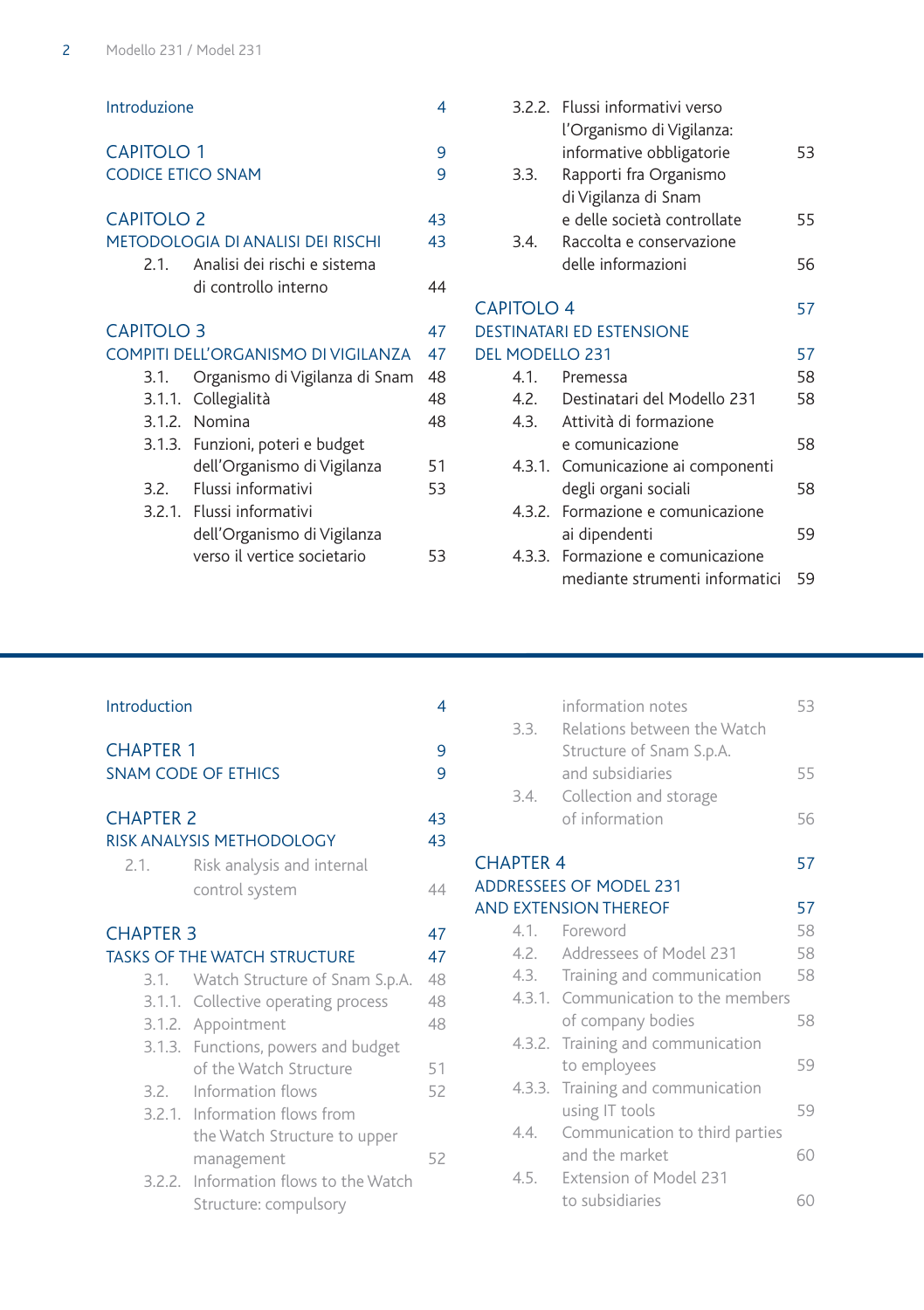| 44                | Comunicazione a terzi              |    |
|-------------------|------------------------------------|----|
|                   | e al mercato                       | 60 |
| 4.5.              | Estensione del Modello 231         |    |
|                   | alle società controllate           | 60 |
|                   | 4.5.1. Società non operative       | 61 |
| <b>CAPITOLO 5</b> |                                    | 63 |
|                   | STRUTTURA DEL SISTEMA DISCIPLINARE | 63 |
| 5.1.              | Funzione del sistema disciplinare  | 64 |
| 5.2.              | Violazione del Modello 231         | 64 |
| 5.3.              | Misure nei confronti di quadri,    |    |
|                   | impiegati e operai                 | 65 |
| 5.4.              | Misure nei confronti dei dirigenti | 67 |
| 5.5.              | Misure nei confronti               |    |
|                   | degli Amministratori               | 67 |
| 5.6.              | Misure nei confronti dei Sindaci   | 67 |
|                   |                                    |    |

# CAPITOLO 6 69<br>
PRESIDI DI CONTROLLO 69

# PRESIDI DI CONTROLLO 6.1. Quadro regolatorio 70<br>6.1.1 Sistema Normativo di Snam 70 6.1.1. Sistema Normativo di Snam

 6.1.2. Normativa Anticorruzione 71 6.1.3. Codice di Condotta Antitrust 71 6.2. Presidi di controllo previsti dal Modello 231 72 6.3. Processi, Attività Sensibili e standard di controllo specifici 73 CAPITOLO 7 75 REGOLE PER L'AGGIORNAMENTO DEL MODELLO 231 75

| 7.1. Premessa                   | 76 |
|---------------------------------|----|
| 7.2. Criteri di predisposizione |    |
| del Programma di Recepimento 76 |    |

# 4.5.1. Non-operating companies 61

| <b>CHAPTER 5</b> | <b>DISCIPLINARY SYSTEM STRUCTURE</b> | 63<br>63 |
|------------------|--------------------------------------|----------|
|                  | 5.1. Function of the disciplinary    |          |
|                  | system                               | 64       |
| 5.2.             | Violation of Model 231               | 64       |
| 5.3.             | Measures for supervisors,            |          |
|                  | office staff and manual workers      | 65       |
| 5.4.             | Measures for managers                | 67       |
| 5.5.             | Measures for Directors               | 67       |
| 5.6.             | Measures for Statutory Auditors 67   |          |
|                  |                                      |          |

| <b>CHAPTER 6</b>             |                                    | 69 |
|------------------------------|------------------------------------|----|
| <b>CONTROL TOOLS</b>         |                                    | 69 |
| 6.1.                         | Regulatory framework               | 70 |
|                              | 6.1.1. Snam's Regulatory System    | 70 |
|                              | 6.1.2. Anti-corruption regulations | 71 |
|                              | 6.1.3. Antitrust Code of Conduct   | 71 |
| 6.2.                         | The control tools established      |    |
|                              | by Model 231                       | 72 |
| 6.3.                         | Processes, Sensitive Activities    |    |
|                              | and specific control standard      | 73 |
| <b>CHAPTER 7</b>             |                                    | 75 |
| RULES FOR UPDATING MODEL 231 |                                    | 75 |
|                              | 7.1. Foreword                      | 76 |
|                              | 7.2. Implementation                |    |
|                              | Programme drafting criteria        | 76 |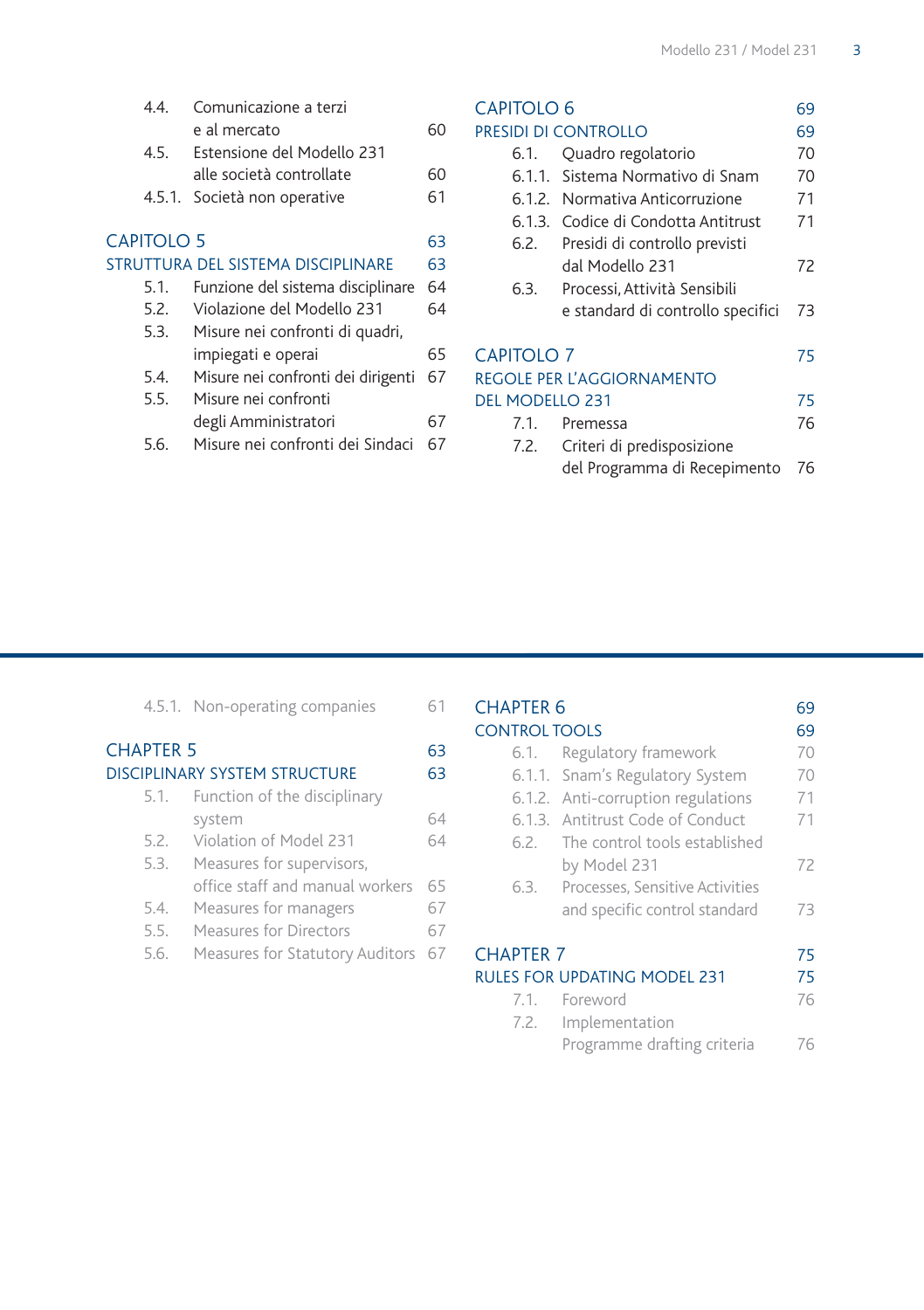# Introduzione

Secondo la disciplina italiana della *"responsabilità degli enti per gli illeciti amministrativi dipendenti da reato"* contenuta nel decreto legislativo 8 giugno 2001 n. 231 (di seguito, "**d.lgs. n. 231 del 2001**") gli enti associativi - tra cui le società di capitali - possono essere ritenuti responsabili, e di conseguenza sanzionati in via pecuniaria e/o interdittiva, in relazione a taluni reati commessi o tentati - in Italia o all'estero - nell'interesse o a vantaggio delle società:

da persone che rivestono funzioni di rappresentanza, di amministrazione o di direzione dell'ente o di una sua unità organizzativa dotata di autonomia finanziaria e funzionale, nonché da persone che esercitano, anche di fatto, la gestione e il controllo dell'ente stesso (c.d. soggetti in posizione apicale o "apicali");

da persone sottoposte alla direzione o alla vigilanza di uno dei soggetti succitati (c.d. soggetti sottoposti all'altrui direzione).

Le società possono in ogni caso adottare modelli di organizzazione, gestione e controllo idonei a prevenire i reati stessi; modelli i cui principi possono essere rinvenuti nelle Linee Guida predisposte da Confindustria.

In relazione a ciò, nell'adunanza del 23 aprile 2004, il Consiglio di Amministrazione di Snam S.p.A. (già Snam Rete Gas S.p.A.) ha approvato per la prima volta il Modello di organizzazione, gestione e controllo ex d.lgs. n. 231 del 2001. Successivamente, in conseguenza degli interventi legislativi sul campo di applicazione del d.lgs. n. 231 del 2001, all'esito di successivi progetti in data 22 febbraio 2008, in data 12 febbraio 2009, in data 12 luglio 2011 e in data 13 febbraio 2012 il Modello è stato aggiornato

# **INTRODUCTION**

Pursuant to the Italian regulations on the *"administrative liability of legal entities deriving from offences"* contained in Legislative Decree No. 231 of 8 June 2001 (hereinafter "**Legislative Decree No. 231 of 2001**"), legal entities – including limited companies – may be held liable, and consequently subject to financial penalties and/or interdiction, for any crimes committed or any attempts to commit crimes – in Italy or abroad – in the interest or to the advantage of the companies themselves:

- by individuals who are representatives, directors or managers of the company or of one of its organisational units that has financial and functional independence, or by individuals who are responsible for managing or controlling the company (individuals in top positions or "senior management");
- by individuals who are managed or

supervised by an individual in a top position (individuals managed by others).

However, companies may adopt organisational, management and control models designed to prevent these crimes; the principles of these models can be based on the guidelines drawn up by Confindustria (Italian Manufacturing Companies Association).

In this regard, at the meeting of 23 April 2004, the Board of Directors of Snam S.p.A. (formerly Snam Rete Gas S.p.A.) adopted the Organisation, Management and Control Model pursuant to Legislative Decree No. 231 of 2001. Subsequently, as a consequence of legislative measures relating to the scope of application of Legislative Decree No. 231 of 2001, following the outcome of successive projects on 22 February 2008, 12 February 2009, 12 July 2011 and 13 February 2012, the Model was updated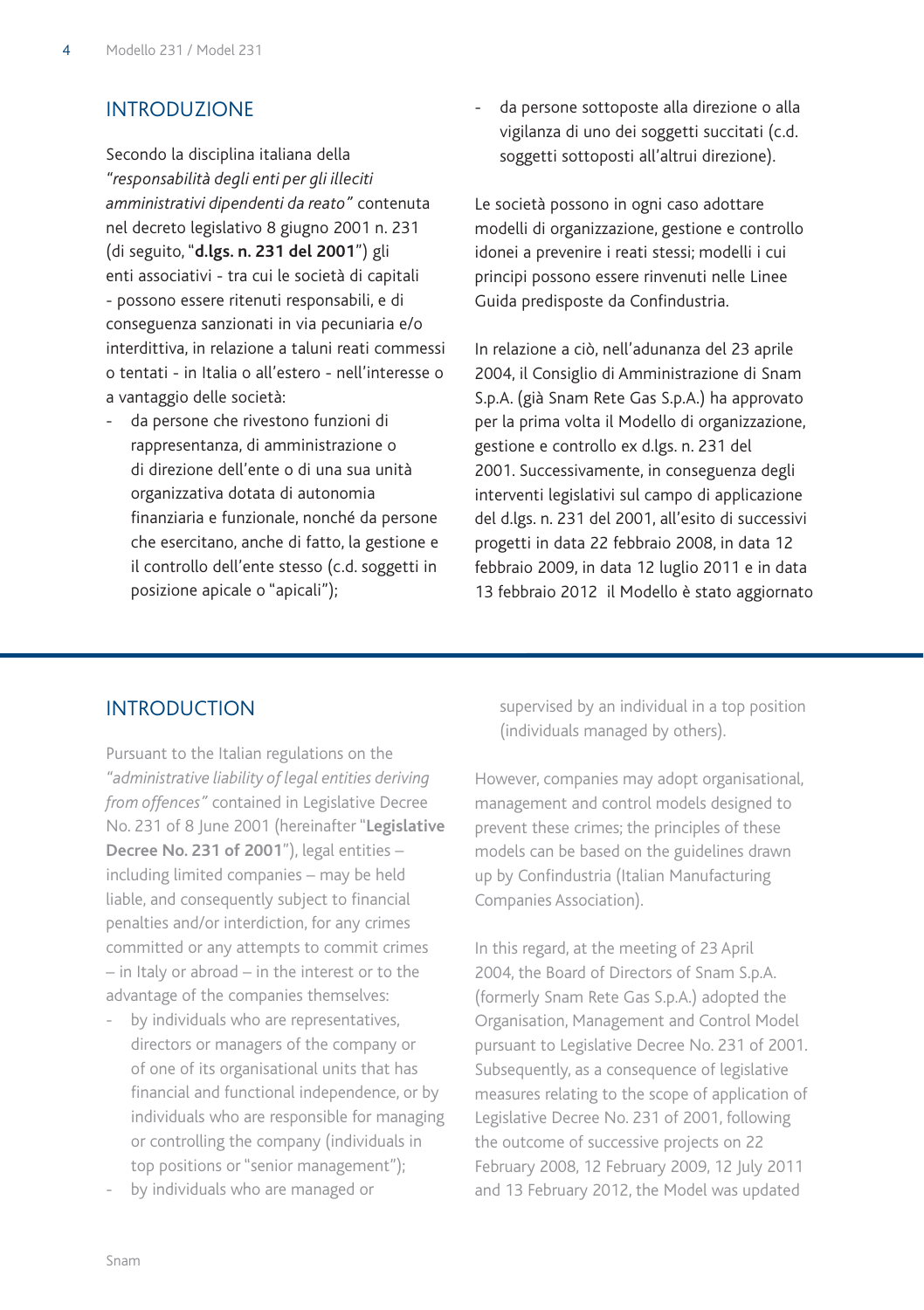in relazione ai "*Reati con finalità di terrorismo o di eversione dell'ordine democratico e Reati contro la personalità individuale*", agli "*Abusi di mercato, tutela del risparmio e disciplina dei mercati finanziari*", ai "*Reati transnazionali*", ai "*Reati in materia di salute e sicurezza sul lavoro*", ai "*Delitti di Criminalità Organizzata*", ai "*Delitti di falsità in strumenti o segni di riconoscimento, nonché contro l'industria ed il commercio*", ai "*Delitti in materia di violazione del diritto d'autore*", ai "*Delitti informatici e di trattamento illecito di dati*", al "*Delitto di induzione a non rendere dichiarazioni o a rendere dichiarazioni mendaci all'Autorità giudiziaria*" e ai "*Reati ambientali*".

Nel novembre 2012 l'Amministratore Delegato e l'Organismo di Vigilanza hanno avviato un progetto di adeguamento del Modello con riferimento agli interventi legislativi relativi ai reati di "*corruzione tra privati*", "*indebita induzione a dare o promettere utilità*" e "*impiego*  *di cittadini di Paesi terzi di cui il soggiorno è irregolare*", nonché all'evoluzione dell'assetto organizzativo generale.

Nella predisposizione della proposta di adeguamento, si è tenuto conto:

- dei cambiamenti organizzativi aziendali di Snam;
- dell'evoluzione della giurisprudenza e della dottrina;
- delle considerazioni derivanti dall'applicazione del Modello, ivi comprese le esperienze provenienti dal contenzioso penale;
- della prassi delle società italiane ed estere in ordine ai modelli;
- degli esiti delle attività di vigilanza e delle risultanze delle attività di Audit interno;
- dell'evoluzione del quadro normativo, con particolare riferimento alle novità introdotte in materia di lotta alla corruzione;

in relation to *"Crimes for purposes of terrorism or subversion of the democratic order and crimes against individual personality", "Market abuse, savings protection and rules governing financial markets", "Transnational crimes", "Crimes relating to workplace health and safety", "Offences of organised crime", "Forgeries of distinctive signs or instruments and offences against industry and business", "Violations of copyright", "ITrelated offences and illegal data handling", "Inducement not to make statements or to make false statements to judicial authorities" and "Environmental crimes".*

In November 2012, the CEO and the Watch Structure launched a project to update the Model in relation to legislative measures governing *"private corruption", "undue inducement to give or promise benefits" and "employment of third-country citizens whose stay is illegal"*, and to develop its overall structure.

The updating proposal was drawn up taking into consideration:

- any changes in Snam's corporate organisation;
- any changes in case law and legal doctrine;
- any consideration arising from the application of the model, including any experience derived from criminal proceedings;
- the practices of Italian and foreign companies with regard to models;
- the results of supervisory activities and the findings of internal audits;
- any changes in the legal framework, with particular reference to the changes introduced with regard to the fight against corruption;
- the *"Guidelines for the construction of organisational, management and control models pursuant to Legislative Decree No. 231/2001"*, updated by Confindustria on 31 March 2008.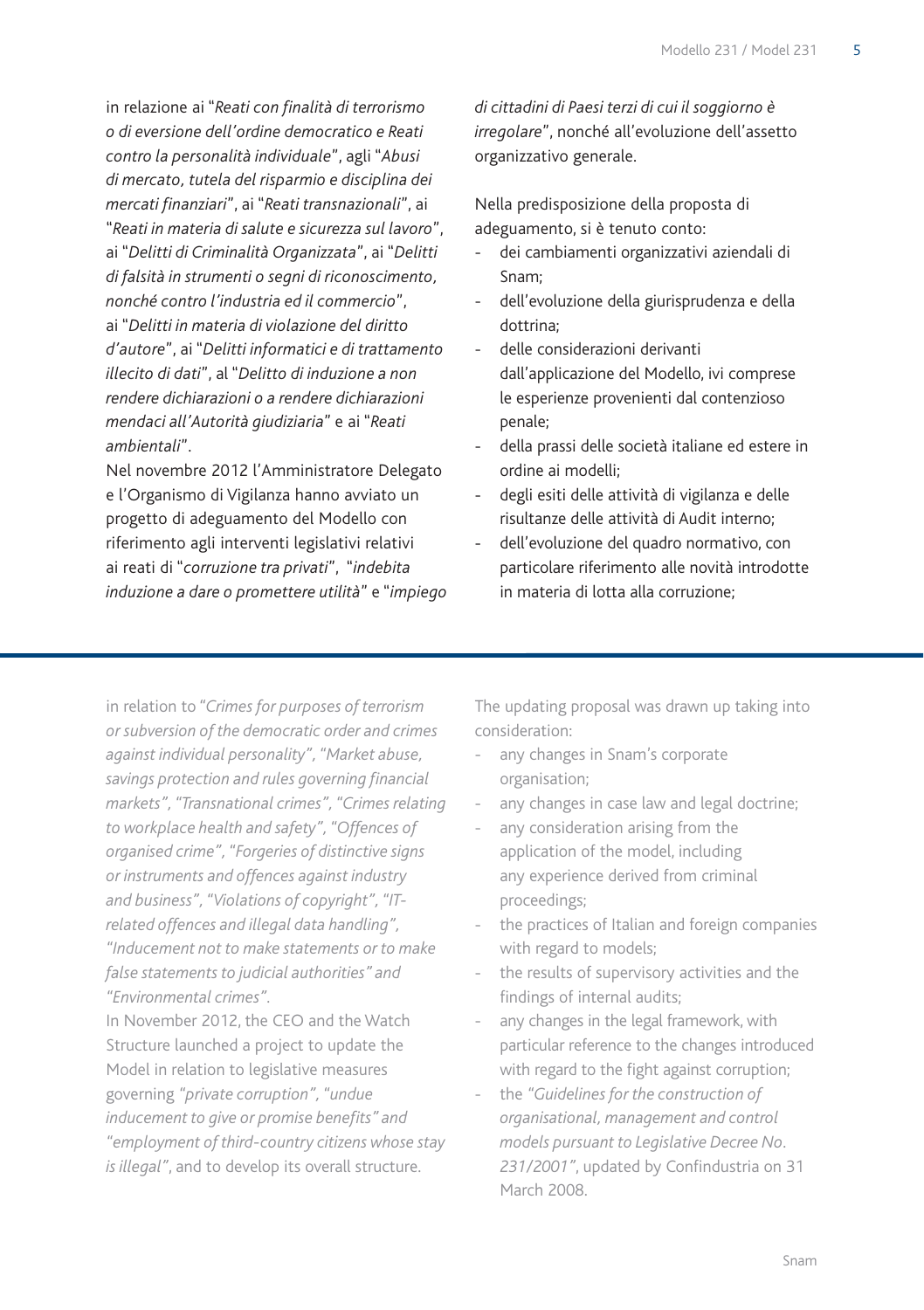- delle "*Linee Guida per la costruzione dei modelli di organizzazione, gestione e controllo ex D. Lgs. 231/2001*" aggiornate da Confindustria il 31/03/2008.

L'adozione dell'adeguamento del Modello di organizzazione, gestione e controllo ex d.lgs. n. 231 del 2001 di Snam ("**Modello 231**"), la cui struttura è di seguito descritta, rappresenta l'approdo delle attività di progetto:

- Codice Etico Snam<sup>1</sup> (capitolo 1); il Codice rappresenta tra l'altro un principio generale non derogabile del Modello 231;
- Metodologia di analisi dei rischi (capitolo 2);
- Compiti dell'Organismo di Vigilanza (capitolo 3), con la nomina e l'attribuzione di funzioni e poteri nonché la definizione dei flussi informativi da e verso il medesimo;
- Per "Snam" si intende Snam S.p.A. e le società controllate in via diretta e indiretta.
- Destinatari ed estensione del Modello 231 (capitolo 4), con la individuazione dei destinatari del Modello 231, la definizione delle regole per l'estensione del Modello 231 alle società controllate e dei principi adottati per la comunicazione al personale e al mercato, ivi compresa l'adozione di clausole contrattuali nei rapporti con i terzi, nonché per la formazione mirata al personale;
- Struttura del sistema disciplinare (capitolo 5), con la definizione di sanzioni commisurate alla violazione e applicabili in caso di violazione del Modello 231;
- Presidi di controllo (capitolo 6):
- Regole per l'aggiornamento del Modello 231 (capitolo 7), con la previsione del programma di recepimento delle innovazioni in occasione di novità legislative, di cambiamenti significativi della struttura organizzativa o dei settori di attività della Società, di significative violazioni del Modello 231 e/o esiti di

The adoption of the updates to Snam's Organisational, Management and Control Model pursuant to Legislative Decree No. 231 of 2001 ("**Model 231**") – the structure of which is described below – is the result of the following project activities:

- The Snam<sup>1</sup> Code of Ethics (chapter 1); the Code represents, among other things, a mandatory general principle of Model 231;
- Risk-analysis methodology (chapter 2);
- Tasks of the Watch Structure (chapter 3), with the appointment and assignment of functions and powers, as well as the determination of how information flows from and to the structure;
- Addressees of Model 231 and extension thereof (chapter 4), with identification of

the parties to whom Model 231 applies, definition of the rules for the extension of Model 231 to subsidiaries, and of the principles adopted for communication to personnel and to the market, including the adoption of contractual clauses in dealings with third parties, as well as for personnel training;

- Disciplinary system structure (chapter 5), with the definition of sanctions commensurate with the violation and applicable in case of violation of Model 231;
- Control tools (chapter 6);
- Rules for updating Model 231 (chapter 7). setting out the innovation implementation programme in the event of legislative changes, significant changes in the organisational structure or business sectors of the Company, significant violations of Model 231, and/or outcomes of checks on the Model's effectiveness or of experience

<sup>1</sup> "Snam" means Snam S.p.A. and its direct and indirect subsidiaries.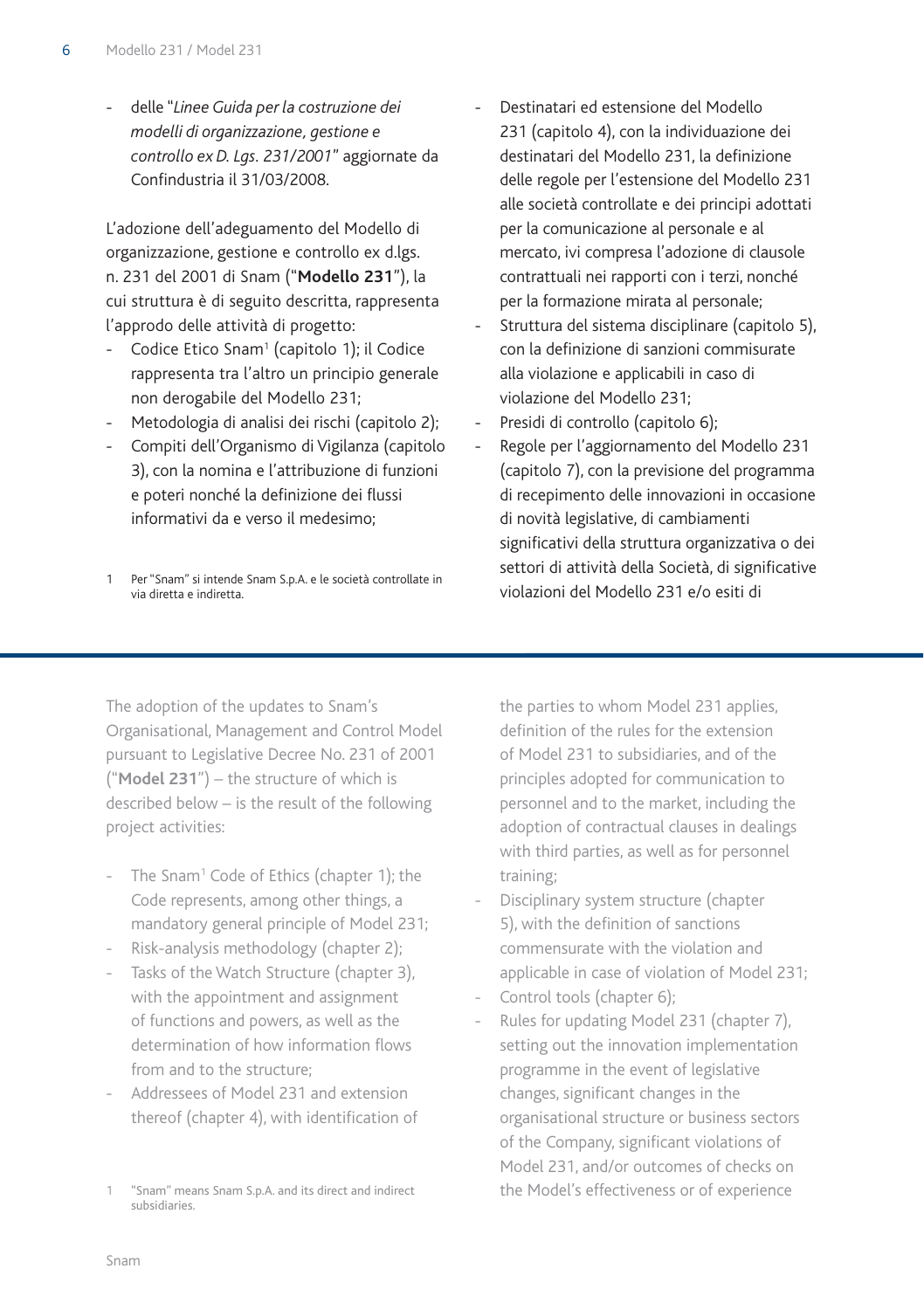verifiche sull'efficacia del medesimo o di esperienze di pubblico dominio del settore.

Il Modello 231 è approvato con delibera del Consiglio di Amministrazione, sentito il parere del Comitato Controllo e Rischi e del Collegio Sindacale.

Il compito di attuare e aggiornare il Modello 231 è dell'Amministratore Delegato, in virtù dei poteri a esso conferiti. È tuttavia riservato al Consiglio di Amministrazione il compito di aggiornare i principi generali non derogabili del Modello (di seguito, "**Principi Generali**"); sono Principi Generali:

- (a) Codice Etico Snam (di cui al capitolo 1)<sup>2</sup>; ;
- (b) Metodologia di analisi dei rischi (di cui al capitolo 2);
- 2 Nel quale sono inseriti, tra l'altro, gli standard generali di trasparenza.
- (c) Ruolo e flussi informativi dell'organismo di vigilanza (di cui al capitolo 3);
- (d) Previsione del programma annuale delle attività di vigilanza (di cui al capitolo 3);
- (e) Estensione del Modello 231 alle controllate (di cui al capitolo 4);
- (f) Previsione del sistema disciplinare (di cui al capitolo 5);
- (g) Previsione del programma di recepimento delle innovazioni (di cui al capitolo 7).

Le disposizioni aziendali strumentali all'attuazione del Modello 231 sono emanate dalle funzioni aziendali competenti. In particolare, le disposizioni contengono i presidi di controllo in ottemperanza del Modello 231.

L'Organismo di Vigilanza conserva e diffonde alle funzioni aziendali competenti il documento tecnico "*Processi, Attività* 

within the public domain in the sector concerned.

Model 231 was approved by resolution of the Board of Directors, after hearing the opinion of the Control and Risk Committee and the Board of Statutory Auditors.

The task of implementing and updating Model 231 is entrusted to the Chief Executive Officer, by virtue of the powers granted to him/her. However, the task of updating the Model's mandatory general principles (hereinafter "**General Principles**") is entrusted to the Board of Directors. These General Principles are:

(a) Snam Code of Ethics (referred to in chapter  $1)^2$ ; (b) Risk-analysis methodology (referred to in chapter 2);

Which includes, inter alia, general transparency standards.

(c) Role and information flows of the Watch Structure (referred to in chapter 3); (d) Annual programme of supervisory activities (referred to in chapter 3); (e) Extension of Model 231 to subsidiaries (referred to in chapter 4); (f) Disciplinary system (referred to in chapter 5); (g) Innovation implementation programme (referred to in chapter 7).

The corporate provisions instrumental to the implementation of Model 231 are issued by the competent corporate functions. These provisions contain control mechanisms in compliance with Model 231.

The Watch Structure keeps and releases to the relevant company departments the technical document, *"Processes, sensitive activities and specific control standards of Model 231"* approved by the Board of Directors, at the time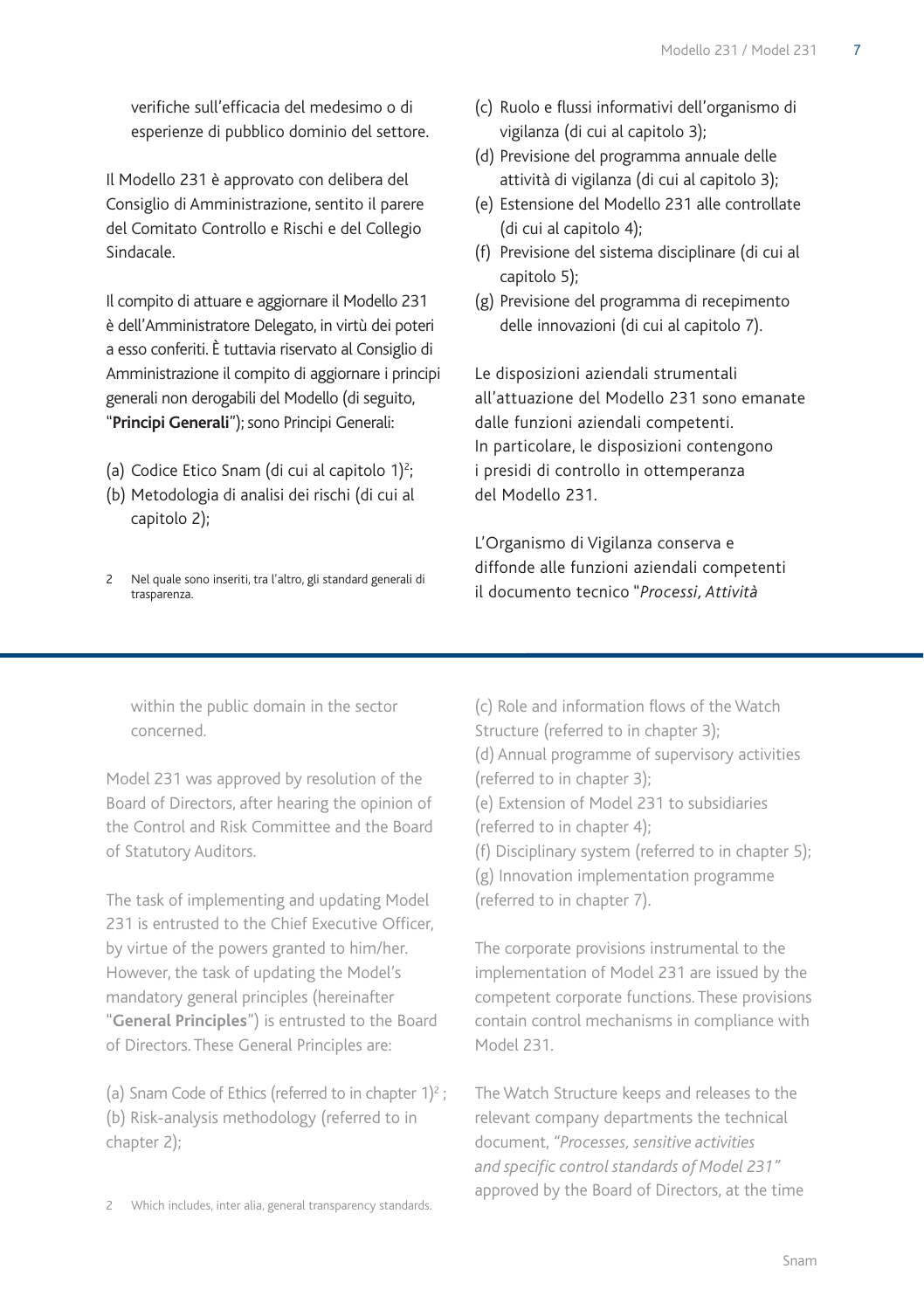*Sensibili e Standard di controllo specifici del Modello 231*" approvato dal Consiglio di Amministrazione, in occasione dell'approvazione del Modello 231, e dall'Amministratore Delegato, in occasione di futuri aggiornamenti.

Le attività di Snam sono classificate in specifici processi aziendali<sup>3</sup> espressamente elencati e identificati nel *Corporate System Framework* di Snam ("Processi aziendali")<sup>4</sup>. Il documento tecnico individua per ciascun Processo aziendale le correlate "Attività Sensibili" e i

- 3 Nell'ambito dei processi aziendali identificati nel *Corporate System Framework* sono incluse anche le attività relative a: gestione delle transazioni finanziarie, approvvigionamento di beni e servizi, consulenze e prestazioni professionali, attività di intermediazione, gestione delle utilità (con particolare riferimento a omaggi, sponsorizzazioni, liberalità e spese di rappresentanza), assunzione del personale, gestione dei contratti stipulati dalla Società e sviluppo/attuazione delle politiche commerciali ("processi di gestione delle provviste").
- 4 Ogni processo aziendale è un insieme organizzato di attività e decisioni finalizzate al raggiungimento di uno stesso obiettivo.

of the approval of Model 231, and by the Chief Executive Officer, at the time of future updates. Snam's activities are categorised under specific corporate processes<sup>3</sup> that are expressly listed and identified in Snam's *Corporate System Framework* ("Corporate processes")<sup>4</sup>. The technical document identifies the relative "sensitive activities" for each corporate process and the respective specific control standards. These specific control standards are encompassed within the reference corporate procedures.

4 Every corporate process is an organised body of activities and decisions aimed at achieving the same objective.

relativi standard di controllo specifici. Tali standard di controllo specifici sono recepiti nelle procedure aziendali di riferimento.

<sup>3</sup> Activities relating to the following are also included among the corporate processes in the Corporate System Framework: management of financial transactions, provision of goods and services, consultation and professional services, brokerage activities, benefits management (specifically gifts, sponsorship, donations and entertainment expenses), hiring of personnel, management of contracts entered into by the company, and development/implementation of commercial policies ("supply management processes").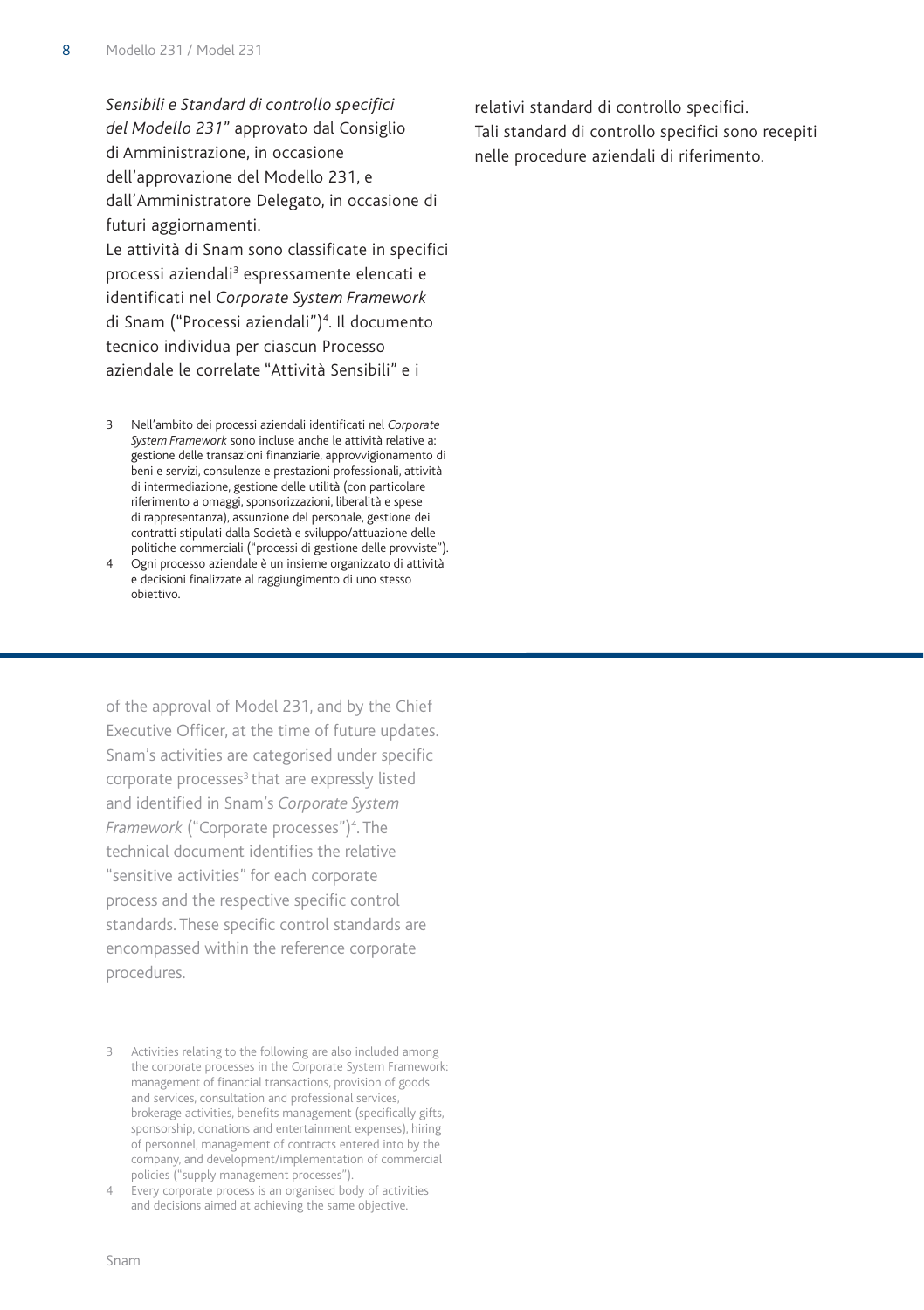

# Capitolo 1 Chapter 1

CODICE ETICO SNAM SNAM CODE OF ETHICS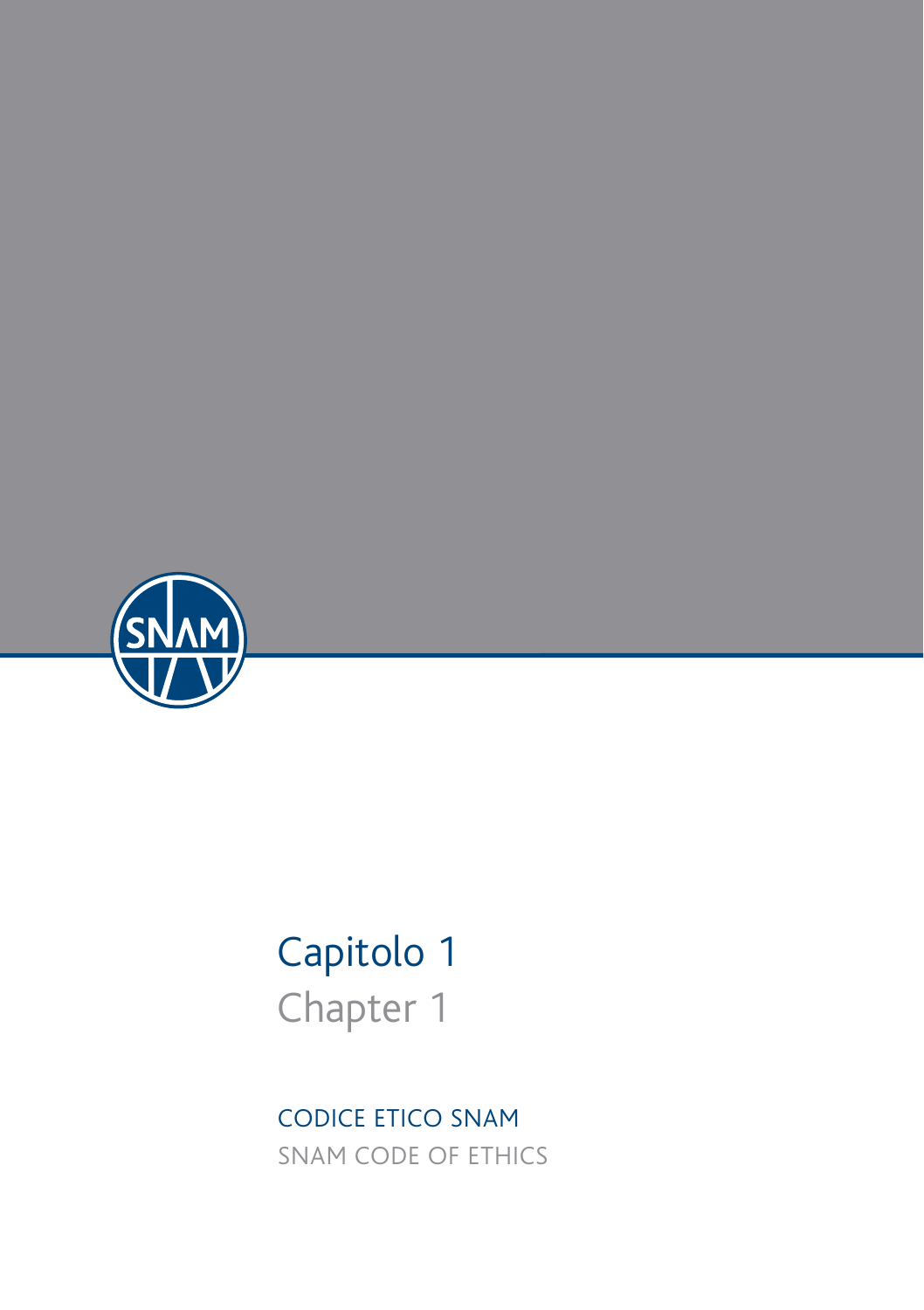# **PREMESSA**

Snam5 ha per oggetto l'esercizio, diretto e/o indiretto, in Italia e all'estero, anche tramite partecipazione diretta o indiretta a società, enti o imprese, di attività regolate di trasporto, dispacciamento, distribuzione, rigassificazione e stoccaggio di idrocarburi, nonché di ogni altra attività economica collegata da un nesso di strumentalità o accessorietà.

Snam opera nel settore industriale ed è consapevole, per le dimensioni e l'importanza delle sue attività, di svolgere un ruolo rilevante rispetto al mercato, allo sviluppo economico e al benessere delle persone che lavorano o collaborano con Snam e delle comunità in cui è presente.

La complessità delle situazioni in cui Snam si trova a operare, le sfide dello sviluppo sostenibile e la necessità di tenere in considerazione gli interessi di tutti i legittimi portatori di interesse nei confronti dell'attività aziendale ("*Stakeholder*"), rafforzano l'importanza di definire con chiarezza i valori e le responsabilità che Snam riconosce, accetta, condivide e assume, contribuendo a costruire un futuro migliore per tutti.

Per questa ragione è stato predisposto il Codice Etico Snam ("Codice" o "Codice Etico"), la cui osservanza da parte degli amministratori, dei sindaci, del management e dei dipendenti di Snam nonché di tutti coloro che operano per il conseguimento degli obiettivi di Snam ("Persone di Snam"), ciascuno nell'ambito delle proprie funzioni e responsabilità, è di importanza fondamentale - anche ai sensi e per gli effetti delle norme di legge e di contratto

# FOREWORD

Snam5 's corporate purpose is the direct and/or indirect exercise, in Italy and abroad, including through direct or indirect participation in companies, organisations or businesses, of regulated activities in the field of transport, dispatch, distribution, regasification and storage of hydrocarbons, and any other instrumental, ancillary or complementary activity.

Snam operates in the industrial sector and is aware that, due to the scale and importance of its activities, it plays a crucial role in relation to the market, the development of the economy and the well-being of the people who work and collaborate with it and the communities where it has a presence.

The complexity of the situations in which Snam operates, the challenges of sustainable development and the need to take into consideration the interests of all people having a legitimate interest in the corporate activity ("Stakeholders"), strengthen the importance of clearly defining the values that Snam acknowledges, accepts and shares as well as the responsibilities it assumes, contributing to a better future for everybody.

For this reason the Snam Code of Ethics ("Code" or "Code of Ethics") has been devised. Compliance with the Code by Snam's directors, statutory auditors, management and employees, and by all those who operate in Italy and abroad to further Snam's objectives ("Snam's People"), each within their own departments and with their own responsibilities, is of paramount importance – also pursuant to legal and contractual provisions governing the relationship

<sup>5</sup> Per "Snam" si intende Snam S.p.A. e le società controllate in via diretta e indiretta.

<sup>5</sup> "Snam" means Snam S.p.A. and its direct and indirect subsidiaries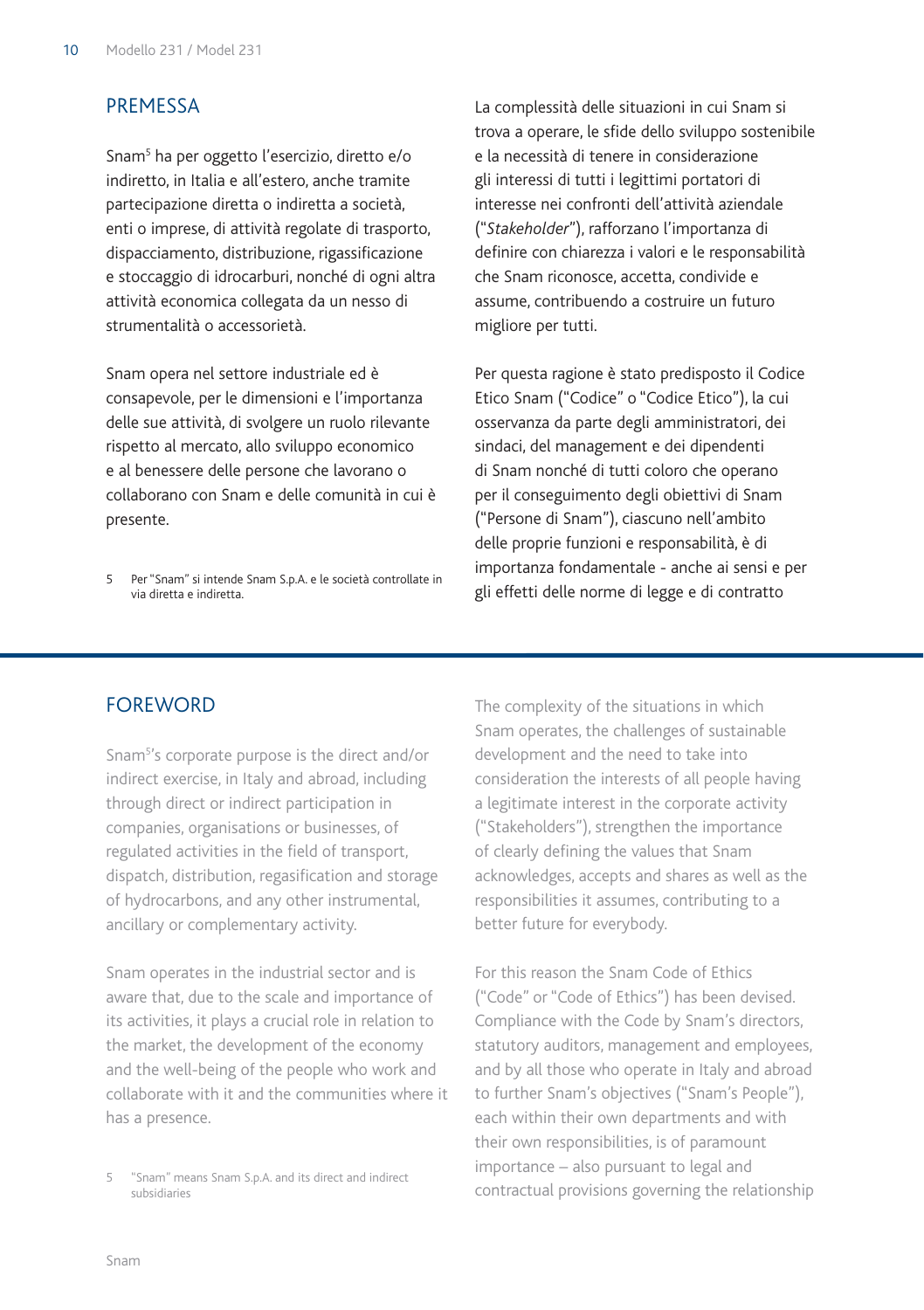che disciplinano il rapporto con Snam - per l'efficienza, l'affidabilità e la reputazione di Snam, fattori che costituiscono un patrimonio decisivo per il successo dell'impresa e per il miglioramento del contesto sociale in cui Snam opera.

Il Codice raccoglie l'insieme dei valori che la Società riconosce, accetta e condivide e le responsabilità che essa si assume verso l'interno e l'esterno della propria organizzazione.

I valori enunciati nel Codice definiscono un sistema valoriale condiviso che esprime la cultura etica di impresa di Snam che deve ispirare il pensiero strategico e la conduzione delle attività aziendali.

Snam si impegna a promuovere la conoscenza del Codice da parte delle Persone di Snam e degli altri *Stakeholder* e il loro contributo costruttivo

sui suoi principi e contenuti. Snam si impegna a tenere in considerazione i suggerimenti e le osservazioni che dovessero scaturire dagli *Stakeholder*, con l'obiettivo di confermare o integrare il Codice.

Snam vigila in ogni caso con attenzione sull'osservanza del Codice, predisponendo adeguati strumenti e procedure di informazione, prevenzione e controllo e assicurando la trasparenza delle operazioni e dei comportamenti posti in essere, intervenendo, se del caso, con azioni correttive. All'Organismo di Vigilanza di ciascuna società di Snam sono assegnate le funzioni di garante del Codice Etico ("Garante"), che rappresenta, tra l'altro, un principio generale non derogabile del Modello 231.

Il Codice è portato a conoscenza di tutti coloro con i quali Snam intrattiene relazioni.

with Snam – for Snam's efficiency, reliability and reputation, which are all crucial factors for its success and for improving the social situation in which it operates.

The Code brings together all the values that the company recognises, accepts and shares, and the responsibilities that it assumes, both inside and outside its organisation.

The values stated in the Code form a shared system that expresses Snam's culture of corporate ethics and inspires the strategic thinking and performance of corporate activities.

Snam undertakes to promote knowledge of the Code among Snam's People and the other Stakeholders, and to accept their constructive contribution to the Code's principles and content. Snam undertakes to take into consideration any suggestions and remarks of

Stakeholders, with the objective of confirming or integrating the Code.

Snam carefully checks for compliance with the Code by providing suitable information, prevention and control tools and ensuring transparency in all transactions and behaviours by taking corrective measures if and as required. The Watch Structure of each Snam company performs the functions of guarantor of the Code of Ethics ("Guarantor"), which is, *inter alia*, a general principle of Model 231 that cannot be derogated.

The Code is brought to the attention of every person or body having business relations with Snam.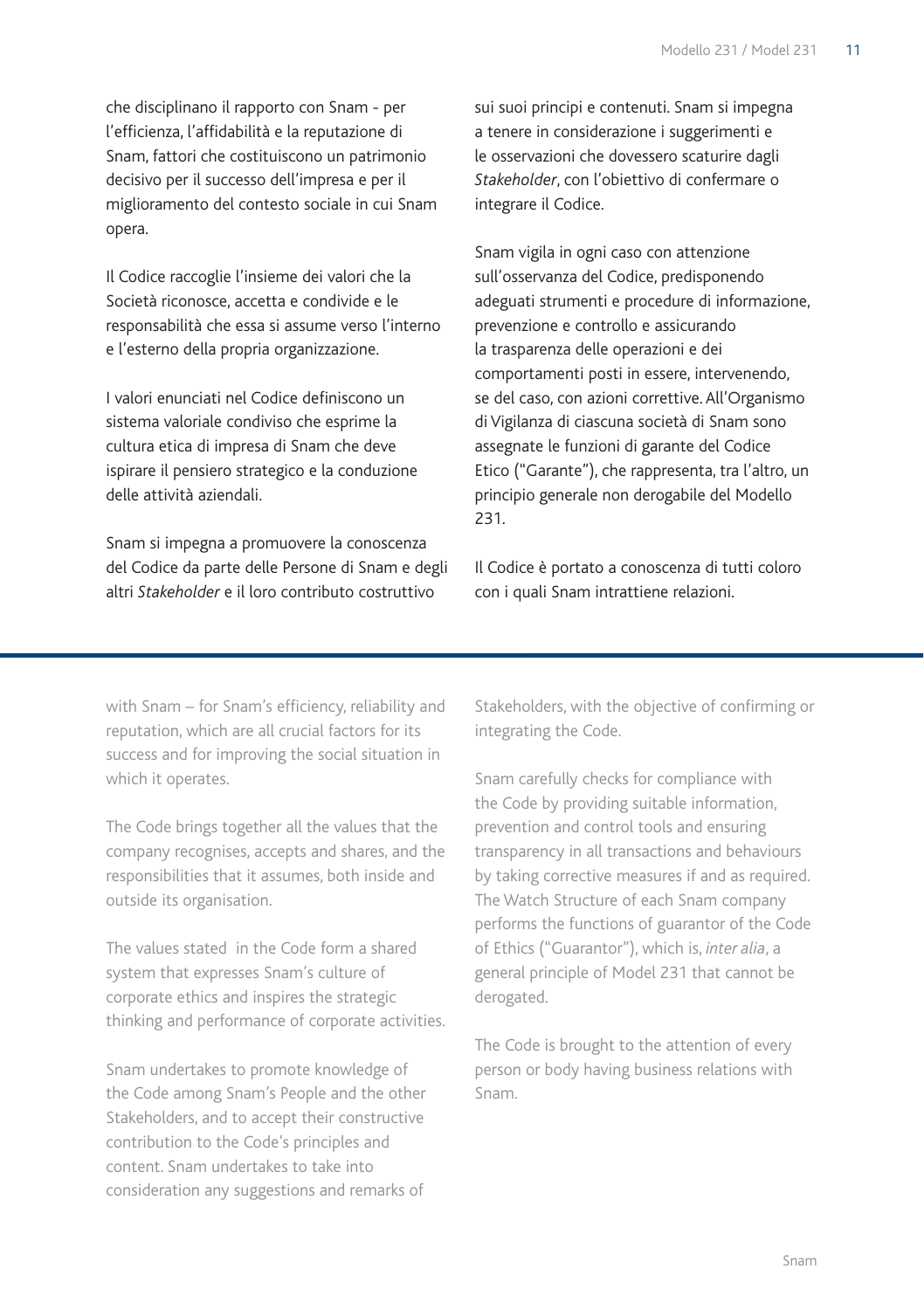# I. Principi generali: sostenibilità e responsabilità d'impresa

L'osservanza della legge, dei regolamenti, delle disposizioni statutarie, dei codici di autodisciplina, l'integrità etica e la correttezza sono impegno costante e dovere di tutte le Persone di Snam e caratterizzano i comportamenti di tutta la sua organizzazione.

La conduzione degli affari e delle attività aziendali di Snam deve essere svolta in un quadro di *trasparenza, onestà, correttezza, buona fede* e nel pieno rispetto delle regole poste a tutela della concorrenza.

Snam si impegna a mantenere e rafforzare un sistema di *governance* allineato con gli standard della *best practice* internazionale in grado di gestire la complessità delle situazioni in cui Snam si trova a operare e le sfide da affrontare per lo sviluppo sostenibile.

Sono adottate forme sistematiche di coinvolgimento degli *Stakeholder*, estendendo il dialogo sui temi della *sostenibilità* e della *responsabilità d'impresa*. Snam intende essere parte attiva nei processi per uno sviluppo sostenibile e si impegna a creare contemporaneamente valore competitivo per l'azienda, per gli Stakeholder e per il territorio in cui opera.

Nello sviluppo sia delle proprie attività di impresa internazionale sia di quelle in partecipazione con i partner, Snam si ispira alla tutela e alla promozione dei *diritti umani*, inalienabili e imprescindibili prerogative degli esseri umani e fondamento per la costruzione di società fondate sui principi di uguaglianza, solidarietà, ripudio della guerra e per la tutela dei diritti civili e politici, dei diritti sociali, economici e culturali e dei diritti cosiddetti di terza generazione (diritto all'autodeterminazione,

# I. General principles: sustainability and corporate responsibility

Compliance with the law, regulations, statutory provisions, self-regulatory codes, ethical integrity and fairness, is a constant commitment and duty of all Snam's People, and characterises the conduct of Snam's entire organisation.

Snam's business and corporate activities have to be carried out in a transparent, honest and fair way, in good faith, and in full compliance with competition protection rules.

Snam undertakes to maintain and strengthen a governance system in line with international best practice standards, able to deal with the complex situations in which Snam operates, and with the challenges to face for sustainable development.

Systematic methods for involving Stakeholders are adopted, fostering dialogue on sustainability and corporate responsibility. Snam intends to play an active role in sustainable development processes and is committed to create competitive value for the business, its stakeholders and the regions in which it operates.

In conducting both its activities as an international company and those with its partners, Snam stands up for the protection and promotion of human rights – as inalienable and fundamental prerogatives of human beings and the basis for the establishment of societies founded on principles of equality, solidarity, and repudiation of war – and for the protection of civil and political rights, of social, economic and cultural rights, and of the so-called thirdgeneration rights (self-determination right, right to peace, right to development and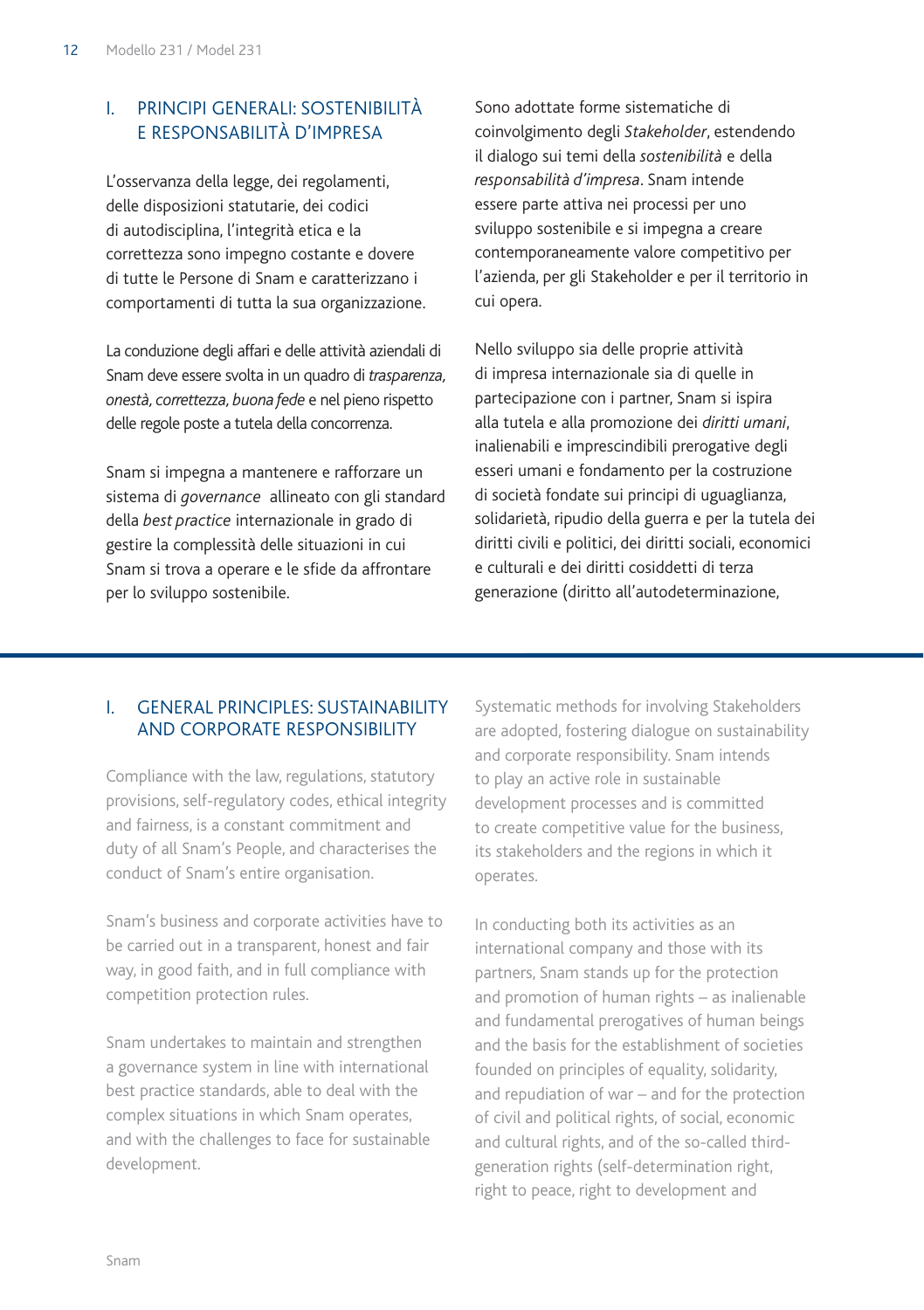alla pace, allo sviluppo e alla salvaguardia dell'ambiente).

Snam tutela la libertà individuale, in ogni sua forma, e ripudia ogni sorta di discriminazione, di violenza, di corruzione (in ogni sua forma con riferimento a qualsiasi soggetto pubblico o privato), di lavoro forzato o minorile. Sono tenuti in particolare considerazione il riconoscimento e la salvaguardia della *dignità*, della *libertà* e dell'*uguaglianza* degli esseri umani, la tutela del lavoro e delle *libertà sindacali*, della *salute*, della *sicurezza*, dell'*ambiente* e della *biodiversità*, nonché il sistema di valori e principi in materia di trasparenza, efficienza energetica e sviluppo sostenibile, così come affermati dalle Istituzioni e dalle Convenzioni Internazionali.

A tale riguardo, Snam opera nel quadro di riferimento della Dichiarazione Universale dei Diritti Umani delle Nazioni Unite,

delle Convenzioni fondamentali dell'ILO - International Labour Organization - e delle Linee Guida dell'OCSE per le Imprese Multinazionali.

Tutte le Persone di Snam, senza distinzioni o eccezioni, conformano le proprie azioni e i propri comportamenti ai principi e ai contenuti del Codice nell'ambito delle proprie funzioni e responsabilità, nella consapevolezza che il rispetto del Codice costituisce parte essenziale della qualità della prestazione di lavoro e professionale. I rapporti tra le Persone di Snam, a tutti i livelli, devono essere improntati a criteri e comportamenti di *onestà, correttezza, collaborazione, lealtà e reciproco rispetto*.

In nessun modo la convinzione di agire a vantaggio o nell'interesse di Snam può giustificare, nemmeno in parte, l'adozione di comportamenti in contrasto con i principi e i contenuti del Codice.

environmental protection).

Snam fosters individual freedom in every form, and rejects all kinds of discrimination, violence, corruption (in any form and regarding any public or private party), and forced and child labour. Particular attention is paid to the acknowledgement and safeguarding of the dignity, freedom and equality of human beings, to protection of labour and of the freedom of trade union associations, of health, safety, the environment and biodiversity, as well as the set of values and principles concerning transparency, energy efficiency and sustainable development, in accordance with international institutions and conventions.

In this respect, Snam operates within the reference framework of the United Nations Universal Declaration of Human Rights, the Fundamental Conventions of the ILO –

International Labour Organisation – and the OECD Guidelines on Multinational Enterprises.

All Snam's People, without any distinction or exception whatsoever, respect the principles and content of the Code in their actions and behaviours while performing their functions and according to their responsibilities, because compliance with the Code is fundamental for the quality of their working and professional performance. Relationships among Snam's People, at all levels, must be characterised by honesty, fairness, cooperation, loyalty and mutual respect*.*

The belief that one is acting in favour or to the advantage of Snam can never, in any way, justify – not even in part – any behaviours that conflict with the principles and content of the Code.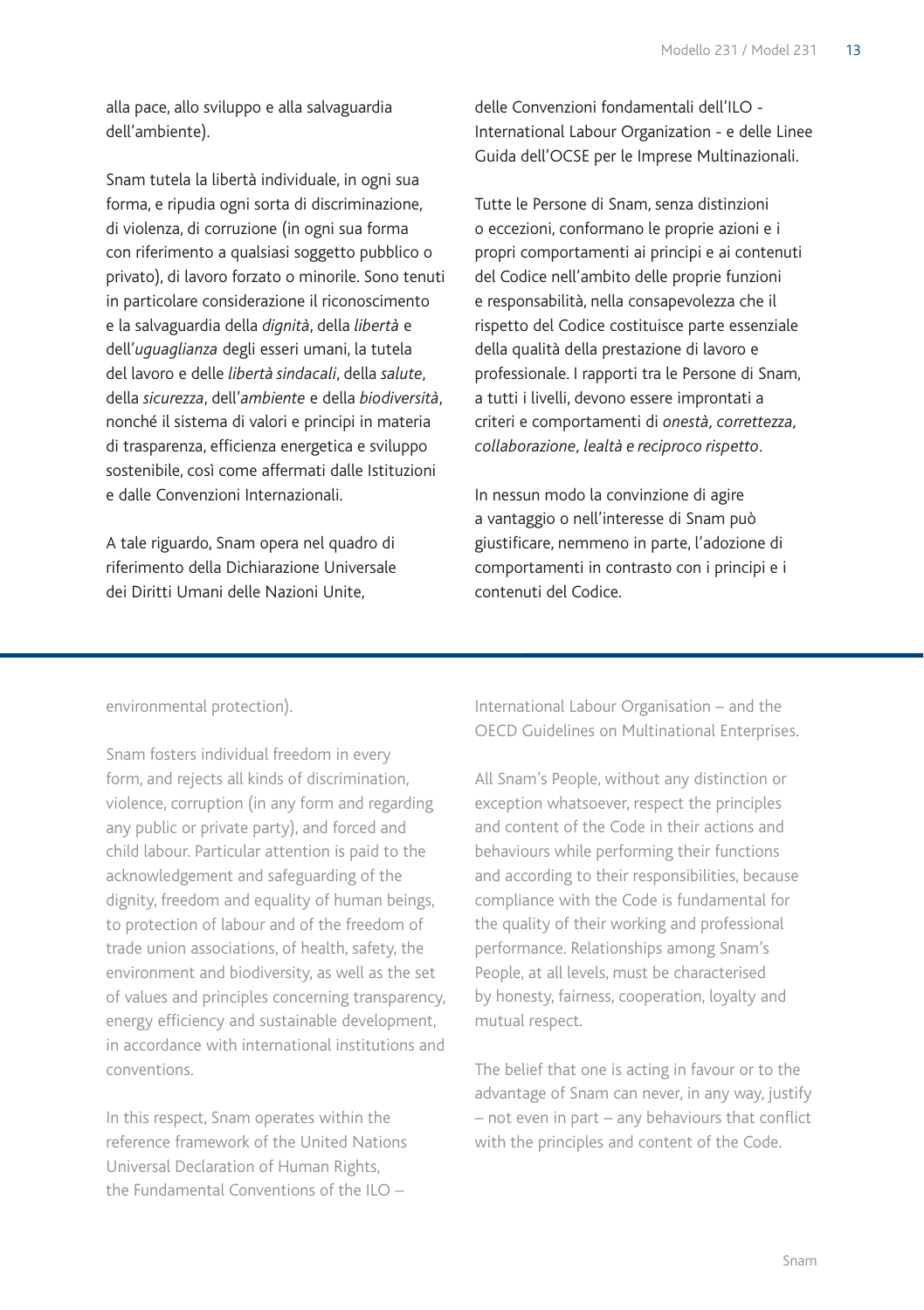# II. Canoni di comportamento e rapporti con gli *Stakeholder*

# 1. Etica, trasparenza, correttezza, professionalità

Snam nei rapporti di affari si ispira e osserva i principi di lealtà, correttezza, trasparenza, efficienza e apertura al mercato, senza distinzione di importanza dell'affare.

Tutte le azioni, le operazioni e le negoziazioni compiute e, in genere, i comportamenti posti in essere dalle Persone di Snam nello svolgimento dell'attività lavorativa sono ispirati alla massima correttezza, alla completezza e trasparenza delle informazioni, alla legittimità sotto l'aspetto formale e sostanziale e alla chiarezza e veridicità dei documenti contabili secondo le norme vigenti e le procedure interne.

Tutte le attività di Snam devono essere svolte con impegno e rigore professionale, con il dovere di fornire apporti professionali adeguati alle funzioni e alle responsabilità assegnate e di agire in modo da tutelare il prestigio e la reputazione di Snam. Gli obiettivi di impresa, la proposta e realizzazione di progetti, investimenti e azioni, devono essere indirizzate tutte ad accrescere nel lungo periodo i valori patrimoniali, gestionali, tecnologici e conoscitivi dell'impresa nonché la creazione di valore e il benessere per tutti gli Stakeholder.

Pratiche di corruzione, favori illegittimi, comportamenti collusivi, sollecitazioni, dirette e/o attraverso terzi, di vantaggi personali e di carriera per sé o per altri, sono senza eccezione proibiti.

#### II. Behaviour rules and relations WITH STAKEHOLDERS

# 1. Ethics, transparency, fairness and professionalism

In conducting its business, Snam is inspired by and complies with the principles of loyalty, fairness, transparency, efficiency and an open market, regardless of the scale of the transaction in question.

Any action, transaction and negotiation performed and, generally, the conduct of Snam's People in the performance of their duties, is inspired by the highest principles of fairness, completeness and transparency of information and legitimacy, both in form and substance, as well as the clarity and truthfulness of all accounting documents, in compliance with the applicable laws in force and internal procedures.

All Snam's activities have to be performed with the utmost care and professional skill, with the duty to provide skills and expertise adequate to the tasks assigned, and to act in a way that protects Snam's image and reputation. The corporate objectives, as well as the proposal and implementation of projects, investments and actions, all have to be aimed at improving the company's assets, management, technological and information level in the long term, and at creating value and well-being for all Stakeholders.

Corrupt practices, illegitimate favours, collusion, and requests for personal benefits for oneself or others, either directly or through third parties, are prohibited without any exception.

It is prohibited to pay or offer, directly or indirectly, gifts, money, material benefits or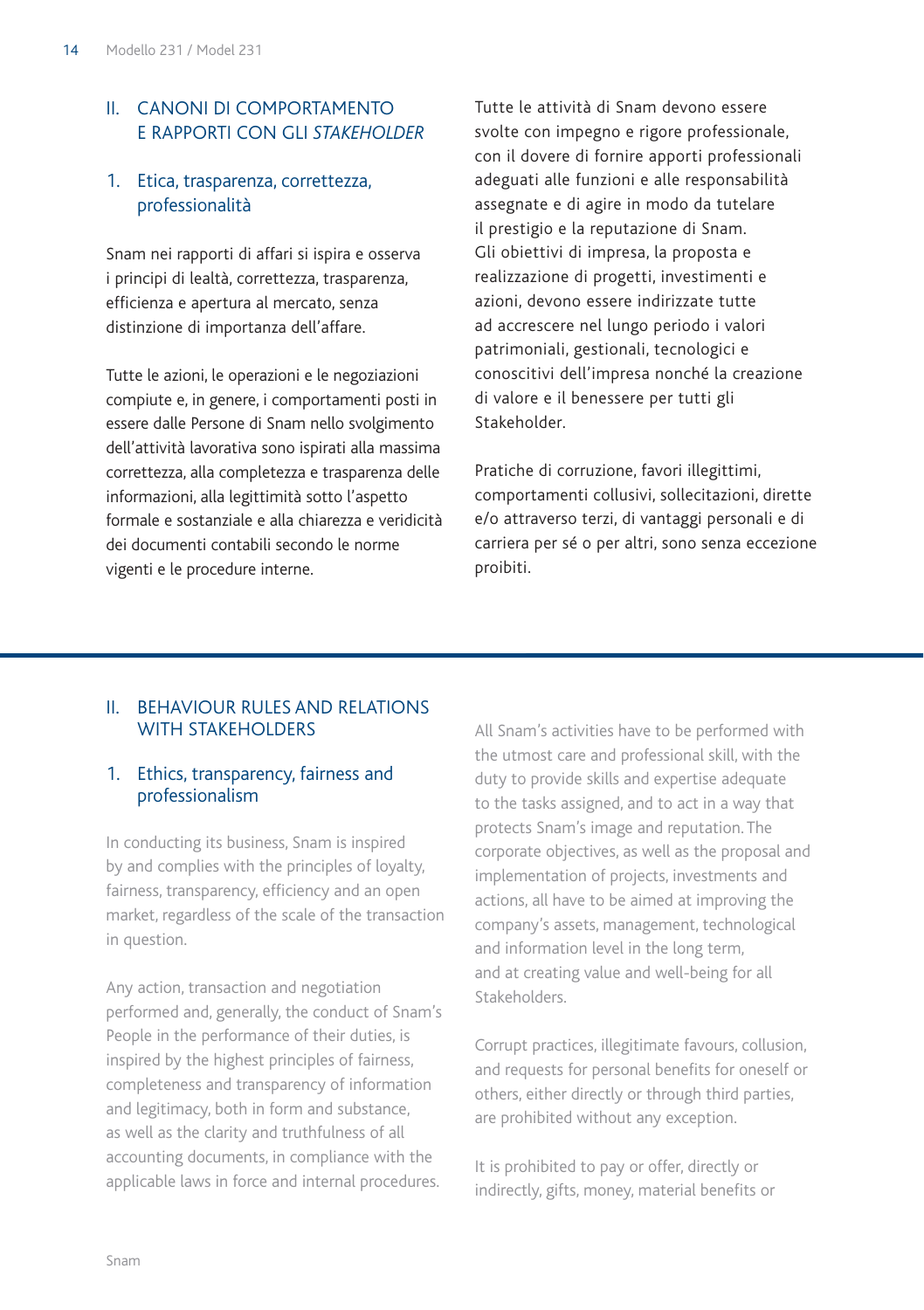Non è mai consentito corrispondere né offrire, direttamente o indirettamente, regali, pagamenti, benefici materiali e altri vantaggi o utilità di qualsiasi entità a terzi, rappresentanti di governi, pubblici ufficiali, incaricati di pubblico servizio e dipendenti pubblici o a privati, per influenzare o compensare un atto del loro ufficio.

Atti di cortesia commerciale, come omaggi o forme di ospitalità, sono consentiti esclusivamente se di modico valore e comunque tali da non compromettere l'integrità o la reputazione di una delle parti e da non poter essere interpretati, da un osservatore imparziale, come finalizzati ad acquisire vantaggi in modo improprio. In ogni caso questo tipo di spese deve essere sempre autorizzato dalla posizione definita dalle procedure interne e documentato in modo adeguato.

È proibita l'accettazione, così come la richiesta e la sollecitazione, per sé o per altri, di denaro, regali o altra utilità da persone o aziende che sono o intendono entrare in rapporti di affari con Snam. Chiunque riceva proposte di omaggi o trattamenti di favore o di ospitalità non configurabili come atti di cortesia commerciale di modico valore, o la richiesta di essi da parte di terzi, dovrà respingerli e informare immediatamente il superiore, o l'organo del quale è parte, e il Garante.

Snam cura di informare adeguatamente i terzi circa gli impegni e obblighi imposti dal Codice, esige da loro il rispetto dei principi che riguardano direttamente la loro attività e adotta le opportune iniziative interne e, se di propria competenza, esterne in caso di mancato adempimento da parte di terzi.

other advantages of any kind to third parties, whether representatives of governments, public officers, public servants, persons charged with a public service or private employees, in order to influence or remunerate the actions of their office.

Acts of commercial courtesy, such as small gifts or forms of hospitality, are only allowed when their value is small and they do not compromise the integrity and reputation of either party and cannot be construed by an impartial observer as aimed at obtaining undue advantages. In any case, these expenses must always be authorised by the designated managers as per existing internal rules, and be accompanied by appropriate documentation.

It is forbidden to accept, requesting or solicit, on one's own account or for others, money, gifts or other benefits from individuals or companies

that have or intend to have business relations with Snam. Anyone who receives proposals of gifts or special or hospitality treatment that cannot be considered as commercial courtesy of small value, or requests for these from third parties, shall decline them and immediately inform their superior, or the body they belong to, as well as the Guarantor.

Snam shall properly inform all third parties about the commitments and obligations provided for in the Code, require third parties to respect the principles of the Code relevant to their activities and take proper internal actions and, if the matter is within its own competence, external actions in the event that any third party should fail to comply with the Code.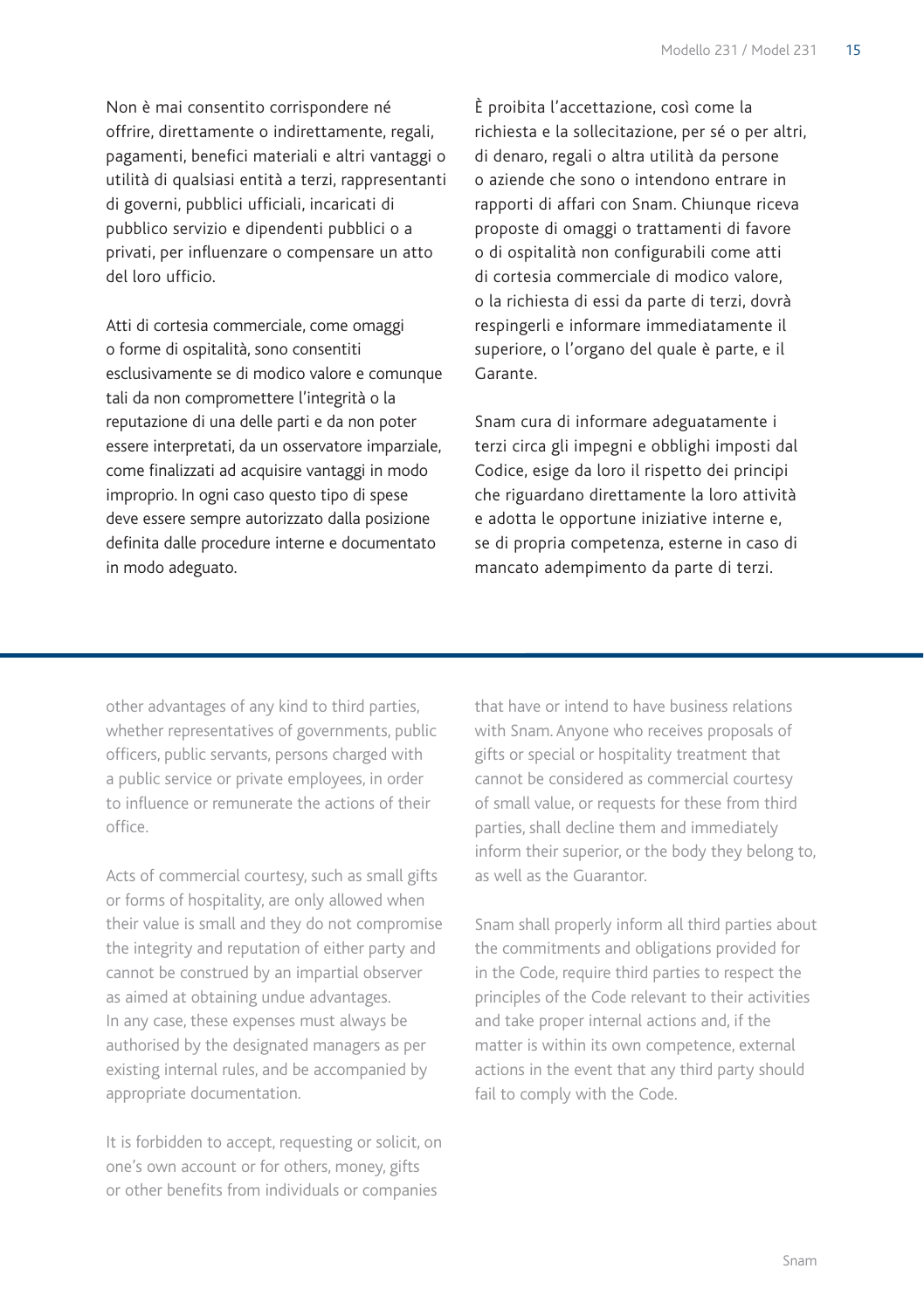# 2. Rapporti con gli azionisti e con il Mercato

2.1. Valore per gli azionisti, efficienza, trasparenza La struttura interna di Snam e i rapporti con i soggetti direttamente e indirettamente coinvolti nelle attività sono organizzati secondo regole in grado di assicurare l'affidabilità del management e l'equo bilanciamento tra i poteri del management e gli interessi degli azionisti in particolare e degli altri Stakeholder in generale nonché la trasparenza e la conoscibilità da parte del mercato delle decisioni gestionali e degli eventi societari in genere che possono influenzare in maniera rilevante il corso degli strumenti finanziari emessi.

Nell'ambito delle iniziative volte a massimizzare il valore per gli azionisti e garantire la trasparenza dell'operatività del management, Snam definisce, attua e adegua progressivamente, un sistema articolato e omogeneo di regole di condotta riguardanti sia la propria struttura organizzativa

interna sia i rapporti con gli azionisti sia i rapporti con i terzi, in conformità con gli standard più evoluti di corporate governance nel contesto nazionale e internazionale, nella consapevolezza del fatto che la capacità dell'impresa di darsi regole di funzionamento efficienti ed efficaci costituisce uno strumento imprescindibile per rafforzare la reputazione in termini di affidabilità e trasparenza e la fiducia da parte degli Stakeholder.

Snam ritiene necessario che gli azionisti siano messi in grado di partecipare alle decisioni di competenza e di effettuare scelte consapevoli. Snam è pertanto impegnata ad assicurare la massima trasparenza e tempestività delle informazioni comunicate agli azionisti e al mercato, anche mediante il sito internet aziendale, nel rispetto della normativa applicabile alle società quotate. Snam si impegna inoltre a tenere nella dovuta considerazione le legittime indicazioni manifestate dagli azionisti nelle sedi deputate.

# 2. Relations with shareholders and with the market

## 2.1. Value for shareholders, efficiency and transparency

Snam's internal structure and its relations with the parties directly and indirectly involved in its activities are organised according to rules to ensure management reliability and a fair balance between the management's powers and the interests of shareholders in particular, and of other Stakeholders in general, as well as the transparency and market traceability of management decisions and general corporate events which may considerably influence the market value of the financial instruments issued.

Within the framework of the initiatives aimed at maximising value for shareholders and guaranteeing transparent management, Snam defines, implements and progressively adjusts a

coordinated and homogeneous set of behavioural rules concerning both its internal organisational structure and relations with shareholders and third parties, in compliance with the highest corporate governance standards at national and international level, based on the awareness that the company's ability to impose efficient and effective operational rules on itself is a fundamental tool for strengthening its reputation in terms of reliability and transparency, as well as the confidence of its Stakeholders.

Snam considers it essential that shareholders are enabled to participate in decisions that fall within the limits of their competence and make informed choices. Snam therefore undertakes to ensure maximum transparency and timeliness of information communicated to shareholders and to the market – including by means of the corporate website – in compliance with the laws and regulations applicable to listed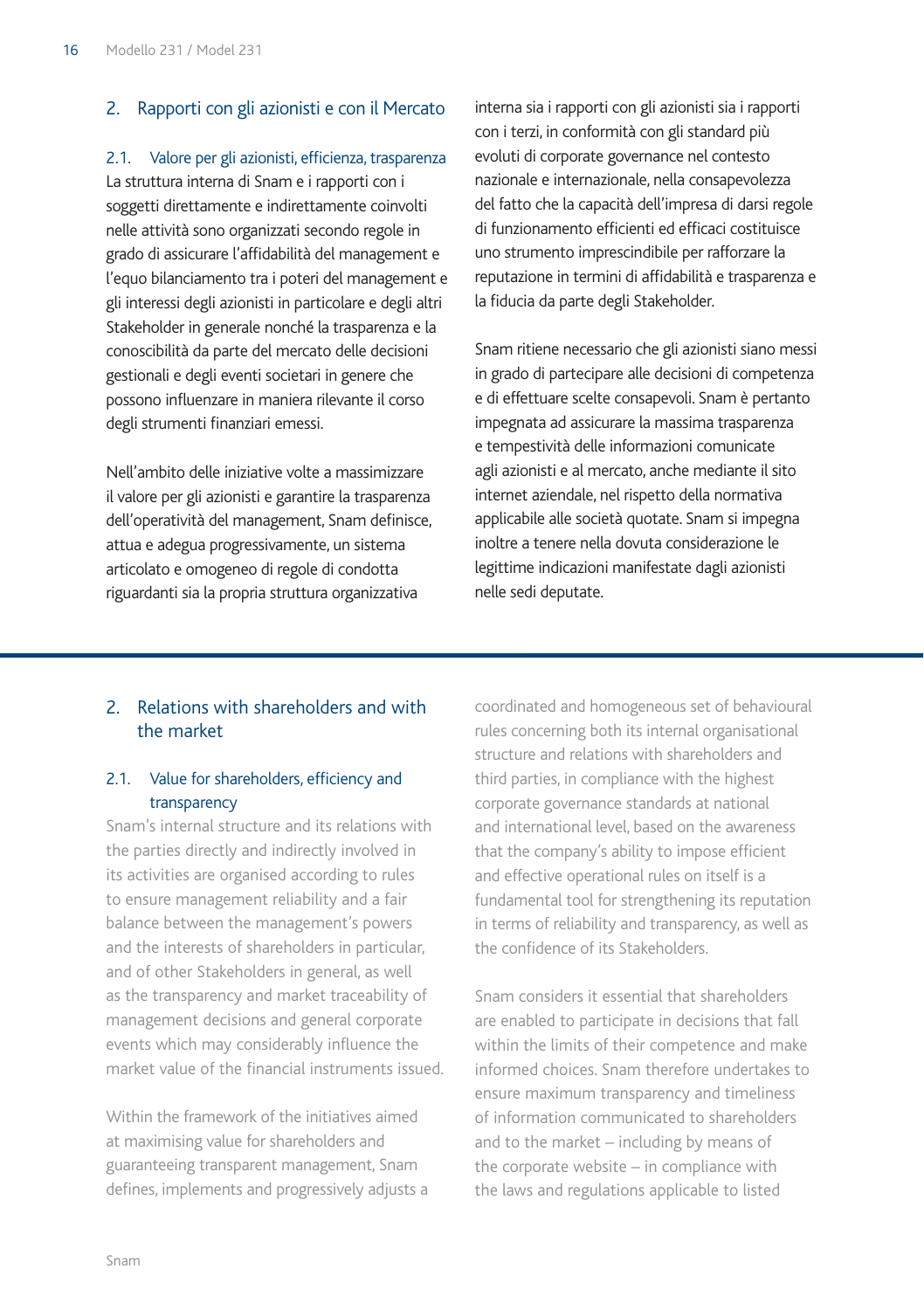#### 2.2. Codice di Autodisciplina

Le principali regole di corporate governance di Snam sono contenute nel Codice di Autodisciplina promosso da Borsa Italiana S.p.A., nella versione pubblicata il 5 dicembre 2011, cui Snam ha aderito.

#### 2.3. Informazione societaria

Snam assicura, attraverso idonee procedure per la gestione interna e la comunicazione all'esterno, la corretta gestione delle informazioni societarie.

#### 2.4. Informazioni privilegiate

Tutte le Persone di Snam sono tenute, nell'ambito delle mansioni assegnate, alla corretta gestione delle informazioni privilegiate nonché alla conoscenza e al rispetto delle procedure aziendali con riferimento al market abuse. È fatto espresso divieto di ogni comportamento atto a costituire, o che possa agevolare, insider trading. In ogni caso, l'acquisto o vendita di azioni di Snam o di società esterne a Snam dovrà essere sempre guidata da un senso di assoluta e trasparente correttezza.

#### 2.5. Mezzi di informazione

È impegno di Snam l'informazione veritiera, tempestiva, trasparente e accurata verso l'esterno. Snam promuove una corretta relazione con i mezzi di informazione, contribuendo in modo propositivo al dialogo e all'interazione con gli Stakeholder nonché alla diffusione di una maggiore conoscenza della attività societarie.

I rapporti con i mezzi di informazione sono riservati esclusivamente alle funzioni e alle responsabilità aziendali a ciò delegate; tutte le Persone di Snam sono tenute a concordare preventivamente con la struttura Snam competente le informazioni da fornire a rappresentanti dei mezzi di informazione nonché l'impegno a fornirle.

companies. Moreover, Snam undertakes to give due consideration to the legitimate remarks expressed by shareholders whenever they are entitled to do so.

#### 2.2. Self-Regulatory Code

Snam's main corporate governance rules are contained in the Self-Regulatory Code issued by Borsa Italiana S.p.A., in the version published on 5 December 2011to which Snam has conformed

#### 2.3. Company information

Snam ensures the correct management of company information, by means of suitable procedures for in-house management and communication to the outside.

# 2.4. Privileged information

All Snam's People are required, while performing the tasks entrusted to them, to properly manage privileged information and to know and comply with corporate procedures relating to market

abuse. Insider trading and any behaviour that may promote insider trading are expressly forbidden. In any case, the purchase or sale of shares of Snam or of companies outside Snam shall always be based on absolute and transparent fairness.

#### 2.5. Media

Snam undertakes to provide outside parties with true, prompt, transparent and accurate information. Snam promotes a proper relationship with the media, contributing to dialogue and interaction with stakeholders by making proposalsand helping to raise awareness of company activities.

Relations with the media are exclusively dealt with by the departments and managers specifically appointed to do so; information to be supplied to media representatives, as well as the undertaking to provide such information, have to be agreed upon beforehand by Snam's People with the relevant Snam Corporate structure.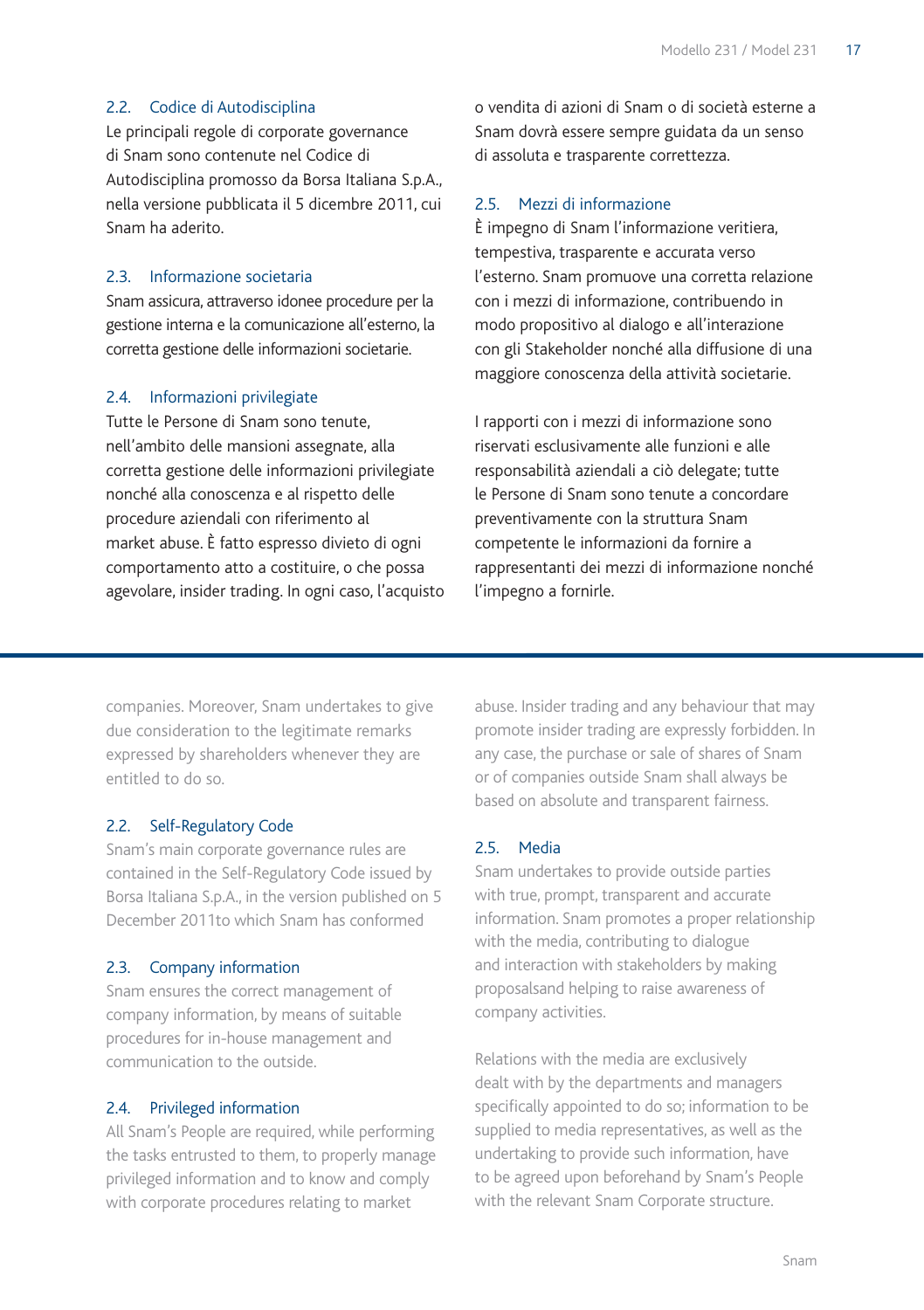# 3. Rapporti con istituzioni, associazioni, comunità locali

Snam promuove un dialogo costante con le Istituzioni e con le espressioni organizzate della società civile in tutti i luoghi in cui opera, ispirando i rapporti con tali soggetti ai principi di trasparenza, correttezza e leale collaborazione.

#### 3.1. Autorità e Istituzioni Pubbliche

Snam, attraverso le proprie Persone, coopera attivamente e pienamente con le Autorità, nel rispetto delle normative esistenti per lo svolgimento dell'attività di rappresentanza di interessi legittimi e senza in ogni caso arrecare pregiudizio alla collettività.

Le Persone di Snam, nonché i collaboratori esterni le cui azioni possano essere riferibili a Snam, devono tenere nei rapporti con la

Pubblica Amministrazione comportamenti caratterizzati da correttezza, trasparenza, e tracciabilità. Tali rapporti sono riservati esclusivamente alle funzioni e posizioni competenti, nel rispetto dei programmi approvati e delle procedure aziendali.

Le funzioni delle società controllate interessate devono coordinarsi con la struttura Snam competente per la valutazione preventiva della qualità degli interventi da porre in atto e per la condivisione delle azioni, nonché per la loro attuazione e monitoraggio.

È fatto divieto di rendere, indurre o favorire dichiarazioni mendaci alle Autorità.

#### 3.1.1. Autorità di regolazione

L'esercizio delle attività svolte da Snam è soggetto di norma al potere di regolazione delle Autorità nazionali competenti.

# 3. Relations with institutions, associations and local communities

Snam promotes continuous dialogue with institutions and civil society bodies in all the places where it operates, creating relationships with these entities based on the principles of transparency, proper conduct and loyal collaboration.

#### 3.1. Authorities and public institutions

Through its People, Snam cooperates actively and fully with the public authorities, complying with the regulations in forcefor the carrying out of the activity of legitimate interests representation and not causing harm to the community under any circumstances.

Snam's People, as well as external collaborators whose actions may somehow be referred to Snam, must behave in a proper, transparent and traceable manner towards public authorities. These relations have to be exclusively dealt with by the departments and individuals specifically appointed to do so, in compliance with approved plans and corporate procedures.

The departments of the subsidiaries concerned shall collaborate with the relevant Snam corporate structure to assess the quality of the interventions to be carried out and to share, implement and monitor their actions.

It is forbidden to make, induce or encourage false statements to the authorities.

#### 3.1.1. Regulatory authorities

The activities performed by Snam are usually subject to regulation by the competent national authorities.

Through its employees, Snam cooperates actively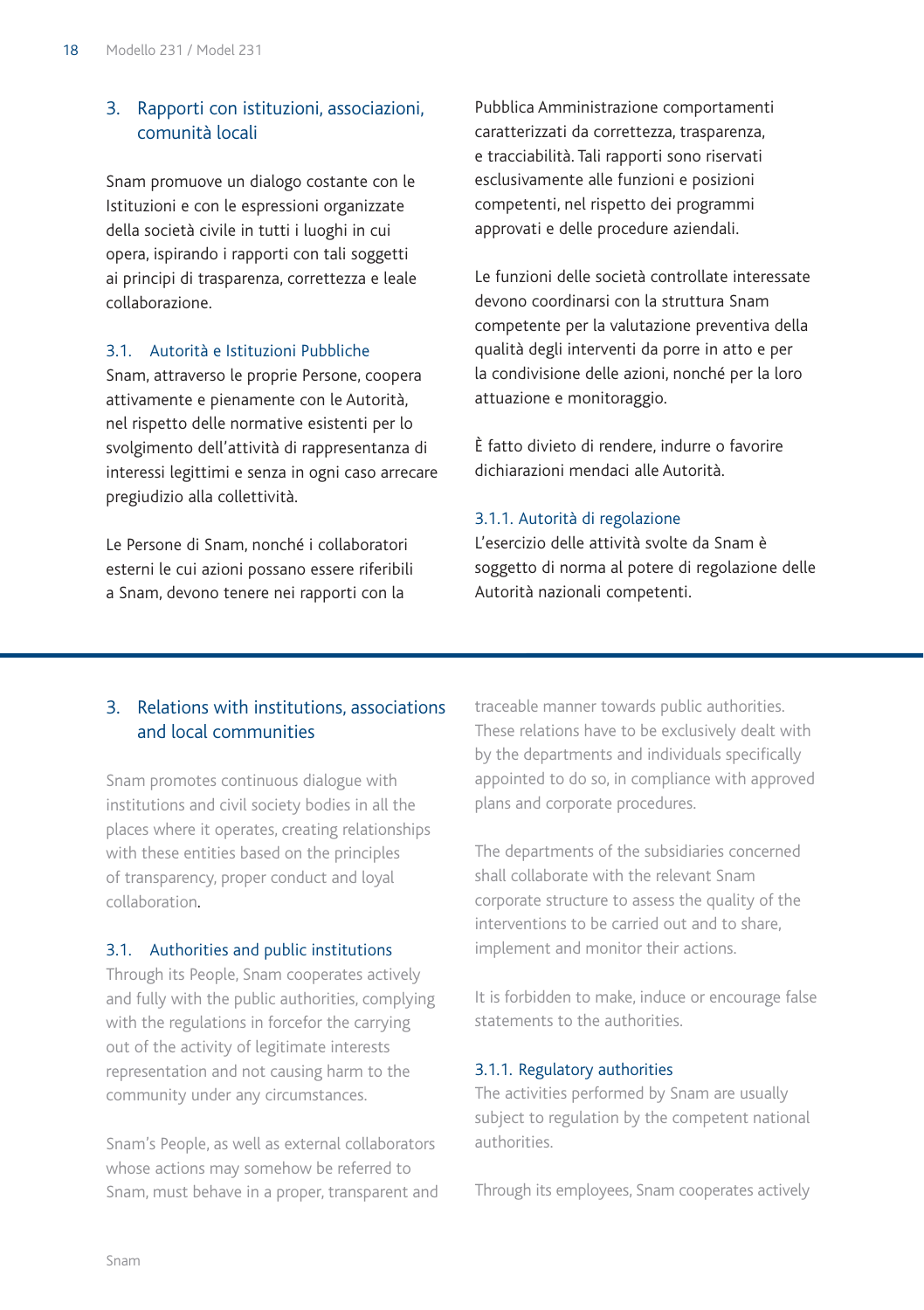Snam, attraverso le proprie Persone, coopera attivamente e pienamente con le Autorità nazionali competenti, mantenendo un ruolo propositivo e rendendo disponibile il proprio *know-how* raccolto con anni di esperienza nel settore, al fine di contribuire al disegno di un sistema di regole chiaro e trasparente, che consenta una crescita sostenibile, sia nel breve che nel medio - lungo periodo, del sistema italiano del gas.

Le Persone di Snam devono tenere nei rapporti con le Autorità nazionali competenti comportamenti caratterizzati da correttezza, trasparenza e tracciabilità. Tali rapporti sono riservati esclusivamente alle funzioni e posizioni competenti, i cui ruoli e responsabilità sono definiti nell'ambito di specifiche procedure aziendali.

# 3.2. Organizzazioni politiche e sindacali

Snam non eroga contributi, diretti o indiretti, sotto qualsiasi forma, a partiti, movimenti, comitati e organizzazioni politiche e sindacali, a loro rappresentanti e candidati, a eccezione di quelli specificatamente considerati obbligatori dalle leggi e dalle norme applicabili.

#### 3.3. Sviluppo delle Comunità locali

È impegno di Snam contribuire fattivamente alla promozione della qualità della vita, allo sviluppo socio-economico delle comunità in cui Snam opera e alla formazione di capitale umano e capacità locali, svolgendo allo stesso tempo le proprie attività d'impresa secondo modalità compatibili con una corretta pratica commerciale.

Le attività di Snam sono svolte nella consapevolezza della responsabilità sociale che Snam ha nei confronti di tutti i propri

and fully with the competent national authorities, making proposals and sharing the expertise it has accumulated over its years of experience in the industry, to help design a clear, transparent regulatory system that allows sustainable growth in the Italian gas sector, in both the short term and the medium-to-long term.

Snam's People must behave in a proper, transparent and traceable manner towards the competent national authorities. Such relations are reserved exclusively for the relevant departments and positions, whose roles and responsibilities are defined pursuant to specific corporate procedures.

#### 3.2. Political organisations and trade unions

Snam does not make any direct or indirect contributions in whatever form to political parties, movements, committees, political organisations and trade unions, or to their

representatives and candidates, except those specifically expected by applicable laws and regulations.

#### 3.3. Development of local communities

Snam is committed to actively promoting the quality of life and socio-economic development of the communities where it operates and to the development of their human resources and capabilities, while conducting its business activities according to standards that are compatible with fair commercial practices.

Snam's activities are carried out with an awareness of the social responsibility that it has towards all of its Stakeholders, and particularly the local communities in which it operates, in the belief that the capacity for dialogue and interaction with civil society constitutes one of the company's fundamental values. Snam respects the cultural, economic and social rights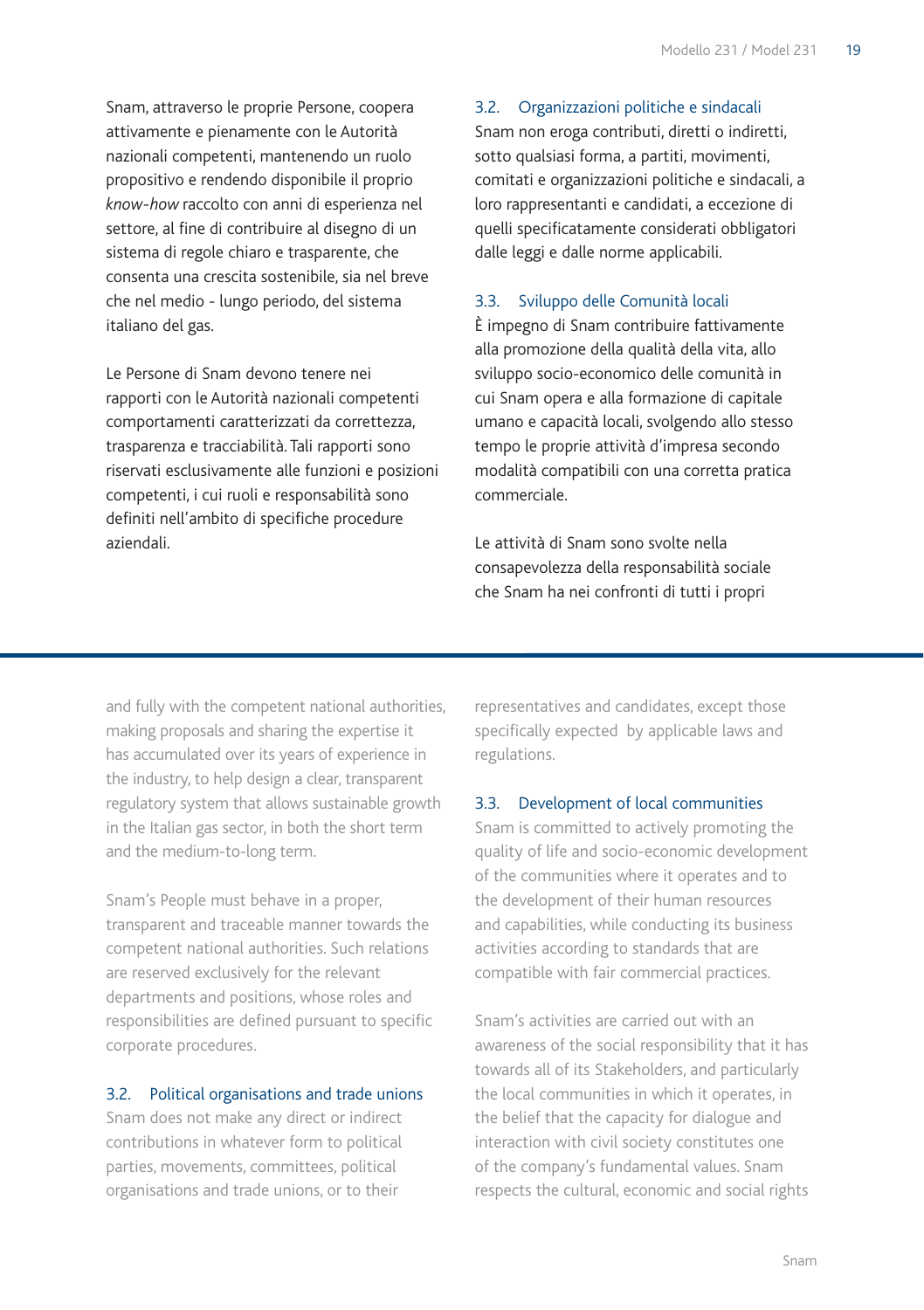*Stakeholder* e in particolare delle comunità locali in cui opera, nella convinzione che le capacità di dialogo e di interazione con la società civile rappresentano un valore fondamentale dell'azienda. Snam rispetta i diritti culturali, economici e sociali delle comunità locali in cui opera e si impegna a contribuire, ove possibile, alla loro realizzazione, con particolare riferimento al diritto a un'adeguata alimentazione, all'acqua potabile, al più alto livello raggiungibile di salute fisica e mentale, ad alloggi dignitosi, all'educazione, astenendosi da azioni che possono ostacolare o impedire la realizzazione di tali diritti.

Snam promuove condizioni di trasparenza nell'informazione indirizzata alle comunità locali, con particolare riferimento alle tematiche di loro maggiore interesse. Sono inoltre promosse forme di consultazione continua e informata, attraverso le strutture Snam competenti, allo scopo di

prendere nella dovuta considerazione le legittime aspettative delle comunità locali nell'ideazione e nella condotta delle attività aziendali e al fine di favorire meccanismi di adeguata redistribuzione dei profitti derivanti dalle attività.

Snam si impegna pertanto a diffondere la conoscenza dei valori e dei principi aziendali al proprio interno e all'esterno, anche istituendo adeguate procedure di controllo, e a proteggere i diritti peculiari delle popolazioni locali, con particolare riferimento alle loro culture, istituzioni, legami e stili di vita.

Le Persone di Snam, nell'ambito delle rispettive funzioni, sono tenute a partecipare alla definizione delle singole iniziative in coerenza con le politiche e i programmi di intervento di Snam, ad attuarle con criteri di assoluta trasparenza e a sostenerle quale valore integrante degli obiettivi di Snam.

of the local communities in which it operates and undertakes to contribute, as far as possible, to their implementation, with particular reference to the right to adequate nutrition, drinking water, the highest achievable level of physical and mental health, decent housing, education, and abstaining from actions that might hinder or prevent the exercise of such rights.

Snam promotes transparency of the information addressed to local communities, with particular reference to the topics that they are most interested in. Forms of continuous and informed consultation are also promoted, through the relevant Snam structures, in order to take into due consideration the legitimate expectations of local communities in conceiving and conducting corporate activities and in order to promote a proper redistribution of the profits deriving from these activities.

Snam therefore undertakes to promote the

knowledge of its corporate values and principles, at every level of its organisation, including through adequate control procedures, and to protect the rights of local communities, with particular reference to their culture, institutions, ties and life styles.

Within the framework of their respective responsibilities, Snam's People are required to participate in the definition of single initiatives in compliance with Snam's policies and intervention programmes, to implement them according to criteria of absolute transparency and support them as an integral part of Snam's objectives.

#### 3.4. Promotion of non-profit activities

Snam's philanthropic activity is in line with its vision and attention to sustainable development.

Snam therefore undertakes to foster and support, and to promote among its People, non-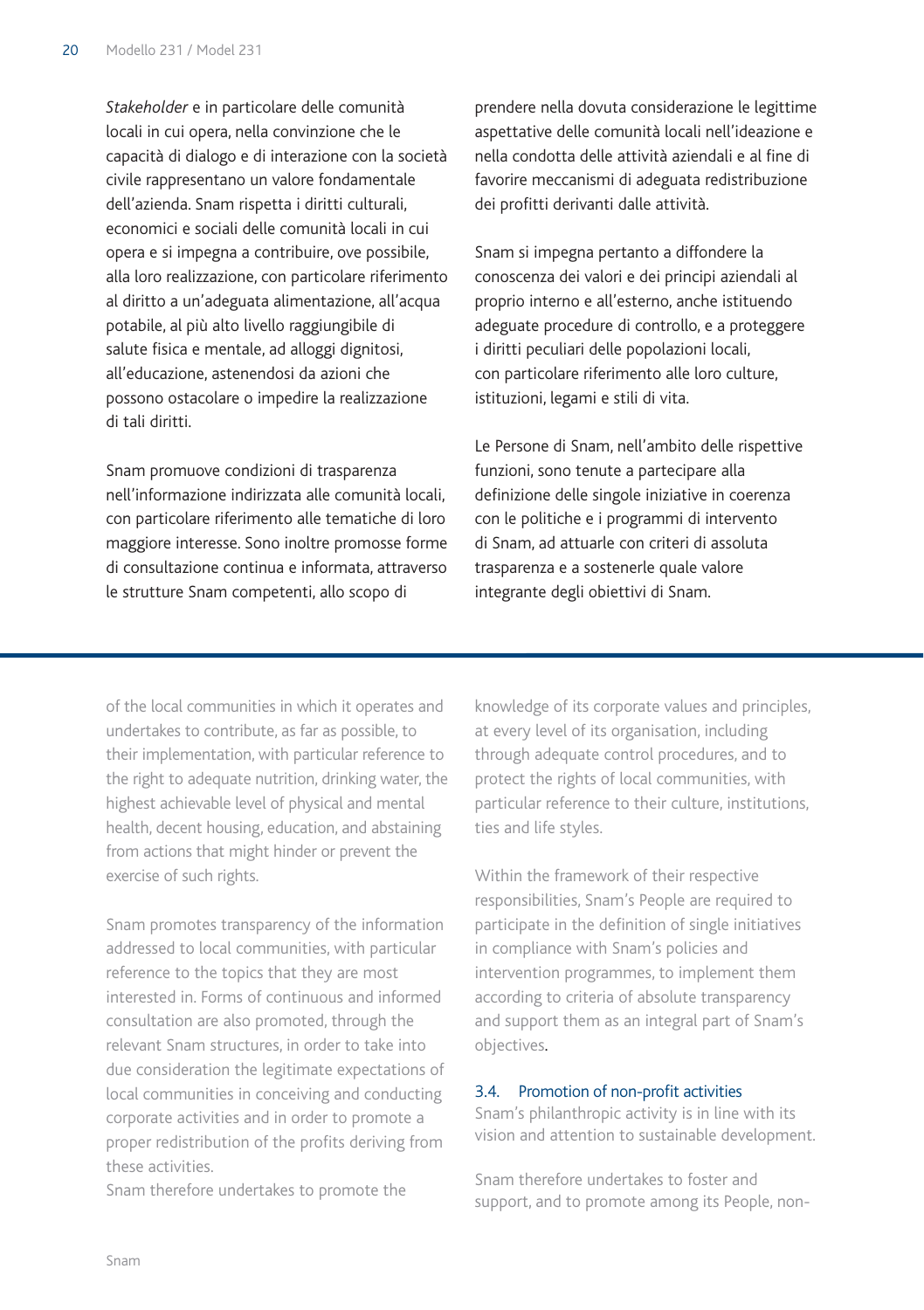# 3.4. Promozione delle attività "non profit"

L'attività filantropica di Snam è coerente con la propria visione e attenzione per lo sviluppo sostenibile.

Snam si impegna pertanto a favorire e sostenere, e a promuovere tra le proprie Persone, le attività "non profit" che testimoniano l'impegno dell'impresa a farsi parte attiva per la soddisfazione dei bisogni delle comunità in cui è presente.

# 4. Rapporti con clienti e fornitori

#### 4.1. Clienti e consumatori

Snam persegue il proprio successo d'impresa sui mercati attraverso l'offerta di prodotti e servizi di qualità a condizioni competitive e nel rispetto di tutte le norme poste a tutela della leale concorrenza.

Snam si impegna a rispettare il diritto dei consumatori a non ricevere prodotti dannosi per la loro salute e integrità fisica e a disporre di informazioni complete sui prodotti offerti.

Snam riconosce che l'apprezzamento di chi richiede prodotti o servizi è di primaria importanza per il proprio successo di impresa. Le politiche commerciali sono finalizzate ad assicurare la qualità dei beni e dei servizi, la sicurezza e l'osservanza del principio di precauzione.

È fatto pertanto obbligo alle Persone di Snam di:

- osservare le procedure interne per la gestione dei rapporti con i clienti e i consumatori;
- fornire, con efficienza e cortesia, nei limiti delle previsioni contrattuali, prodotti di alta qualità che soddisfino le ragionevoli aspettative e necessità di clienti e consumatori;

profit activities that demonstrate the company's commitment to meeting the needs of the communities in which it operates.

# 4. Relations with customers and suppliers

#### 4.1. Customers and consumers

Snam pursues its business success on the markets by offering quality products and services under competitive conditions while respecting the rules protecting fair competition.

Snam undertakes to respect the right of consumers not to receive products harmful to their health and physical integrity and to have complete information on the products offered to them.

Snam acknowledges that the esteem of those requesting products or services is of primary importance for success in business. Business policies are aimed at ensuring the quality of

goods and services, safety and compliance with the precautionary principle. Therefore, Snam's People shall:

- comply with in-house procedures concerning the management of relations with customers and consumers;
- supply, with efficiency and courtesy, within the limits set by the contractual conditions, high-quality products meeting the reasonable expectations and needs of customers and consumers;
- supply accurate and exhaustive information on products and services and be truthful in advertisements and other kinds of communication, so that customers and consumers can make informed decisions.

#### 4.2. Suppliers and external collaborators

Snam is committed to seeking suppliers and external partners that have appropriate professional standards and are committed to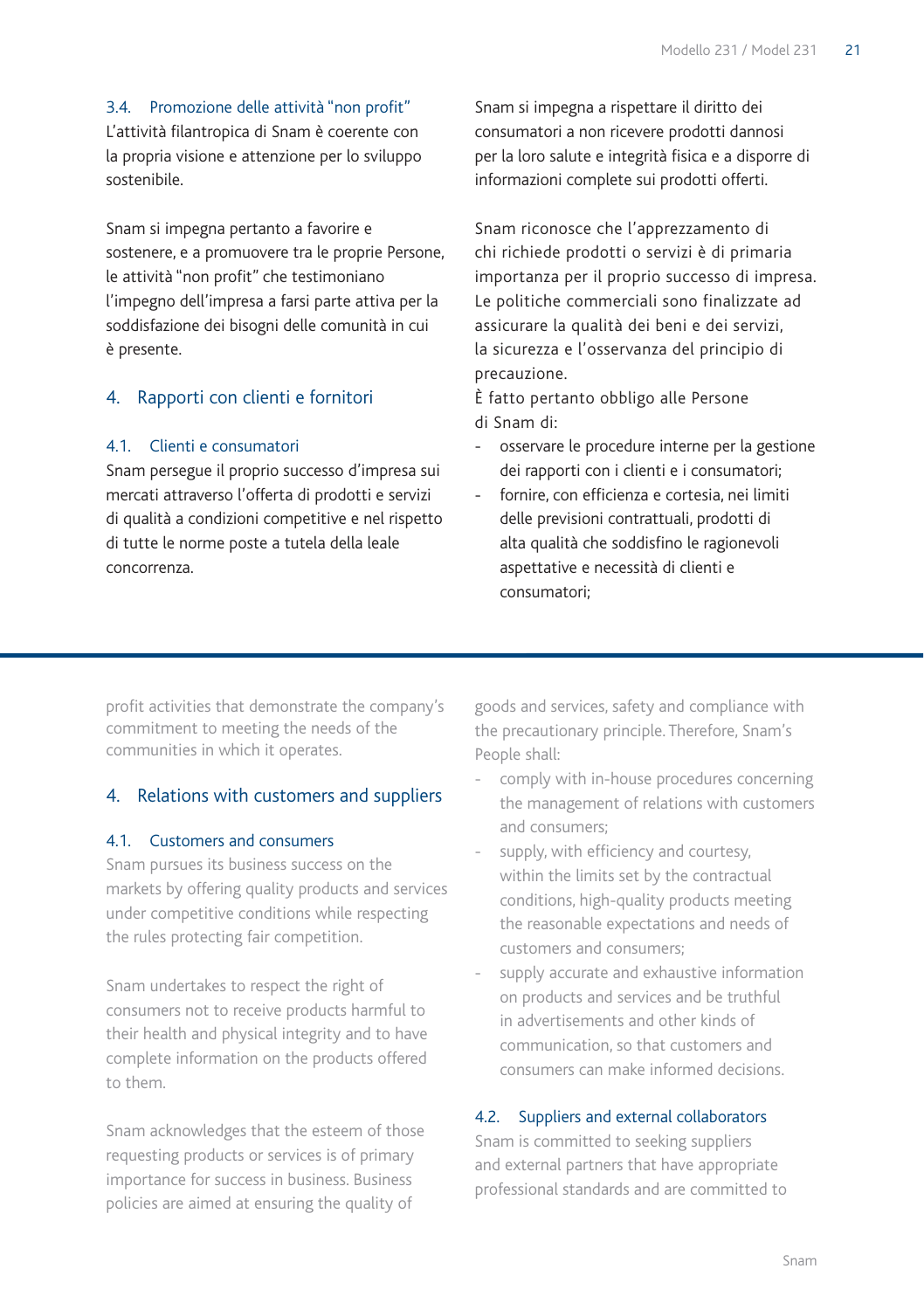fornire accurate ed esaurienti informazioni su prodotti e servizi e attenersi a verità nelle comunicazioni pubblicitarie o di altro genere, in modo che clienti e consumatori possano assumere decisioni consapevoli.

#### 4.2. Fornitori e collaboratori esterni

Snam si impegna a ricercare nei fornitori e collaboratori esterni professionalità idonee e impegno alla condivisione dei principi e dei contenuti del Codice.

Snam promuove la costruzione di rapporti duraturi con una comune condivisione dei valori per lo sviluppo sostenibile e il progressivo miglioramento delle performance anche tramite il dialogo e il confronto.

Nei rapporti di appalto, di approvvigionamento e, in genere, di fornitura di beni e/o servizi e di collaborazione esterna (compresi consulenti,

agenti, etc.) è fatto obbligo alle Persone di Snam di:

- osservare le procedure interne per la selezione e la gestione dei rapporti con i fornitori e i collaboratori esterni e di non precludere ad alcun soggetto in possesso dei requisiti richiesti la possibilità di competere per aggiudicarsi una fornitura presso Snam; adottare nella selezione, esclusivamente criteri di valutazione oggettivi secondo modalità dichiarate e trasparenti;
- ottenere la collaborazione di fornitori e collaboratori esterni nell'assicurare costantemente il soddisfacimento delle esigenze di clienti e consumatori in misura adeguata alle loro legittime aspettative, in termini di qualità, costo e tempi di consegna;
- utilizzare nella misura maggiore possibile, nel rispetto delle leggi vigenti e dei criteri di legittimità delle operazioni con parti correlate, prodotti e servizi forniti da imprese

sharing the principles and content of the Code. Snam promotes the creation of lasting relationships based on shared values, for sustainable development and progressive improvement in performance, including through dialogue and debate.

In relationships regarding tenders, procurement and, generally, the supply of goods and/or services and of external collaborations (including consultants, agents, etc.), Snam's People shall:

- follow internal procedures concerning selection and relations with suppliers and external collaborators, and abstain from excluding any supplier meeting the requirements to bid for Snam's orders; adopt appropriate and objective selection methods, based on established, transparent criteria;
- secure the cooperation of suppliers and external collaborators in guaranteeing the continuous satisfaction of Snam's customers

and consumers, to an extent adequate to that legitimately expected by them, in terms of quality, costs and delivery times;

- use as much as possible, in compliance with the laws in force and the criteria for legality of transactions with related parties, products and services supplied by Snam companies at arm's length and under market conditions;
- state in contracts the Code acknowledgement and the obligation to comply with the principles contained therein;
- comply with, and demand compliance with, the conditions contained in contracts;
- maintain a frank and open dialogue with suppliers and external collaborators in line with good commercial practice; promptly inform superiors, and the Guarantor, about any possible violations of the Code;
- inform the relevant Snam Corporate structure about any serious problems that may arise with a particular supplier or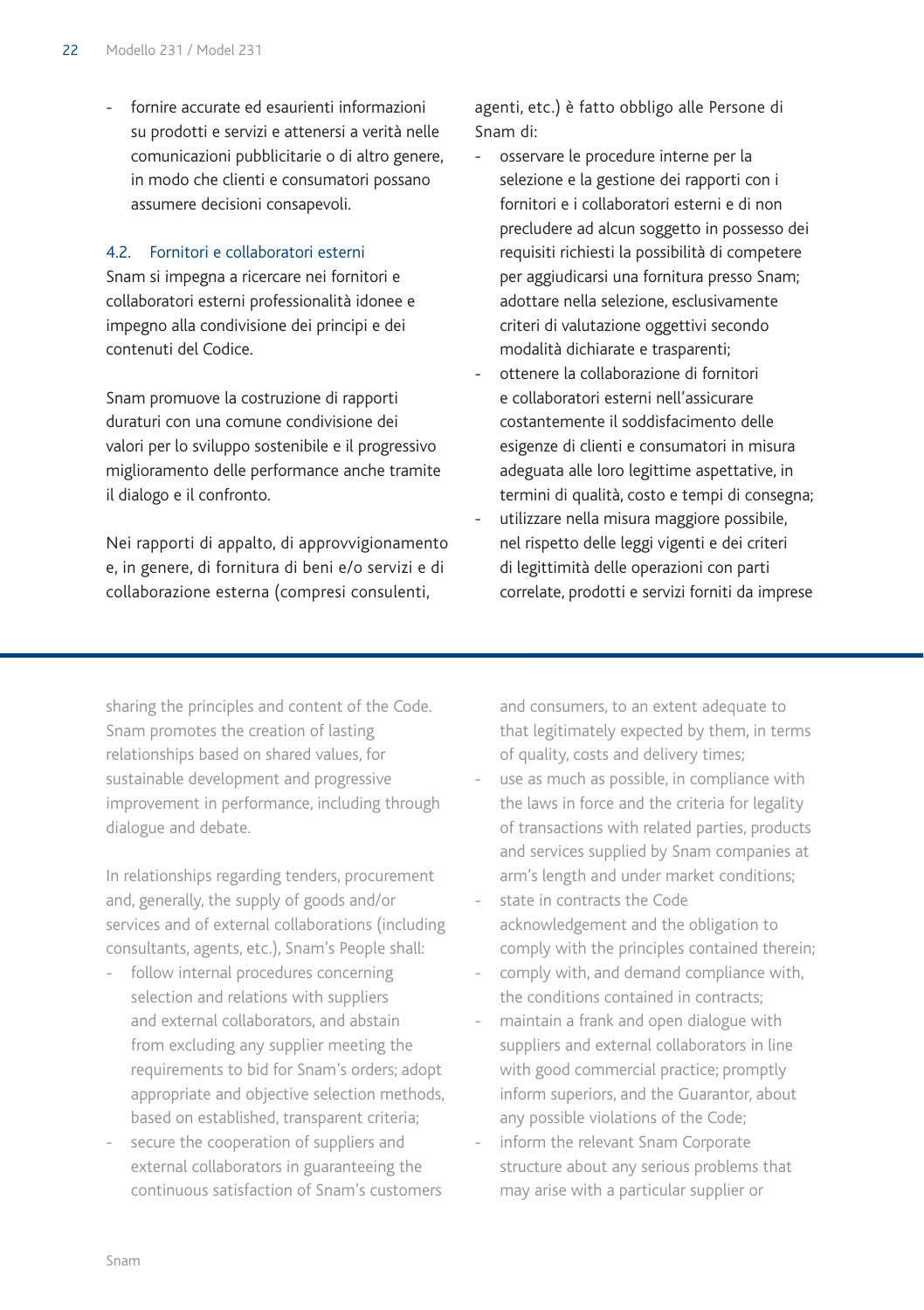di Snam a condizioni competitive e di mercato;

- includere nei contratti la conferma di aver preso conoscenza del Codice e l'obbligazione espressa di attenersi ai principi ivi contenuti;
- osservare e richiedere l'osservanza delle condizioni contrattualmente previste;
- mantenere un dialogo franco e aperto con i fornitori e i collaboratori esterni in linea con le buone consuetudini commerciali; riferire tempestivamente al proprio superiore, e al Garante, le possibili violazioni del Codice;
- portare a conoscenza della struttura Snam competente problemi rilevanti insorti con un fornitore o un collaboratore esterno, in modo da poterne valutare le conseguenze anche a livello di Snam;
- in caso di accertamento di comportamenti illeciti, promuovere l'adozione di strumenti e rimedi contrattuali e procedurali, nonché le opportune azioni a tutela di Snam.

Il compenso da corrispondere dovrà essere esclusivamente commisurato alla prestazione indicata in contratto e i pagamenti non potranno in alcun modo essere effettuati a un soggetto diverso dalla controparte contrattuale né in un Paese terzo diverso da quello delle parti o di esecuzione del contratto.

# 5. Management, dipendenti, collaboratori di Snam

#### 5.1. Sviluppo e tutela delle Risorse umane

Le persone sono elemento indispensabile per l'esistenza dell'impresa. La dedizione e la professionalità del management e dei dipendenti sono valori e condizioni determinanti per conseguire gli obiettivi di Snam.

Snam si impegna a sviluppare le capacità e le competenze del management e dei dipendenti, affinché, nell'ambito della prestazione lavorativa,

external collaborator, in order to evaluate possible consequences for Snam;

in case of verification of an illicit behaviour. promote the adoption of legal instruments as well as contractual and procedural reliefs, together with the appropriate actions to protect Snam.

The remuneration to be paid shall be exclusively proportionate to the services to be rendered and described in the contract, and payments shall not be allowed to any party other than the contract counterparty, nor in a third country other than that of the parties or that in which the contract is executed.

# 5. Management, employees and collaborators of Snam

# 5.1. Development and protection of human resources

People are basic components in the company's life. The dedication and professionalism of management and employees represent fundamental values and conditions for achieving Snam's objectives.

Snam is committed to developing the abilities and skills of management and employees, so that their energy and creativity can have full expression to fulfil their working potential and to protect working conditions in terms of both mental and physical health and dignity. Undue pressure or discomfort is not allowed, while appropriate working conditions promoting development of personality and professionalism are fostered.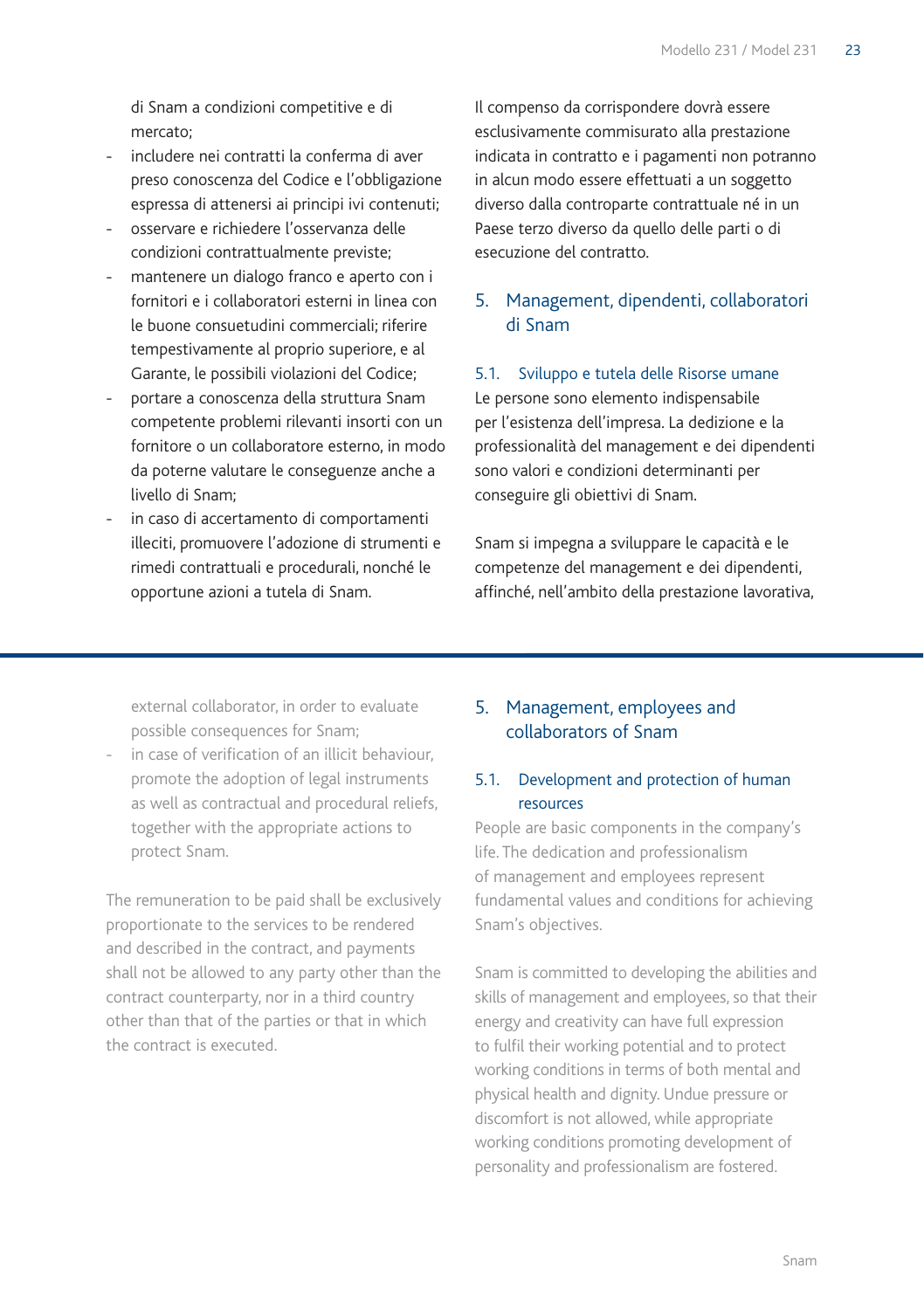l'energia e la creatività dei singoli trovi piena espressione per la realizzazione del proprio potenziale, e a tutelare le condizioni di lavoro sia nella protezione dell'integrità psico-fisica del lavoratore sia nel rispetto della sua dignità. Non sono consentiti illeciti condizionamenti o indebiti disagi e sono promosse condizioni di lavoro che consentano lo sviluppo della personalità e della professionalità della persona.

Snam si impegna a offrire, nel pieno rispetto della normativa di legge e contrattuale in materia, a tutti i lavoratori le medesime opportunità di lavoro, facendo in modo che tutti possano godere di un trattamento normativo e retributivo equo basato esclusivamente su criteri di merito e di competenza, senza discriminazione alcuna, e a promuovere, al contempo, la tutela del genere meno rappresentato.

Le funzioni competenti devono:

- adottare in ogni caso criteri di merito e di competenza (e comunque strettamente professionali) per qualunque decisione relativa alle risorse umane;
- provvedere in ogni caso a selezionare, assumere, formare, retribuire e gestire le risorse umane senza discriminazione alcuna;
- creare un ambiente di lavoro nel quale caratteristiche od orientamenti personali non possano dare luogo a discriminazioni e in grado di promuovere la serenità di tutte le Persone di Snam.

Snam auspica che le Persone di Snam, a ogni livello, collaborino a mantenere in azienda un clima di reciproco rispetto della dignità, dell'onore e della reputazione di ciascuno. Snam interverrà per impedire atteggiamenti interpersonali ingiuriosi, discriminatori o diffamatori. A questo effetto, sono ritenuti

Snam undertakes to offer, in full compliance with applicable legal and contractual provisions, equal opportunities to all its employees, making sure that each of them receives fair statutory and wage treatment based exclusively on merit and expertise, without discrimination of any kind. Moreover, Snam undertakes to promote, at the same time, the protection of the less represented gender.

Competent departments shall:

- adopt, in any situation, strictly professional criteria of merit and ability in all decisions concerning human resources;
- select, hire, train, compensate and manage human resources without discrimination of any kind;
- create a working environment in which personal characteristics or beliefs do not give rise to discrimination and which promotes the well-being of all Snam's People.

Snam hopes that Snam's People, at every level, will cooperate in maintaining a climate of common respect for personal dignity, honour and reputation. Snam will do its best to prevent attitudes that might be considered offensive, discriminatory or abusive. In this regard, any behaviour outside the working place which is particularly offensive to public sensitivity is also deemed relevant.

In any case, any behaviours constituting physical or moral violence are forbidden without any exception.

#### 5.2. Knowledge management

Snam promotes culture and initiatives aimed at disseminating knowledge within its structures, and at highlighting the values, principles, behaviours and contributions of the professional families in terms of innovation, in relation to the development of business activities and to the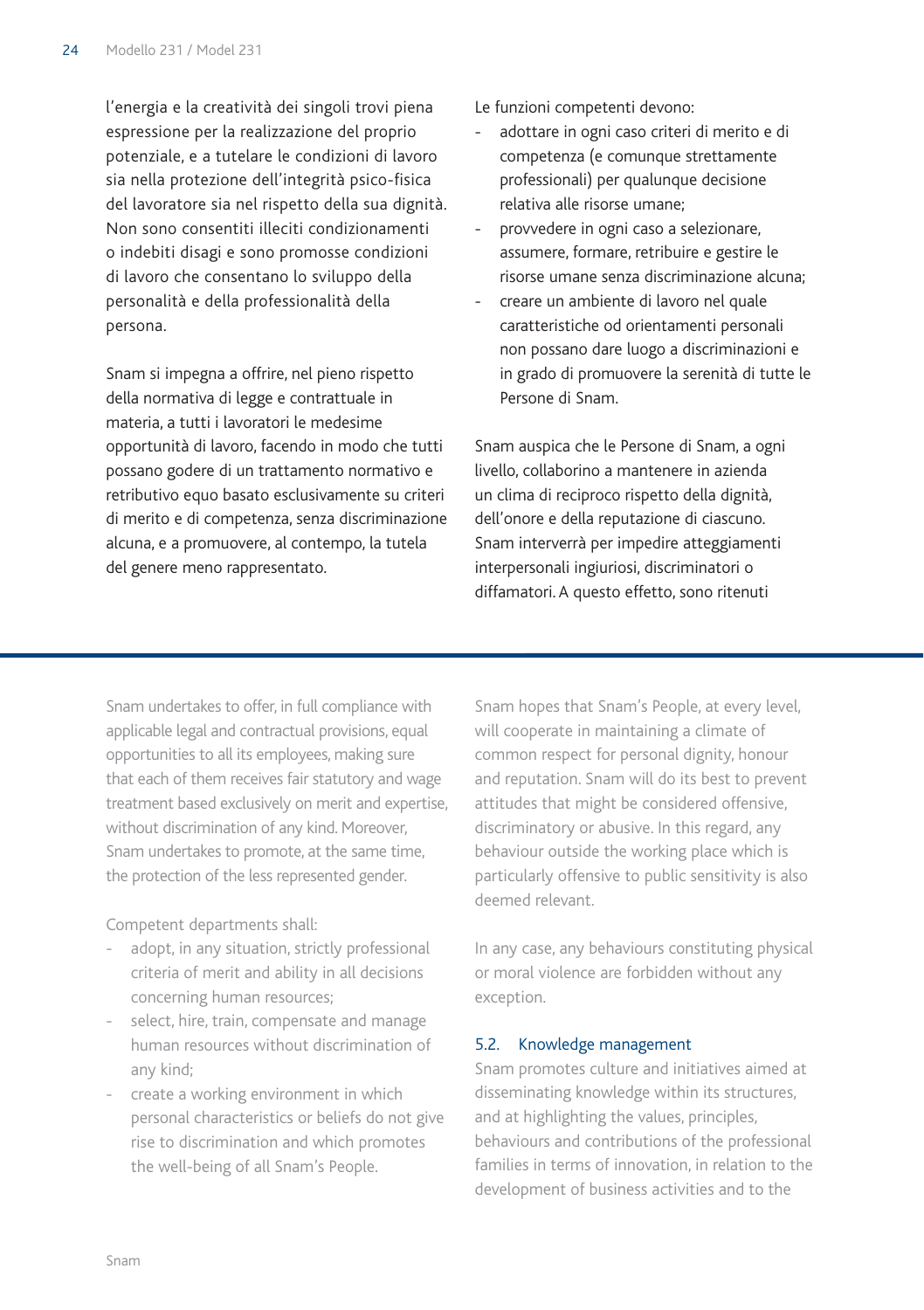rilevanti anche comportamenti extra lavorativi particolarmente offensivi per la sensibilità civile.

In ogni caso, sono proibiti senza eccezione comportamenti che costituiscono violenza fisica o morale.

#### 5.2. Knowledge Management

Snam promuove la cultura e le iniziative volte alla diffusione di conoscenze all'interno delle proprie strutture e a mettere in luce i valori, i principi e i comportamenti e i contributi in termini di innovazione delle famiglie professionali in relazione ai temi legati allo sviluppo delle attività di *business* e alla crescita sostenibile dell'azienda.

Snam si impegna a offrire strumenti di interazione tra i componenti delle famiglie professionali, i gruppi di lavoro e le comunità di pratica, nonché di coordinamento e accesso al *know-how*, e promuove iniziative di crescita, diffusione e

sistematizzazione delle conoscenze relative alle *core competence* delle proprie strutture e volte a definire indirizzi e orientamenti di riferimento atti a garantire uniformità operativa.

Tutte le Persone di Snam sono tenute a contribuire attivamente ai processi di *Knowledge Management* delle attività di competenza, al fine di ottimizzare il sistema di condivisione e di distribuzione della conoscenza tra i singoli.

#### 5.3. Security aziendale

Snam è impegnata nell'attività di studio, sviluppo e attuazione delle strategie, delle politiche e dei piani operativi volti a prevenire e superare ogni comportamento colposo o doloso che potrebbe provocare danni diretti o indiretti alle Persone di Snam e/o alle risorse materiali e immateriali dell'azienda. Sono favorite misure preventive e difensive, volte a minimizzare la necessità di risposta

company's sustainable growth.

Snam undertakes to offer tools for interaction among the members of the professional families, working groups and communities of practice, as well as for coordination and access to know-how, and promotes initiatives for the growth, dissemination and systematisation of knowledge relating to the core competences of its structures and aimed at defining a reference framework suitable for guaranteeing operating consistency.

All Snam's People shall actively contribute to Knowledge Management processes as regards the activities that they are in charge of, in order to optimise the system for knowledge sharing and distribution among individuals.

#### 5.3. Corporate security

Snam engages in the study, development and

implementation of strategies, policies and operational plans aimed at preventing and overcoming any intentional or non-intentional behaviour which may cause direct or indirect damage to Snam's People and/or to the tangible and intangible resources of the company. Preventive and defensive measures, aimed at minimising the need for an active response – always and only in proportion to the attack – to threats to people and assets, are favoured.

All Snam's People shall actively contribute to maintaining an optimal corporate security standard, abstaining from unlawful or dangerous behaviours, and reporting any possible activities carried out by third parties to the detriment of Snam's assets or human resources to superiors or to the body they belong to, as well as to the relevant Snam corporate structure.

In any case requiring particular attention to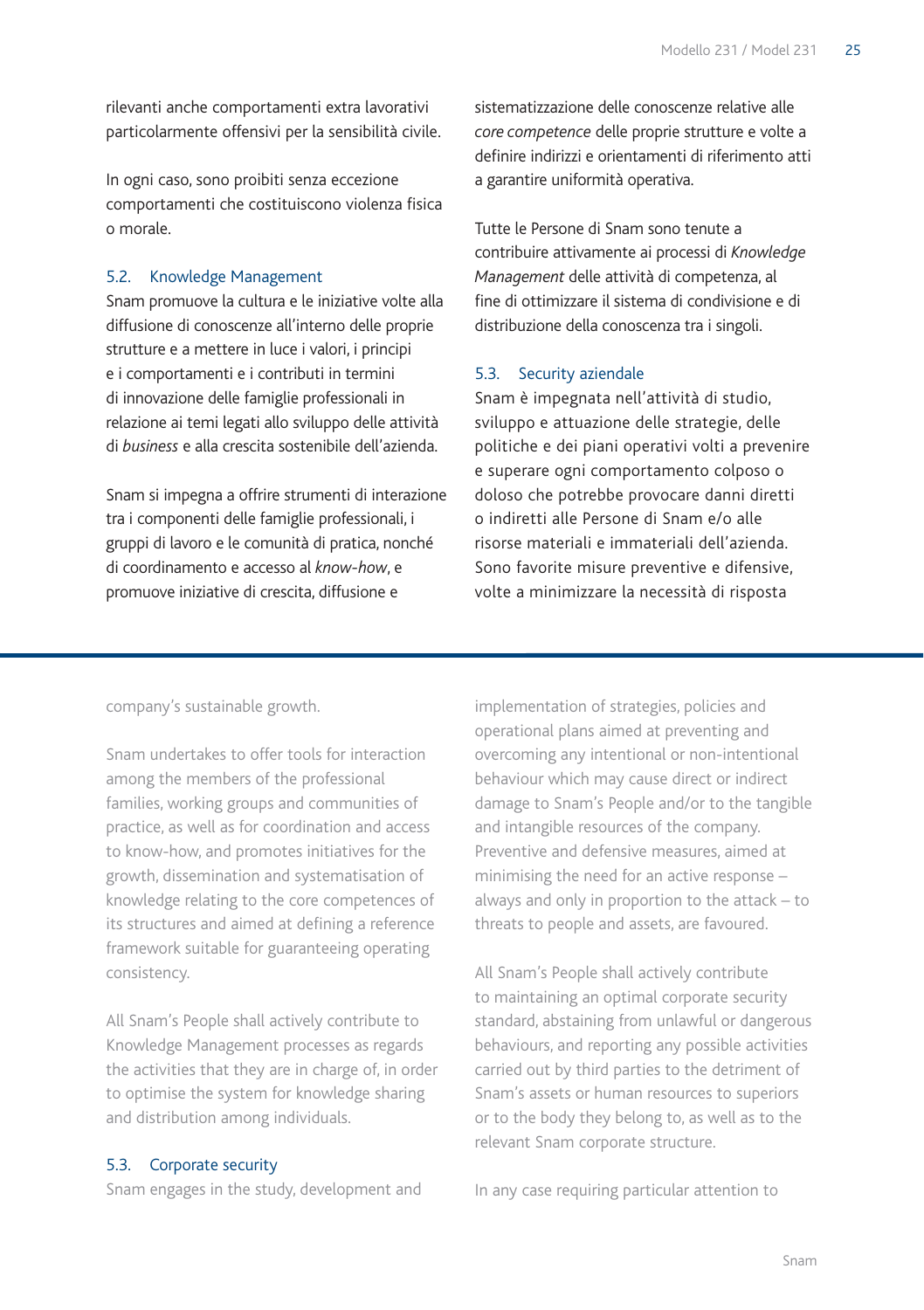attiva - comunque sempre e solo in misura proporzionata all'offesa - alle minacce alle persone e ai beni.

Tutte le Persone di Snam sono tenute a contribuire attivamente al mantenimento di uno standard ottimale di sicurezza aziendale, astenendosi da comportamenti illeciti o comunque pericolosi e segnalando al proprio superiore o all'organo del quale sono parte, e alla struttura Snam competente, eventuali attività svolte da terzi ai danni del patrimonio o delle risorse umane di Snam.

è fatto obbligo, in ogni contesto che richiede particolare attenzione alla propria sicurezza personale, di attenersi scrupolosamente alle indicazioni fornite in merito da Snam, astenendosi da comportamenti che possano mettere a rischio la propria e altrui incolumità, segnalando tempestivamente al proprio

superiore ogni situazione di pericolo alla sicurezza propria o di terzi.

#### 5.4. Molestie o mobbing sul luogo di lavoro

Snam favorisce iniziative mirate a realizzare modalità lavorative improntate a ottenere maggior benessere organizzativo. Snam esige che nelle relazioni di lavoro interne ed esterne non sia dato luogo a molestie o ad atteggiamenti comunque riconducibili a pratiche di mobbing che sono tutti, senza eccezione, proibiti. Sono considerati come tali:

- creare un ambiente di lavoro intimidatorio, ostile, di isolamento o comunque discriminatorio nei confronti di singoli o gruppi di lavoratori;
- porre in essere ingiustificate interferenze con l'esecuzione di prestazioni lavorative altrui;
- ostacolare prospettive di lavoro individuali altrui per meri motivi di competitività personale o di altri dipendenti.

personal safety, it is compulsory to strictly follow the indications in this regard supplied by Snam, abstaining from behaviours which may endanger one's own safety or the safety of others, and promptly reporting any danger to one's own safety, or the safety of third parties, to one's superior.

#### 5.4. Harassment and mobbing in the workplace

Snam supports any initiatives aimed at implementing working methods to achieve better organisation.

Snam demands that there shall be no harassment or mobbing behaviours in personal working relationships either inside or outside the company. Such behaviours are all forbidden, without exceptions, and include:

the creation of an intimidating, hostile, isolating or in any way discriminatory environment for individual employees or groups of employees;

- unjustified interference in the work performed by others;
- the placing of obstacles in the way of the work prospects and expectations of others merely for reasons of personal competitiveness or because of other employees.

Any form of violence or harassment, whether sexual or based on personal and cultural diversity, is forbidden. The following behaviours are regarded as harassment:

- subordinating any decision of significance to a person's working life to the acceptance of sexual attentions, or personal and cultural diversity;
- obtaining sexual attentions using the influence of one's role;
- proposing private interpersonal relations despite the recipient's explicit or reasonably clear distaste;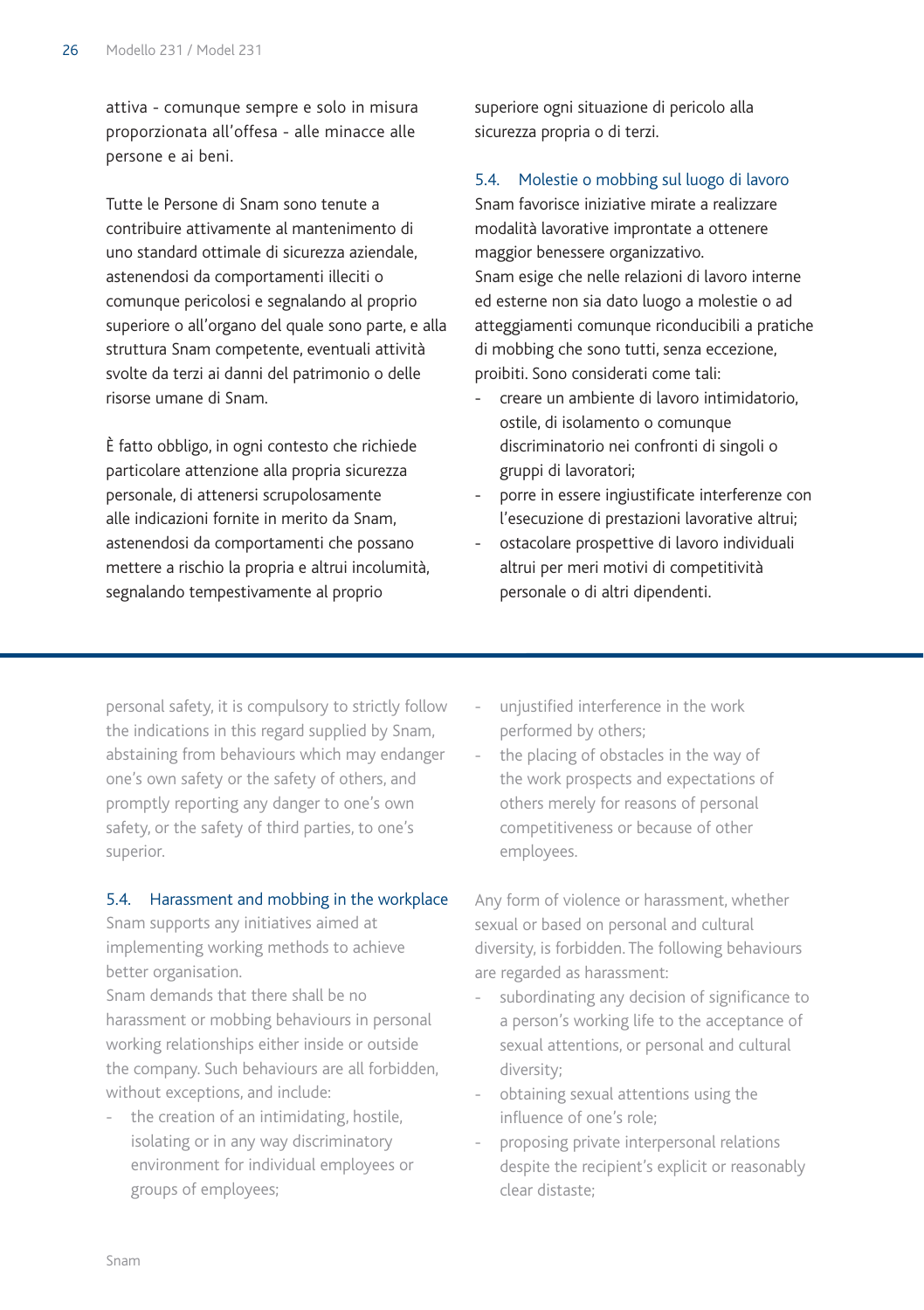È vietata qualsiasi forma di violenza o molestia o sessuale o riferita alle diversità personali e culturali. Sono considerate come tali:

- subordinare qualsiasi decisione di rilevanza per la vita lavorativa del destinatario all'accettazione di favori sessuali o alle diversità personali e culturali;
- indurre i propri collaboratori a favori sessuali mediante l'influenza del proprio ruolo;
- proporre relazioni interpersonali private, nonostante un espresso o ragionevolmente evidente non gradimento;
- alludere a disabilità e menomazioni fisiche o psichiche o a forme di diversità culturale, religiosa o di orientamento sessuale.

# 5.5. Abuso di sostanze alcoliche o stupefacenti e divieto di fumo

Tutte le Persone di Snam devono contribuire personalmente a promuovere e mantenere un clima di reciproco rispetto nell'ambiente di

lavoro; particolare attenzione è prestata alle condizioni di rispetto della sensibilità degli altri.

Sarà considerata consapevole assunzione del rischio di pregiudicare tali caratteristiche ambientali, essere o trovarsi sotto l'effetto di sostanze alcoliche, di sostanze stupefacenti o di sostanze di analogo effetto, nel corso della prestazione lavorativa e nei luoghi di lavoro. Gli stati di dipendenza cronica, quando incidano sull'ambiente di lavoro, saranno - per i riflessi contrattuali - equiparati ai casi precedenti; Snam si impegna a favorire le azioni sociali previste in tale ambito dai contratti di lavoro.

È fatto divieto di:

- detenere, consumare, offrire o cedere a qualsiasi titolo sostanze stupefacenti o di analogo effetto, nel corso della prestazione lavorativa e nei luoghi di lavoro;
- alluding to disabilities and physical or psychological impairment, or to forms of cultural, religious or sexual diversity.

#### 5.5. Alcohol and drug abuse and smoking ban

All Snam's People shall personally contribute to promoting and maintaining a climate of common respect in the workplace; particular attention is paid to respect for the feelings of others.

Snam will therefore consider individuals who work under the effect of alcohol or drugs, or substances with similar effect, during the performance of their work activities and in the workplace, as being aware of the risk they cause. Chronic addiction to such substances, when it affects work performance, shall be considered similar to the above-mentioned events in terms of contractual consequences; Snam is committed to favouring social action in this field as provided for by employment contracts.

The following are prohibited:

- holding, consuming, offering or giving, for whatever reason, drugs or substances with similar effect at work and in the workplace;
- smoking in the workplace. Snam supports voluntary initiatives aimed at People who want to stop smoking and, in identifying possible smoking areas, shall take into particular consideration those suffering physical discomfort from exposure to smoke in workplace areas shared with smokers and requesting protection from "passive smoking" in their place of work.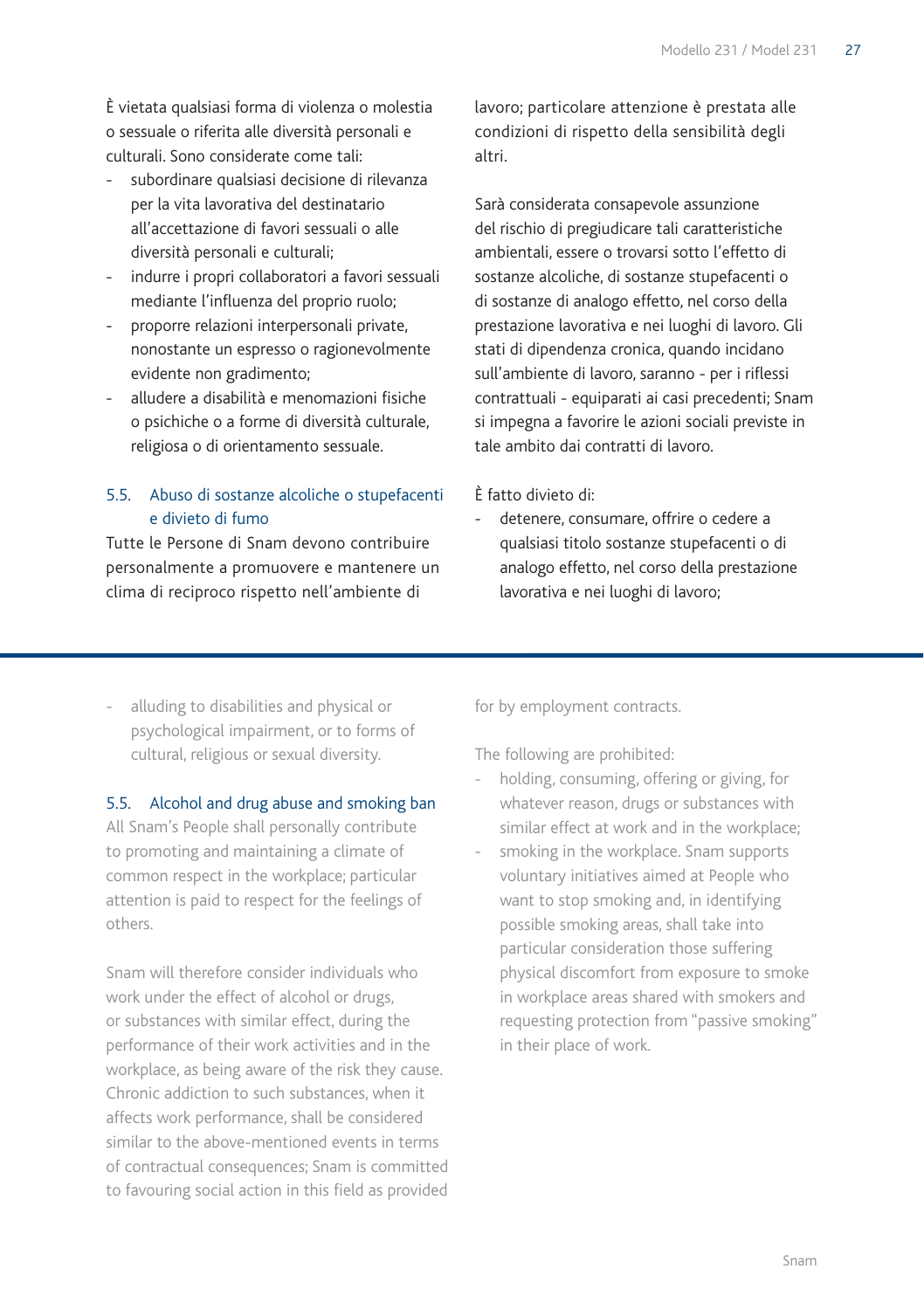fumare nei luoghi di lavoro. Snam favorisce iniziative volontarie rivolte alle Persone che intendono dissuadere dal fumo e, nell'individuare eventuali zone riservate ai fumatori, terrà in particolare considerazione la condizione di chi avverte disagio fisico per l'eventuale presenza di fumo nelle situazioni di convivenza lavorativa e chiede di essere preservato dal contatto con il "fumo passivo" sul proprio posto di lavoro.

## III. Strumenti di applicazione del Codice Etico

# 1. Sistema di controllo interno e di gestione dei rischi

Snam si impegna a promuovere e mantenere un adeguato sistema di controllo interno e di gestione dei rischi, da intendersi come insieme di tutti gli strumenti necessari o utili a indirizzare, gestire e verificare le attività di impresa con l'obiettivo di assicurare il rispetto delle leggi e delle procedure aziendali, di proteggere i beni aziendali, di gestire in modo ottimale ed efficiente le attività e di fornire dati contabili e finanziari accurati e completi.

Il sistema di controllo interno e di gestione dei rischi è sottoposto nel tempo a verifica e aggiornamento, al fine di garantirne costantemente l'idoneità a presidiare le

# III. Tools for implementing the Code of Ethics

# 1. Internal control and risk management system

Snam undertakes to promote and maintain an adequate system of internal control, risk management i.e. all the necessary or useful tools for addressing, managing and checking activities in the company aimed at ensuring compliance with corporate laws and procedures, protecting corporate assets, efficiently managing activities and providing precise and complete accounting and financial information.

The internal control and risk management system is audited and updated over time, to ensure that it is always appropriate to oversee the main areas of corporate risk. In this context, and also to execute the provisions of the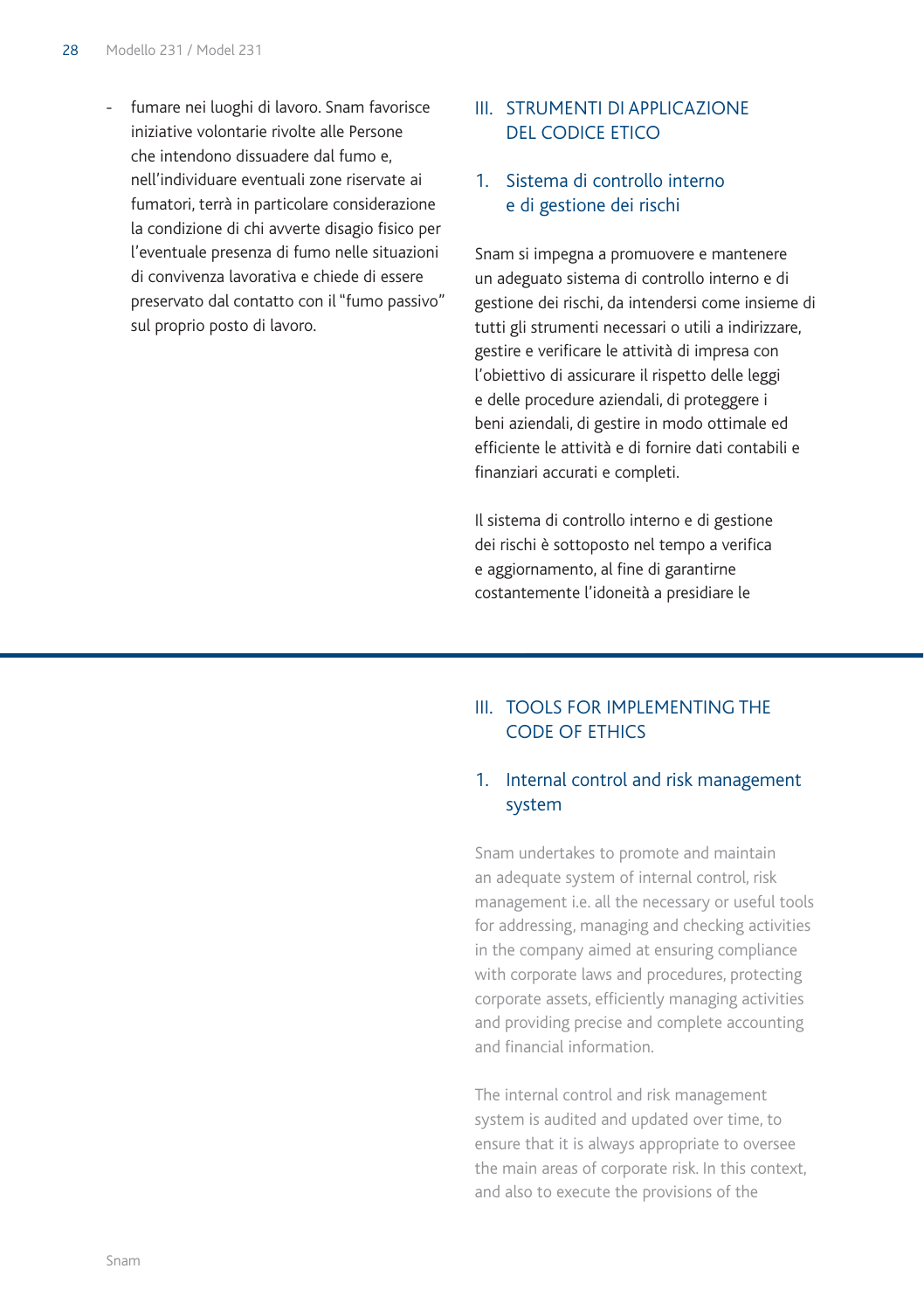principali aree di rischio dell'attività di impresa. In tale ambito, e anche al fine di dare compiuta esecuzione alle previsioni del Codice di Autodisciplina, Snam ha adottato un Sistema di Enterprise Risk Management.

Le Persone di Snam adottano una cultura finalizzata alla prevenzione e gestione del rischio. Snam promuove iniziative volte ad assicurare la diffusione e lo sviluppo di tale cultura.

La responsabilità di realizzare un sistema di controllo interno e di gestione dei rischi efficace è comune a ogni livello della struttura organizzativa di Snam; di conseguenza, tutte le Persone di Snam, nell'ambito delle funzioni e responsabilità ricoperte, sono impegnate nel definire e nel partecipare attivamente al corretto funzionamento del sistema di controllo interno e di gestione dei rischi.

Snam promuove la diffusione a tutti i livelli di una cultura e di procedure caratterizzate dalla consapevolezza dell'esistenza dei controlli e dalla assunzione di una mentalità orientata all'esercizio consapevole e volontario dei controlli; di conseguenza, il management in primo luogo e tutte le Persone di Snam in ogni caso sono tenuti a contribuire e rendersi partecipi del sistema di controllo interno e di gestione dei rischi di Snam e, con attitudine positiva, a farne partecipi i propri collaboratori.

Ognuno è custode responsabile dei beni aziendali assegnati (materiali e immateriali) che sono strumentali all'attività svolta; nessun dipendente può fare, o consentire ad altri, uso improprio dei beni assegnati e delle risorse di Snam.

Sono proibite senza eccezione pratiche e attitudini riconducibili al compimento o alla partecipazione al compimento di frodi.

Self-Regulatory Code, Snam has adopted an Enterprise Risk Management System.

Snam's People have adopted a culture of preventing and managing risk. Snam promotes initiatives aimed at ensuring that this culture is disseminated and developed.

Responsibility for implementing an effective internal control and risk management system is shared at every level of Snam's organisational structure; therefore, all Snam's People, according to their functions and responsibilities, shall define and actively participate in the correct functioning of the internal control and risk management system.

Snam promotes the dissemination, at every level of its organisation, of policies and procedures characterised by awareness of the existence of controls and by an informed and voluntary

control-orientated mentality; consequently, Snam's management, first of all, and all of Snam's People in any event, shall contribute to and participate in Snam's internal control and risk management system, and, with a positive attitude, involve their colleagues in this respect.

Each employee shall be held responsible for the tangible and intangible corporate assets relevant to his/her job. No employee can make, or let others make, improper use of assets and equipment belonging to Snam.

Any practices and attitudes linked to the perpetration or to participation in the perpetration of frauds are forbidden without any exception.

Control and supervisory bodies, the Snam Internal Audit department and the appointed auditing companies shall have full access to all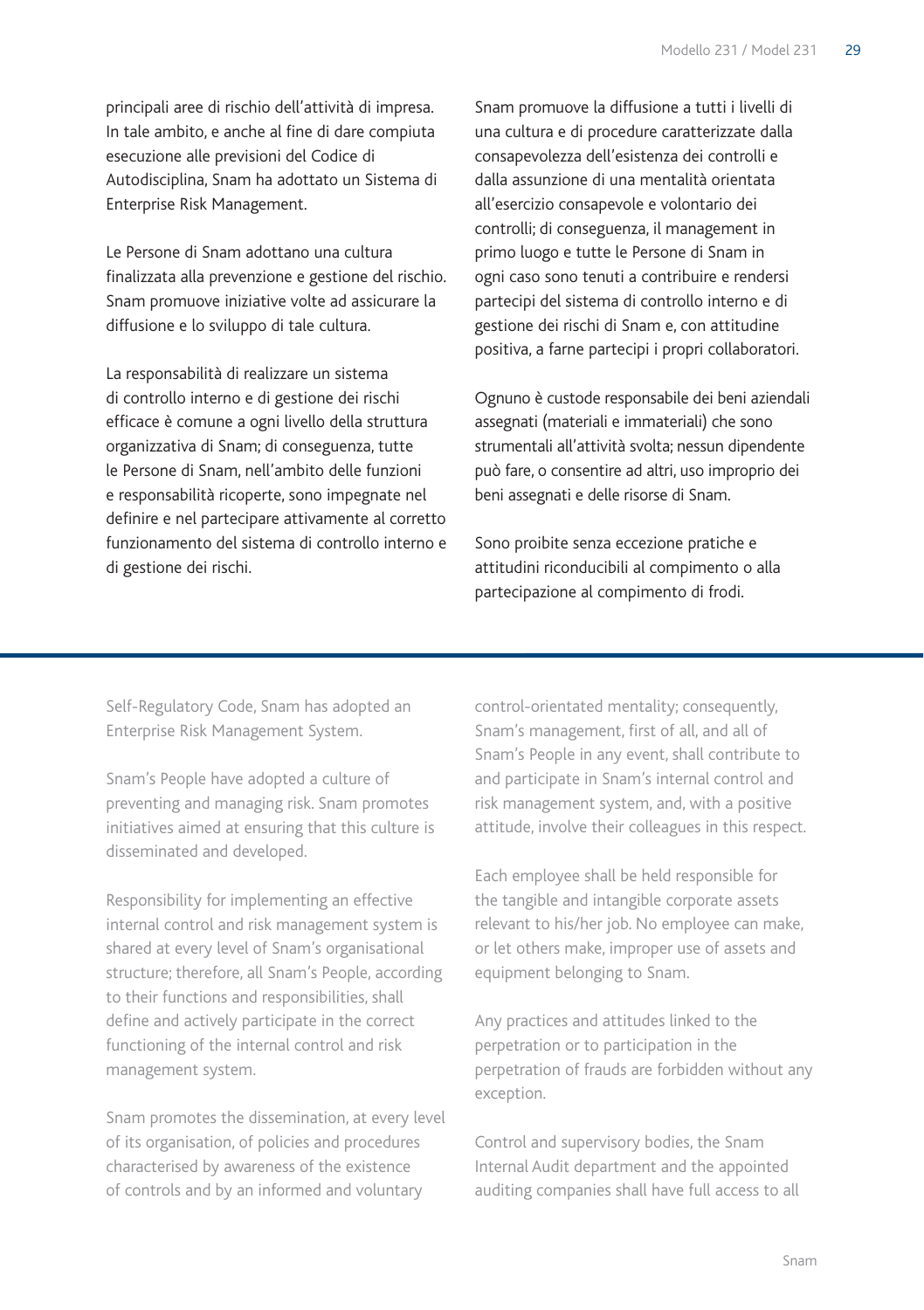Gli organismi di controllo e di vigilanza, la funzione Internal Audit di Snam e le società di revisione incaricate hanno libero accesso ai dati, alla documentazione e alle informazioni utili per lo svolgimento dell'attività di competenza.

#### 1.1 Standard generali di trasparenza

Snam individua i principi-guida dell'intero sistema di controllo interno e di gestione dei rischi nei seguenti standard generali di trasparenza, applicabili in via trasversale a tutti i processi aziendali e relative attività:

- **a) Segregazione delle attività:** deve esistere segregazione delle attività tra chi esegue, chi controlla e chi autorizza;
- **b) Norme:** devono esistere disposizioni aziendali idonee a fornire almeno principi di riferimento generali per la regolamentazione dei processi e delle attività aziendali;
- **c) Poteri di firma e poteri autorizzativi:**  devono esistere regole formalizzate per l'esercizio di poteri di firma e poteri autorizzativi interni;
- **d) Tracciabilità:** i soggetti, le funzioni interessate e/o i sistemi informativi utilizzati devono assicurare l'individuazione e la ricostruzione delle fonti, degli elementi informativi e dei controlli effettuati che supportano la formazione e l'attuazione delle decisioni della Società e le modalità di gestione delle risorse finanziarie.

#### 1.2 Conflitti di interesse

Snam riconosce e rispetta il diritto delle proprie Persone a partecipare a investimenti, affari o ad attività di altro genere al di fuori di quella svolta nell'interesse di Snam, purché si tratti di attività consentite dalla legge e compatibili con gli obblighi assunti nei confronti di Snam. Il Codice di Autodisciplina di Borsa Italiana, cui Snam ha

data, documents and information necessary to perform their activities.

#### 1.1 General transparency standards

Snam has identified guiding principles for the entire internal control and risk management system in the following general transparency standards, which are applied across all the corporate processes and relative activities:

- **a) Segregation of duties:** there must be segregation of activities between executing parties, controlling parties and authorising parties;
- **b) Rules:** company regulations must exist that can provide at least general benchmark principles for governing corporate processes and activities;
- **c) Signatory powers and powers of authorisation:** formal rules must exist for the exercise of signatory powers and internal powers of authorisation;

**d) Traceability:** the parties or departments concerned and/or the information systems used must ensure the identification and traceability of sources, of information and of the checks carried out in support of the formation and implementation of the company's decisions and financial resources management procedures.

#### 1.2 Conflicts of interest

Snam acknowledges and respects the right of its People to take part in investments, business and other kinds of activities other than the activity performed in the interest of Snam, provided that such activities are permitted by law and are compatible with the obligations assumed towards Snam. The Self-Regulatory Code of Snam S.p.A. governs any possible conflict of interest of the directors and statutory auditors of Snam S.p.A.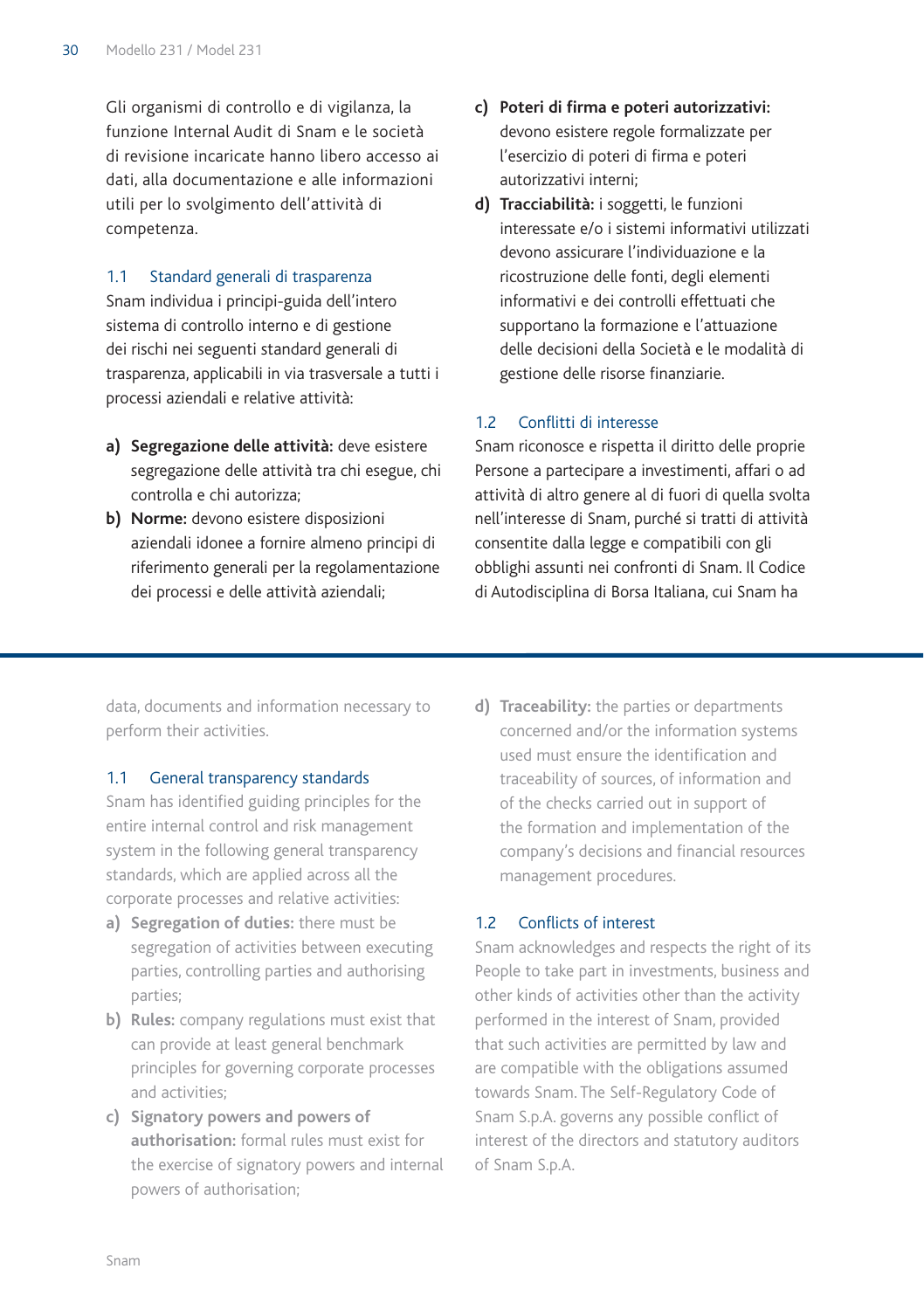aderito, regolamenta le eventuali situazioni di conflitto di interesse degli amministratori e dei sindaci di Snam.

Il management e i dipendenti di Snam sono tenuti a evitare e a segnalare conflitti di interesse tra le attività economiche personali e familiari e le mansioni che ricoprono all'interno della struttura od organo di appartenenza. In particolare, ciascuno è tenuto a segnalare le specifiche situazioni e attività in cui egli o, per quanto di sua conoscenza, propri parenti o affini entro il 2° grado o conviventi di fatto, sono titolari di interessi economici e finanziari (proprietario o socio) nell'ambito di fornitori, di clienti, di concorrenti, di terzi contraenti, o delle relative società controllanti o controllate, o vi ricoprono ruoli societari di amministrazione o di controllo, ovvero manageriali.

Determinano, inoltre, conflitti di interesse le situazioni seguenti:

- utilizzo della propria posizione in azienda o delle informazioni o opportunità di affari acquisite nell'esercizio del proprio incarico, a vantaggio indebito proprio o di terzi;
- svolgimento di attività lavorative da parte del dipendente e/o suoi familiari presso fornitori, subfornitori, concorrenti.

In ogni caso, il management e i dipendenti di Snam sono tenuti a evitare tutte le situazioni e tutte le attività in cui si può manifestare un conflitto con gli interessi dell'azienda o che possono interferire con la loro capacità di assumere, in modo imparziale, decisioni nel migliore interesse dell'impresa e nel pieno rispetto dei principi e dei contenuti del Codice o, in senso generale, di adempiere esattamente alle funzioni e responsabilità ricoperte. Ogni situazione che possa costituire o determinare un conflitto di interesse

Snam's management and employees shall avoid and report any conflicts of interest between personal and family economic activities and their tasks within the company. In particular, each person shall point out any specific situations and activities in which they or – to the best of their knowledge – their relatives or relatives by marriage within the second degree of kinship, or persons actually living with them, have an economic and financial interest (owner or partner), involving suppliers, customers, competitors, third-party contractors, or the relevant controlling companies or subsidiaries, and shall indicate whether they perform corporate administration or control or management functions therein.

Moreover, conflicts of interest are determined by the following situations:

use of one's position in the company, or of information, or of business opportunities

acquired during one's work, to one's undue benefit or to the undue benefit of third parties;

the performing of any type of work for suppliers, sub-suppliers and competitors by employees and/or their relatives.

In any case, Snam's management and employees shall avoid any situation and activity where a conflict with the Company's interests may arise, or which could interfere with their ability to make impartial decisions in the best interests of Snam and in full accordance with the principles and content of the Code, or in general with their ability to fully comply with their functions and responsibilities. Any situation that might constitute or give rise to a conflict of interest shall be immediately reported to one's superior within management, or to the body one belongs to, and to the Guarantor. Furthermore, the party concerned shall abstain from taking part in the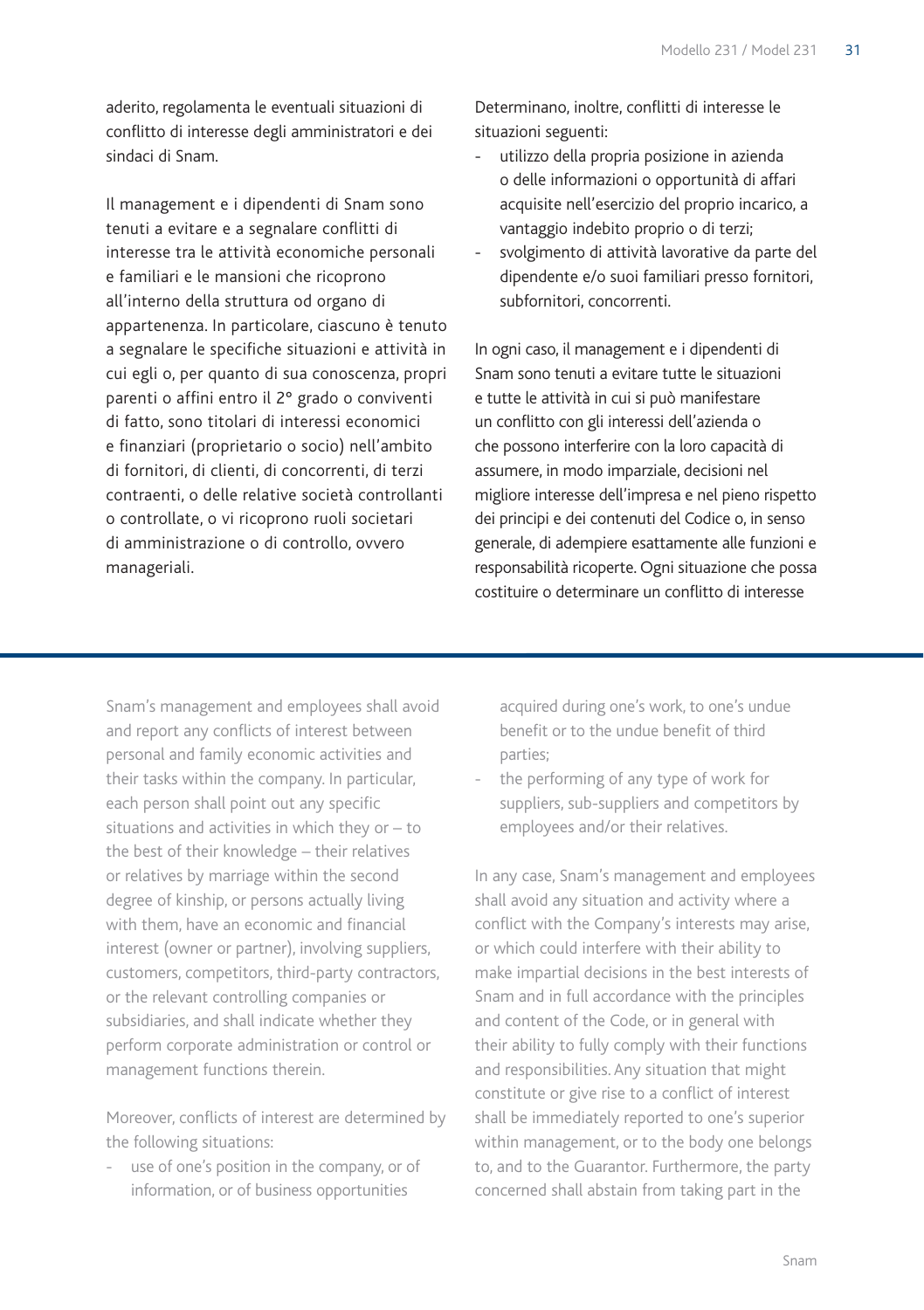deve essere tempestivamente comunicata al superiore in posizione manageriale, o all'organo del quale si è parte, e al Garante. Parimenti, il soggetto coinvolto si astiene tempestivamente dall'intervenire nel processo operativo/decisionale e il superiore in posizione manageriale o l'organo:

- individua le soluzioni operative atte a salvaguardare, nel caso specifico, la trasparenza e la correttezza dei comportamenti nello svolgimento delle attività;
- trasmette agli interessati e per conoscenza al proprio superiore gerarchico, nonché al Garante - le necessarie istruzioni scritte;
- archivia la documentazione ricevuta e trasmessa.

#### 1.3. Trasparenza delle registrazioni contabili

La trasparenza contabile si fonda sulla verità, accuratezza e completezza dell'informazione di base per le relative registrazioni contabili.

Ciascun componente degli organi sociali, del management o dipendente è tenuto a collaborare, nell'ambito delle proprie competenze, affinché i fatti di gestione siano rappresentati correttamente e tempestivamente nelle scritture contabili.

È fatto divieto di porre in essere comportamenti che possono arrecare pregiudizio alla trasparenza e tracciabilità dell'informativa di bilancio.

Per ogni operazione è conservata agli atti un'adeguata documentazione di supporto dell'attività svolta, in modo da consentire:

- l'agevole e puntuale registrazione contabile;
- l'individuazione dei diversi livelli di responsabilità e di ripartizione e segregazione dei compiti;
- la ricostruzione accurata dell'operazione, anche per ridurre la probabilità di errori anche materiali o interpretativi.

operational/decision-making process, and the relevant superior within management, or the relevant body, shall:

- identify the operational solutions suitable for ensuring, in the specific case, transparency and fairness of behaviour in the performance of activities;
- transmit the necessary written instructions to the parties concerned and for information to one's superior, as well as to the Guarantor;
- file the received and transmitted documentation.

#### 1.3. Transparency of accounting records

Accounting transparency is grounded in the truth, accuracy and completeness of the information that serves as the basis for the relevant accounting entries. Every member of corporate bodies or of management and every employee shall cooperate, within their own field of competence, to ensure that operational events are recorded in the accounts in a proper and timely manner.

Behaviour that could adversely affect the transparency and traceability of the information within the financial statements is prohibited.

For each transaction, the proper supporting evidence has to be maintained, to allow:

- easy and punctual accounting entries;
- identification of different levels of responsibility, as well as of task distribution and segregation;
- accurate representation of the transaction so as to avoid the likelihood of any material or interpretative error.

Each record shall reflect exactly what is shown by the supporting documentation. All Snam's People shall ensure that documentation can be easily traced and is filed according to logical criteria.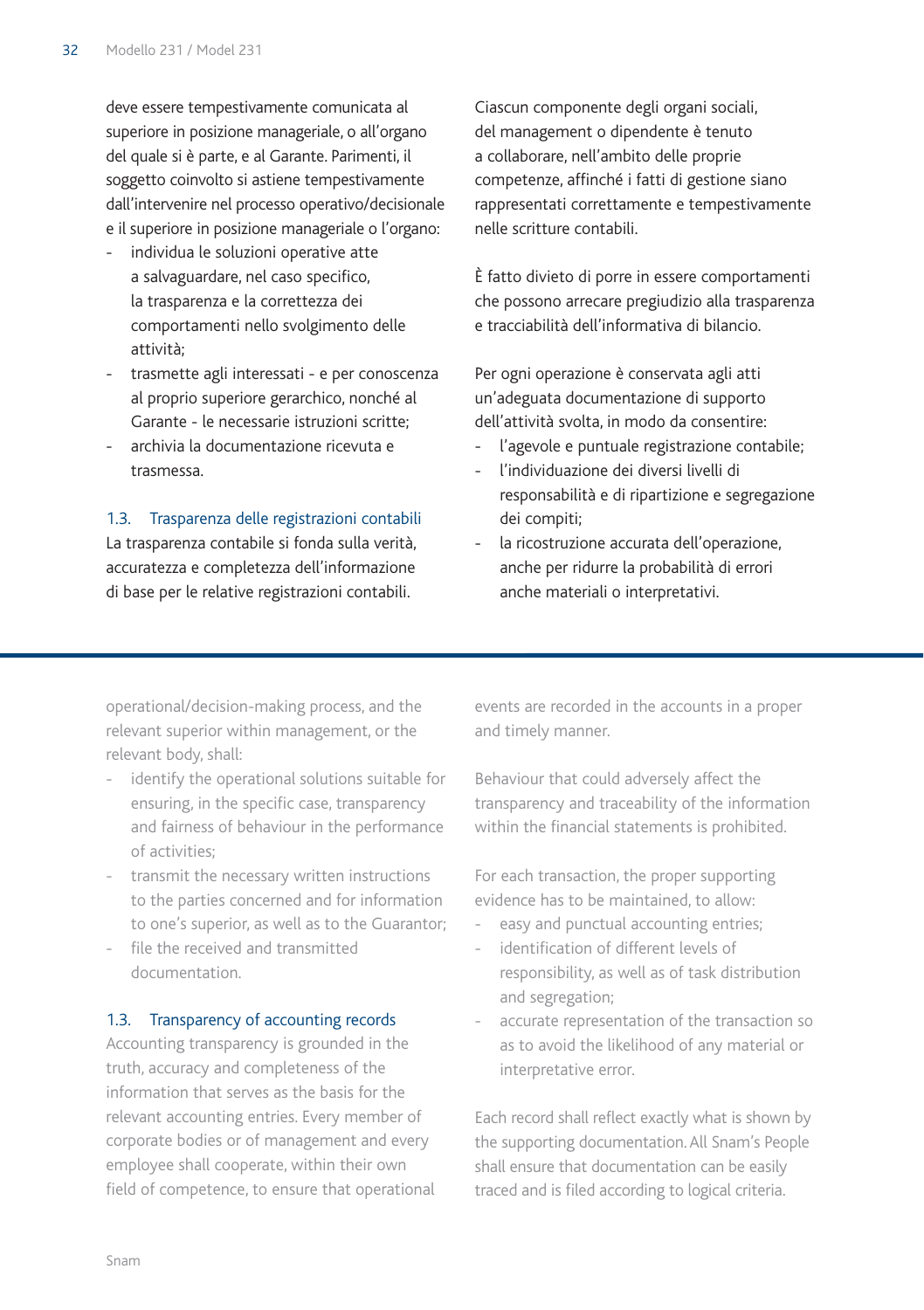Ciascuna registrazione deve riflettere esattamente ciò che risulta dalla documentazione di supporto. È compito di tutte le Persone di Snam far sì che la documentazione sia facilmente rintracciabile e ordinata secondo criteri logici.

Le Persone di Snam che vengono a conoscenza di omissioni, falsificazioni, trascuratezze della contabilità o della documentazione su cui le registrazioni contabili si fondano, sono tenute a riferire i fatti al proprio superiore, o all'organo del quale sono parte, e al Garante.

# 2. Tutela della salute, sicurezza e ambiente e dell'incolumità pubblica

Le attività di Snam devono essere condotte in conformità agli accordi e agli standard internazionali e alle leggi, ai regolamenti, alle pratiche amministrative e alle politiche nazionali dei Paesi in cui opera relative alla tutela della salute e sicurezza dei lavoratori, dell'ambiente e della incolumità pubblica.

Snam contribuisce attivamente nelle sedi appropriate alla promozione dello sviluppo scientifico e tecnologico volto alla salvaguardia delle risorse e dell'ambiente. La gestione operativa deve fare riferimento a criteri avanzati di salvaguardia ambientale e di efficienza energetica perseguendo il miglioramento continuo delle condizioni di salute e di sicurezza sul lavoro e di protezione ambientale.

Le Persone di Snam, nell'ambito delle proprie mansioni, partecipano attivamente al processo di prevenzione dei rischi, di salvaguardia dell'ambiente e dell'incolumità pubblica e di tutela della salute e della sicurezza nei confronti di se stessi, dei colleghi e dei terzi.

Snam's People who become aware of any omissions, forgeries or negligence in accounting or in the documents on which the accounting records are based shall make the facts known to their superior, or to the body they belong to, and to the Guarantor.

# 2. Health, safety, environment and public safety protection

Snam's activities shall be carried out in compliance with applicable worker health and safety, environmental and public safety protection agreements, international standards and laws, regulations, administrative practices and national policies of the countries where it operates.

Snam actively contributes as appropriate to the promotion of scientific and technological development aimed at protecting the environment and natural resources. The

operational management of such activities shall be carried out according to advanced criteria for the protection of the environment and energy efficiency, with the aim of creating better working conditions and protecting the health and safety of employees, as well as the environment.

Snam's People shall, within their areas of responsibility, actively participate in the process of risk prevention and environmental, public safety and health protection for themselves, their colleagues and third parties.

# 3. Research, innovation and intellectual property protection

Snam promotes research and innovation activities by management and employees, within the scope of their functions and responsibilities. Any intellectual assets generated by such activities are important and fundamental assets for Snam.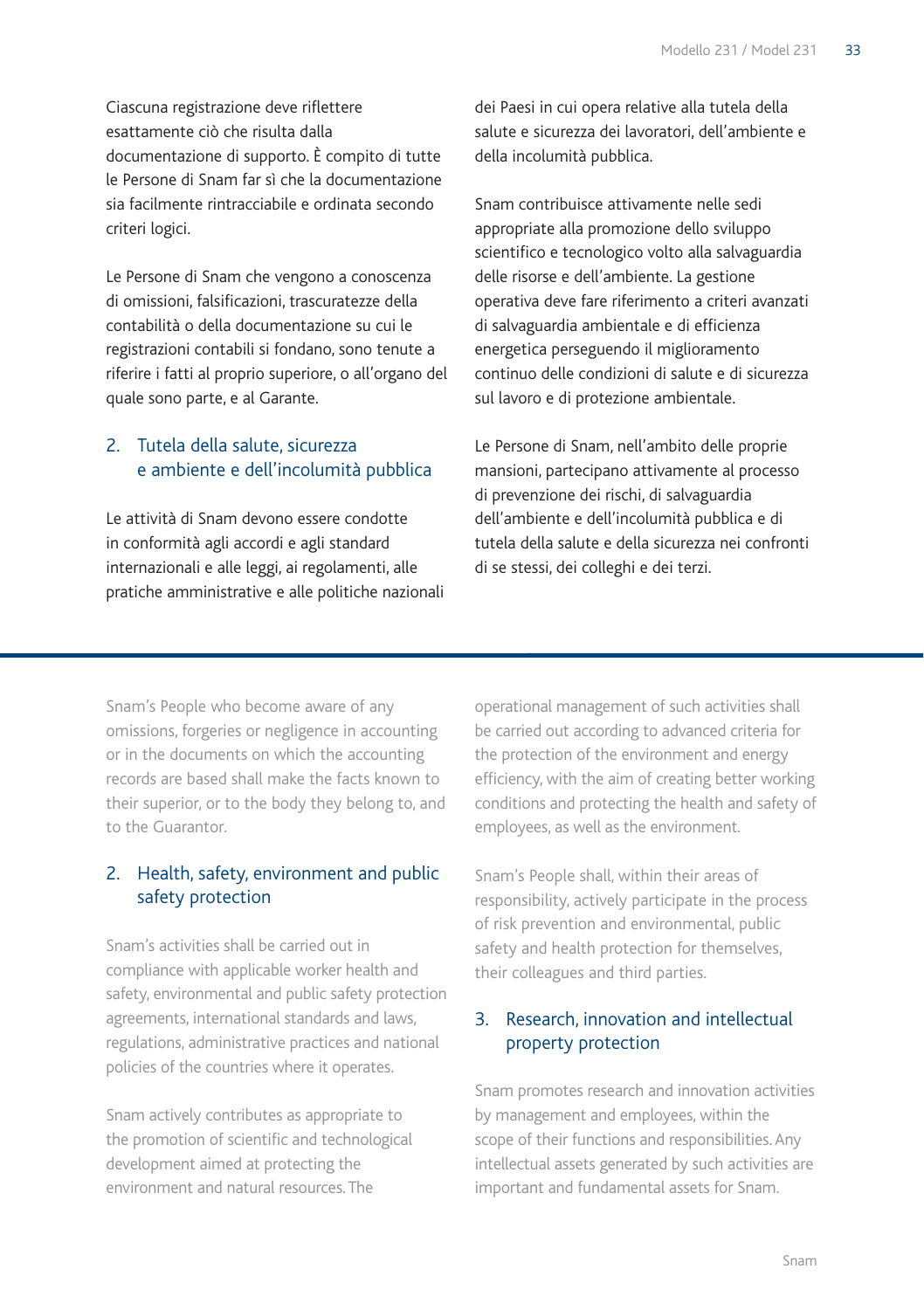# 3. Ricerca, innovazione e tutela del patrimonio intellettuale

Snam promuove le attività di ricerca e innovazione da parte del management e dei dipendenti, nell'ambito delle funzioni e responsabilità ricoperte. Gli *asset* intellettuali generati da tale attività innovativa costituiscono un patrimonio centrale e imprescindibile di Snam.

La ricerca e l'innovazione sono dedicate in particolare alla promozione di prodotti, strumenti, processi e comportamenti sempre più favorevoli per l'efficienza energetica, la riduzione dell'impatto per l'ambiente, l'attenzione alla salute e sicurezza dei dipendenti, dei clienti e delle comunità locali in cui Snam opera e in generale per la sostenibilità delle attività di impresa.

Le Persone di Snam sono tenute a contribuire attivamente, nell'ambito delle funzioni e responsabilità ricoperte, al governo del patrimonio intellettuale per consentirne lo sviluppo, la protezione e la valorizzazione.

#### 4. Riservatezza

#### 4.1. Protezione del segreto aziendale

Le attività di Snam richiedono costantemente l'acquisizione, la conservazione, il trattamento, la comunicazione e la diffusione di notizie, documenti e altri dati attinenti a negoziazioni, procedimenti amministrativi, operazioni finanziarie, know-how (contratti, atti, relazioni, appunti, studi, disegni, fotografie, software, etc.) che per accordi contrattuali non possono essere resi noti all'esterno o la cui divulgazione inopportuna o intempestiva potrebbe produrre danni agli interessi aziendali.

Research and innovation focus in particular on the promotion of products, tools, processes and behaviours supporting energy efficiency, reduction of environmental impact, attention to health and safety of employees, customers and the local communities where Snam operates, and, in general, the sustainability of business activities.

Snam's People shall actively contribute, within the scope of their functions and responsibilities, to managing intellectual property in order to allow its development, protection and enhancement.

# 4. Confidentiality

#### 4.1. Protection of business secrets

Snam's activities constantly require the acquisition, storage, processing, communication and dissemination of information, documents and other data regarding negotiations, administrative proceedings, financial transactions and know-how (contracts, deeds, reports, notes, studies, drawings, pictures, software, etc.) that may not be disclosed externally, pursuant to contractual agreements, or whose inopportune or untimely disclosure might be detrimental to the corporate interest.

Without prejudice to the transparency of the activities carried out and to the information obligations imposed by the provisions in force, Snam's People shall ensure the confidentiality required by the circumstances for every piece of information that they learn about in the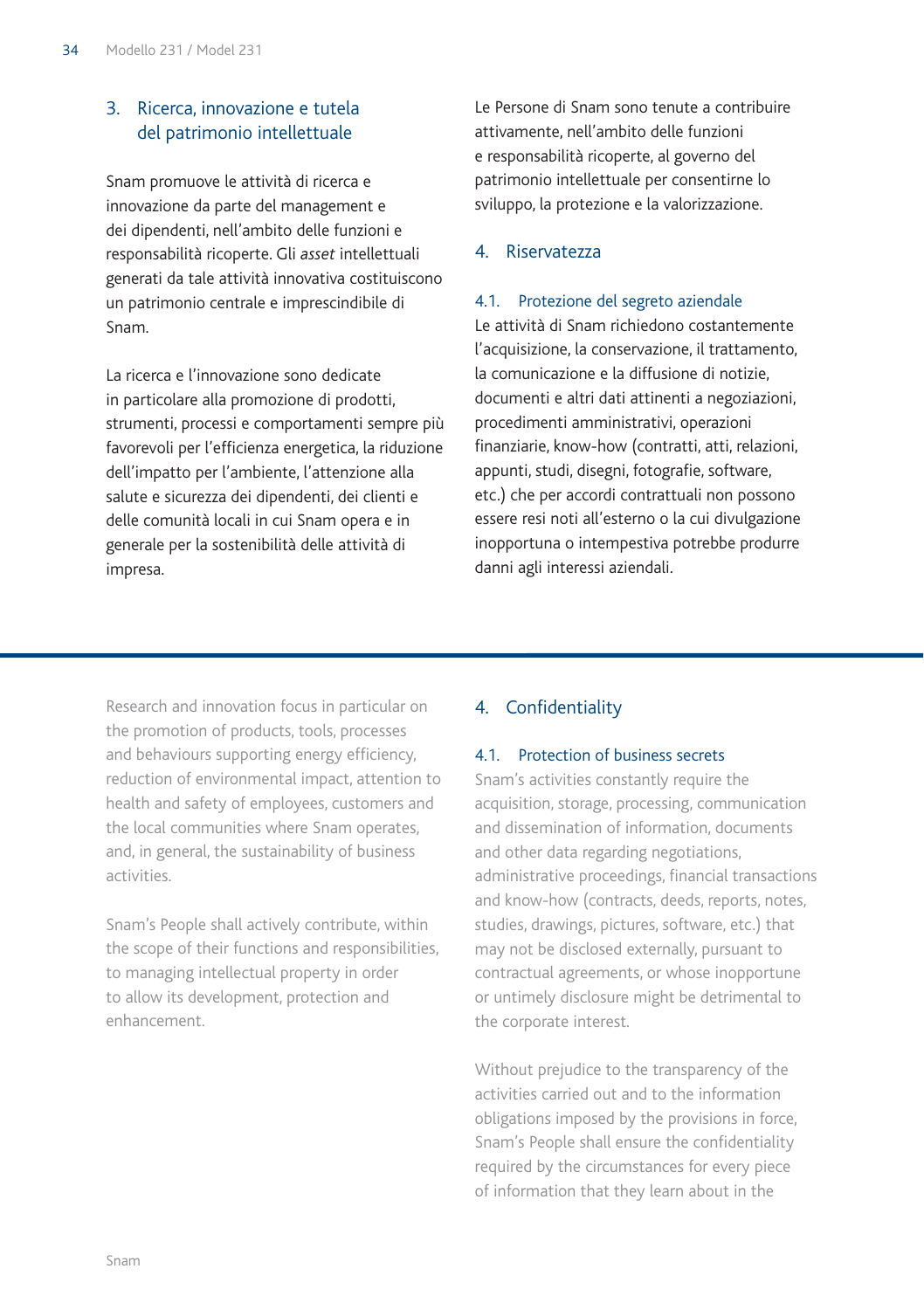Fermi restando la trasparenza delle attività poste in essere e gli obblighi di informazione imposti dalle disposizioni vigenti, è obbligo delle Persone di Snam assicurare la riservatezza richiesta dalle circostanze per ciascuna notizia appresa in ragione della propria funzione lavorativa.

Le informazioni, conoscenze e dati acquisiti o elaborati durante il proprio lavoro o attraverso le proprie mansioni appartengono a Snam e non possono essere utilizzate, comunicate o divulgate senza specifica autorizzazione del superiore in posizione manageriale nel rispetto delle procedure specifiche.

4.1.1. Informazioni commercialmente sensibili

La normativa europea in materia di gas naturale disciplina la separazione di ognuna delle attività regolate, con l'attribuzione di poteri decisionali effettivi e indipendenti, in particolare nella gestione, manutenzione e sviluppo delle infrastrutture.

Le Persone di Snam che operano in tali attività sono tenute a specifici vincoli di riservatezza in ordine al trattamento e alla divulgazione dei dati e delle informazioni di cui vengono in possesso nello svolgimento del loro incarico, anche in caso di cessazione del rapporto di lavoro ovvero di cambiamento di mansioni, sempre nel rispetto delle disposizioni normative e regolatorie.

#### 4.2. Tutela della privacy

Snam si impegna a proteggere le informazioni relative alle proprie Persone e ai terzi, generate o acquisite all'interno e nelle relazioni d'affari, e a evitare ogni uso improprio di queste informazioni.

Snam intende garantire che il trattamento dei dati personali svolto all'interno delle proprie strutture avvenga nel rispetto dei diritti e delle libertà fondamentali, nonché della dignità degli interessati, così come previsto dalle disposizioni normative vigenti.

performance of their duties.

Any information, knowledge and data acquired or processed during one's work, or because of one's tasks at Snam, belongs to Snam and may not be used, communicated or disclosed without specific authorisation of one's superior within management in compliance with specific procedures.

#### 4.1.1 Commercially sensitive information

European natural gas regulations govern the separation of each regulated activity, with the allocation of effective and independent decisionmaking powers, particularly in infrastructure management, maintenance and development.

Snam's People involved in these activities are bound by specific confidentiality obligations concerning the processing and disclosure of the data and information that come into their

possession when performing their duties; these obligations continue to apply if employees cease to work for the company or change roles, in accordance with the applicable legislative and regulatory provisions.

#### 4.2. Protection of privacy

Snam is committed to protecting information concerning its People and third parties, whether generated or obtained inside Snam or in the conduct of Snam's business, and to avoiding the improper use of any such information.

Snam intends to guarantee that the processing of personal data within its structures respects fundamental rights and freedoms, as well as the dignity of the parties concerned, as contemplated by the legal provisions in force.

Personal data must be processed in a lawful and fair way and in any event the data collected and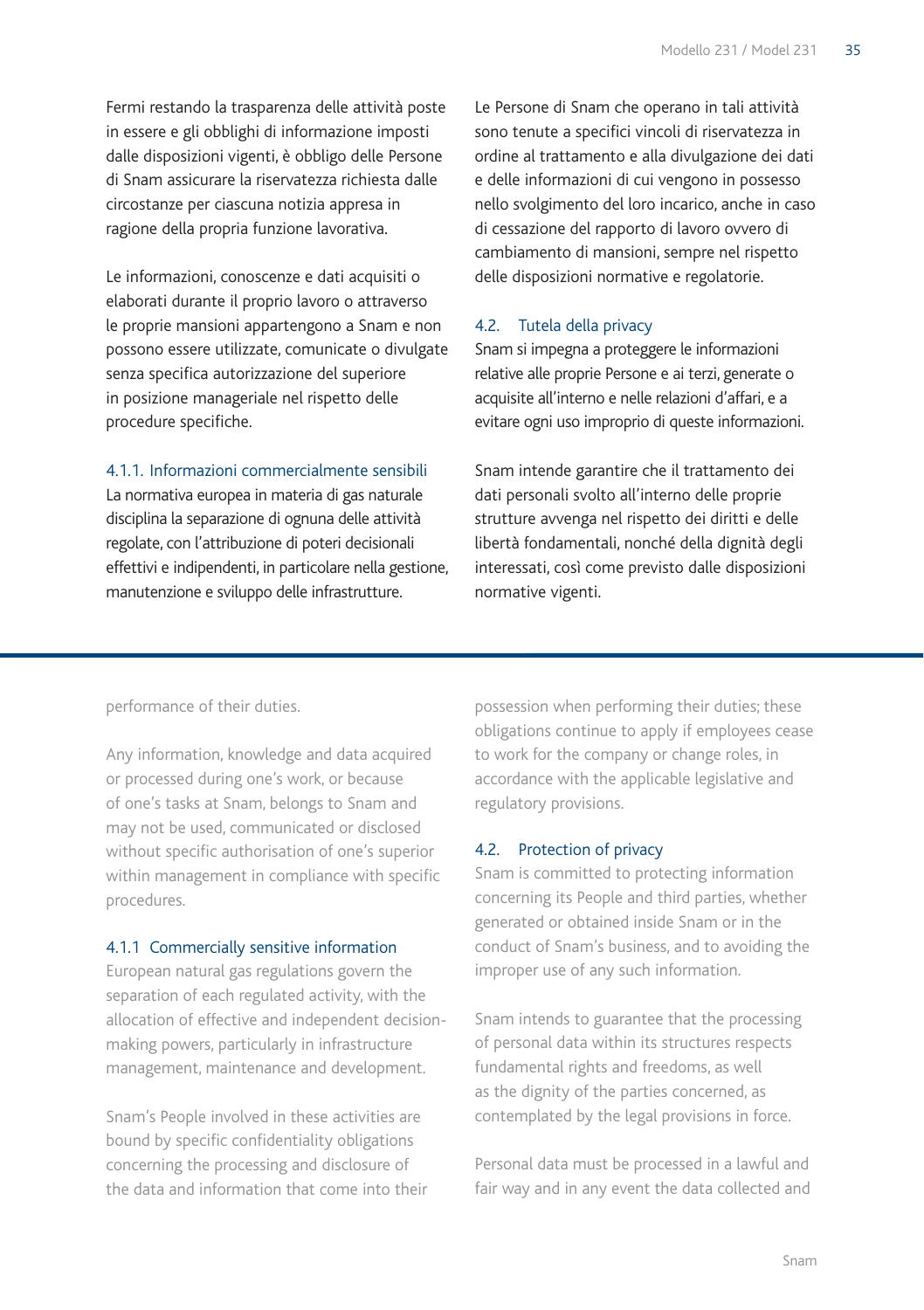Il trattamento dei dati personali deve avvenire in modo lecito e secondo correttezza e, comunque, sono raccolti e registrati solo dati necessari per scopi determinati, espliciti e legittimi. La conservazione dei dati avverrà per un periodo di tempo non superiore a quello necessario agli scopi della raccolta.

Snam si impegna inoltre ad adottare idonee e preventive misure di sicurezza per tutte le banche-dati nelle quali sono raccolti e custoditi dati personali, al fine di evitare rischi di distruzione e perdite oppure di accessi non autorizzati o di trattamenti non consentiti.

Le Persone di Snam devono:

acquisire e trattare solo i dati necessari e opportuni per le finalità in diretta connessione con le funzioni e responsabilità ricoperte;

- acquisire e trattare i dati stessi solo all'interno di procedure specifiche e conservare e archiviare i dati stessi in modo che venga impedito che altri non autorizzati ne prendano conoscenza;
- rappresentare e ordinare i dati stessi con modalità tali che qualsiasi soggetto autorizzato all'accesso possa agevolmente trarne un quadro il più possibile preciso, esauriente e veritiero;
- comunicare i dati stessi nell'ambito di procedure specifiche o su autorizzazione espressa delle posizioni superiori e comunque, in ogni caso, solo dopo aver verificato la divulgabilità nel caso specifico dei dati anche con riferimento a vincoli assoluti o relativi riguardanti i terzi collegati a Snam da un rapporto di qualsiasi natura e, se del caso, aver ottenuto il loro consenso.

stored must be only that which is necessary for certain explicit and lawful purposes. Data shall be stored for no longer than necessary for the purposes of collection.

Snam undertakes moreover to adopt suitable preventive safety measures for all databases storing and keeping personal data, in order to avoid any risks of destruction, loss, unauthorised access or prohibited processing.

Snam's People shall:

- obtain and process only data that are necessary and adequate for the purposes of their work and responsibilities;
- obtain and process such data only within specific procedures, and store said data in a way that prevents unauthorised parties from having access to it;
- represent and order data in such a way as to ensure that any party with access

authorisation may easily get an outline thereof which is as accurate, exhaustive and truthful as possible;

disclose such data pursuant to specific procedures or subject to express authorisation by their superior and, in any case, only after having checked that such data may be disclosed, also making reference to absolute or relative constraints concerning third parties bound to Snam by a relationship of any kind and, if applicable, after having obtained their consent.

# 4.3. Membership of associations and participation in initiatives

Membership of associations and participation in initiatives, events or external meetings are supported by Snam if compatible with the working or professional activity provided. Membership and participation include the following: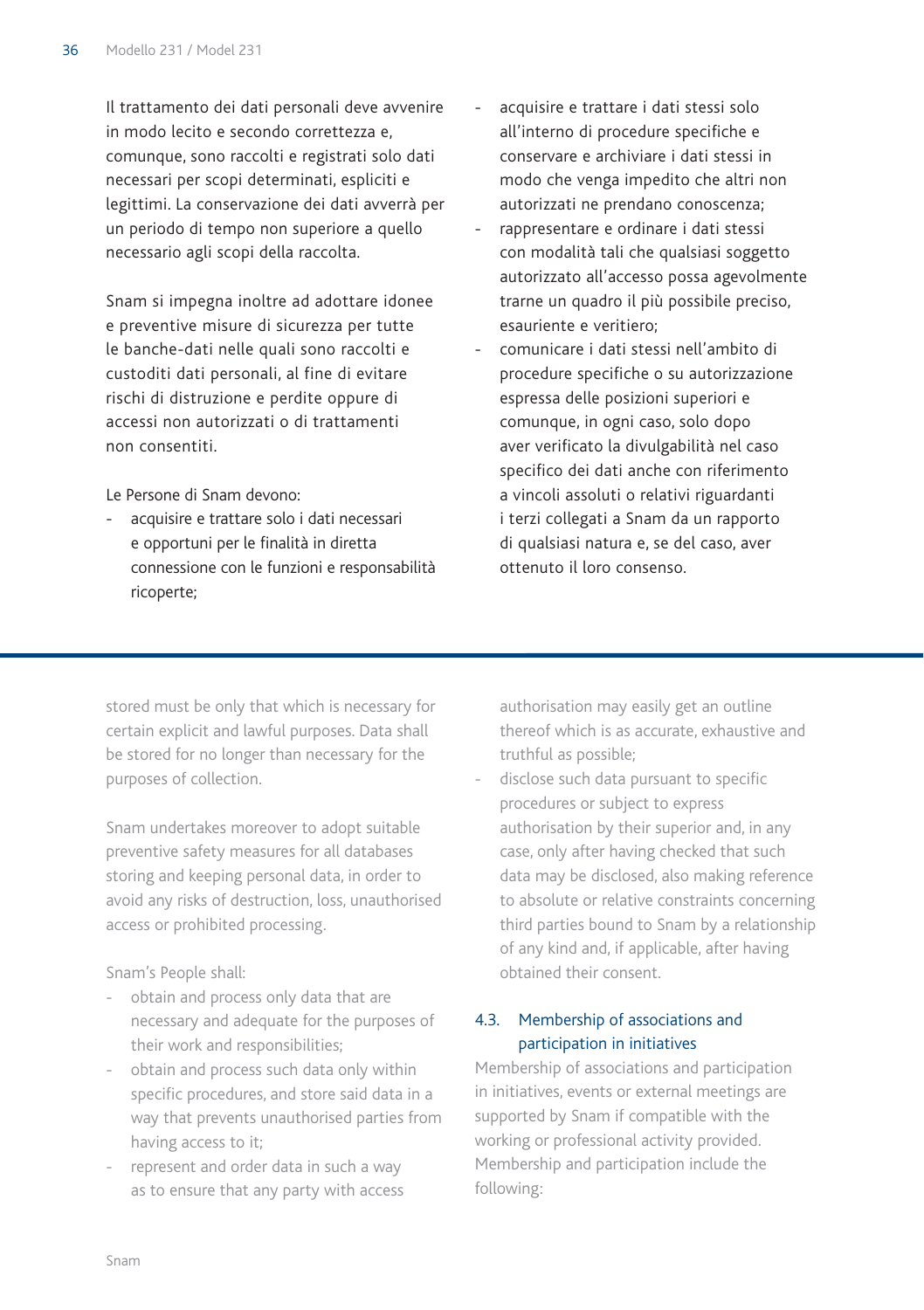#### 4.3. Partecipazione ad associazioni, iniziative, eventi o incontri esterni

La partecipazione ad associazioni, iniziative, eventi o incontri esterni è favorita da Snam a condizioni di compatibilità con la prestazione dell'attività lavorativa o professionale. Sono considerate tali:

- la partecipazione ad associazioni, convegni, congressi, seminari, corsi;
- la redazione di articoli, saggi e pubblicazioni in genere;
- la partecipazione a pubblici eventi in genere.

A tale proposito, il management e i dipendenti di Snam chiamati a illustrare o fornire all'esterno dati o notizie riguardanti obiettivi, attività, risultati e punti di vista di Snam, sono tenuti -oltre al rispetto delle procedure aziendali con riferimento al market abuse- a ottenere autorizzazione del superiore in posizione manageriale circa le linee di azione

- membership of associations and participation in conferences, workshops, seminars, courses;
- preparation of articles, papers and publications in general;
- participation in public events in general.

In this regard, Snam's management and employees in charge of explaining or providing data or news outside the company concerning Snam's objectives, aims, results and points of view shall not only comply with corporate procedures relating to market abuse, but shall also obtain the necessary authorisation from their superiors within management for the proposed lines of action and for the texts and reports drawn up, and shall agree on the content with the relevant Snam corporate structure.

che si intendono seguire e i testi e le relazioni predisposte, nonché a concordare i contenuti con la struttura Snam competente.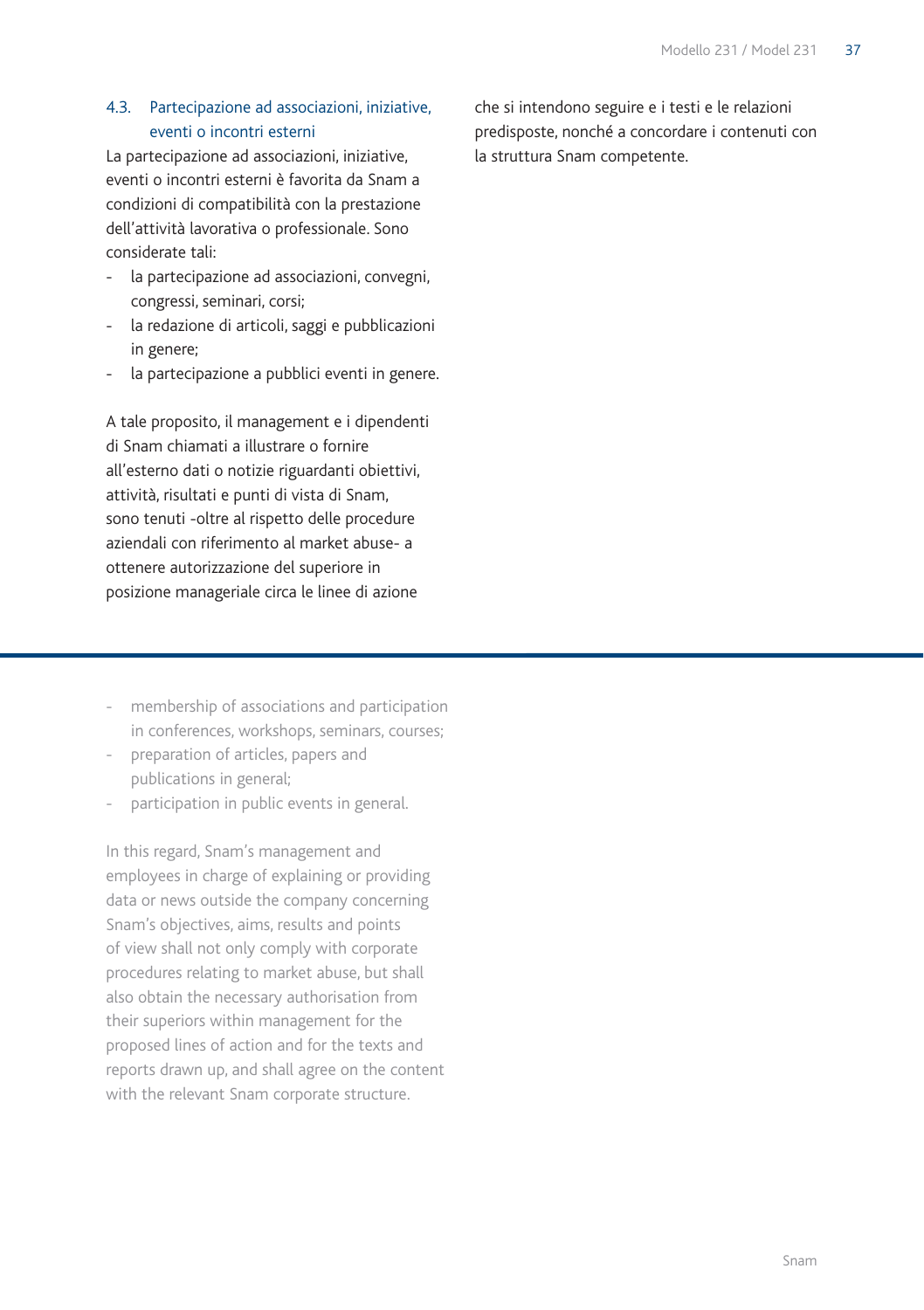## IV. Ambiti di applicazione e strutture di riferimento del Codice Etico

I principi e i contenuti del Codice si applicano alle Persone e alle attività di Snam.

I rappresentanti indicati da Snam negli organi sociali delle partecipate, nei consorzi e nelle *joint-venture* promuovono i principi e i contenuti del Codice negli ambiti di rispettiva competenza.

Compete in primo luogo agli amministratori e al management dare concretezza ai principi e ai contenuti del Codice, facendosi carico delle responsabilità verso l'interno e verso l'esterno e rafforzando la fiducia, la coesione e lo spirito di gruppo, e inoltre rappresentare con il proprio comportamento un esempio per i propri collaboratori e indirizzarli all'osservanza del Codice nonché sollecitare gli stessi a formulare

interrogativi e suggerimenti in merito alle singole disposizioni.

Per la piena osservanza del Codice, ciascuna Persona potrà rivolgersi, anche direttamente, al Garante.

#### 1. Obbligo di conoscenza del Codice e di segnalazione di possibili violazioni

A ogni Persona di Snam è richiesta la conoscenza dei principi e contenuti del Codice nonché delle procedure di riferimento che regolano le funzioni e responsabilità ricoperte.

È fatto obbligo a ciascuna Persona di Snam di:

- astenersi da comportamenti contrari a tali principi, contenuti e procedure;
- selezionare accuratamente, per quanto di competenza, i propri collaboratori e indirizzarli al pieno rispetto del Codice;

#### IV. Scope of application and reference structures of the CODE OF FTHICS

The principles and content of the Code apply to Snam's People and activities.

The representatives indicated by Snam in the company bodies of partially owned companies, in consortia and in joint ventures shall promote the principles and content of the Code within their own respective areas of competence.

Directors and management must be the first to give concrete form to the principles and content of the Code, by assuming responsibility for them both internally and externally, and by enhancing trust, cohesion and a sense of teamwork, as well as providing a behavioural model for their colleagues so that they comply with the Code and inviting them to raise questions and

suggestions in relation to specific provisions.

To achieve full compliance with the Code, each of Snam's People may also apply directly to the Guarantor.

## 1. Obligation to know the Code and to report any possible violation thereof

Each of Snam's People is expected to know the principles and content of the Code as well as the reference procedures governing their functions and responsibilities.

Each of Snam's People shall:

- refrain from all conduct contrary to such principles, content and procedures;
- carefully select their collaborators, within their field of competence, and ensure that they fully comply with the Code;
- require any third parties having relations with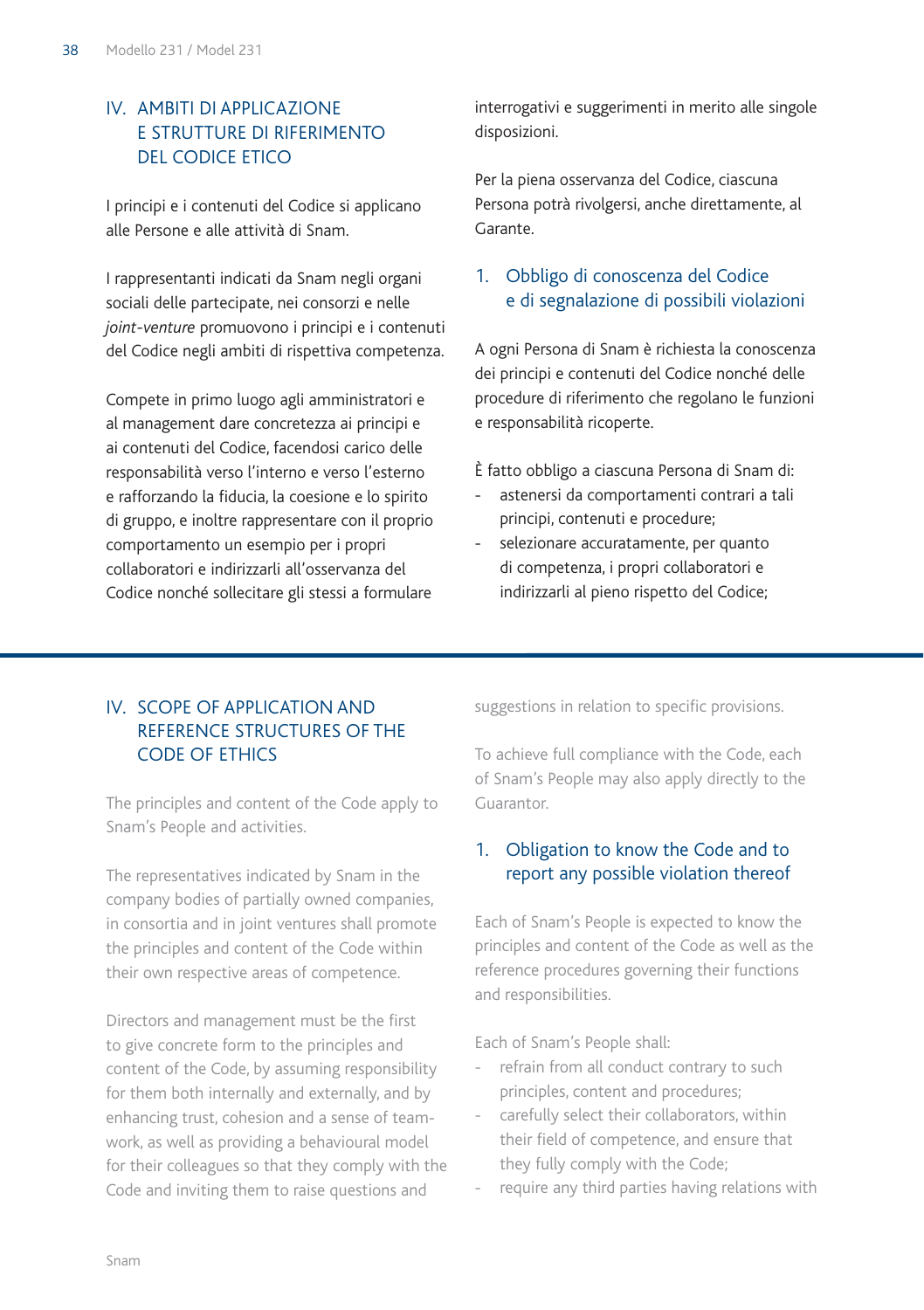- richiedere ai terzi con i quali Snam entra in relazioni la conferma di aver preso conoscenza del Codice;
- riferire tempestivamente ai propri superiori o all'organo del quale è parte, e al Garante, proprie rilevazioni o notizie fornite da *Stakeholder* circa possibili casi o richieste di violazione del Codice; le segnalazioni di possibili violazioni sono inviate, anche in forma confidenziale o anonima, nel rispetto delle modalità operative fissate da procedure specifiche;
- collaborare con il Garante e con le funzioni incaricate dalle procedure specifiche nella verifica delle possibili violazioni;
- adottare misure correttive immediate quando richiesto dalla situazione e, in ogni caso, impedire qualunque tipo di ritorsione.

Fermo restando che non potrà condurre indagini personali o riportare le notizie ad altri se non ai

propri superiori, o all'organo del quale è parte, e al Garante, se dopo la segnalazione della notizia di una possibile violazione la Persona ritiene di aver subito ritorsioni, potrà rivolgersi direttamente al Garante.

#### 2. Strutture di riferimento e vigilanza

Snam è impegnata, anche attraverso la designazione del Garante, ad assicurare:

- la massima diffusione dei principi e contenuti del Codice presso le Persone di Snam e gli altri *Stakeholder*; la messa a disposizione di ogni possibile strumento conoscitivo e di chiarimento per l'interpretazione e l'attuazione del Codice nonché per l'aggiornamento del Codice al fine di adeguarlo all'evoluzione della sensibilità civile e delle normative rilevanti;
- lo svolgimento di verifiche in ordine a ogni notizia di violazione dei principi e contenuti

Snam to confirm that they know the Code;

- immediately report to their superiors or the body they belong to, and to the Guarantor, any remarks or information supplied by Stakeholders concerning possible violations or requests to violate the Code; reports of possible violations shall be submitted, including in confidential or anonymous form, in accordance with the conditions provided for by specific procedures;
- cooperate with the Guarantor and with the relevant departments according to the applicable specific procedures in ascertaining any violations;
- adopt prompt corrective measures whenever necessary, and in any case prevent any type of retaliation.

Snam's People are not allowed to conduct personal investigations, nor to exchange information except with their superiors, or

with the body that they belong to, and with the Guarantor. If, after notifying a supposed violation, any of Snam's People feels that he or she has been subject to retaliation, then he or she may apply directly to the Guarantor.

#### 2. Reference structures and supervision

Snam is committed to ensuring, including through the Guarantor's appointment:

- the widest dissemination of the principles and content of the Code among Snam's People and the other Stakeholders, providing any possible tools for understanding and clarifying the interpretation and implementation of the Code, as well as for updating the Code as required to meet evolving civil sensibility and relevant laws;
- the execution of checks on any notice of violation of the principles and content of the Code or of reference procedures; the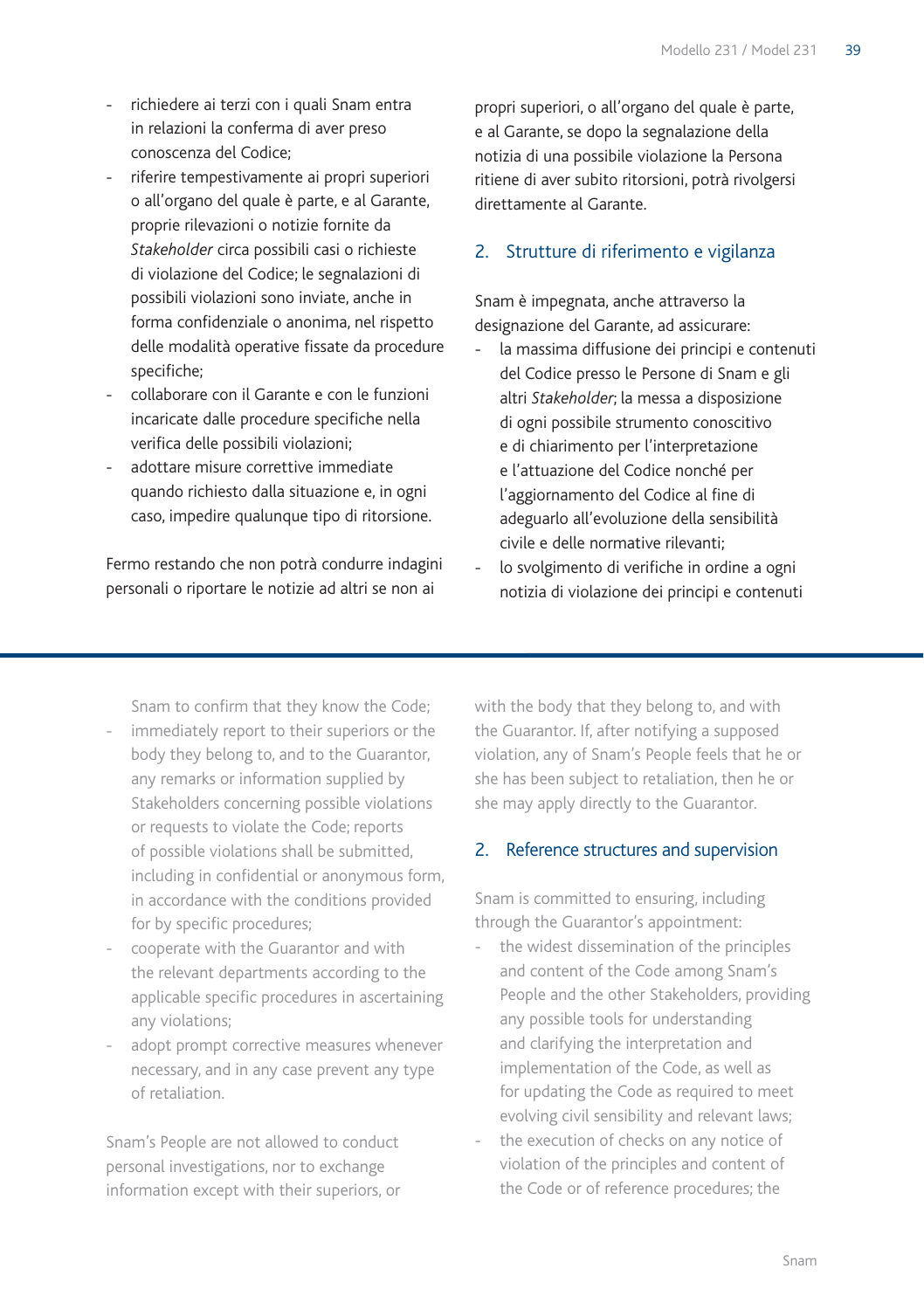del Codice o delle procedure di riferimento; la valutazione obiettiva dei fatti e la conseguente attuazione, in caso di accertata violazione, di adeguate misure sanzionatorie; che nessuno possa subire ritorsioni di qualunque genere per aver fornito notizie di possibili violazioni del Codice o delle procedure di riferimento.

#### 2.1. Garante del Codice Etico

Il Codice Etico rappresenta, tra l'altro, un principio generale non derogabile del Modello di organizzazione, gestione e controllo adottato da Snam. ai sensi della disciplina italiana della "*responsabilità degli enti per gli illeciti amministrativi dipendenti da reato*" contenuta nel decreto legislativo 8 giugno 2001 n. 231.

Snam assegna le funzioni di Garante all'Organismo di Vigilanza istituito in base al suddetto Modello. Ciascuna società controllata,

in via diretta o indiretta, in Italia e all'estero, assegna con atto formale dell'organo sociale competente la funzione di Garante al proprio Organismo di Vigilanza.

Al Garante sono assegnati i compiti di:

- promuovere l'attuazione del Codice e l'emanazione di procedure di riferimento;
- promuovere le iniziative utili per la maggiore diffusione e conoscenza del Codice anche al fine di evitare il ripetersi di violazioni accertate;
- promuovere programmi di comunicazione e formazione specifica del management e dei dipendenti di Snam;
- esaminare le notizie di possibili violazioni del Codice, promuovendo le verifiche più opportune; intervenire, anche su segnalazione delle Persone di Snam, nei casi di notizie di possibili violazioni del Codice ritenute non debitamente affrontate o di ritorsioni subite

objective evaluation of the facts and, if necessary, the adoption of appropriate sanctions; and that no one suffers any retaliation whatsoever for having provided information regarding possible violations of the Code or of reference procedures.

#### 2.1. Guarantor of the Code of Ethics

The Code of Ethics is, among other things, a compulsory general principle of the Organisational, Management and Control Model adopted by Snam S.p.A. according to the Italian provision on the "administrative liability of legal entities deriving from offences" contained in Legislative Decree No. 231 of 8 June 2001.

Snam S.p.A. assigns the functions of Guarantor to the Watch Structure established pursuant to the above-mentioned Model. Each direct or indirect subsidiary, in Italy and abroad, entrusts the function of Guarantor to its own

Watch Structure by formal deed of the relevant company body.

The Guarantor is entrusted with the task of:

- promoting the implementation of the Code and the issuing of reference procedures;
- promoting useful initiatives for greater dissemination and knowledge of the Code, including to prevent any recurrences of violations;
- promoting specific communication and training programmes for Snam's management and employees;
- investigating reports of any violation of the Code by initiating proper inquiry procedures; taking action at the request of Snam's People in the event of receiving reports that violations of the Code have not been properly dealt with or in the event of being informed of any retaliation against Snam's people for having reported violations;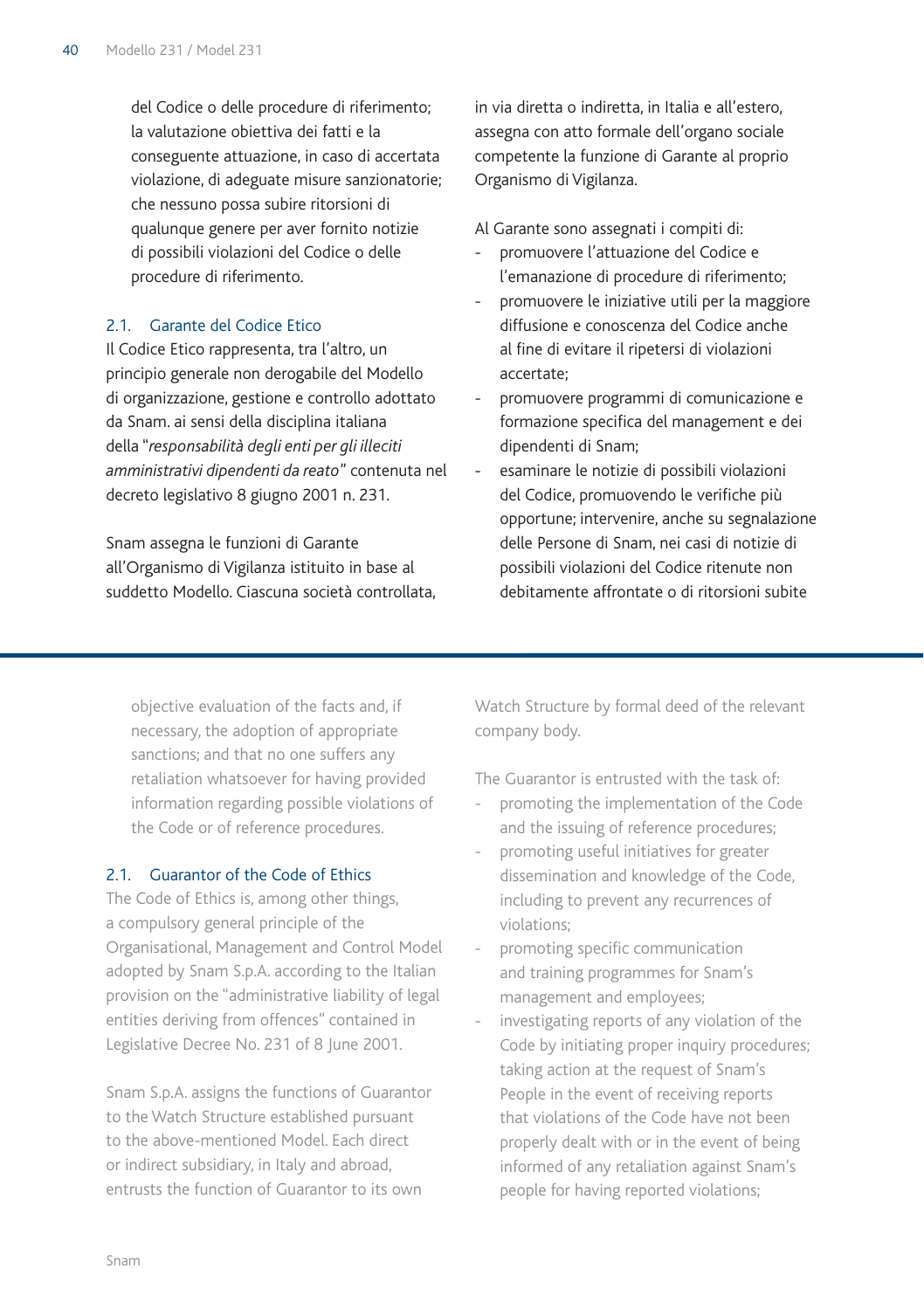dalla Persona a seguito della segnalazione di notizie;

- comunicare alle strutture competenti i risultati delle verifiche rilevanti per l'adozione di eventuali provvedimenti sanzionatori; informare le strutture di linea/ area competenti dei risultati delle verifiche rilevanti per l'assunzione delle misure opportune.

Il Garante di Snam presenta inoltre al Comitato Controllo e Rischi e al Collegio Sindacale nonché al Presidente e all'Amministratore Delegato, che ne riferiscono al Consiglio di Amministrazione, una relazione semestrale sull'attuazione e l'eventuale necessità di aggiornamento del Codice.

Nello svolgimento dei propri compiti, il Garante di Snam si avvale della "Segreteria Tecnica dell'Organismo di Vigilanza 231 di Snam", costituita alle sue dipendenze gerarchiche. La

Segreteria Tecnica è supportata dalle strutture competenti di Snam e inoltre attiva e mantiene un adeguato flusso di reporting e di comunicazione con i Garanti delle società controllate.

Ogni flusso informativo è indirizzato alla casella di posta elettronica dell'Organismo di Vigilanza.

#### 3. Revisione del Codice

La revisione del Codice è approvata dal Consiglio di Amministrazione di Snam, su proposta dell'Amministratore Delegato d'intesa col Presidente, sentito il parere del Comitato Controllo e Rischi e del Collegio Sindacale.

La proposta è formulata tenuto conto della valutazione degli *Stakeholder* con riferimento ai principi e contenuti del Codice, anche promuovendone il contributo attivo e la segnalazione di eventuali carenze.

notifying the relevant structures of the results of investigations relevant to the imposition of possible penalties; informing the relevant line/area structures about the results of investigations relevant to the adoption of the necessary measures.

Moreover, the Guarantor of Snam S.p.A. submits to the Internal and Risk Control Committee and to the Board of Statutory Auditors, and to the Chairman and the Chief Executive Officer, who report on this to the Board of Directors, a sixmonthly report on the implementation and any necessary updates of the Code.

For the performance of its tasks, the Guarantor of Snam avails itself of the "Technical Secretariat of the Snam 231 Watch Structure" to which it reports. The Technical Secretariat is supported by the competent structures, and initiates and maintains an adequate flow of reporting and

communication to and from the Guarantors of the subsidiaries.

All information flows are sent to the Watch Structure's email address.

## 3. Revision of the Code

The revision of the Code is approved by the Board of Directors of Snam S.p.A., at the proposal of the Chief Executive Officer with the agreement of the Chairman, after hearing the opinion of the Internal and Risk Control Committee and the Board of Statutory Auditors.

The proposal is made taking into consideration the Stakeholders' evaluation with reference to the principles and content of the Code, promoting active contribution and notification of any deficiencies by the Stakeholders themselves.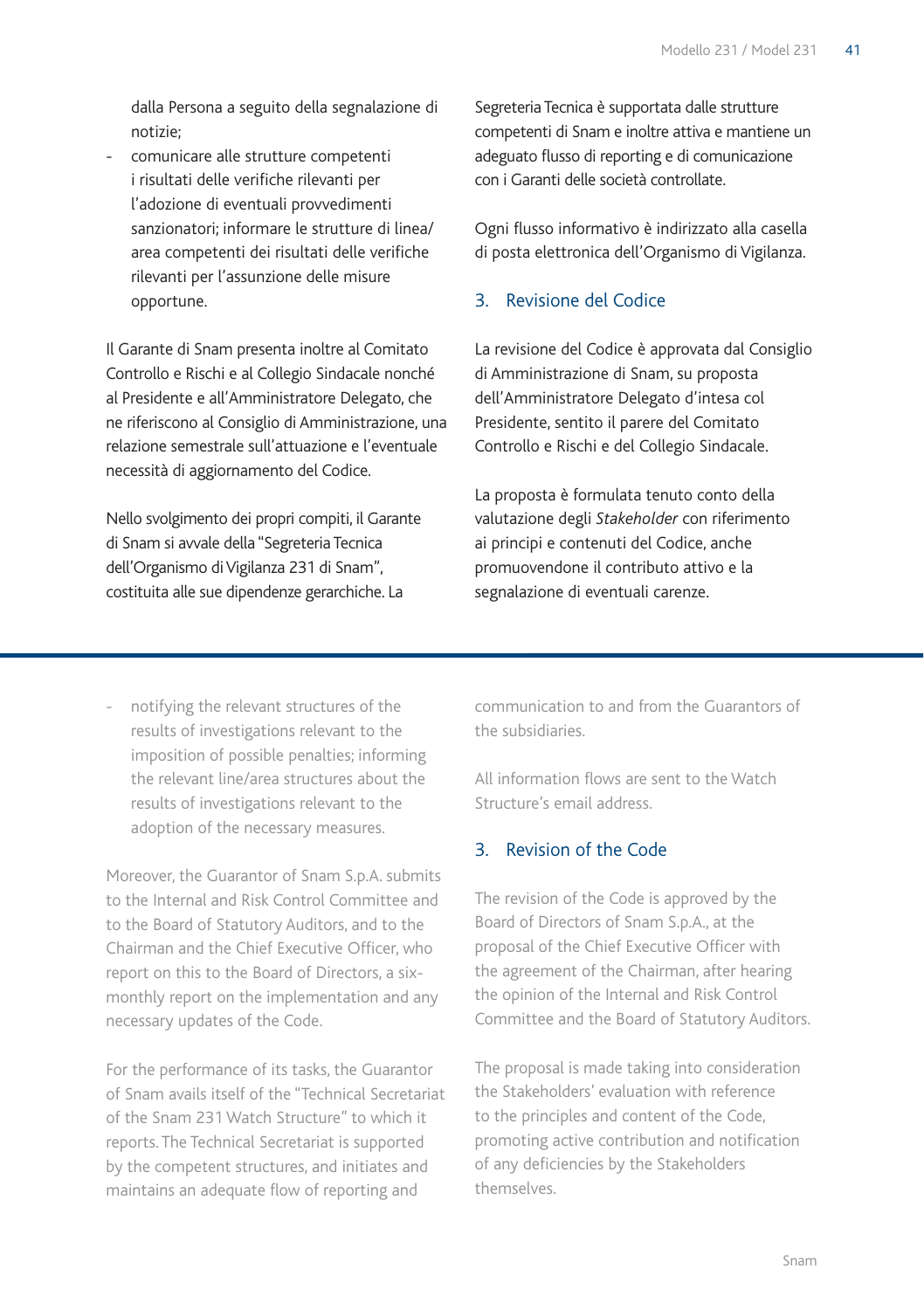#### 4. Valore contrattuale del Codice

L'osservanza delle norme del Codice deve considerarsi parte essenziale delle obbligazioni contrattuali di tutte le Persone di Snam ai sensi e per gli effetti della legge applicabile.

La violazione dei principi e dei contenuti del Codice potrà costituire inadempimento alle obbligazioni primarie del rapporto di lavoro o illecito disciplinare, con ogni conseguenza di legge anche in ordine alla conservazione del rapporto di lavoro, e comportare il risarcimento dei danni dalla stessa derivanti.

### 4. Contractual value of the Code

Compliance with the rules of the Code is an essential part of the contractual obligations of all Snam's People pursuant to and in accordance with applicable law.

Any violation of the Code's principles and content may be deemed a violation of primary employment contract obligations or a disciplinary offence, with every consequence of law, including termination of the employment contract and compensation for damages arising from the violation.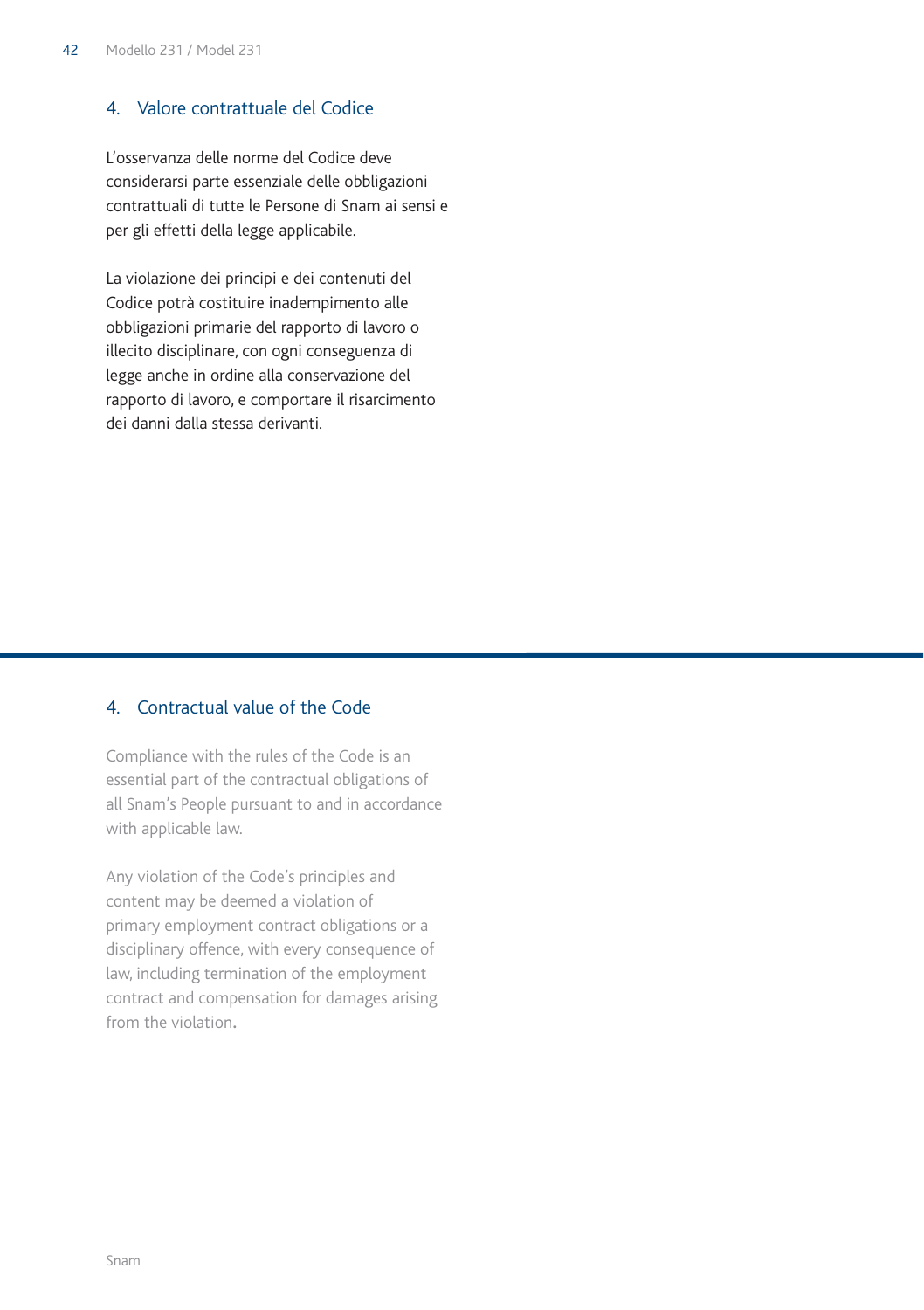

# Capitolo 2 Chapter 2

METODOLOGIA DI ANALISI DEI RISCHI RISK ANALYSIS METHODOLOGY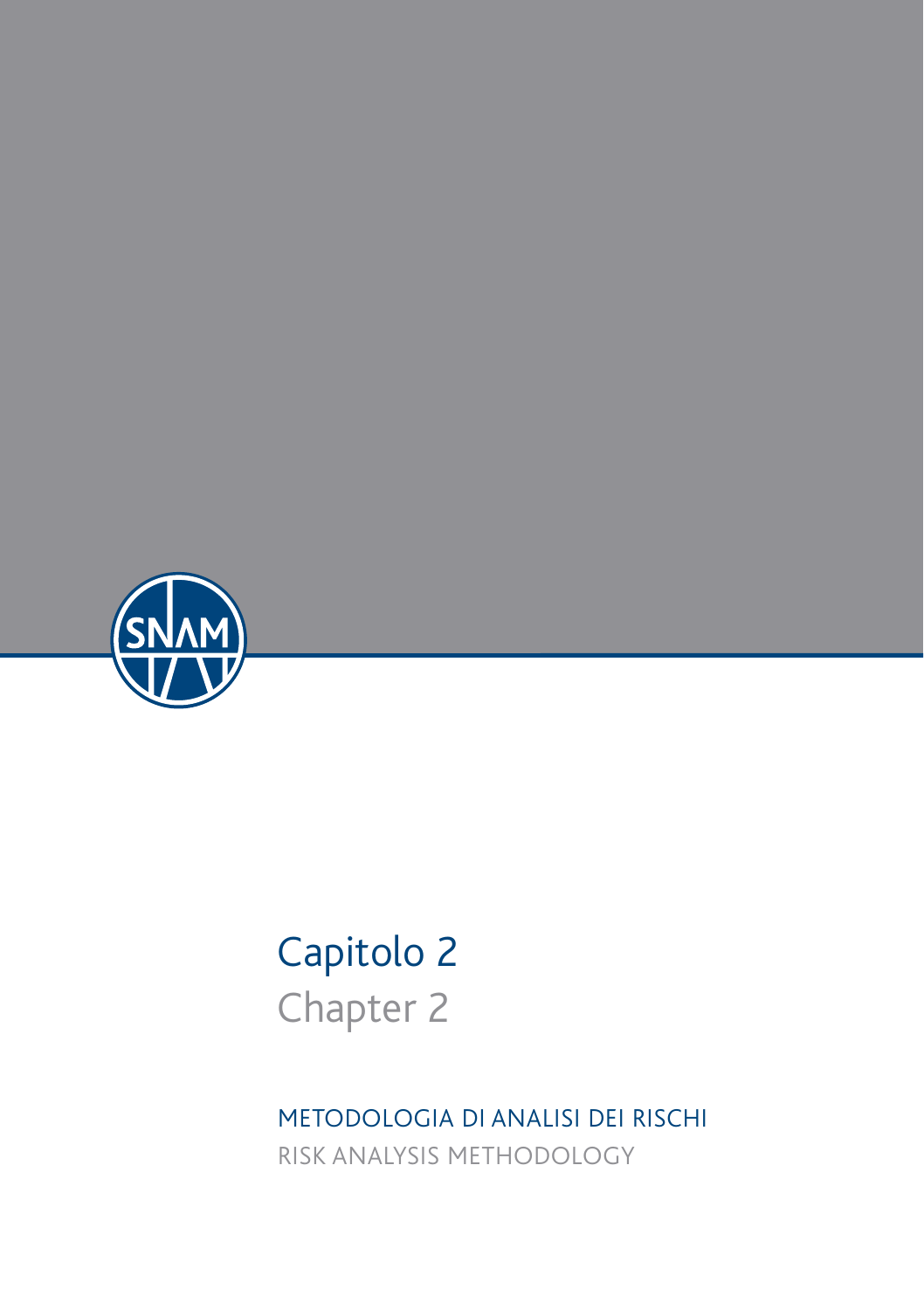## 2.1. Analisi dei rischi e sistema di controllo interno

L'individuazione delle attività aziendali rilevanti ove può essere presente il rischio di commissione dei reati previsti dal d.lgs. n. 231 del 2001 (di seguito, "**Attività Sensibili**") è il risultato dell'attività di analisi dei processi aziendali.

Per ciascun Processo aziendale sono identificati le Attività Sensibili a esso correlate, oltre al referente del singolo processo aziendale ("*Key Officer*"), le modalità operative e gestionali esistenti nonché gli elementi di controllo già presenti<sup>6</sup>. .

6 L'impostazione metodologica secondo una logica per processo consente una maggiore efficacia ed efficienza, anche in termini di fruibilità, del Modello 231 sia per i destinatari dello stesso che sono tenuti a osservare le previsioni collegate ai singoli processi sia per le funzioni che svolgono attività di controllo sull'osservanza e sul funzionamento del Modello 231.

è quindi effettuata un'analisi comparativa tra l'ambiente di controllo esistente e i principi e i contenuti del Modello 231 (in particolare i presidi di controllo).

Secondo il documento emanato dal *Committee of Sponsoring Organizations* (CoSO) sotto il titolo di *Internal Control-Integrated Framework* (CoSoIC-IF)7 , il sistema di controllo interno può essere definito come un insieme di meccanismi, procedure e strumenti predisposti dalla direzione per assicurare il conseguimento degli obiettivi di efficienza delle operazioni aziendali, affidabilità delle informazioni finanziarie, rispetto delle leggi e dei regolamenti e salvaguardia dei beni aziendali.

7 *Committee of Sponsoring Organizations of the Treadway Commission, internal control-integrated framework, AICPA, www.coso.org*. Nel maggio 2013 è stata rilasciata una nuova versione del CoSO Framework. Le attività progettuali sono state svolte tenendo conto anche dell'aggiornamento dei principi e dei contenuti declinati dalla nuova versione del Framework.

#### 2.1. Risk analysis and internal control system

The identification of corporate activities which may entail the risk of commission of the offences provided for by Legislative Decree No. 231 of 2001 (hereinafter "**Sensitive Activities**") is the result of corporate process analysis.

Each Sensitive Activity is associated with a reference person for individual corporate processes (Key Officer), as well as existing operational and management conditions and existing control factors<sup>6</sup>. .

A comparative analysis is then carried out between the existing control environment and the principles and content of Model 231 (in particular control tools).

According to the document issued by the Committee of Sponsoring Organizations (CoSO) entitled Internal Control-Integrated Framework (CoSoIC-IF)7 , the system of internal control can be defined as a set of mechanisms, procedures and tools prepared by management to ensure the achievement of the objectives of efficient corporate operations, reliability of financial information, compliance with laws and regulations, and protection of corporate assets.

6 Methodological setting using one system per process increases efficiency and effectiveness, including in terms of the usability of Model 231, both for the addressees, who must comply with the measures associated with the individual processes, and for the departments, which control compliance with, and the proper functioning of, Model 231.

7 *(Committee of Sponsoring Organizations of the Treadway Commission, Internal Control - Integrated Framework, AICPA, www.coso.org).* A new version of the CoSO Framework was issued in May 2013. The project activities were carried out taking into account the updates to the standards and the content rolled out in the new version of the Framework.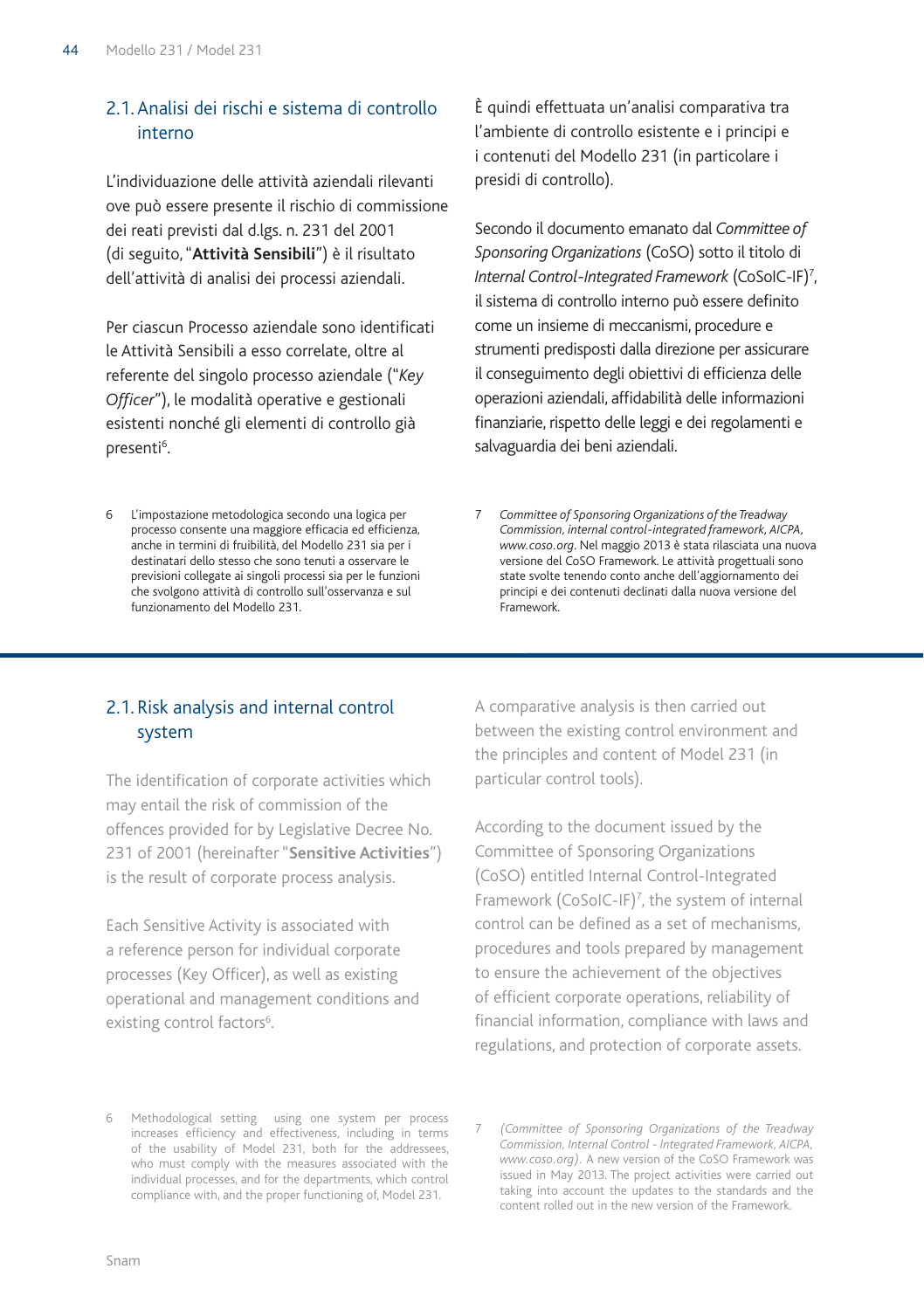Le componenti del sistema di controllo interno, sulla base del CoSO Report, *Internal Control – Integrated Framework*, sono:



#### *Ambiente di controllo:*

Riflette gli atteggiamenti e le azioni del "Top Management" con riferimento al controllo interno all'interno dell'organizzazione. L'ambiente di controllo include i seguenti elementi:

- integrità e valori etici;
- filosofia e stile gestionale del *Management*;
- struttura organizzativa;
- attribuzione di autorità e responsabilità;
- politiche e pratiche del personale;
- competenze del personale.

#### *Valutazione dei rischi (Risk Assessment):*

Definizione di processi di identificazione e gestione dei rischi più rilevanti che potrebbero compromettere il raggiungimento degli obiettivi aziendali.

Based on the CoSO Report, Internal Control – Integrated Framework, the system of internal control is made up of the elements shown below:



#### *Control Environment:*

This reflects the attitudes and actions of top management with reference to internal control within the organisation. The control environment includes the following elements:

- integrity and ethical values;
- management philosophy and style;
- organisational structure;
- assignment of authorities and responsibilities;
- personnel policies and practices;
- personnel skills.

#### *Risk Assessment:*

Definition of processes aimed at identifying and managing the most significant risks that may prevent the achievement of the corporate objectives.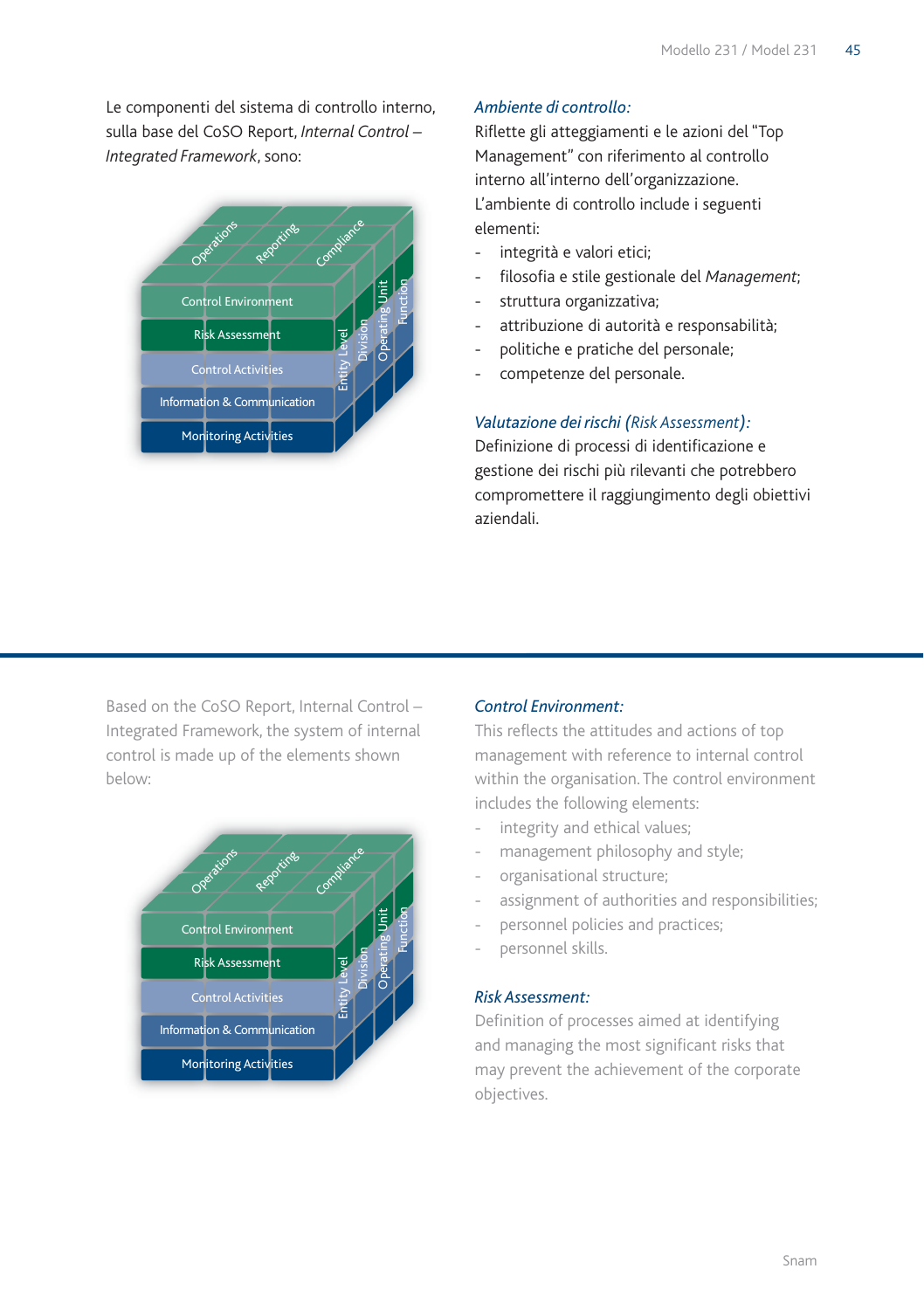#### *Attività di controllo:*

Definizione di normative aziendali che assicurino una gestione strutturata dei rischi e dei processi aziendali e che consentano il raggiungimento degli obiettivi prefissati.

#### *Informazione e comunicazione:*

Definizione di un sistema informativo (sistema informatico, flusso di reporting, sistema di indicatori per processo/attività) che permetta sia ai vertici della società che al personale operativo di effettuare i compiti a loro assegnati.

#### *Monitoraggio:*

È il processo che verifica nel tempo la qualità e i risultati dei controlli interni.

Le componenti succitate del sistema di controllo interno sono prese a riferimento per l'analisi del rischio di commissione dei reati previsti dal d.lgs. n. 231 del 2001.

In particolare l'attività di analisi (i) è focalizzata sugli aspetti di disegno dell'ambiente di controllo, con la rilevazione delle fattispecie di attività sensibili e - previa analisi dell'effettiva applicabilità - la verifica del rispetto degli standard previsti per ciascuna fattispecie, (ii) è integrata nell'aggiornamento complessivo della mappa dei rischi trasversale alle strutture di Snam.

Obiettivo dell'attività è assicurare il mantenimento e l'aggiornamento del sistema di identificazione, mappatura e classificazione delle aree di rischio ai fini delle attività di vigilanza.

#### *Control Activities:*

Definition of corporate regulations that ensure organised management of risks and corporate processes, and allow the achievement of the set objectives..

#### *Information and Communication:*

Definition of an information system (computer system, reporting flow, system of process/ activity indicators) enabling both senior management and operational staff to perform the tasks assigned to them.

#### *Monitoring Activities:*

This is the process that checks the quality and results of the internal controls over time.

The above-mentioned components of the system of internal control are taken into consideration for analysing the risk of commission of the offences provided for by Legislative Decree No. 231 of 2001.

Specifically, the analysis (i) focuses on the design aspects of the control environment, identifying types of sensitive activities and – by a previous analysis of the effective applicability – checking compliance with the standards for each type, and (ii) is included in overall updates to the map of cross-functional risks to Snam's structures.

The objective of the activity is to ensure the maintenance and updating of the system for identifying, mapping and classifying the areas of risk for the purposes of supervisory activities.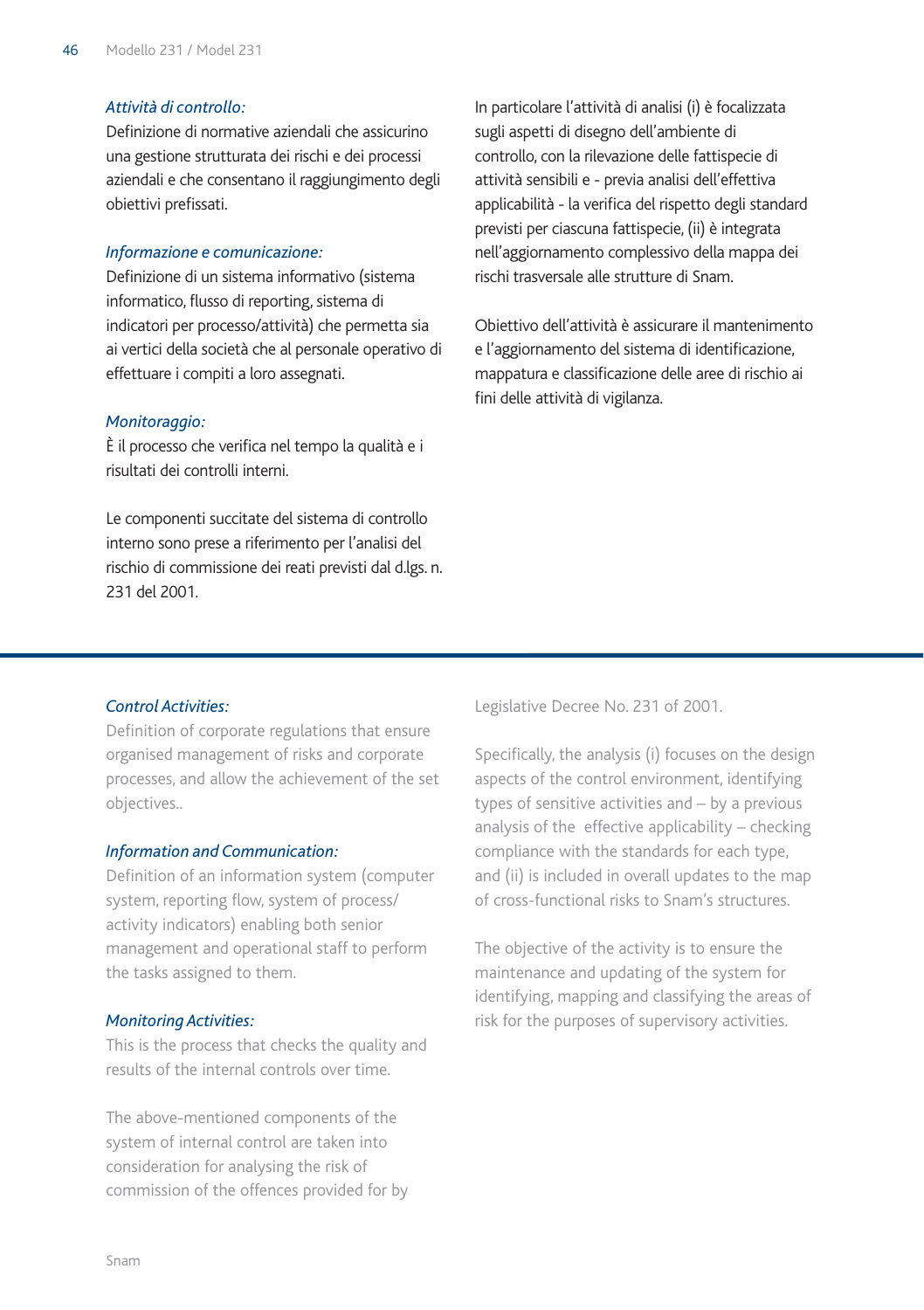

# Capitolo 3 Chapter 3

COMPITI DELL'ORGANISMO DI VIGILANZA TASKS OF THE WATCH STRUCTURE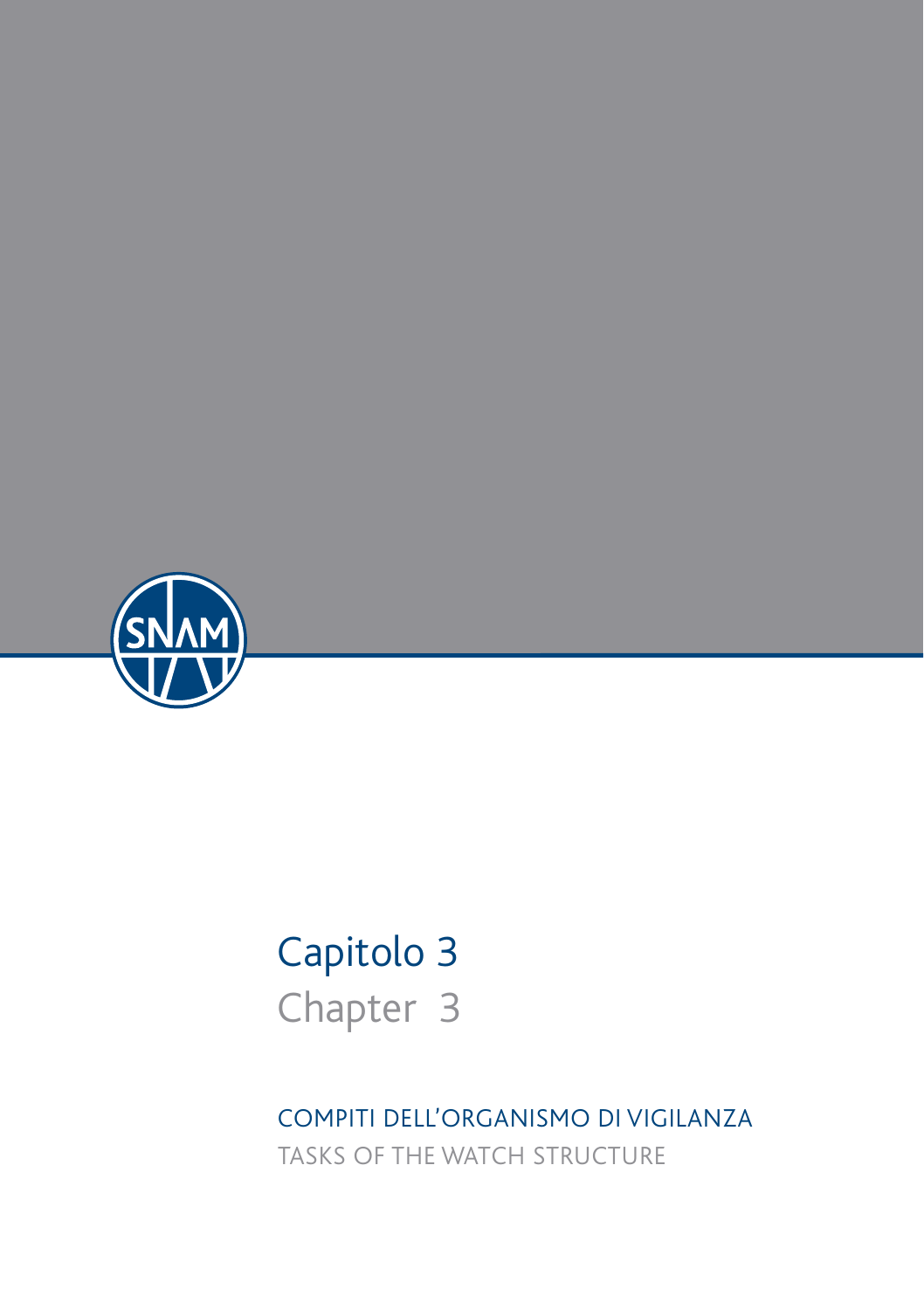#### 3.1. Organismo di Vigilanza di Snam

#### 3.1.1. Collegialità

L'Organismo di Vigilanza definisce e svolge le attività di competenza secondo la regola della collegialità ed è dotato ai sensi dell'art. 6, comma 1, lett. b), del d.lgs. n. 231 del 2001 di "*autonomi poteri di iniziativa e controllo*". L'Organismo di Vigilanza disciplina il proprio funzionamento mediante apposito regolamento.

L'autonomia e l'indipendenza dell'Organismo di Vigilanza sono garantite dal posizionamento riconosciuto nel contesto della struttura organizzativa aziendale e dai necessari requisiti di indipendenza, onorabilità e professionalità dei membri dell'Organismo, nonché dalle linee di riporto verso il Vertice aziendale attribuite all'Organismo di Vigilanza.

L'Organismo di Vigilanza è supportato dalle

risorse della Direzione Affari Legali, Societari e *Compliance*, della Direzione Human Resources & Security e della funzione Internal Audit di Snam.

#### 3.1.2. Nomina

L'Organismo di Vigilanza è composto dal Direttore Affari Legali, Societari e *Compliance* di Snam o un dirigente suo primo riporto gerarchico, dal Responsabile Internal Audit di Snam e da tre membri esterni, uno dei quali in qualità di Presidente dell'Organismo di Vigilanza, individuati tra accademici e professionisti di comprovata competenza ed esperienza nelle tematiche giuridiche e societarie e di economia e organizzazione aziendale.

Composizione, modifiche e integrazioni dell'Organismo di Vigilanza sono approvate con delibera del Consiglio di Amministrazione, sentito il parere del Comitato Controllo e Rischi e del Collegio Sindacale, su proposta dell'Amministratore Delegato d'intesa col Presidente.

#### 3.1.Watch Structure of Snam S.p.A

#### 3.1.1. Collective operating process

The Watch Structure defines and carries out its duties in accordance with the rule of collective responsibility, and is entrusted with *"independent powers of initiatives and control"* pursuant to Article 6, paragraph 1, letter b) of Legislative Decree No. 231 of 2001. The Watch Structure governs its own functioning by means of appropriate regulations.

The autonomy and independence of the Watch Structure are guaranteed by the position assigned to it within the company's organisational structure, and by the necessary requisites of independence, good reputation and professionalism of the Watch Structure's members, as well as by the lines of reporting to upper management attributed to the Watch Structure.

The Watch Structure is supported by the following departments at Snam: Legal, Corporate Affairs and Compliance; Human Resources & Security; and Internal Audit.

#### 3.1.2. Appointment

The Watch Structure is made up of the following Snam employees: the head of the Legal, Corporate Affairs and Compliance department , or an executive reporting directly to him/her; the head of the Human Resources, Organisation and Security department; the head of Internal Audit; and three external members, one of whom is the Chairman of the Watch Structure, chosen from among academics and professionals with proven expertise and experience in legal and corporate affairs and in economics and business management.

The members of the Watch Structure, and any changes thereto, are approved by resolution of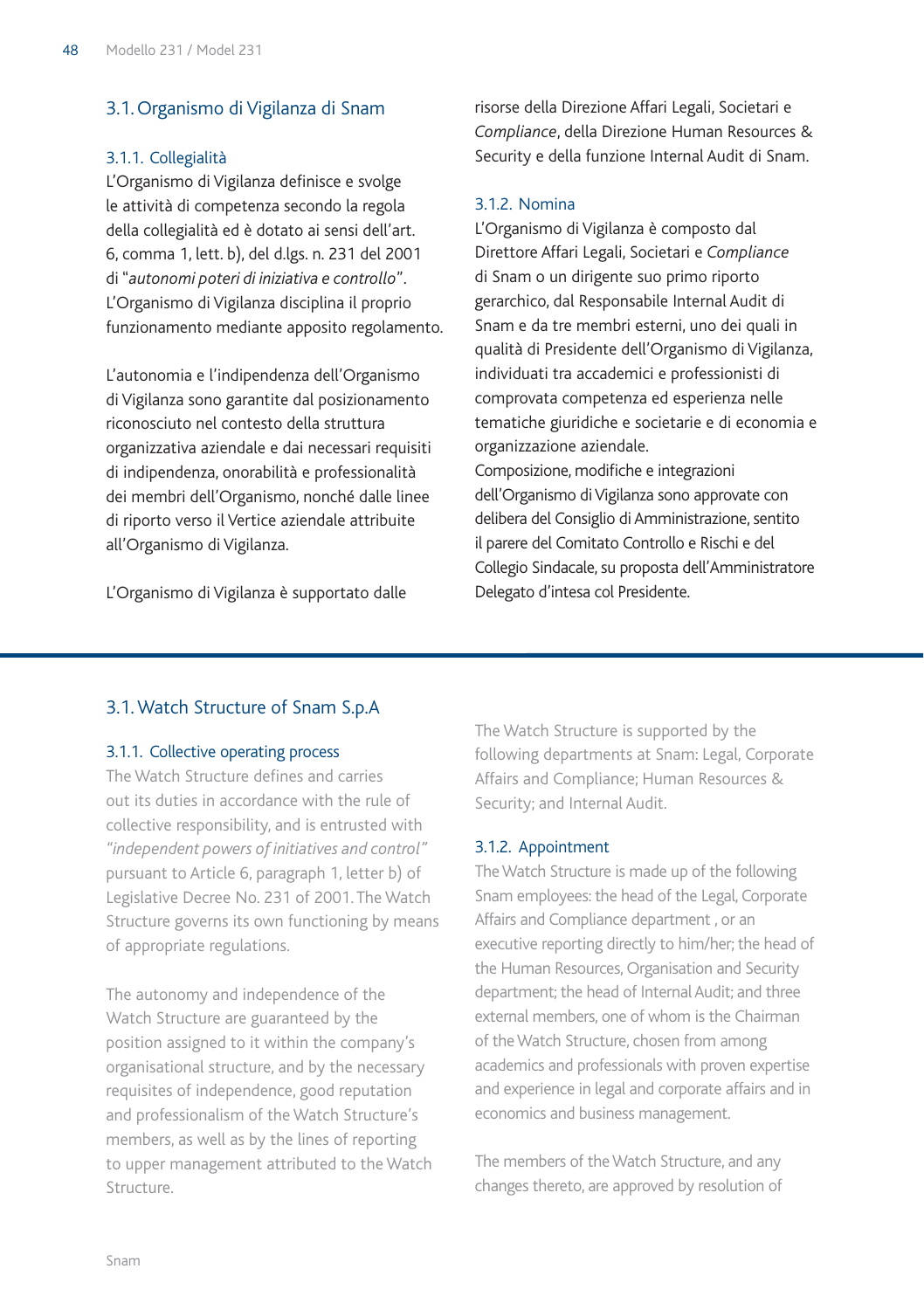La durata in carica dei membri esterni coincide con quella del Consiglio di Amministrazione che li ha nominati. I membri esterni decadono alla data dell'Assemblea dei soci convocata per l'approvazione del bilancio relativo all'ultimo esercizio della loro carica, pur continuando a svolgere ad *interim* le proprie funzioni fino a nuova nomina dei componenti dell'Organismo di Vigilanza.

Fatta salva l'ipotesi di una rivisitazione del ruolo dell'Organismo di Vigilanza sulla base dell'esperienza maturata, costituirà motivo di sostituzione o integrazione della composizione dell'Organismo di Vigilanza:

l'attribuzione di compiti, ruoli e/o responsabilità all'interno della struttura organizzativa aziendale non compatibili con i requisiti di "autonomia e indipendenza" e/o "continuità di azione" propri dell'Organismo di Vigilanza;

- la cessazione o rinuncia del membro dell'Organismo di Vigilanza alla funzione aziendale e/o alla carica ricoperta;
- la cessazione o rinuncia del membro dell'Organismo di Vigilanza dettata da motivazioni personali.

Costituiscono motivi di ineleggibilità e/o di decadenza dei singoli membri dell'Organismo di Vigilanza:

(i) relazioni di parentela, coniugio o affinità entro il IV grado con componenti del Consiglio di Amministrazione, persone che rivestono funzioni di rappresentanza, di amministrazione o di direzione della Società o di una sua struttura organizzativa dotata di autonomia finanziaria e funzionale, nonché persone che esercitano - anche di fatto - la gestione e il controllo della Società, sindaci della Società e la società di revisione nonché gli altri soggetti indicati dalla legge;

the Board of Directors, after hearing the opinion of the Control and Risk Committee and the Board of Statutory Auditors, on the proposal of the Chief Executive Officer in agreement with the Chairman.

The term of office of the external members coincides with that of the Board of Directors that appointed them. External members are removed from office on the date of the Shareholders' Meeting called to approve the financial statements for the last financial year of their office, but they will continue performing their functions ad interim until the new Watch Structure's members are appointed.

Without prejudice to a possible modification of the Watch Structure's role based on experience, members of the Watch Structure may be replaced or supplemented in the event of:

assignment of tasks, roles and/or responsibilities within the corporate

organisational structure that are not in line with the Watch Structure's requirements of "autonomy and independence" and/or "continuity of action";

- termination or resignation by any Watch Structure member of his/her corporate function and/or office;
- termination or resignation by any Watch Structure member for personal reasons.

Reasons for ineligibility and/or removal of individual members of the Watch Structure are:

(i) parentage, marriage or affinity within the fourth degree of kinship with members of the Board of Directors, individuals who are representatives, directors or managers of the company or of one of its organisational units that has financial and functional independence, or with individuals who are responsible for managing or controlling the company, statutory auditors of the Company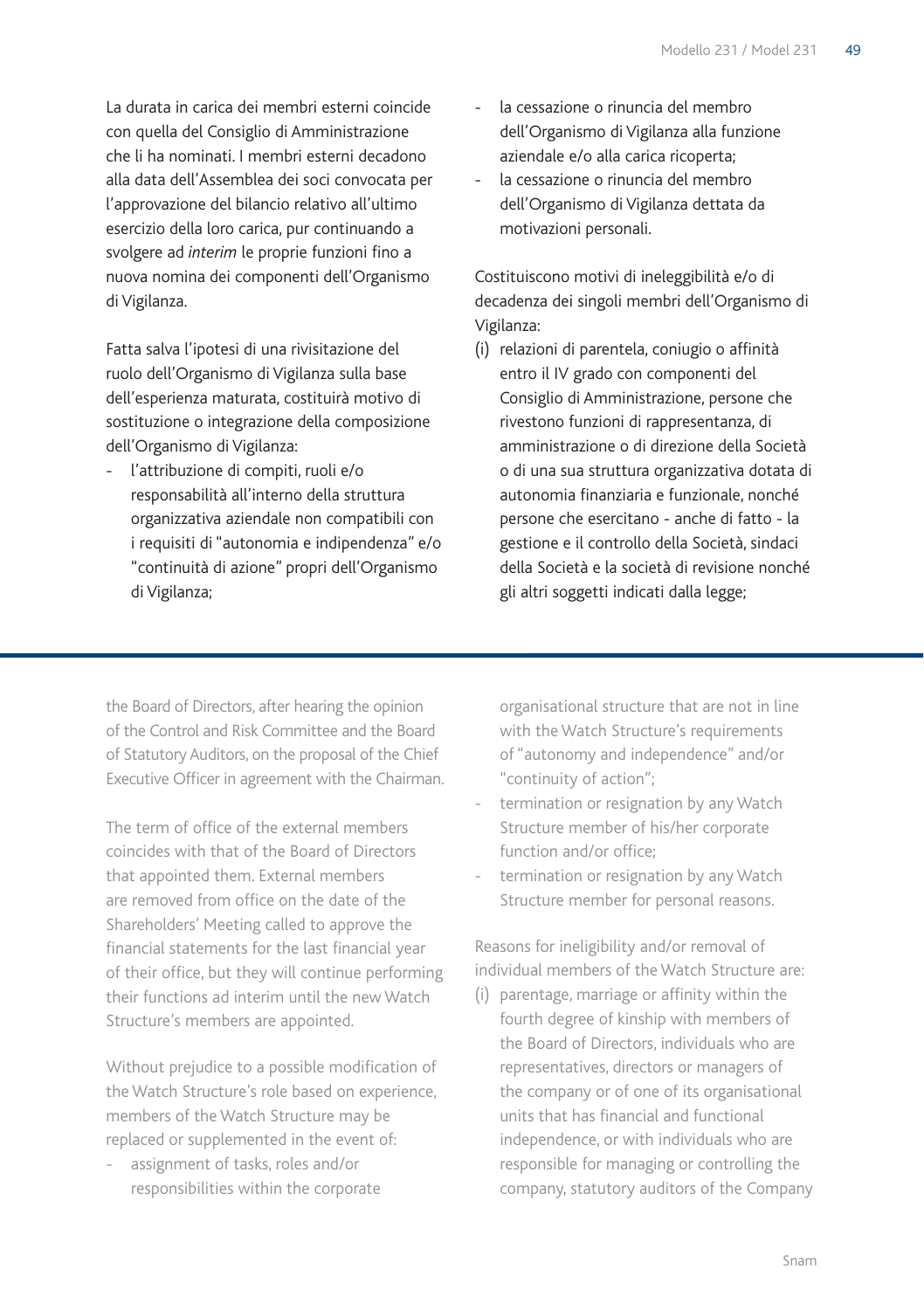- (ii) conflitti di interesse, anche potenziali, con la Società o con società controllate, che ne compromettano l'indipendenza;
- (iii) titolarità, diretta o indiretta, di partecipazioni azionarie di entità tale da permettere di esercitare una notevole influenza sulla Società o su società controllate;
- (iv) funzioni di amministratore esecutivo ricoperte, nei tre esercizi precedenti alla nomina quale membro dell'Organismo di Vigilanza, in imprese sottoposte a fallimento, liquidazione coatta amministrativa o procedure equiparate;
- (v) rapporto di pubblico impiego presso amministrazioni centrali o locali nei tre anni precedenti alla nomina quale membro dell'Organismo di Vigilanza;
- (vi) provvedimento di condanna, anche non passato in giudicato, ovvero di applicazione della pena su richiesta (cosiddetto "patteggiamento"), in Italia o all'estero, per le

violazioni rilevanti ai fini della responsabilità amministrativa degli enti ex d.lgs. n. 231 del 2001;

- (vii) condanna, anche non passata in giudicato, ovvero sentenza di "patteggiamento" a una pena che importa l'interdizione, anche temporanea, dai pubblici uffici, ovvero l'interdizione temporanea dagli uffici direttivi delle persone giuridiche e delle imprese;
- (viii)ogni ulteriore causa di incompatibilità espressamente prevista da disposizioni di legge o regolamentari.

Laddove alcuno dei sopra richiamati motivi di sostituzione o integrazione o di ineleggibilità e/o decadenza dovesse configurarsi a carico di un membro, questi dovrà darne notizia immediata agli altri membri dell'Organismo di Vigilanza e decadrà automaticamente dalla carica. L'Organismo di Vigilanza comunica la notizia al Presidente e all'Amministratore Delegato, per

and of the auditing company, as well as the other parties indicated by law;

- (ii) conflicts of interest even potential ones with the Company or with subsidiaries that compromise their independence;
- (iii) direct or indirect shareholdings of sufficient scale to allow the exertion of significant influence on the Company or its subsidiaries;
- (iv) executive director posts held during the three financial years preceding appointment as a member of the Watch Structure, in companies subject to bankruptcy, forced liquidation or similar procedures;
- (v) public service employment in central or local government during the three years preceding appointment as a member of the Watch Structure;
- (vi) conviction , even if not final, or application of a plea bargaining agreement, in Italy or abroad, for violations relevant to administrative liability of legal entities

pursuant to Legislative Decree No. 231 of 2001;

- (vii) conviction , even if not final, or plea bargaining for a sentence involving the disqualification of legal persons and undertakings, even temporarily, from holding public office, or temporary disqualification from holding management office;
- (viii) any other cause of incompatibility explicitly provided for by laws or regulations.

Should one of the above-mentioned reasons for replacement or addition or ineligibility and/ or removal be applicable to a member, he/she shall immediately inform the other members of the Watch Structure, and shall automatically be removed from his/her office. The Watch Structure shall inform the Chairman and the Chief Executive Officer about this, so that the proposal for replacement on the Board of Directors can be prepared pursuant to this paragraph.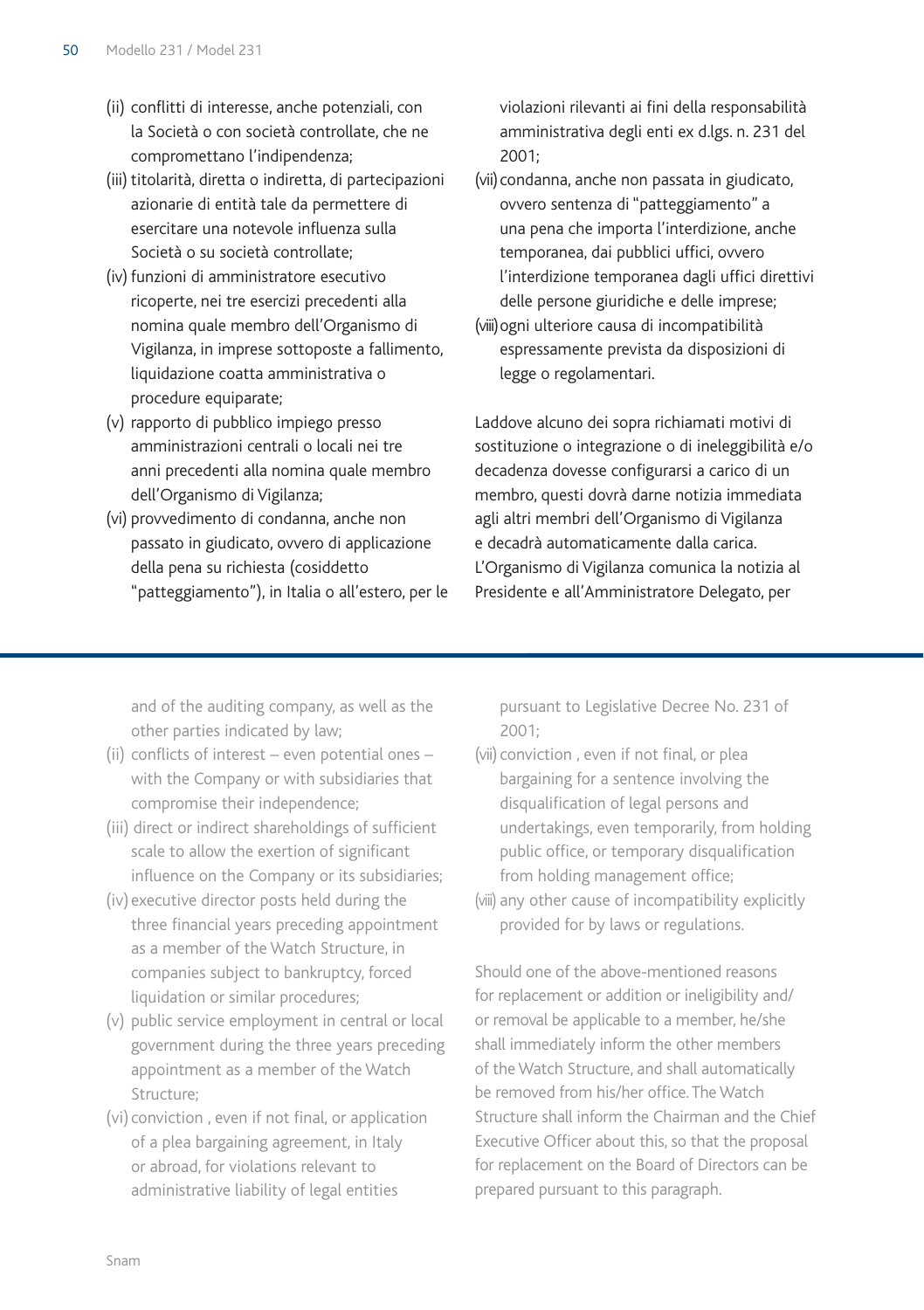la formulazione della proposta di sostituzione al Consiglio di Amministrazione ai sensi del presente paragrafo.

In casi di particolare gravità il Consiglio di Amministrazione potrà disporre - sentito il parere del Collegio Sindacale - la sospensione delle funzioni e/o dei poteri dell'Organismo di Vigilanza e la nomina di un *interim* o la revoca dei poteri. Costituirà motivo di sospensione o di revoca:

- omessa o insufficiente vigilanza da parte dell'Organismo di Vigilanza risultante da una sentenza di condanna, anche non passata in giudicato, emessa nei confronti della Società ai sensi del d.lgs. n. 231 del 2001 ovvero da sentenza di applicazione della pena su richiesta (c.d. patteggiamento);
- grave inadempimento delle funzioni e/o dei poteri dell'Organismo di Vigilanza.

## 3.1.3. Funzioni, poteri e budget dell'Organismo di Vigilanza

I compiti dell'Organismo di Vigilanza sono così definiti:

- (i) vigilanza sull'effettività del Modello 231; monitoraggio delle attività di attuazione e aggiornamento del Modello 231;
- (ii) disamina dell'adeguatezza del Modello 231, ossia dell'efficacia nel prevenire i comportamenti illeciti;
- (iii) analisi circa il mantenimento, nel tempo, dei requisiti di solidità e funzionalità del Modello 231; promozione del necessario aggiornamento, in senso dinamico, del Modello 231;
- (iv) approvazione del programma annuale delle attività di vigilanza nell'ambito delle strutture e funzioni della Società (di seguito "Programma di Vigilanza"), in coerenza con i principi e i contenuti del Modello 231 e con il piano di verifiche e

In particularly serious cases, the Board of Directors may order – after hearing the opinion of the Board of Statutory Auditors – the suspension of the functions and/or powers of the Watch Structure and the appointment of an interim body or the revocation of its powers. Reasons for suspension or revocation are:

- failure by the Watch Structure to provide supervision or adequate supervision, as decided by a judgment, even if not final, pronounced against the Company pursuant to Legislative Decree No. 231 of 2001, or as decided by a plea bargaining judgment;
- serious default of the functions and/or powers of the Watch Structure.

#### 3.1.3. Functions, powers and budget of the Watch Structure

The tasks of the Watch Structure are defined as follows:

(i) supervision of the effectiveness of

Model 231; monitoring of Model 231 implementation and updating activities;

- (ii) review of the adequacy of Model 231, i.e. of its effectiveness in preventing unlawful behaviours;
- (iii) analysis of the maintenance, over time, of the requirements of soundness and functionality of Model 231; promotion of the necessary updating, in a dynamic manner, of Model 231;
- (iv) approval of the annual programme of supervisory activities within the company's structures and departments (hereinafter "Supervision Programme"), in compliance with the principles and content of Model 231 as well as with the plan of checks and controls of the internal control and risk management system; coordination of the implementation of the Supervision Programme and of the implementation of scheduled and unscheduled control interventions; examination of the results of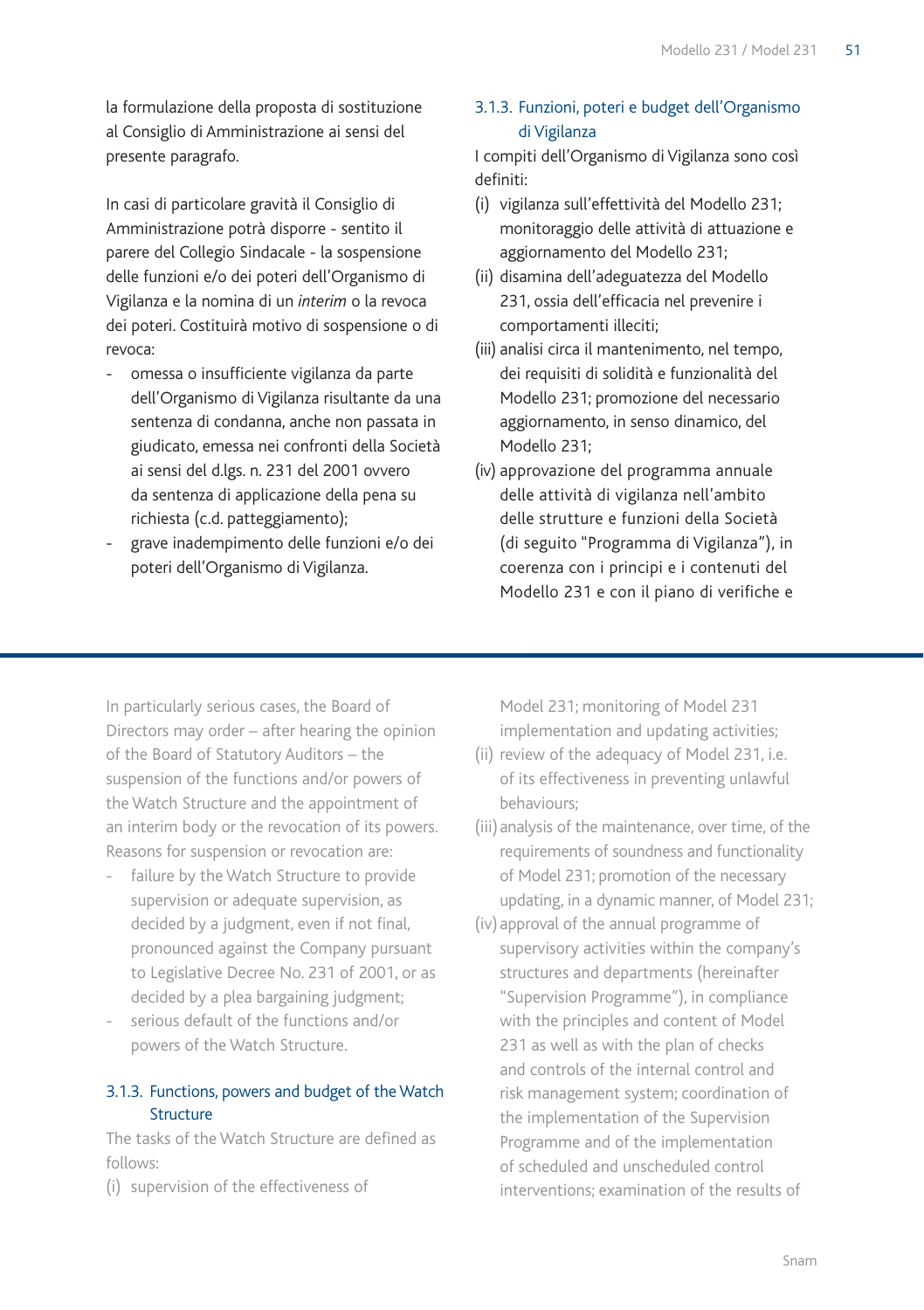controlli al sistema di controllo interno e di gestione dei rischi; coordinamento dell'attuazione del Programma di Vigilanza e dell'attuazione degli interventi di controllo programmati e non programmati; esame delle risultanze delle attività effettuate e la relativa reportistica; elaborazione di direttive per le funzioni aziendali;

- (v) cura dei flussi informativi di competenza con le funzioni aziendali e con gli organismi di vigilanza delle società controllate;
- (vi) ogni altro compito attribuito dalla legge o dal Modello 231.

Nello svolgimento dei compiti assegnati, l'Organismo di Vigilanza ha accesso senza limitazioni alle informazioni aziendali per le attività di indagine, analisi e controllo. E' fatto obbligo di informazione, in capo a qualunque funzione aziendale, dipendente e/o componente degli organi sociali, a fronte di richieste da parte dell'Organismo di Vigilanza, o al verificarsi di eventi o circostanze rilevanti, ai fini dello svolgimento delle attività di competenza dell'Organismo di Vigilanza.

All'Organismo di Vigilanza sono attribuite:

- la facoltà, con autonomi poteri di rappresentanza, di stipulare, modificare e/o risolvere incarichi professionali a soggetti terzi in possesso delle competenze specifiche necessarie per la migliore esecuzione dell'incarico,
- la disponibilità delle risorse finanziarie per lo svolgimento delle attività di competenza dell'Organismo di Vigilanza. In caso di atti di importo superiore a 1 milione di Euro, la necessità è comunicata al Presidente e all'Amministratore Delegato di Snam.

the activities carried out and of the relevant reports; drawing-up of directives for the company departments;

ensuring the relevant information flows to and from company departments and the watch structures of subsidiaries;

any other task assigned by law or by Model 231.

In performing its tasks, the Watch Structure has unlimited access to corporate information for investigation, analysis and control activities. Any company department, employee and/or member of company bodies is subject to a disclosure obligation in the event of any request by the Watch Structure, and in the event of significant events or circumstances, for the performance of the activities falling within the field of competence of the Watch Structure.

The Watch Structure is granted:

the power to enter into, modify and/or

terminate professional contracts – with autonomous powers of representation – with third parties having the specific expertise necessary for the best execution of the task concerned;

the availability of the financial resources necessary for the performance of the activities falling within the field of competence of the Watch Structure. For transactions worth more than €1 million, the Chairman and the Chief Executive Officer of Snam are notified of the relevant requirement.

#### 3.2. Information flows

#### 3.2.1. Information flows from the Watch Structure to upper management

The Watch Structure reports on the implementation of Model 231 and on any critical aspects arising from it, and communicates the result of the activities carried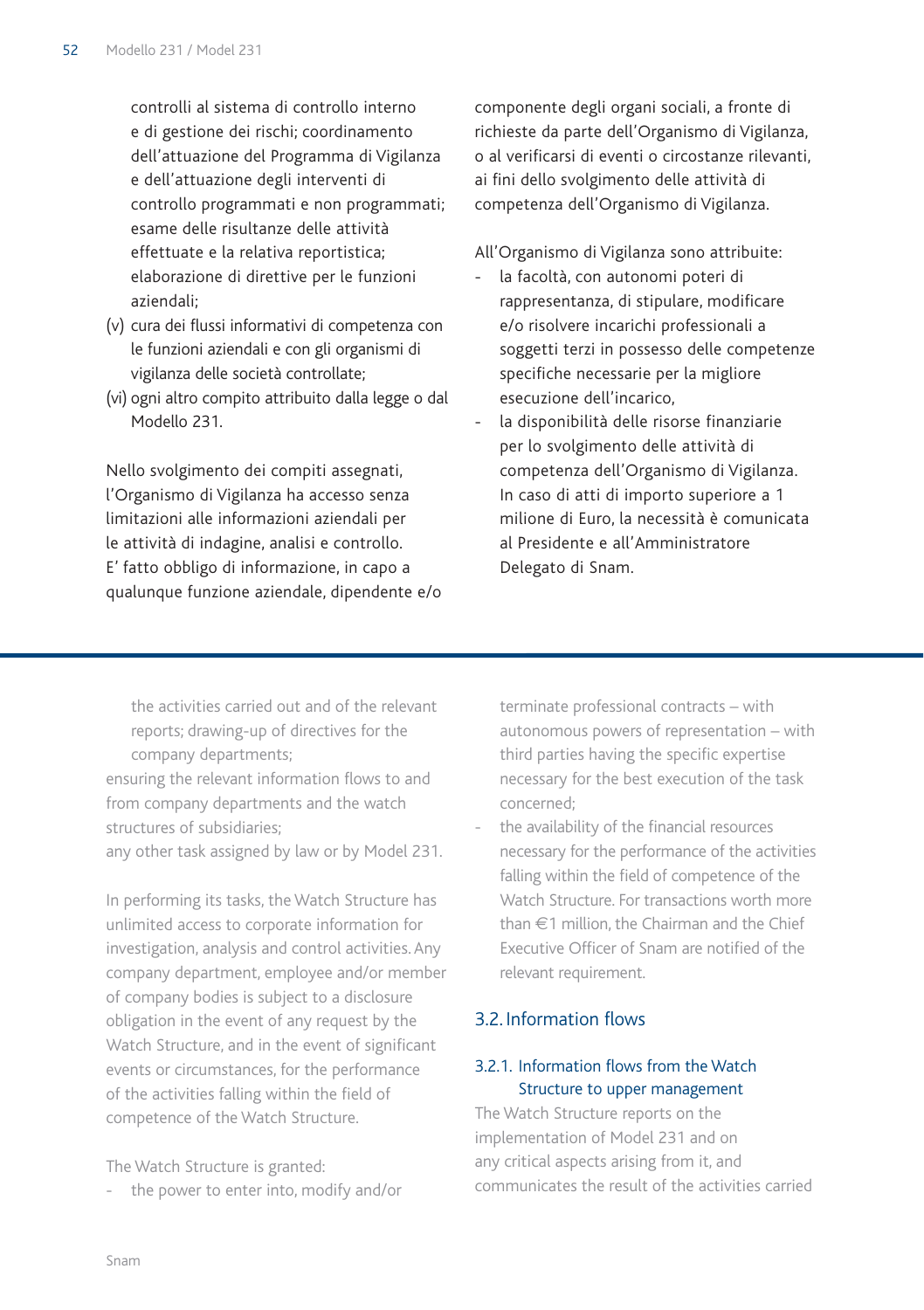### 3.2. Flussi informativi

#### 3.2.1. Flussi informativi dell'Organismo di Vigilanza verso il vertice societario

L'Organismo di Vigilanza riferisce in merito all'attuazione del Modello 231, all'emersione di eventuali aspetti critici e comunica l'esito delle attività svolte nell'esercizio dei compiti assegnati. Sono previste le linee di riporto seguenti:

- (i) continuativa, nei confronti dell'Amministratore Delegato, il quale informa il Consiglio di Amministrazione nell'ambito dell'informativa sull'esercizio delle deleghe conferite;
- (ii) semestrale, nei confronti del Comitato Controllo e Rischi e del Collegio Sindacale; a tale proposito è predisposto rapporto semestrale relativo all'attività svolta con segnalazione dell'esito delle verifiche e delle innovazioni legislative in materia di

responsabilità amministrativa degli enti; in tale occasione, sono organizzati incontri dedicati con il Comitato Controllo e Rischi e il Collegio Sindacale; il rapporto semestrale è trasmesso al Presidente e all'Amministratore Delegato e, inoltre, ne è data informativa al Consiglio di Amministrazione;

(iii) immediata, ove risultino accertati fatti di particolare materialità o significatività, nei confronti del Comitato Controllo e Rischi e del Collegio Sindacale previa informativa al Presidente e all'Amministratore Delegato.

## 3.2.2. Flussi informativi verso l'Organismo di Vigilanza: informative obbligatorie

L'Organismo di Vigilanza deve essere informato da parte dei soggetti tenuti all'osservanza del Modello 231 in merito a eventi che potrebbero ingenerare responsabilità di Snam, ai sensi del d.lgs. n. 231 del 2001.

out in the performance of its tasks. The following lines of reporting are established:

- (i) continuously to the CEO, who reports to the Board of Directors when reporting on the performance of the duties conferred;
- (ii) half-yearly to the Control and Risk Committee and the Board of Statutory Auditors; to this end, a half-yearly report is prepared regarding the activity performed, noting the outcome of controls and any legislative developments on the administrative liability of entities. On this occasion, dedicated meetings are organised with the Control and Risk Committee and the Board of Statutory Auditors; the halfyearly report is also sent to the Chairman as well as to the CEO and , moreover, the Board of Directors is informed about it;
- (iii) immediately, in the event of ascertained facts of special importance and significance, to the

Internal Control Committee and the Board of Statutory Auditors, after informing the Chairman and the Chief Executive Officer.

#### 3.2.2. Information flows to the Watch Structure: compulsory information notes

The Watch Structure shall be informed by the parties subject to compliance with Model 231 about any events that might give rise to liability for Snam S.p.A. pursuant to Legislative Decree No. 231 of 2001.

In this regard, the Watch Structure:

a) shall receive, from the time of the first reports of the CEO and at least once a year, a report confirming that the primary level controls carried out within the respective departments are targeted to ensure the execution of sensitive activities, related to the respective corporate processes, in line with the provisions of the appropriate corporate procedures, highlighting any problems encountered and/or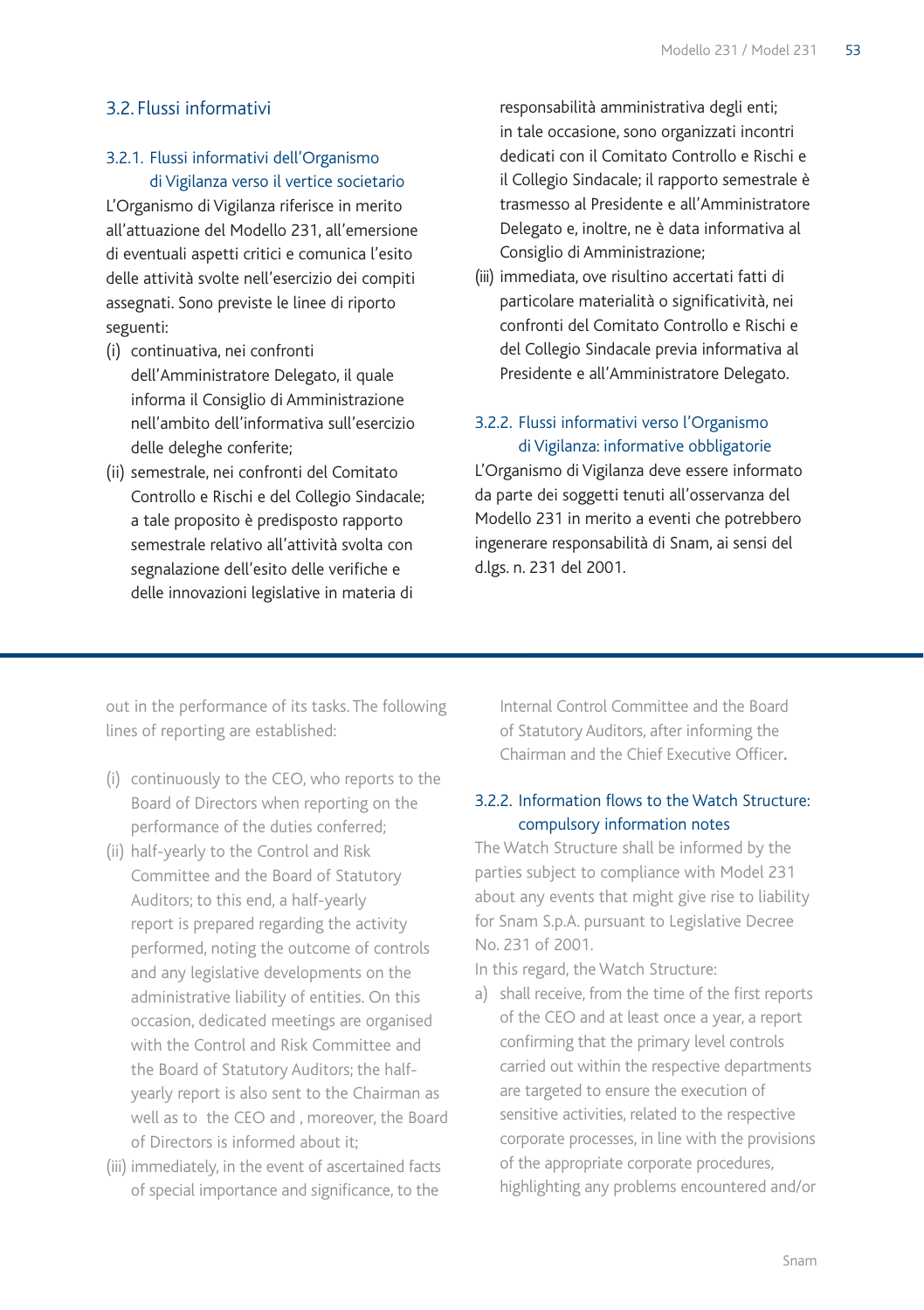Al riguardo, l'Organismo di Vigilanza:

- a) riceve dai primi riporti dell'Amministratore Delegato, almeno su base annuale, una relazione che confermi che le attività di controllo di primo livello svolte, nell'ambito delle rispettive funzioni, sono state dirette ad assicurare l'esecuzione delle Attività Sensibili, correlate ai Processi aziendali di competenza, in linea con le previsioni delle procedure aziendali di riferimento, con evidenziazione delle eventuali criticità riscontrate e/o indicazioni di miglioramento;
- b) incontra, su base almeno semestrale:
	- il Direttore Human Resources & Security, ai fini dell'esame dello stato di attuazione del Modello 231 nelle attività e strutture della Società, con particolare riferimento al recepimento dei presidi di controllo del Modello 231 nelle procedure di riferimento e alle attività di formazione dedicate al Modello 231;
- il Dirigente Preposto alla redazione dei documenti contabili societari, al fine dell'esame dei controlli inerenti la gestione delle risorse finanziarie e il sistema di controllo sull'informativa societaria (SCIS);
- il responsabile della funzione Enterprise Risk Management, al fine dell'esame dello stato di attuazione del processo di identificazione, misurazione, gestione e monitoraggio dei rischi;
- il Direttore Affari Legali, Societari e *Compliance*, al fine di esaminare le tematiche di *compliance* con riferimento, tra l'altro, a eventuali criticità e/o possibili indicazioni di miglioramento, nonché lo stato del contenzioso legale della Società; in tale ambito il Legale Anticorruzione trasmette una relazione sulle attività di verifica, formazione, valutazione e monitoraggio previste dalle procedure in materia di anticorruzione;

suggestions for improvement;

- b) shall meet, at least every six months:
	- the head of Human Resources & Security, to review the status of implementation of Model 231 in the activities and structures of the Company, with particular reference to the integration of Model 231 control tools into reference procedures and to training activities dedicated to Model 231;
		- the Manager in charge of preparing the company's accounting documents, to review the audits carried out on the management of financial resources and the corporate disclosure control system;
		- the head of the Enterprise Risk Management department, to review the progress of the implementation of the risk identification, measuring, management and monitoring process;
		- the head of Legal and Corporate Affairs and Compliance, to review compliance

issues relating, amongst other things, to any problems and/or suggestions for improvement, as well as the status of Company litigation; on this occasion, the Anti-corruption Lawyer shall submit a report on the auditing, training, assessment and monitoring activities set out in the anti-corruption procedures;

c) receives from the Internal Audit department, on a continual basis or at least every quarter, the reports received and the assessments and monitoring falling within their field of competence.

Each manager or employee shall report any behaviours not in keeping with the principles and content of Model 231 by contacting the Watch Structure; consultants, collaborators and business partners shall report directly to the Watch Structure on their activities carried out for Snam S.p.A.; the Watch Structure shall evaluate the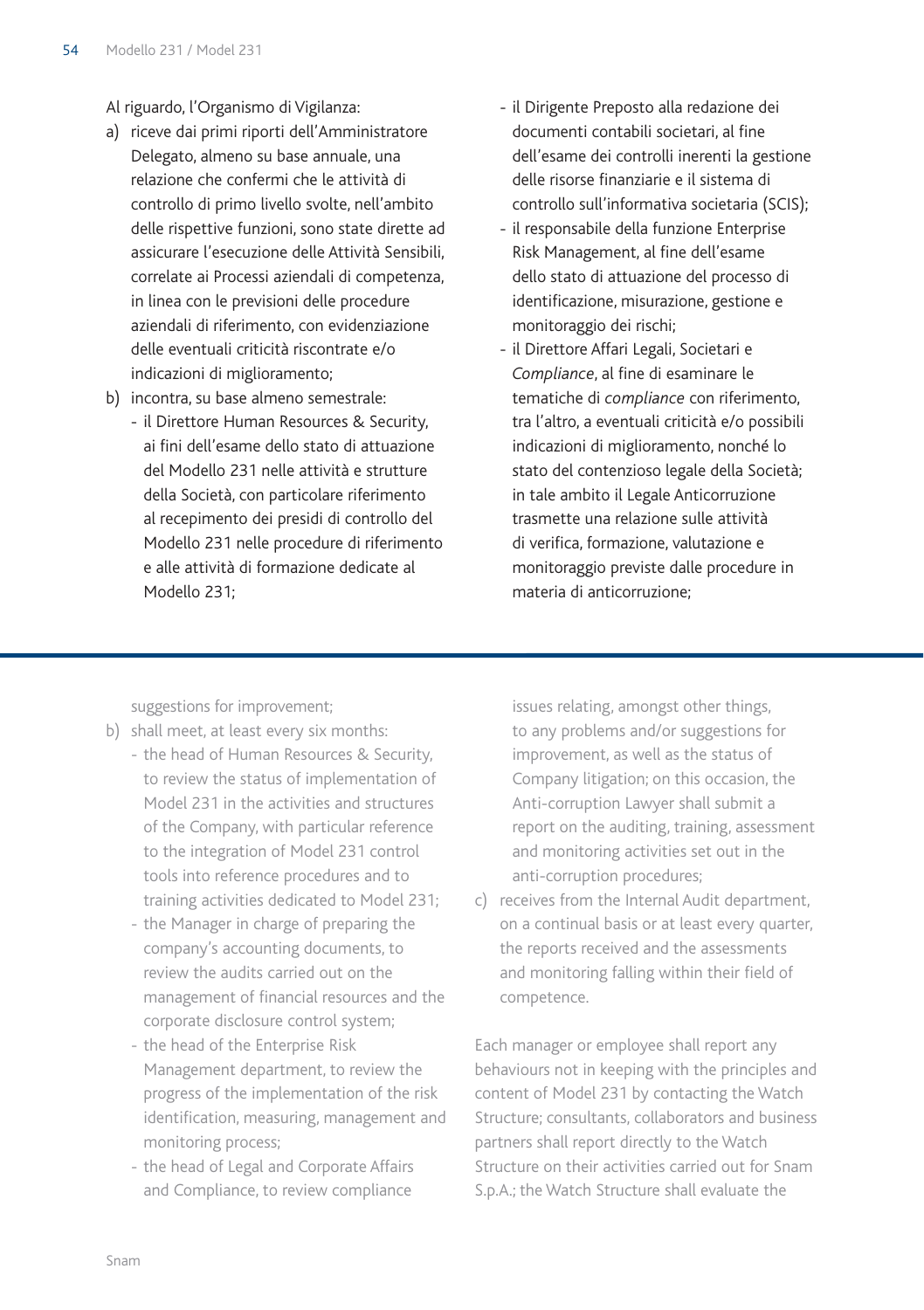c) riceve dalla funzione Internal Audit, in via continuativa o almeno trimestrale, le segnalazioni ricevute nonché le valutazioni e i monitoraggi di competenza.

Ciascun *manager* o dipendente deve segnalare comportamenti non in linea con i principi e i contenuti del Modello 231, contattando l'Organismo di Vigilanza; i consulenti, i collaboratori e i *partner* commerciali, per quanto riguarda la propria attività svolta nei confronti di Snam, effettuano la segnalazione direttamente all'Organismo di Vigilanza; l'Organismo di Vigilanza valuta le segnalazioni ricevute e le attività da porre in essere.

I segnalanti in buona fede sono garantiti contro qualsiasi forma di ritorsione, discriminazione o penalizzazione e in ogni caso sarà assicurata la riservatezza dell'identità del segnalante, fatti salvi gli obblighi di legge e la tutela dei diritti della società o delle persone accusate erroneamente o in mala fede. Sono istituiti "canali informativi dedicati" per facilitare il flusso di comunicazioni e informazioni. In particolare ogni flusso informativo è indirizzato a:

Organismo di Vigilanza Snam S.p.A. Piazza Santa Barbara, 7 20097 San Donato Milanese (MI)

oppure:

organismo.di.vigilanza@snam.it

## 3.3. Rapporti fra Organismo di Vigilanza di Snam e delle società controllate

L'Organismo di Vigilanza di Snam promuove la diffusione e la conoscenza da parte delle società controllate della metodologia e degli strumenti di attuazione del Modello 231. Al riguardo, sono organizzati incontri dedicati

reports received and the actions to be taken.

Parties reporting in good faith are protected against any form of retaliation, discrimination or penalty, and their anonymity shall be guaranteed in any event, without prejudice to legal obligations and the protection of the rights of the company or of individuals wrongly or in bad faith accused.

"Dedicated information channels" are established to facilitate the flow of communications and information. In particular, each information flow shall be addressed to:

Snam S.p.A. Watch Structure Piazza Santa Barbara, 7 20097 San Donato Milanese (Milan)

or:

**organismo.di.vigilanza@snam.it**

## 3.3. Relations between the Watch Structure of Snam S.p.A. and subsidiaries

The Watch Structure of Snam S.p.A. promotes the dissemination and knowledge by subsidiaries of the methodology and tools for implementing Model 231. In this regard, dedicated meetings to review and share any significant experience shall be organised.

The Watch Structure of the subsidiaries may, if necessary, use external resources for the execution of checks and controls. In any case, special agreements defining, among other things, service levels, information flows and the protection of confidentiality, shall be entered into.

Any corrective measures on the organisational models of the subsidiaries, as a consequence of the checks and controls carried out, shall exclusively be decided on by the subsidiaries themselves.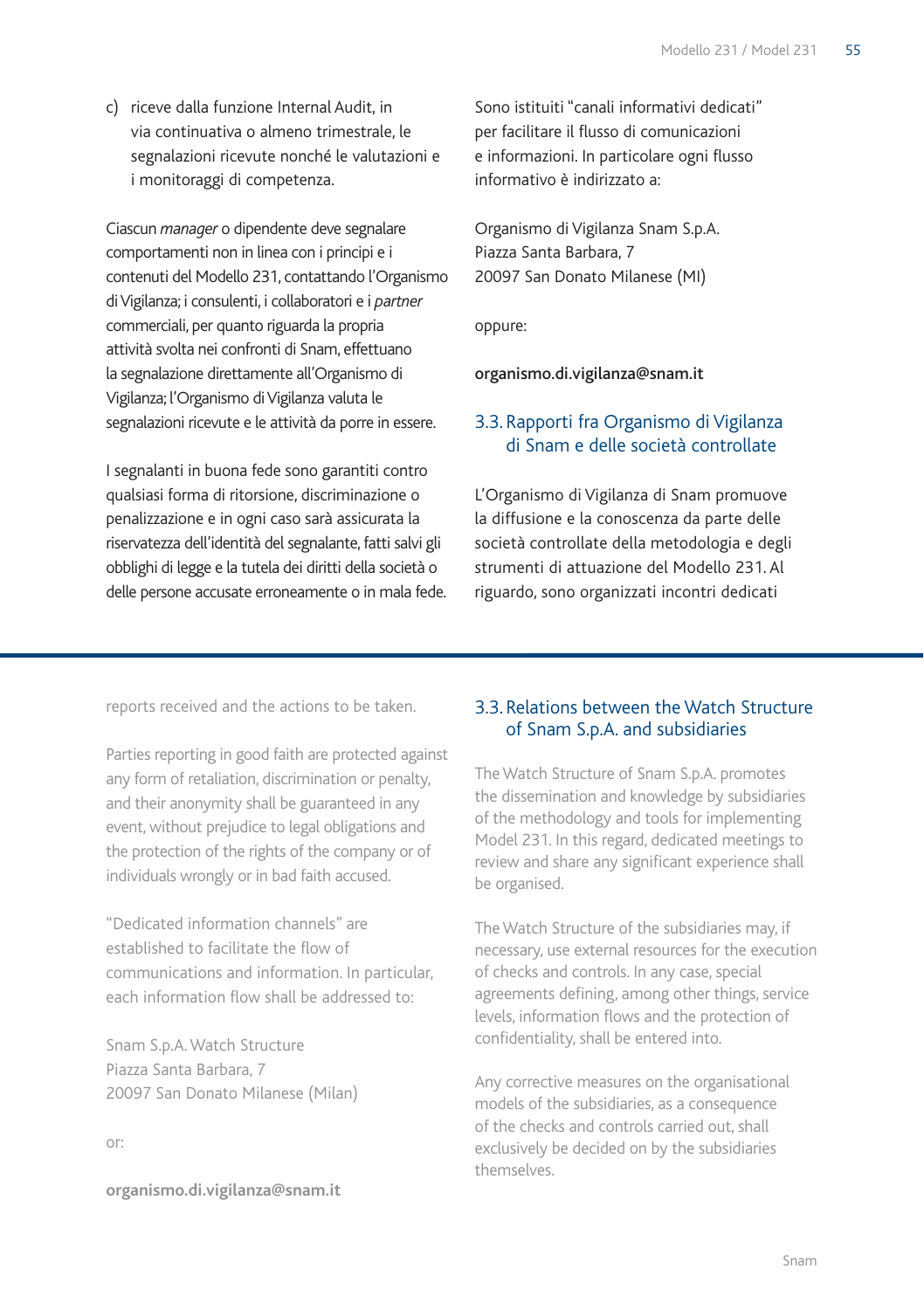a esaminare e condividere le esperienze significative maturate.

Gli Organismi di Vigilanza delle società controllate, ove necessario, possono ricorrere a risorse esterne per l'esecuzione dei controlli. In ogni caso, verranno stipulati accordi che prevedano, tra l'altro, i livelli di servizio, i flussi informativi e la tutela della riservatezza.

Eventuali interventi correttivi sui modelli organizzativi delle società controllate, conseguenti ai controlli effettuati, sono di esclusiva competenza delle stesse controllate.

L'Organismo di Vigilanza della società direttamente controllata da Snam informa l'Organismo di Vigilanza di Snam in ordine ai fatti rilevati, alle sanzioni disciplinari e agli adeguamenti del proprio modello. A sua volta, l'Organismo di Vigilanza di Snam informa il CEO di Snam.

È fatto obbligo di informazione, in capo agli Organismi di Vigilanza delle società controllate, a fronte di richieste da parte dell'Organismo di Vigilanza di Snam o al verificarsi di eventi o circostanze rilevanti ai fini dello svolgimento delle attività di competenza dell'Organismo di Vigilanza di Snam.

### 3.4. Raccolta e conservazione delle informazioni

Ogni informazione, segnalazione, rapporto previsti nel Modello 231 è conservato dall'Organismo di Vigilanza in un apposito archivio cartaceo e/o informatico. Fatti salvi gli ordini legittimi delle Autorità, i dati e le informazioni conservate nell'archivio sono posti a disposizione di soggetti esterni all'Organismo di Vigilanza solo previa autorizzazione dell'Organismo stesso.

The Watch Structure of any company directly controlled by Snam S.p.A. shall inform Snam's Watch Structure about significant facts, disciplinary measures and updates to its Model. In turn, the Watch Structure shall inform Snam's CEO.

The Watch Structures of the subsidiaries must provide information upon request by the Watch Structure of Snam S.p.A., or in case of events or circumstances relevant to the performance of the activities falling within the field of competence of the Watch Structure of Snam S.p.A.

#### 3.4. Collection and storage of information

Any information, report or notice provided for in Model 231 shall be kept by the Watch Structure in a suitable paper and/or computer archive. Without prejudice to legitimate orders by authorities, the data and information contained in the archive shall be made available to parties outside the Watch Structure only with the prior authorisation of the Watch Structure itself.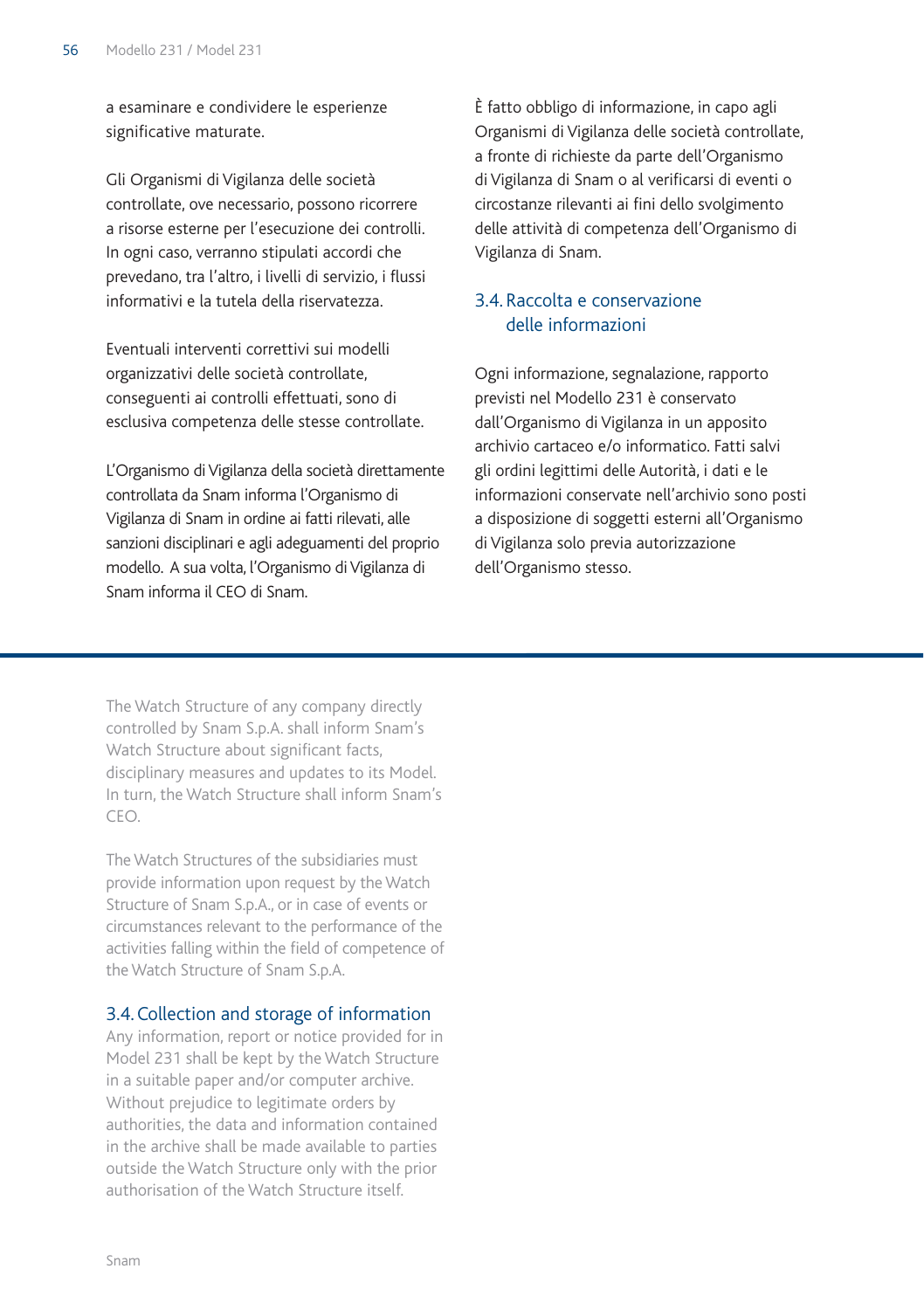

## Capitolo 4 Chapter 4

DESTINATARI ED ESTENSIONE DEL MODELLO 231 ADDRESSEES OF MODEL 231 AND EXTENSION THEREOF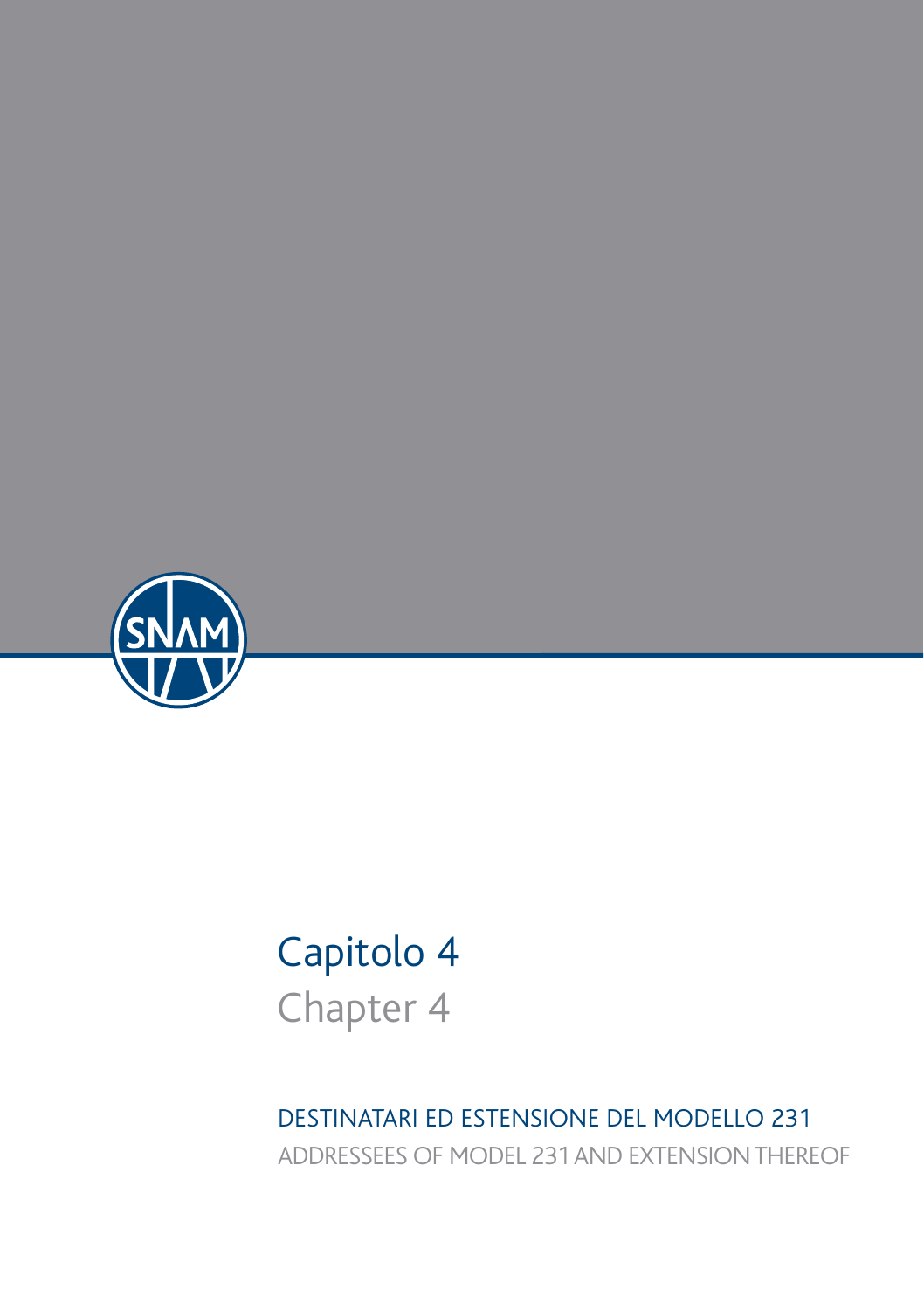#### 4.1. Premessa

È data ampia divulgazione, all'interno e all'esterno della struttura di Snam, dei principi e dei contenuti del Modello 231.

L'Organismo di Vigilanza di Snam promuove e monitora le iniziative per l'estensione del Modello 231 alle società controllate nonché per la comunicazione e la formazione.

#### 4.2.Destinatari del Modello 231

I principi e i contenuti del Modello 231 sono destinati ai componenti degli organi sociali, al *management* e ai dipendenti di Snam, nonché a tutti coloro che operano per il conseguimento degli obiettivi di Snam (di seguito, i "**Destinatari**").

#### 4.3. Attività di formazione e comunicazione

La comunicazione e la formazione del personale sono importanti requisiti dell'attuazione del Modello 231. Snam si impegna a facilitare e promuovere la conoscenza del Modello 231 da parte del *management* e dei dipendenti, con grado di approfondimento diversificato secondo posizione e ruolo, e il loro contributo costruttivo all'approfondimento dei suoi principi e contenuti.

#### 4.3.1. Comunicazione ai componenti degli organi sociali

Il Modello 231 è comunicato formalmente dall'Organismo di Vigilanza a ciascun componente degli organi sociali. Ciascun componente sottoscrive una dichiarazione di conoscenza e adesione ai principi e ai contenuti del Modello 231. La dichiarazione viene archiviata e conservata dall'Organismo di Vigilanza.

#### 4.1. Foreword

The principles and content of Model 231 are widely publicised both inside and outside Snam S.p.A.

The Watch Structure of Snam S.p.A. promotes and monitors initiatives for the extension of Model 231 to the subsidiaries, as well as for communication and training.

#### 4.2. Addressees of Model 231

The principles and contents of Model 231 are intended for the members of the company bodies, management, and the employees of Snam S.p.A., as well as all individuals working to further Snam's objectives (hereinafter referred to as the "**Addressees**").

#### 4.3. Training and communication

Communication and personnel training are important requirements for the implementation of Model 231. Snam S.p.A. undertakes to facilitate and promote the knowledge of Model 231 by management and employees – with different levels of knowledge according to their function and role – and to promote their constructive contribution to a better understanding of the Model's principles and content.

#### 4.3.1. Communication to the members of company bodies

Each individual member of all company bodies is formally informed of Model 231 by the Watch Structure. Each member signs a declaration stating that they have read Model 231 and agree with its principles and content. This declaration is filed and kept by the Watch Structure.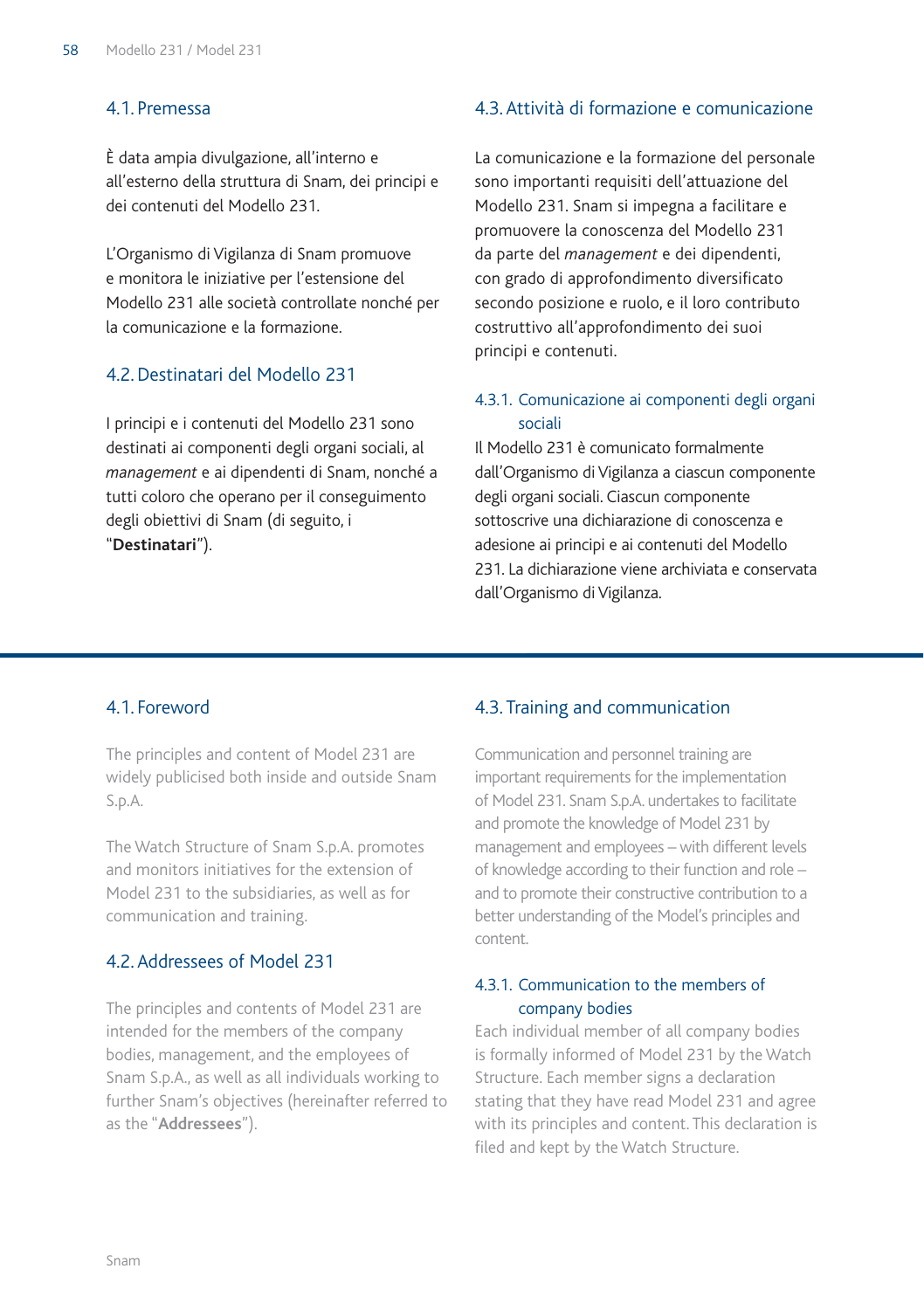4.3.2. Formazione e comunicazione ai dipendenti

Il Modello 231 è comunicato formalmente dall'Organismo di Vigilanza a tutti i dirigenti (a ruolo e in servizio), ai Responsabili di Unità e ai *Key Officer* (questi ultimi se non coincidenti con nessuna delle due categorie precedenti) nonché a quadri, impiegati e operai (non *Key Officer*). Il Modello 231 è, inoltre, affisso nelle bacheche aziendali.

I principi e i contenuti del d.lgs. n. 231 del 2001 e del Modello 231 sono, inoltre, divulgati mediante corsi di formazione indirizzati a dirigenti, Responsabili di Unità e *Key Officer*.

La partecipazione ai corsi è obbligatoria. La struttura dei corsi di formazione è approvata dall'Organismo di Vigilanza su proposta delle funzioni aziendali competenti.

L'effettiva partecipazione agli eventi formativi viene tracciata anche mediante strumenti informatici.

Sono, inoltre, definite iniziative di informazione mirata per quadri, impiegati e operai (non *Key Officer*).

#### 4.3.3. Formazione e comunicazione mediante strumenti informatici

Il Modello 231 è reso disponibile a tutti i dipendenti sul sito intranet aziendale e, inoltre, è reso disponibile a tutti gli utenti - anche non dipendenti - del sito internet di Snam.

Le iniziative di formazione e informazione mirata possono svolgersi anche a distanza e mediante utilizzo di risorse informatiche.

4.3.2. Training and communication to employees Model 231 is formally communicated by the Watch Structure to all company managers (on the rolls and in service), all Officers in charge of Units and all Key Officers (the latter if not belonging to the first two categories), and to supervisors, office staff and manual workers who are not Key Officers.

Model 231 is also displayed on company notice boards.

The principles and contents of Legislative Decree No. 231 of 2001 and of Model 231 are also explained in training courses delivered to managers, Unit Officers and Key Officers. Course attendance is mandatory. The structure of the training courses is approved by the Watch Structure at the proposal of the relevant company departments.

Attendance of training events is also monitored using IT tools.

In addition, specific initiatives are focused on supervisors, office staff and manual workers (non-Key Officers).

#### 4.3.3. Training and communication using IT tools

Model 231 is available for consultation by all employees on the company intranet site; it is also available for consultation by all visitors – including non-employees – to Snam's website. Specific training and communication initiatives may also be carried out by using computerbased distance-learning techniques.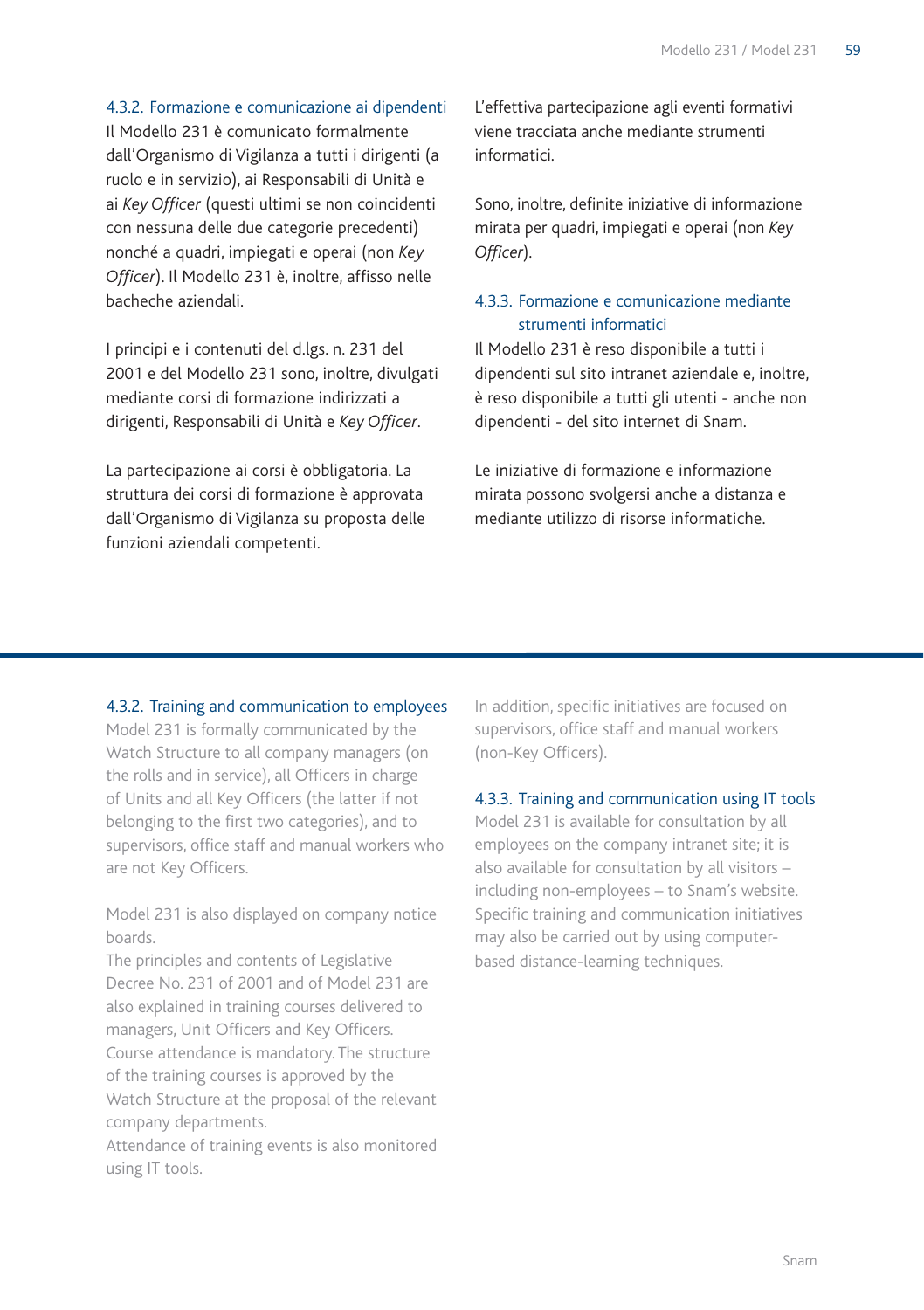### 4.4. Comunicazione a terzi e al mercato

In coerenza con quanto già previsto per il Codice Etico, i principi e i contenuti del Modello 231 sono portati a conoscenza di tutti coloro con i quali Snam intrattiene relazioni contrattuali. L'impegno all'osservanza della legge e dei principi di riferimento del Modello 231 da parte dei terzi aventi rapporti contrattuali con Snam è previsto da apposita clausola del relativo contratto ed è oggetto di accettazione da parte del terzo contraente.

Al riguardo, con strumento normativo aziendale sono standardizzate clausole che prevedono l'applicabilità del Modello 231 in tutto o in parte a seconda dell'attività regolamentata dal contratto e, inoltre, la facoltà di risoluzione del contratto e/o il pagamento di penali e/o altri strumenti e rimedi a tutela di Snam.

## 4.5. Estensione del Modello 231 alle società controllate

Il Modello 231 rappresenta anche una raccolta di principi e il punto di riferimento per la definizione del modello di ciascuna società controllata.

Le società controllate devono allinearsi ai principi e ai contenuti del Modello 231 di Snam ivi compresi, tra l'altro, gli standard di controllo specifici nonché individuare ulteriori specifiche misure legate alle peculiarità della propria realtà aziendale (strutture organizzative e attività di business della singola società). Ciascuna società controllata istituisce un autonomo e indipendente Organismo di Vigilanza.

#### 4.4. Communication to third parties and the market

In accordance with the regulations contained in the Code of Ethics, all individuals with whom Snam has contractual relations are informed of the principles and contents of Model 231. All agreements with third parties who have contractual relationships with Snam S.p.A. must include a clause, to be accepted by the third party concerned, requiring this party to comply with the law and the reference principles of Model 231.

In this regard, internal regulations define standard clauses providing for the application of Model 231 in whole or in part according to the activity governed by the contract, as well as the right to terminate the contract, and/or the payment of penalties, and/or other tools and remedies protecting Snam.

### 4.5. Extension of Model 231 to subsidiaries

Model 231 also represents a set of principles and the point of reference for defining the model of each subsidiary.

The subsidiaries must comply with the principles and content of Snam's Model 231, including, *inter alia*, the specific control standards. They must also identify further specific measures related to the particular features of their corporate situations (organisational structures and business activities of the individual companies). Each subsidiary shall establish its own autonomous and independent Watch Structure.

In line with the above requirement:

(i) Model 231 shall be transmitted to each direct subsidiary by the Chief Executive Officer of Snam;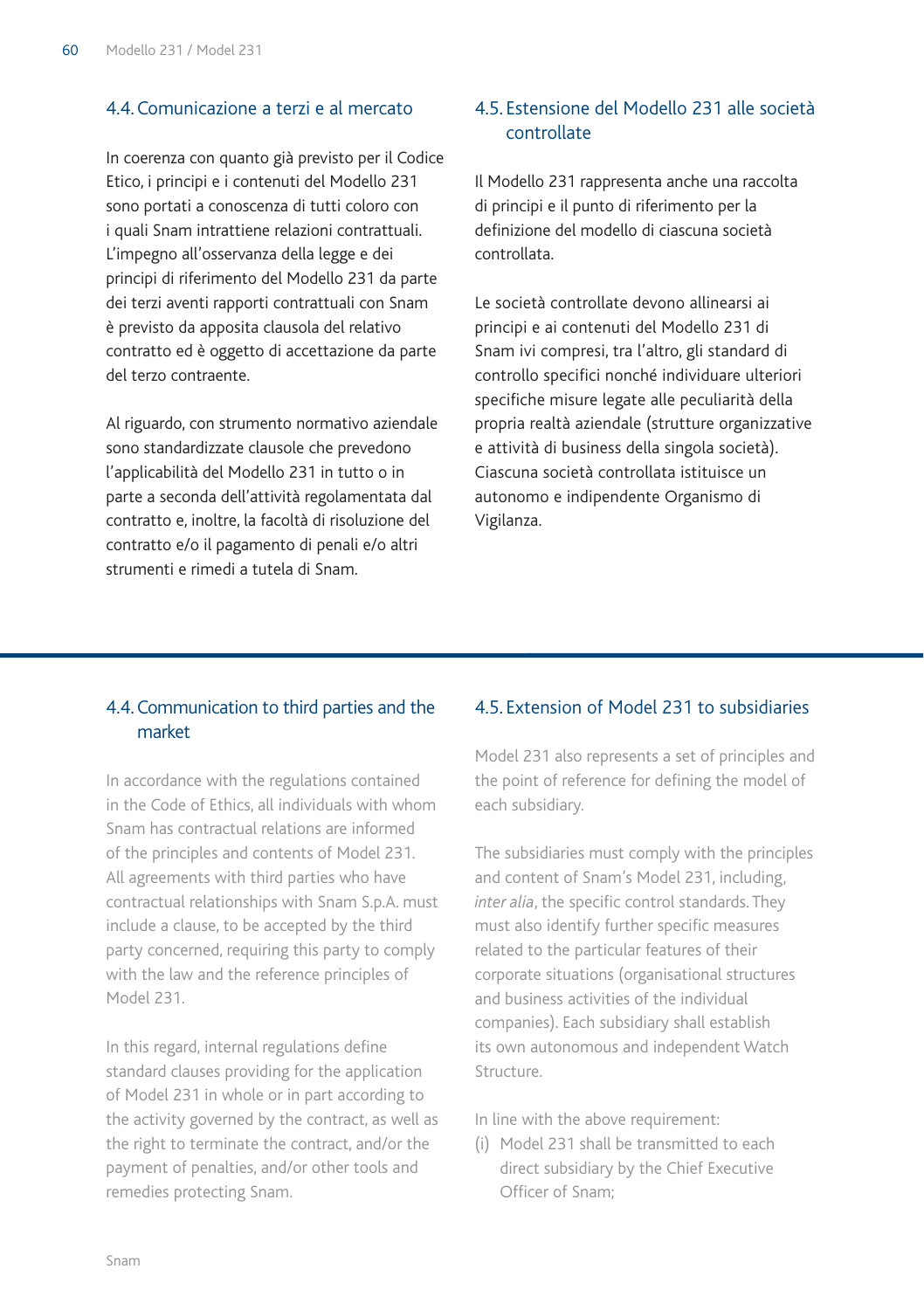- In coerenza con l'impostazione sopra descritta:
- (i) il Modello 231 è comunicato, a ciascuna società controllata direttamente, dall'Amministratore Delegato di Snam;
- (ii) ciascuna società controllata adotta e/o aggiorna il proprio modello ai sensi di quanto specificato; sono elementi essenziali non modificabili da parte di ciascuna società controllata i Principi Generali;
- (iii)copia del proprio modello, e dei relativi aggiornamenti, è comunicata dall'Amministratore Delegato della società controllata all'Amministratore Delegato di Snam, all'Organismo di Vigilanza di Snam e all'Amministratore Delegato della controllante diretta laddove diversa da Snam.

I rappresentanti indicati da Snam negli organi sociali delle partecipate, nei consorzi e nelle *joint-venture* promuovono i principi e i contenuti del Modello 231 negli ambiti di rispettiva competenza.

L'Organismo di Vigilanza di Snam monitora lo stato avanzamento dell'estensione del Modello 231 alle società controllate e, quanto ai suoi principi e contenuti, alle società partecipate, ai consorzi e alle *joint-venture*.

#### 4.5.1 Società non operative

Per società non operative si intendono nuove società controllate da Snam che siano inattive. Sono inattive le società per le quali sussistano i seguenti requisiti:

- irrilevanza dei conferimenti/acquisizioni di qualsiasi tipologia di immobilizzazione;
- irrilevanza delle risorse finanziarie;
- irrilevanza della struttura organizzativa.
- (ii) each subsidiary shall adopt and/or update its model in accordance with the above; the General Principles are fundamental elements that may not be changed by any subsidiary;
- (iii) the CEO of each subsidiary shall send a copy of its own model, as well as the relative updates, to Snam's CEO, Snam's Watch Structure and the CEO of the direct parent company, if this is not Snam.

The representatives indicated by Snam in the company bodies of partially owned companies, in consortia and joint ventures, shall promote the principles and content of Model 231 within their own field of competence.

Snam's Watch Structure shall monitor the progress of Model 231's extension to the subsidiaries and the communication of its principles and content to partially owned companies, consortia and joint ventures.

#### 4.5.1 Non-operating companies

Non-operating companies are new Snam subsidiaries that are inactive. Inactive companies are those that fulfil the following requirements:

- insignificance of transfers/purchases of any type of fixed asset;
- insignificance of financial resources;
- insignificance of organisational structure.

If one or more of the above requirements is no longer fulfilled, each company shall adopt its own model and establish its own Watch Structure.

The managing body of the "non-operating" company shall check, on at least an annual basis, that the above requirements are fulfilled, and in any event shall immediately inform Snam's Watch Structure that these requirements are not fulfilled.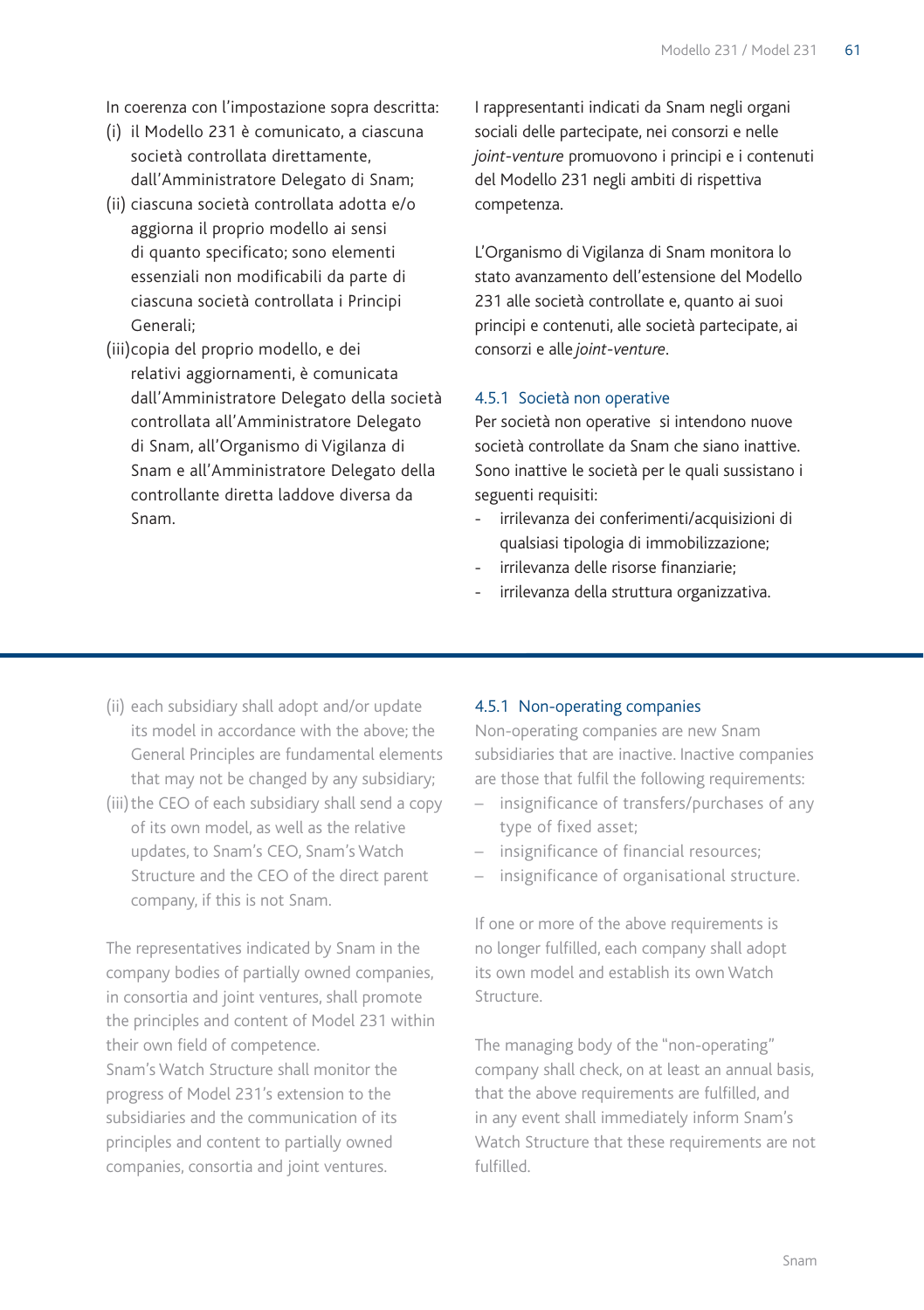Al venir meno di uno o più dei requisiti sopra elencati, ciascuna società adotta un proprio modello e istituisce un proprio organismo di vigilanza.

L'organo dirigente della società "non operativa" verifica, almeno su base annuale, la sussistenza dei requisiti sopra elencati e, in ogni caso, comunica immediatamente all'Organismo di Vigilanza di Snam il venir meno di tali requisiti.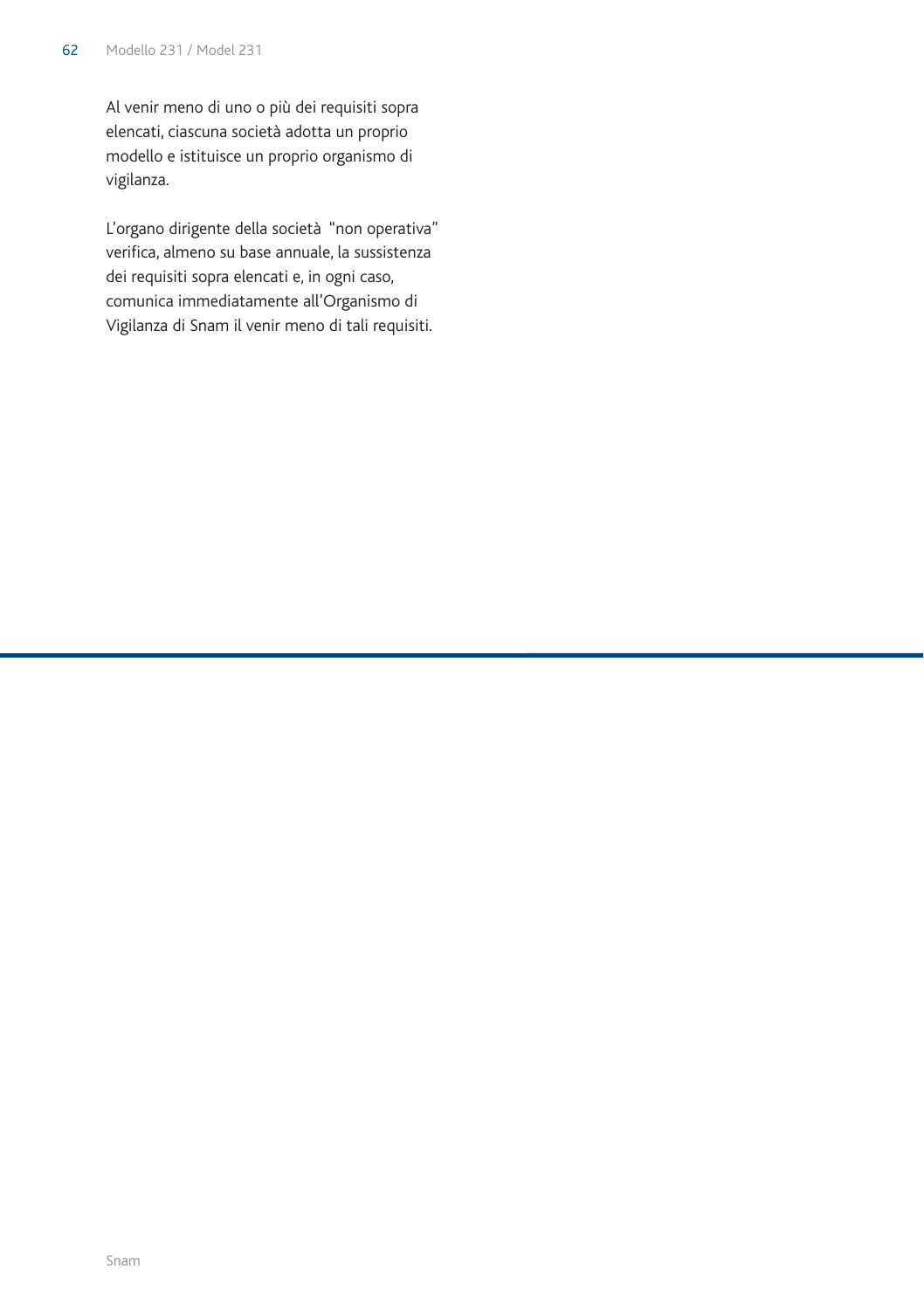

# Capitolo 5 Chapter 5

STRUTTURA DEL SISTEMA DISCIPLINARE DISCIPLINARY SYSTEM STRUCTURE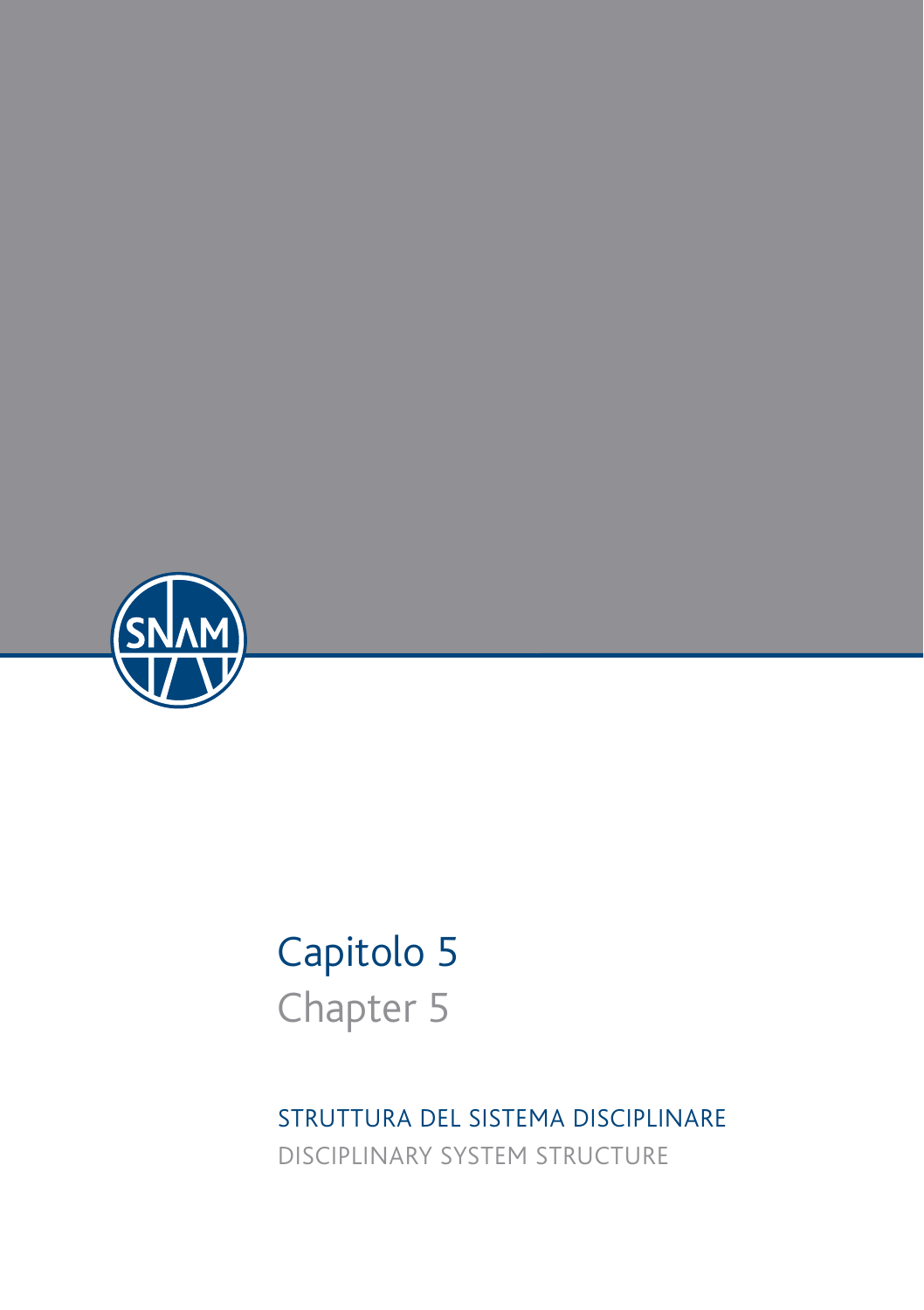### 5.1. Funzione del sistema disciplinare

La definizione di sanzioni commisurate alla violazione e applicabili in caso di violazione del Modello 231 ha lo scopo di contribuire: (i) all'efficacia del Modello 231 stesso e (ii) all'efficacia dell'azione di controllo dell'Organismo di Vigilanza.

A tale proposito è predisposto un sistema disciplinare idoneo a sanzionare il mancato rispetto delle prescrizioni indicate nel Modello 231, con riferimento sia ai soggetti in posizione apicale sia ai soggetti sottoposti ad altrui direzione. L'applicazione del sistema disciplinare è autonoma rispetto allo svolgimento e all'esito del procedimento eventualmente avviato presso l'Autorità giudiziaria competente.

L'Organismo di Vigilanza segnala alle funzioni competenti la notizia di violazione del Modello 231 e monitora, di concerto con la Direzione Human Resources & Security, l'applicazione delle sanzioni disciplinari.

## 5.2.Violazione del Modello 231

Ai fini dell'ottemperanza della legge, a titolo esemplificativo, costituisce violazione del Modello 231:

- (i) la messa in atto di azioni o comportamenti non conformi alle prescrizioni del Modello 231 e/o del Codice Etico, ovvero l'omissione di azioni o comportamenti prescritti dal Modello 231 e/o dal Codice Etico, nell'espletamento delle Attività Sensibili;
- (ii) la messa in atto di azioni o comportamenti non conformi alle prescrizioni del Modello 231 e/o del Codice Etico, ovvero l'omissione di azioni o comportamenti prescritti dal Modello 231 e/o dal Codice Etico, nell'espletamento di attività connesse alle

## 5.1. Function of the disciplinary system

The definition of sanctions commensurate with the violation committed and applicable in case of violation of Model 231 is designed to contribute to: (i) the effectiveness of Model 231, and (ii) the effectiveness of the control process carried out by the Watch Structure.

For this purpose, a disciplinary system suitable for sanctioning failure to comply with the prescriptions contained in Model 231 shall be established, with reference both to individuals in top positions and individuals managed by others. The disciplinary system is applied independently of the course and outcome of any legal action taken through the relevant judicial authorities.

The Watch Structure shall report any violation of Model 231 to the relevant departments, and shall monitor the application of disciplinary

measures together with the Human Resources & Security department.

## 5.2.Violation of Model 231

For the purposes of complying with the law, the following are examples of violations of Model 231:

- (i) the performance of actions or practices that do not comply with the prescriptions contained in Model 231 and/or in Snam's Code of Ethics, or the failure to carry out actions or adopt practices prescribed by Model 231 and/or by Snam's Code of Ethics, when carrying out Sensitive Activities;
- (ii) the performance of actions or practices that do not comply with the prescriptions contained in Model 231 and/or in Snam's Code of Ethics, or the failure to carry out actions or adopt practices prescribed by Model 231 and/or by Snam's Code of Ethics, when carrying out activities connected with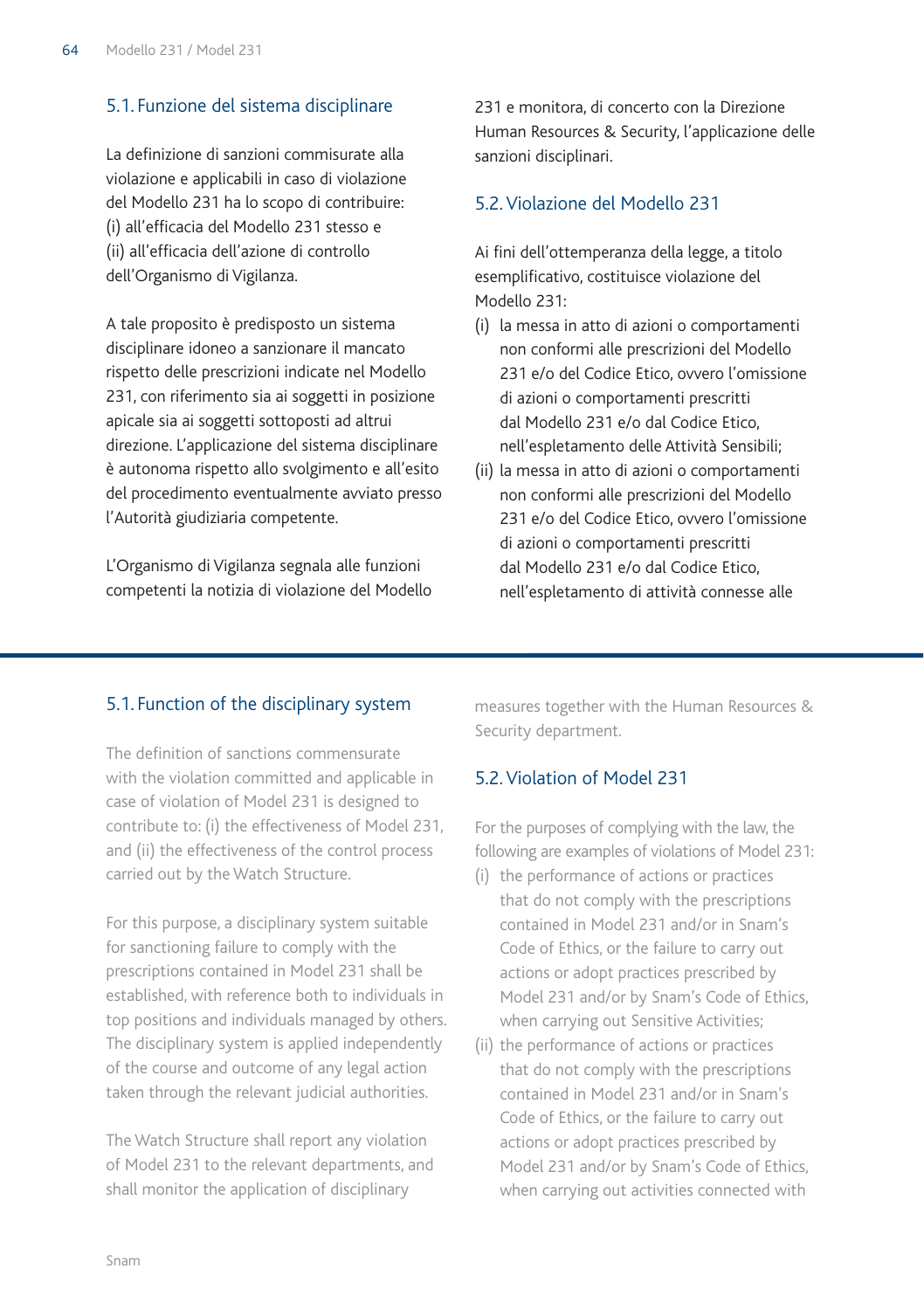Attività Sensibili, ovvero la inosservanza degli obblighi di informazione nei confronti dell'Organismo di Vigilanza previsti dal Modello 231, che:

- (a) espongano la Società a una situazione oggettiva di rischio di commissione di uno dei reati contemplati dal d.lgs. n. 231 del 2001 e/o
- (b) siano diretti in modo univoco al compimento di uno o più reati contemplati dal d.lgs. n. 231 del 2001 e/o
- (c) tali da determinare l'applicazione a carico della Società di sanzioni previste dal d.lgs. n. 231 del 2001.

Si precisa che costituisce violazione del Modello 231 la mancata osservanza - nell'espletamento delle Attività Sensibili - delle procedure aziendali di riferimento nelle quali sono recepiti i presidi di controllo.

## 5.3.Misure nei confronti di quadri, impiegati e operai

A ogni notizia di violazione del Modello 231 comunicata da parte dell'Organismo di Vigilanza, è dato impulso da parte del Direttore Human Resources & Security alla procedura di "accertamento di presunti comportamenti illeciti posti in essere dai dipendenti Snam":

- (i) nel caso in cui, in seguito all'accertamento delle mancanze ai sensi del contratto applicato, sia accertata la violazione del Modello 231 o del Codice Etico, è individuata ai sensi della procedura succitata e irrogata dal Direttore Human Resources & Security, nei confronti dell'autore della condotta censurata, la sanzione disciplinare prevista dal contratto applicabile;
- (ii) la sanzione irrogata è proporzionata alla gravità della violazione. Si terrà conto: dell'intenzionalità del comportamento o

Sensitive Activities, or failure to comply with the obligation to inform the Watch Structure as laid down in Model 231, which:

- (a) expose the company to situations characterised by an objective risk of commission of one of the offences referred to in Legislative Decree 231/2001; and/or
- (b) are patently aimed at facilitating the commission of one or more offences referred to in Legislative Decree No. 231 of 2001; and/or
- (c) are such as to result in the imposition on the Company of sanctions provided for by Legislative Decree No. 231 of 2001.

It is hereby specified that a violation of Model 231 is constituted by any failure to comply, while performing Sensitive Activities, with the reference corporate procedures that include the control tools.

## 5.3.Measures for supervisors, office staff and manual workers

Upon each notice of violation of Model 231 notified by the Watch Structure, the procedure "Investigation of alleged unlawful behaviour by Snam employees" is initiated by the Human Resources & Security Manager:

- (i) if a violation of Model 231 or of the Code of Ethics is identified following the ascertainment of deficiencies under the implemented contract, the disciplinary measure provided for by the applicable contract is identified pursuant to the abovementioned procedure and applied by the Human Resources & Security Manager to the violating party;
- (ii) the sanction applied shall be proportional to the gravity of the offence. The following shall be taken into account: the intentionality of the behaviour or the degree of the fault;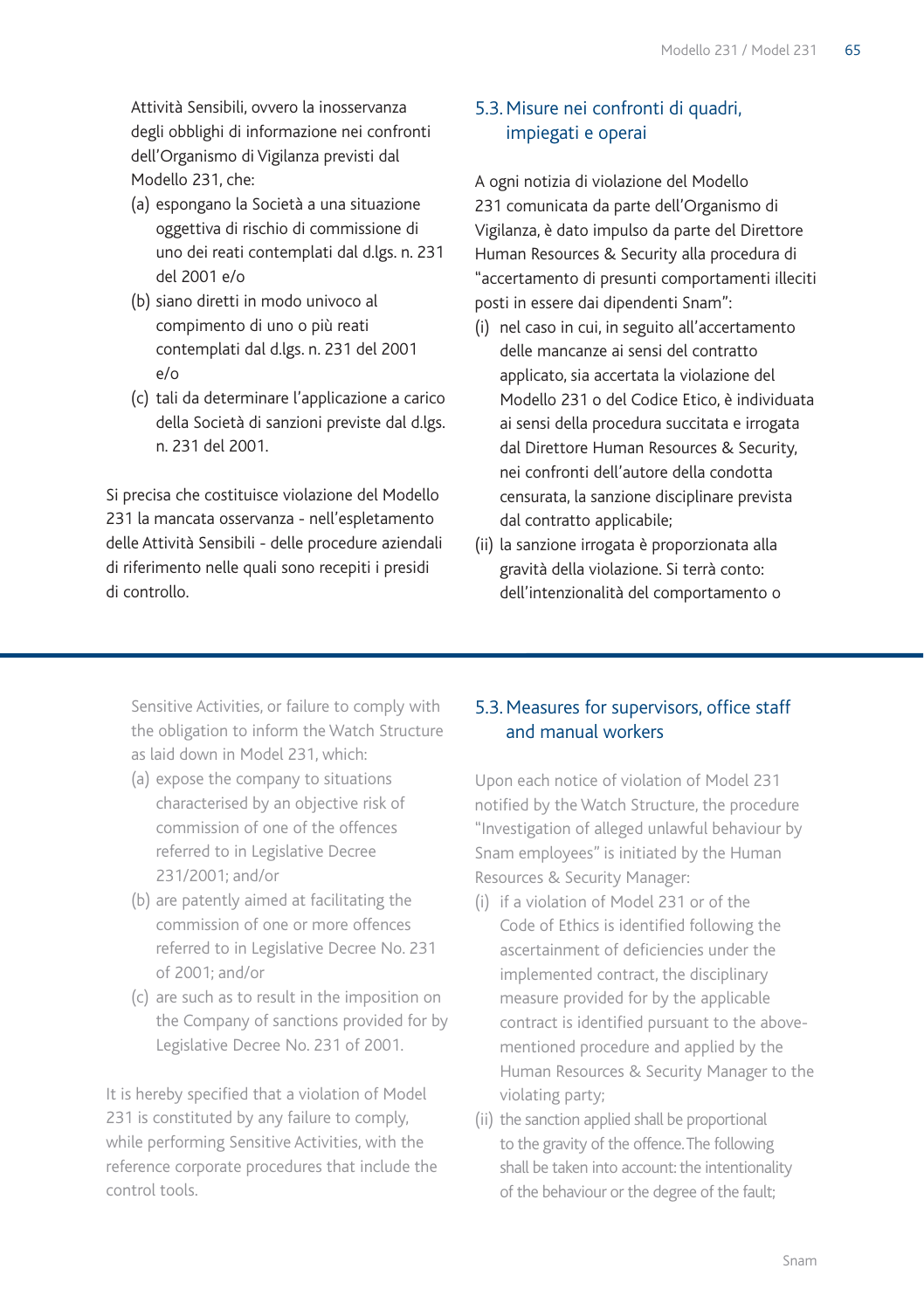del grado della colpa; del comportamento complessivo del dipendente con particolare riguardo alla sussistenza o meno di precedenti disciplinari; del livello di responsabilità e autonomia del dipendente autore dell'illecito disciplinare; della gravità degli effetti del medesimo con ciò intendendosi il livello di rischio cui la Società ragionevolmente può essere stata esposta - ai sensi e per gli effetti del d.lgs. n. 231 del 2001 - a seguito della condotta censurata; delle altre particolari circostanze che accompagnano l'illecito disciplinare.

Le sanzioni disciplinari previste dal contratto applicato sono:

- richiamo verbale;
- ammonizione scritta:
- sospensione dal lavoro e dalla retribuzione fino a un massimo di 8 giorni;
- licenziamento per giusta causa.

Il Direttore Human Resources & Security comunica l'irrogazione di tale sanzione, ovvero i provvedimenti di archiviazione con le relative motivazioni, all'Organismo di Vigilanza.

Sono rispettati tutti gli adempimenti di legge e di contratto relativi all'irrogazione della sanzione disciplinare.

I rapporti di lavoro con i dipendenti che dovessero prestare la propria attività all'estero, anche a seguito di distacco, saranno disciplinati, secondo le norme della Convenzione di Roma del 19 giugno 1980 sulla legge applicabile alle obbligazioni contrattuali resa esecutiva con la legge 18 dicembre 1984, n. 975, nell'ambito degli Stati contraenti, nonché, al di fuori di tale ambito, dalle disposizioni che si rendano nel caso specifico alternativamente applicabili.

the overall behaviour of the employee with particular reference to previous disciplinary measures, if any; the level of responsibility and autonomy of the employee who has breached disciplinary rules; the seriousness of the effects of the violation, i.e. the level of the risk to which the Company may reasonably be exposed – pursuant to Legislative Decree No. 231 of 2001 – as a result of the employee's behaviour; any other particular circumstances relating to the violation of disciplinary rules.

The disciplinary measures provided for by the applicable contract are:

- verbal warning;
- written warning;
- suspension from work and suspension of salary for a maximum of 8 days;
- dismissal for just cause.

The Human Resources & Security Manager is responsible for informing the Watch Structure about the disciplinary sanctions that have been applied or about any decision to close the case, giving the reasons for doing so.

All legal and contractual obligations concerning the application of disciplinary sanctions shall be complied with.

Employment relationships with employees working abroad, including on secondment, shall be governed by the applicable provisions pursuant to the rules of the Rome Convention of 19 June 1980 on the law applicable to contractual obligations, enforced by Law No. 975 of 18 December 1984, within the contracting States; outside those States, they shall be governed by the alternative provisions that are made applicable from time to time.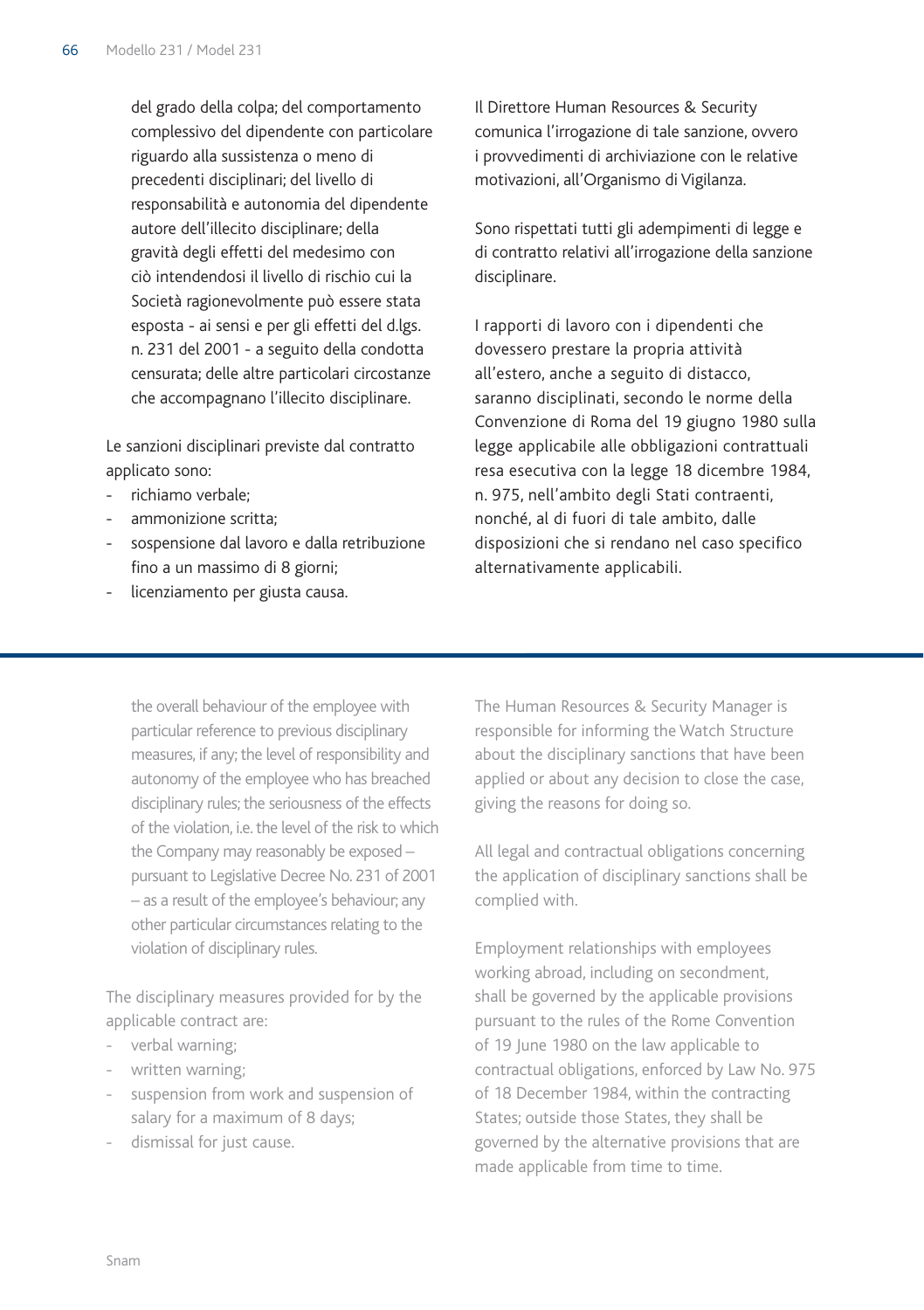## 5.4.Misure nei confronti dei dirigenti

Alla notizia di una violazione del Modello 231 comunicata da parte dell'Organismo di Vigilanza, nel caso in cui la violazione del Modello 231 da parte di uno o più dirigenti sia accertata ai sensi del precedente paragrafo 5.3. lett. (i), la società adotta nei confronti dell'autore della condotta censurata quanto previsto per legge e per contratto applicabile, tenuto conto dei criteri ex paragrafo 5.3. lett. (ii). Se la violazione del Modello 231 fa venire meno il rapporto di fiducia, la sanzione è individuata nel licenziamento per giusta causa.

#### 5.5. Misure nei confronti degli Amministratori

L'Organismo di Vigilanza comunica al Collegio Sindacale, al Presidente del Consiglio di Amministrazione e all'Amministratore Delegato, la notizia di una violazione del

Modello 231 commessa da parte di uno o più componenti del Consiglio di Amministrazione. Il Consiglio di Amministrazione, con l'astensione del soggetto coinvolto, procede agli accertamenti necessari e assume, sentito il Collegio Sindacale, i provvedimenti opportuni, che possono includere la revoca in via cautelare dei poteri delegati, nonché la convocazione dell'Assemblea dei soci per disporre l'eventuale sostituzione.

## 5.6.Misure nei confronti dei Sindaci

L'Organismo di Vigilanza comunica al Presidente del Collegio Sindacale e al Consiglio di Amministrazione la notizia di una violazione del Modello 231 commessa da parte di uno o più Sindaci. L'informativa al Consiglio di Amministrazione assorbe quella al Comitato Controllo e Rischi. Il Collegio Sindacale, con l'astensione del soggetto coinvolto, procede

#### 5.4.Measures for managers

When the Watch Structure indicates that a violation of Model 231 has taken place, if the violation has been committed by one or more managers and is established pursuant to paragraph 5.3, letter (i), above, the Company shall adopt the relevant regulations and sanctions towards the violating party as provided for by law and by the applicable contract, taking account of the criteria laid down in paragraph 5.3, letter (ii). If the violation of Model 231 undermines the relationship of trust, the sanction of dismissal for just cause shall apply.

#### 5.5. Measures for Directors

The Watch Structure shall inform the Board of Statutory Auditors, the Chairman of the Board of Directors and the Chief Executive Officer of any violation of Model 231 by one or more members of the Board of Directors. The Board of Directors, with the abstention of the party concerned, shall carry out all necessary investigations, and shall take, after consulting the Board of Statutory Auditors, the appropriate disciplinary measures, which may include the precautionary revocation of the delegated powers, as well as the calling of the Shareholders' Meeting in order to provide for the party's replacement, if necessary.

## 5.6.Measures for Statutory Auditors

The Watch Structure shall inform the Chairman of the Board of Statutory Auditors and the Board of Directors of any violation of Model 231 committed by one or more Statutory Auditors. Disclosure to the Board of Directors includes disclosure to the Internal Control Committee. The Board of Statutory Auditors, with the abstention of the party concerned, shall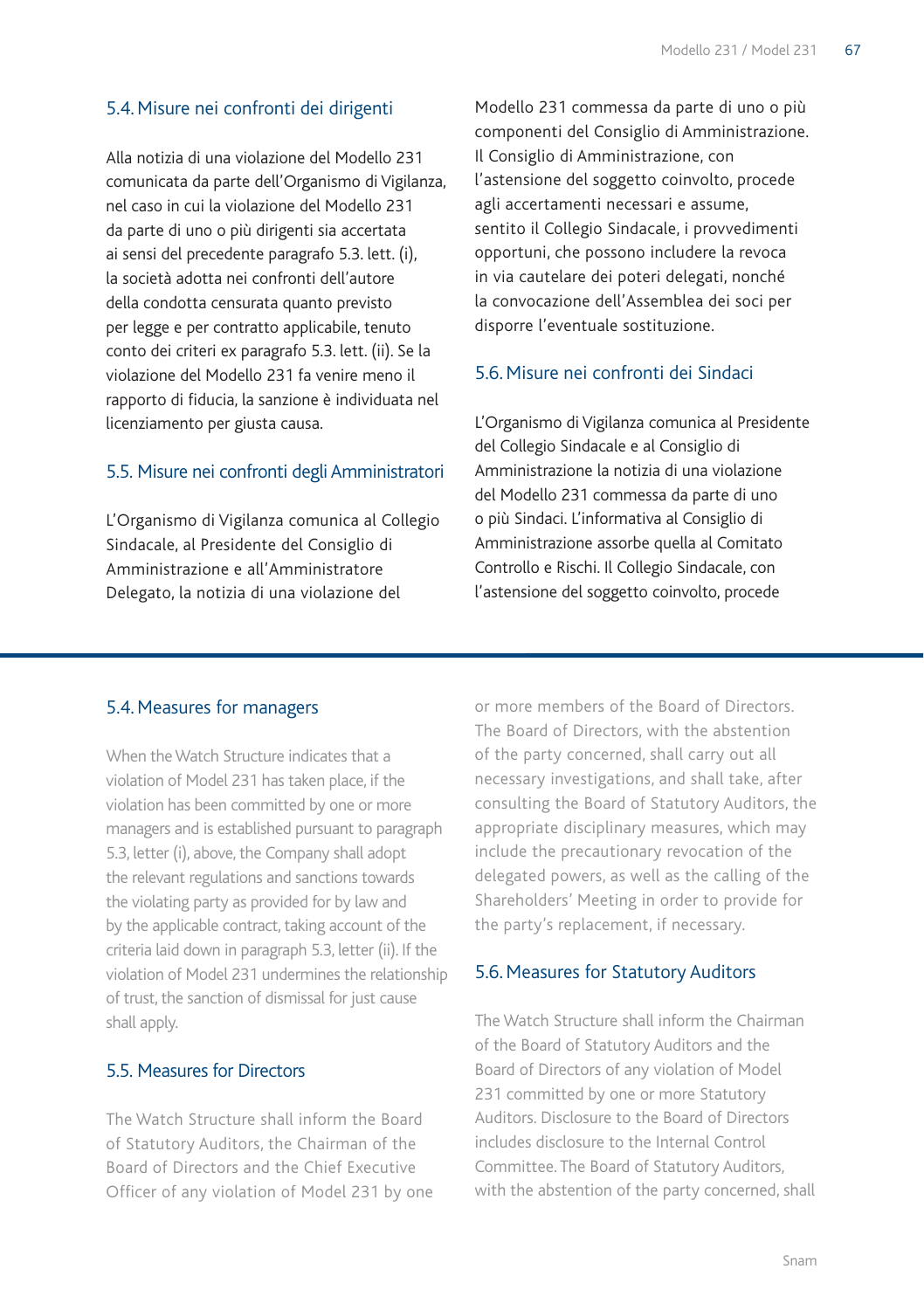agli accertamenti necessari e assume, sentito il Consiglio di Amministrazione, i provvedimenti opportuni.

carry out all necessary investigations, and shall take, after hearing the Board of Directors, the appropriate measures.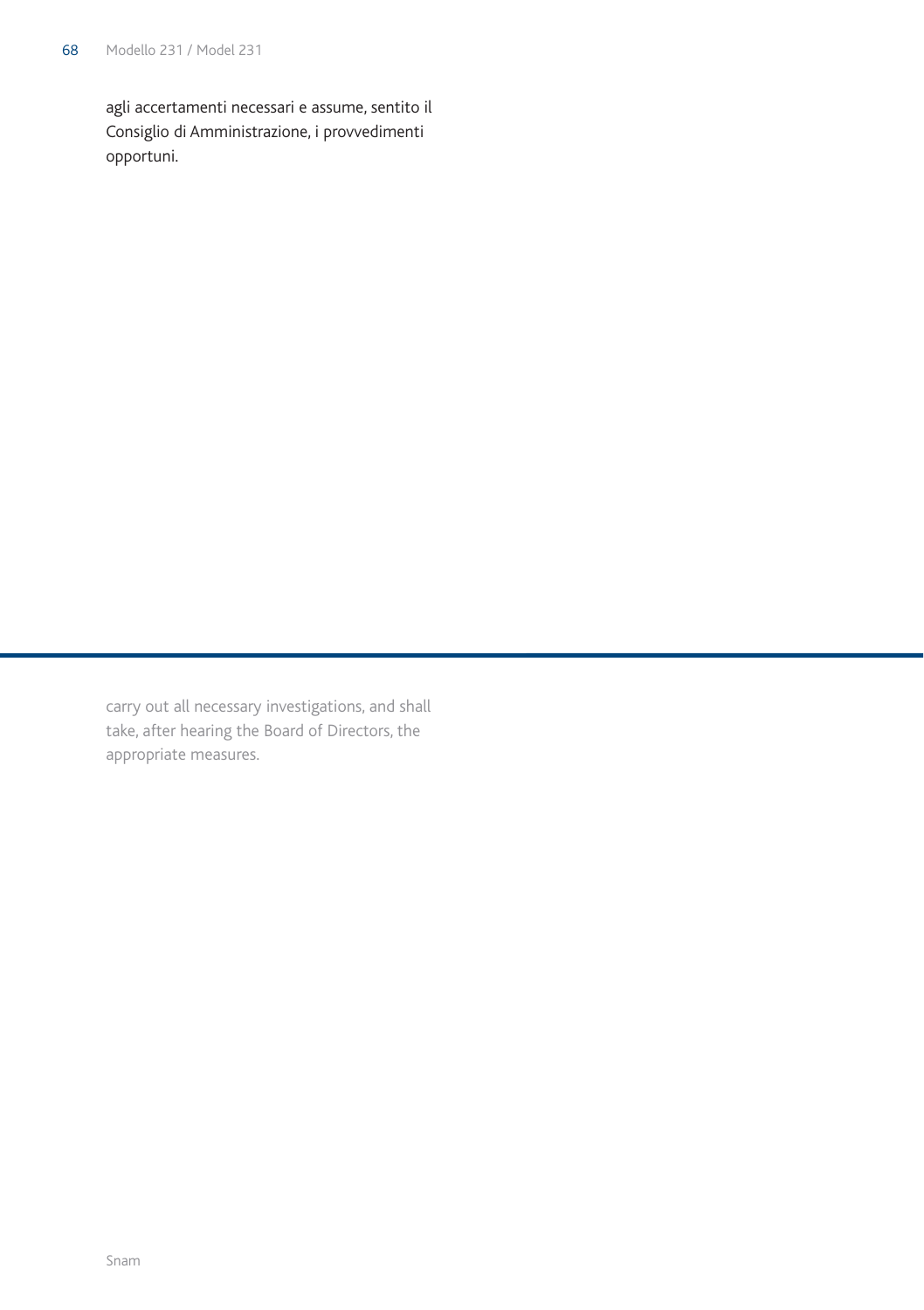

# Capitolo 6 Chapter 6

PRESIDI DI CONTROLLO CONTROL TOOLS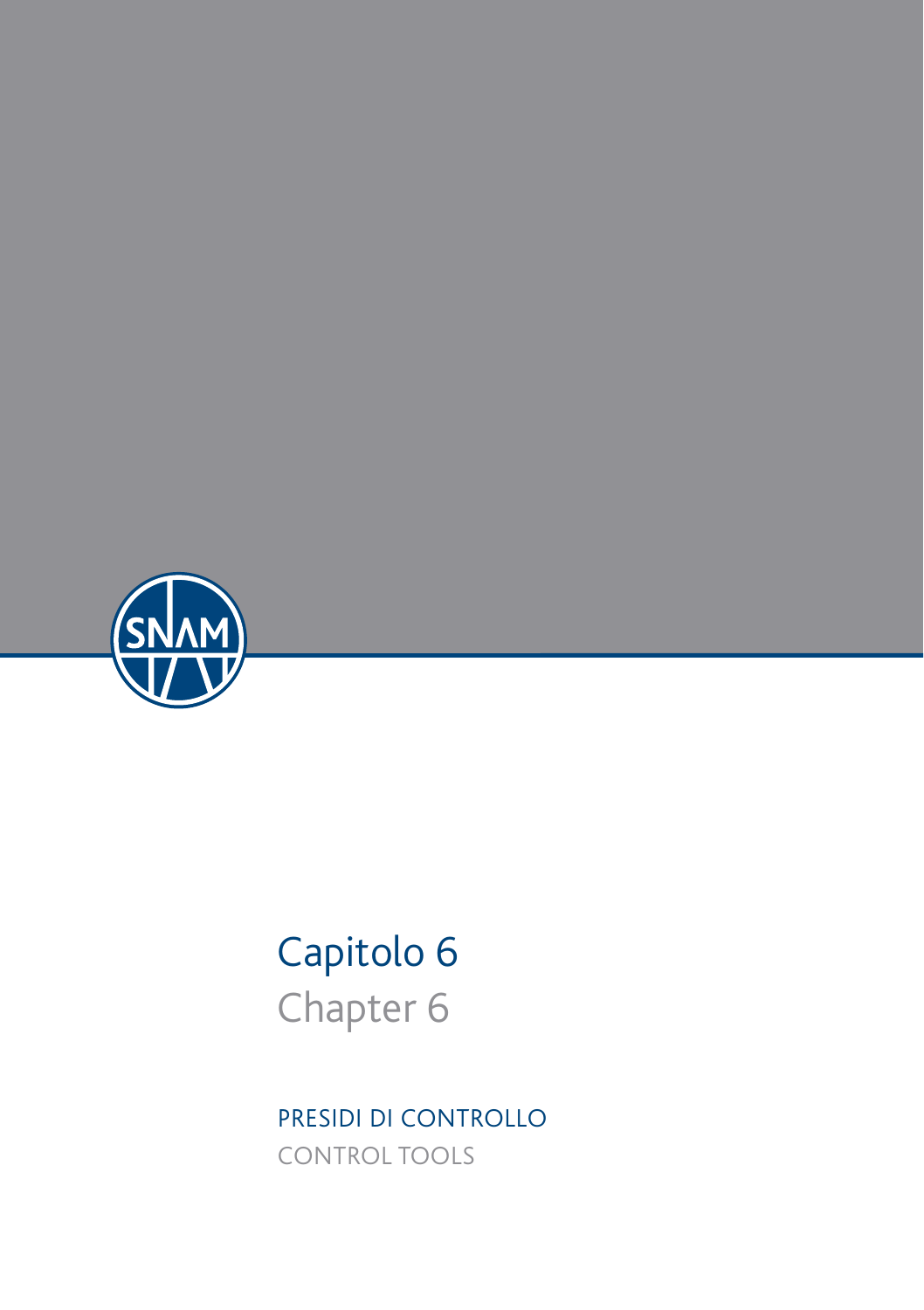## 6.1. Quadro regolatorio

Snam svolge attività infrastrutturali della filiera del gas naturale nei settori del trasporto e dispacciamento, rigassificazione, stoccaggio e distribuzione, soggette alla regolazione dell'Autorità nazionale competente.

La regolazione riguarda principalmente la determinazione dei ricavi consentiti e le relative tariffe, le regole di accesso e di erogazione dei servizi nonché i livelli di qualità dei servizi stessi, definendo, tra l'altro, l'insieme delle regole, trasparenti e non discriminatorie, per l'accesso e l'utilizzo dei rispettivi servizi forniti da Snam (ad esempio, i Codici di Rete).

Snam opera, quindi, in settori altamente regolati e, di conseguenza, si dota di un impianto procedurale di dettaglio.

#### 6.1.1. Sistema Normativo di Snam

In coerenza col miglioramento continuo dell'efficacia e dell'efficienza del sistema di controllo interno e di gestione dei rischi, la Società adotta il proprio Sistema Normativo.

Il Sistema Normativo si articola in tre livelli gerarchici:

- primo livello: *Corporate System Framework*;
- secondo livello: procedure;
- terzo livello: istruzioni operative.

All'interno del Sistema Normativo sono inoltre ricompresi, quale parte integrante dello stesso, i documenti appartenenti ai Sistemi di Gestione Certificati in materia di Salute, Sicurezza, Ambiente e Qualità:

- Politiche e Manuali (primo livello);
- procedure e istruzioni operative (secondo e terzo livello).

#### 6.1. Regulatory framework

Snam carries out infrastructure-related activity in the transportation and dispatch, regasification, and storage and distribution segments of the natural gas chain, which are subject to regulation by the competent national authority.

Regulation mainly involves setting the permitted revenues and the relative tariffs, rules for access to and distribution of services, and the quality level of these services. It includes establishing the entire body of transparent and nondiscriminatory rules for access to and use of the respective services provided by Snam (e.g. the Network Codes).

Snam therefore operates in highly regulated sectors and, as a result, has a detailed procedural system.

#### 6.1.1. Snam's Regulatory System

In line with the continual improvement of the effectiveness and efficiency of its internal control and risk management system, the company has adopted its own Regulatory System.

The Regulatory System is broken down into three hierarchical levels:

- level one: Corporate System Framework;
- level two: procedures;
- evel three: operating instructions

Also included within the Corporate System Framework, and forming an integral part of it, are the certified Management System documents on Health, Safety, Environment and Quality: - policies and manuals (level one);

- procedures and operating instructions (levels

two and three).

Circulars are also provided to govern specific issues.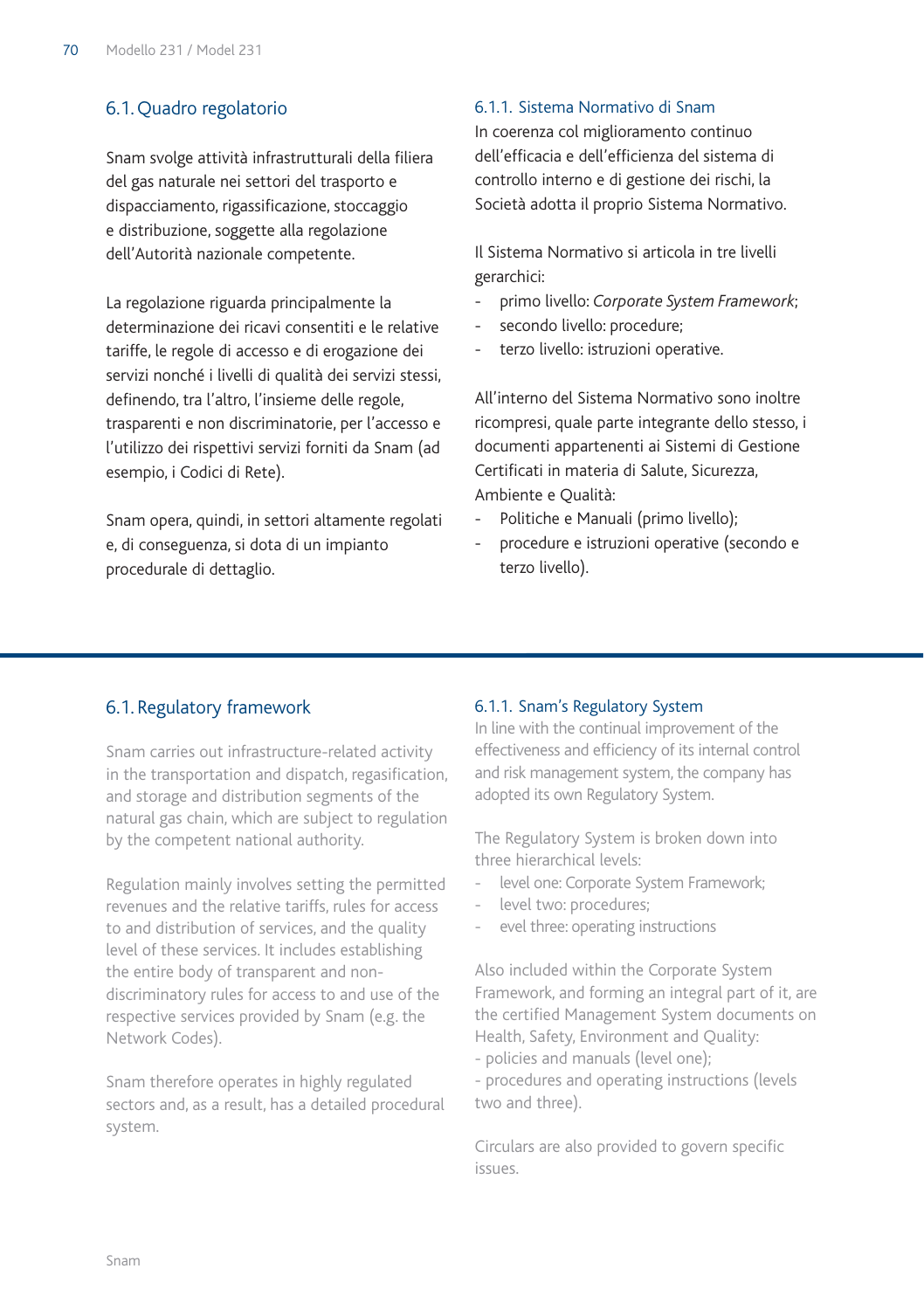Infine, sono previste le circolari per disciplinare tematiche specifiche.

Il Codice Etico e il Modello 231 sono riferimenti del *Corporate System Framework* che descrive il modello organizzativo e di *governance*, il sistema di gestione aziendale e il funzionamento di Snam e delle Controllate.



#### 6.1.2. Normativa Anticorruzione

La normativa interna in materia di "Anticorruzione" è adottata allo scopo di fornire un quadro sistematico di riferimento delle norme e procedure in materia di anticorruzione.

Tale normativa, in coerenza con il Codice Etico di Snam, proibisce la corruzione, in ogni sua forma con riferimento a qualsiasi soggetto pubblico o privato e introduce uno specifico sistema di regole finalizzate a garantire la *compliance* di Snam ai migliori standard internazionali nella lotta alla corruzione, anche a tutela della reputazione di Snam.

## entier<br>6.1.3. Codice di Condotta Antitrust

Snam ha adottato il "Codice di Condotta<br>Antitrust" (di soguito "Codice Antitrust") Antitrust" (di seguito "Codice Antitrust"), cui tutti i dipendenti di Snam e delle Controllate devono conformarsi per garantire la *compliance* di Snam e delle Controllate con i principi dettati dalla normativa applicabile in materia antitrust. Co<br>nan<br>er ɛ ic<br>lic<br>e

The Code of Ethics and Model 231 are points of reference for the Corporate System Framework, which describes the organisational and governance model, corporate management system and operations of Snam and its subsidiaries.



#### 6.1.2. Anti-corruption regulations

Internal "anti-corruption" regulations have been adopted to provide a systematic reference framework for anti-corruption rules and procedures.

These regulations, consistently with Snam's Code of Ethics, prohibit corruption in any form and in relation to any public or private party, and introduce a specific system of rules to ensure Snam's compliance with the highest international standards in the fight against corruption and to safeguard Snam's reputation.

#### 6.1.3. Antitrust Code of Conduct

Snam has adopted the "Antitrust Code of Conduct" (begins the "Antitrust Code of Conduct" (hereinafter, the "Antitrust Code"), to which all employees of Snam and its subsidiaries<br>must conform to ensure the compliance of Snam must conform to ensure the compliance of Snam must conform to ensure the compliance of Snam<br>and its subsidiaries with the principles set out in<br>the antitrust regulations in force. the antitrust regulations in force. aı<br>าง<br>าง

The Antitrust Code is one of Snam's initiatives to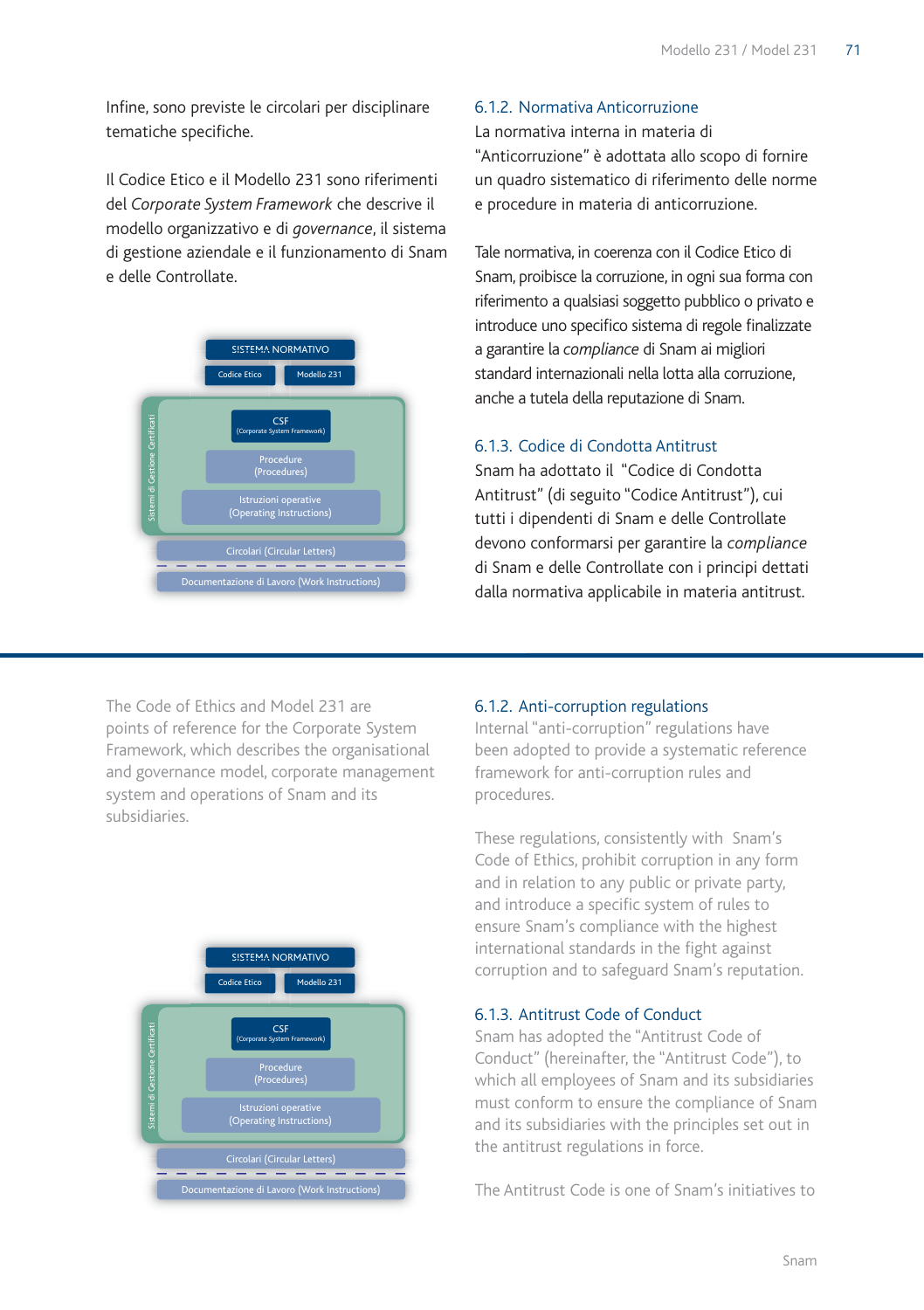Il Codice Antitrust si colloca nell'ambito delle iniziative di Snam volte a favorire lo sviluppo della cultura d'impresa in materia di tutela della concorrenza e a porre in essere procedure e sistemi idonei a ridurre al minimo il rischio di violazioni della normativa antitrust, nel più ampio ambito delle iniziative di *compliance*.

## 6.2. Presidi di controllo previsti dal Modello 231

I presidi finalizzati alla prevenzione del rischio di commissione dei reati previsti dal d.lgs. n. 231 del 2001 affiancano l'**osservanza del Codice Etico**<sup>8</sup> , principio generale non derogabile

8 L'osservanza dei principi e dei contenuti del Codice Etico è richiesta anche in relazione alla prevenzione del delitto contro la persona ex legge n. 7 del 2006 ("pratiche di mutilazione di organi genitali femminili"). Tra l'altro, in ogni caso, sono proibiti senza eccezione comportamenti che costituiscono violenza fisica o morale.

del Modello 231, che contiene, tra l'altro, gli standard generali di trasparenza<sup>9</sup>. . Tali presidi sono strutturati su **standard di controllo specifici**, che prevedono disposizioni particolari volte a disciplinare gli aspetti peculiari delle Attività Sensibili e che devono essere contenuti nelle procedure aziendali di riferimento. Tali procedure riportano l'indicazione, tra le normative di riferimento, del Modello 231.

- 9 È attribuita allo standard generale di trasparenza "Segregazione delle attività" la seguente qualificazione:
	- il principio della segregazione deve sussistere considerando l'attività sensibile nel contesto dello specifico processo di appartenenza;
	- la segregazione sussiste in presenza di sistemi codificati, complessi e strutturati ove le singole fasi siano coerentemente individuate e disciplinate nella gestione, con conseguente limitazione di discrezionalità applicativa, nonché tracciate nelle decisioni assunte.

promote the development of a corporate culture with regard to the protection of competition and to establish procedures and systems that can minimise the risk of breaching antitrust rules, within the wider context of the compliance initiatives.

## 6.2. The control tools established by Model 231

The tools aimed at preventing the risk of commission of the offences referred to in Legislative Decree No. 231 of 2001 support compliance with Snam's Code of Ethics<sup>8</sup>, a general mandatory principle of Model 231, which contains, inter alia, the general

transparency standards<sup>9</sup>. .

These rules are structured around **specific control standards**, which contain special provisions aimed at governing the typical aspects of Sensitive Activities and must be included in the reference corporate procedures. These procedures indicate Model 231 among the reference regulations.

- The general transparency standard "Segregation of activities" is qualified as follows:
	- the segregation principle applied must take into consideration the sensitive activity within the context of the specific process in questio;
	- segregation occurs in the presence of codified, complex and organised systems in which individual phases are identified and governed in a consistent way within management (with a consequent limitation of enforcement discretion) and traced through the decisions made.

<sup>8</sup> Compliance with the principles and contents of the Code of Ethics is also required for preventing crimes against individuals pursuant to Law No. 7 of 2006 *("female genital mutilation practices")*. In any case, any behaviours constituting physical or moral violence are forbidden without any exceptions.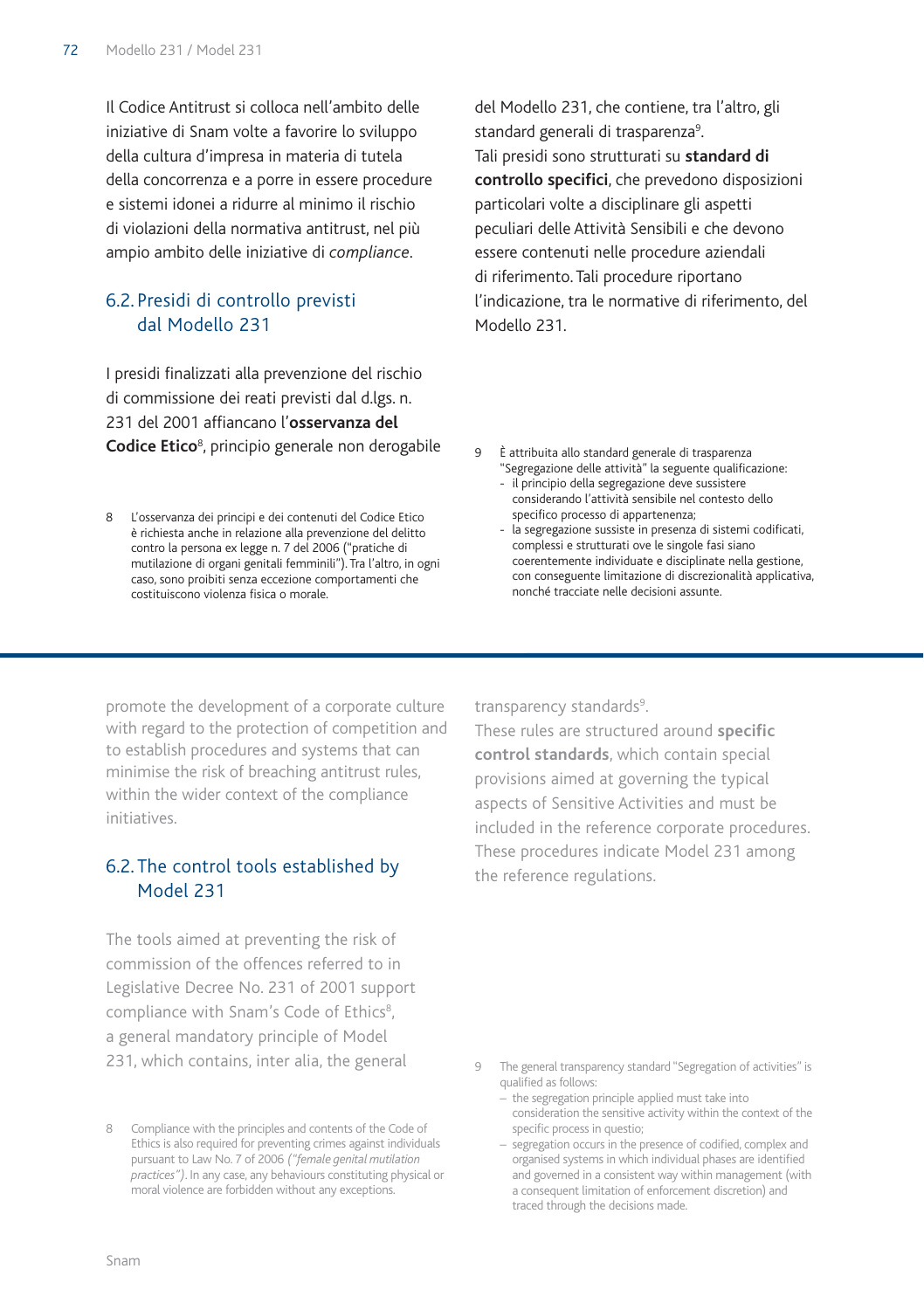## 6.3. Processi, Attività Sensibili e standard di controllo specifici

Il documento "*Processi, Attività Sensibili e standard di controllo specifici del Modello 231*" approvato dal Consiglio di Amministrazione, in occasione dell'approvazione del Modello 231, e dall'Amministratore Delegato, in occasione di futuri aggiornamenti, individua per ciascun Processo aziendale le correlate "Attività Sensibili" e i relativi standard di controllo specifici.

"*Processi, Attività Sensibili e standard di controllo specifici del Modello 231*" (i) sono custoditi presso l'Organismo di Vigilanza, (ii) sono comunicati dall'Organismo di Vigilanza alla Direzione Human Resources & Security di Snam.

"*Processi, Attività Sensibili e standard di controllo specifici del Modello 231*" sono inoltre comunicati alla funzione Internal Audit di Snam per lo svolgimento delle attività di controllo di competenza.

I Processi aziendali e le Attività Sensibili sono disciplinati da procedure nelle quali le funzioni competenti assicurano il recepimento (a) degli **standard generali di trasparenza** previsti dal Codice Etico e (b) degli **standard di controllo specifici** volti a disciplinare gli aspetti peculiari delle Attività Sensibili collegate ai medesimi processi.

Le procedure aziendali di riferimento sono comunicate e diffuse dalle funzioni aziendali competenti in osservanza delle leggi e dei contratti applicabili. Ferma restando l'osservanza del Codice Etico, principio generale non derogabile del Modello 231, il *management* e i dipendenti di Snam sono tenuti all'osservanza delle procedure aziendali.

## 6.3. Processes, Sensitive Activities and specific control standard

The document *"Processes, Sensitive Activities and specific control standards of Model 231"*, approved by the Board of Directors at the time of approval of Model 231 and by the Chief Executive Officer at the time of future updates, identifies the relative "Sensitive Activities" and the relative specific control standards for each corporate process.

The document *"Processes, Sensitive Activities and specific control standards of Model 231"* (i) is held by the Watch Structure, and (ii) is sent by the Watch Structure to the Human Resources & Security department of Snam. The document is also sent to Snam's Internal Audit department for the performance of its control activity.

Corporate processes and Sensitive Activities are governed by procedures under which the competent departments ensure the implementation of (a) the general transparency standards set out in the Code of Ethics, and (b) the specific control standards that govern the specific aspects of the Sensitive Activities that relate to those processes.

The reference corporate procedures are communicated and disseminated by the relevant company departments in compliance with the applicable laws and contracts. Without prejudice to compliance with Snam's Code of Ethics, a mandatory general principle of Model 231, Snam's management and employees are required to comply with corporate procedures.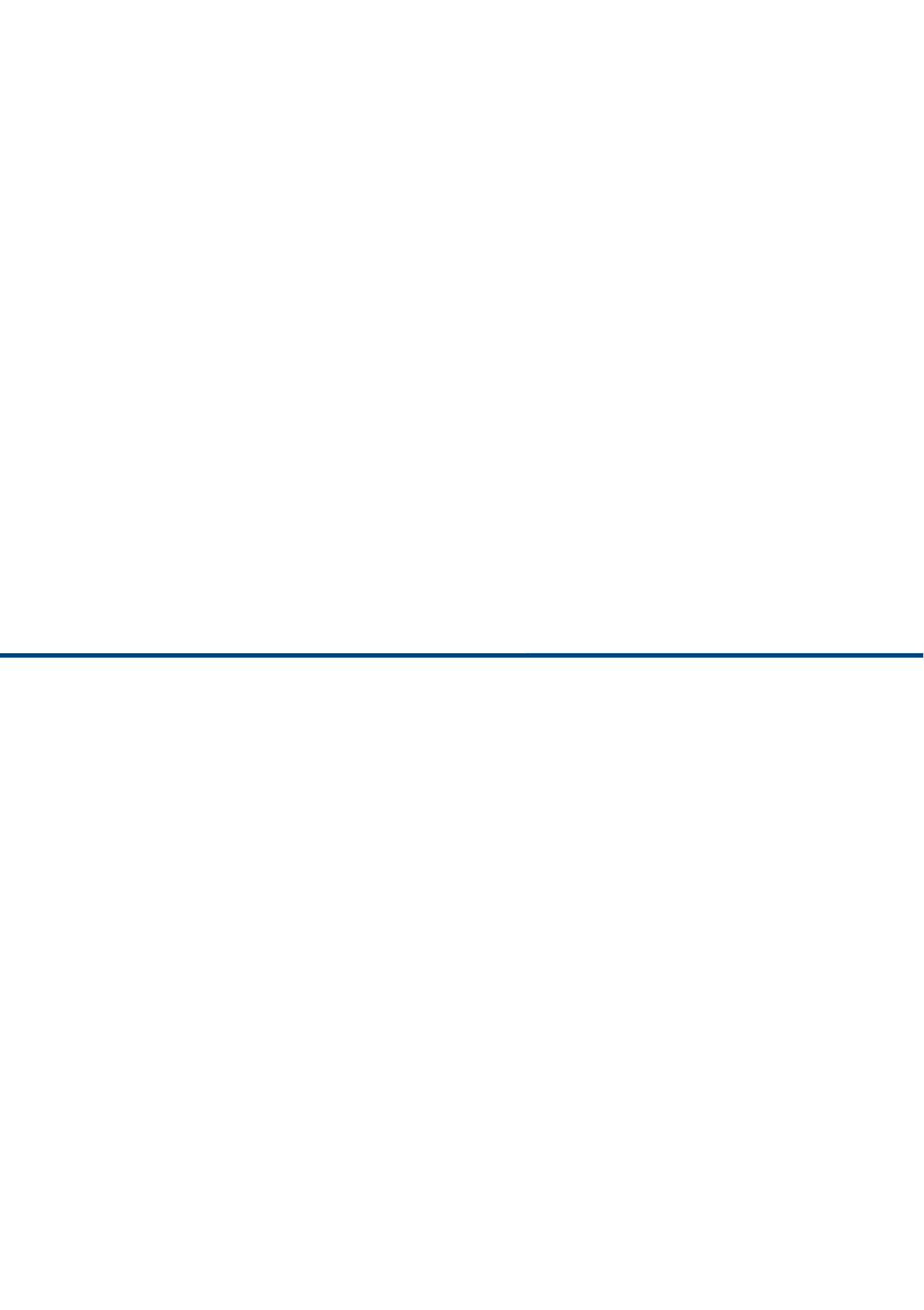

# Capitolo 7 Chapter 7

REGOLE PER L'AGGIORNAMENTO DEL MODELLO 231 RULES FOR UPDATING MODEL 231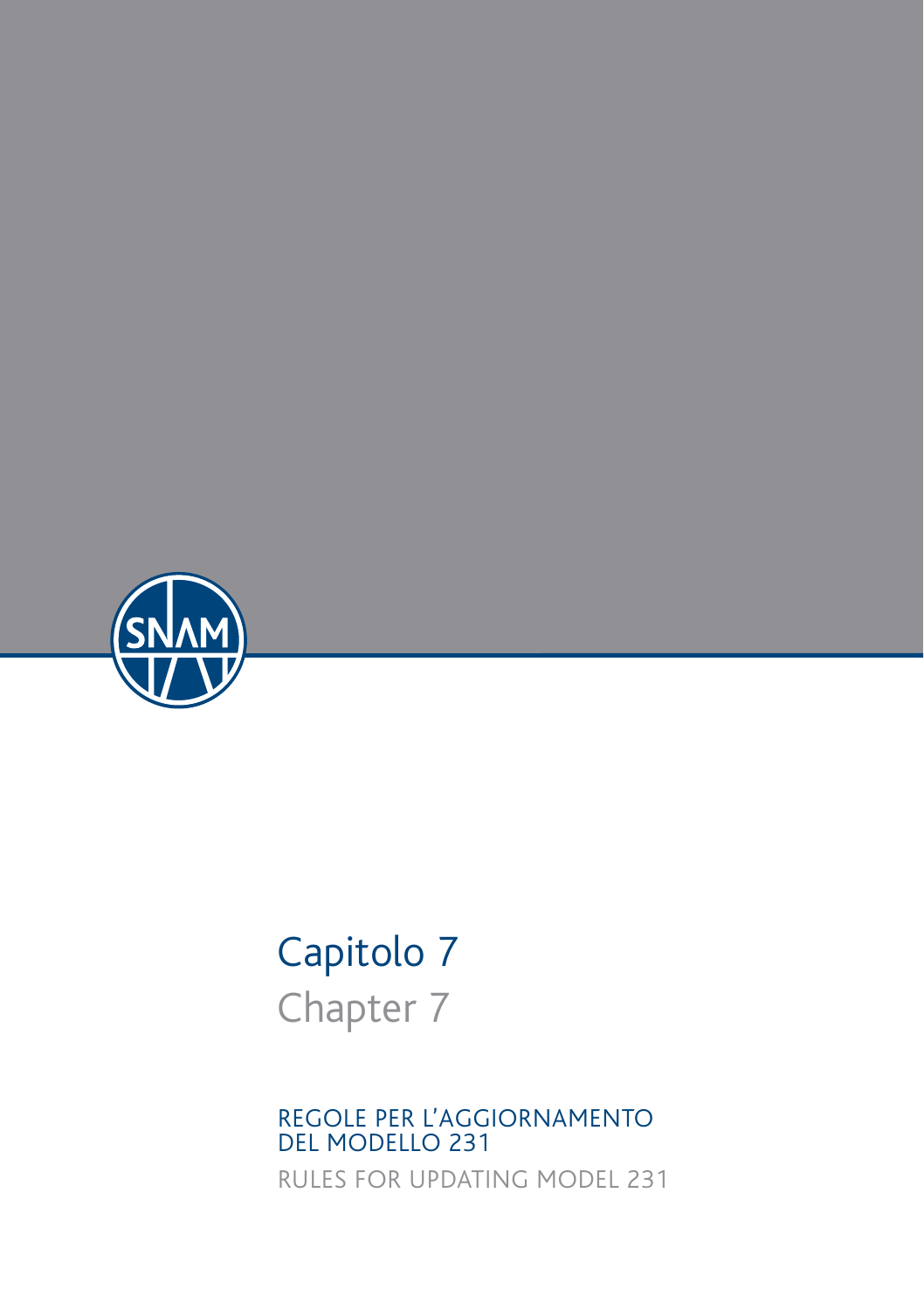### 7.1. Premessa

In ragione della complessità della struttura organizzativa della Società e della compenetrazione del Modello 231 in essa, l'aggiornamento del Modello 231 si articola nella predisposizione di un programma di recepimento delle innovazioni (di seguito, "**Programma di Recepimento**").

## 7.2. Criteri di predisposizione del Programma di Recepimento

Si rende necessario procedere alla predisposizione del Programma di Recepimento in occasione (a) di novità legislative con riferimento alla disciplina della responsabilità degli enti per gli illeciti amministrativi dipendenti da reato, (b) della revisione periodica del Modello 231 anche in relazione a cambiamenti significativi della

struttura organizzativa o dei settori di attività della Società, (c) di significative violazioni del Modello 231 e/o esiti di verifiche sull'efficacia del medesimo o di esperienze di pubblico dominio del settore. L'attività è funzionale al mantenimento nel tempo dell'efficacia del Modello.

Il compito di disporre l'aggiornamento del Modello 231 è attribuito all'Amministratore Delegato, già delegato alla sua attuazione, in coerenza con la metodologia e i principi previsti nel Modello 231. Più in particolare:

- l'Organismo di Vigilanza comunica all'Amministratore Delegato ogni informazione della quale sia a conoscenza che determina l'opportunità di procedere a interventi di aggiornamento del Modello 231;
- l'Amministratore Delegato avvia il Programma di Recepimento, informando il Consiglio di Amministrazione;

## 7.1. Foreword

Because of the complexity of the company's organisational structure and Model 231's inclusion within it, the updating of Model 231 is based on an innovation implementation programme (hereinafter, referred to as the "Implementation Programme").

## 7.2. Implementation Programme drafting criteria

It is necessary to draw up the Implementation Programme in the event of (a) legislative changes to the regulations on the administrative liability of legal entities deriving from offences, (b) periodic revision of Model 231, including in connection with significant changes in the Company's organisational structure or business activities, or (c) significant violations of Model 231 and/or outcomes of checks on the Model's

effectiveness, or of experience in the public domain within the sector concerned. The activity carried out is aimed at keeping the Model effective over time

The task of preparing Model 231 updates is entrusted to the Chief Executive Officer, who is also in charge of implementing them, according to the methodology and principles provided for in Model 231. More in particular:

- the Watch Structure reports to the Chief Executive Officer any information of which it is aware that makes it advisable to update Model 231;
- the Chief Executive Officer starts the Implementation Programme and informs the Board of Directors accordingly;
- the Implementation Programme is drawn up and executed with the cooperation of a multi-department team ("231 Team") and the relevant company departments.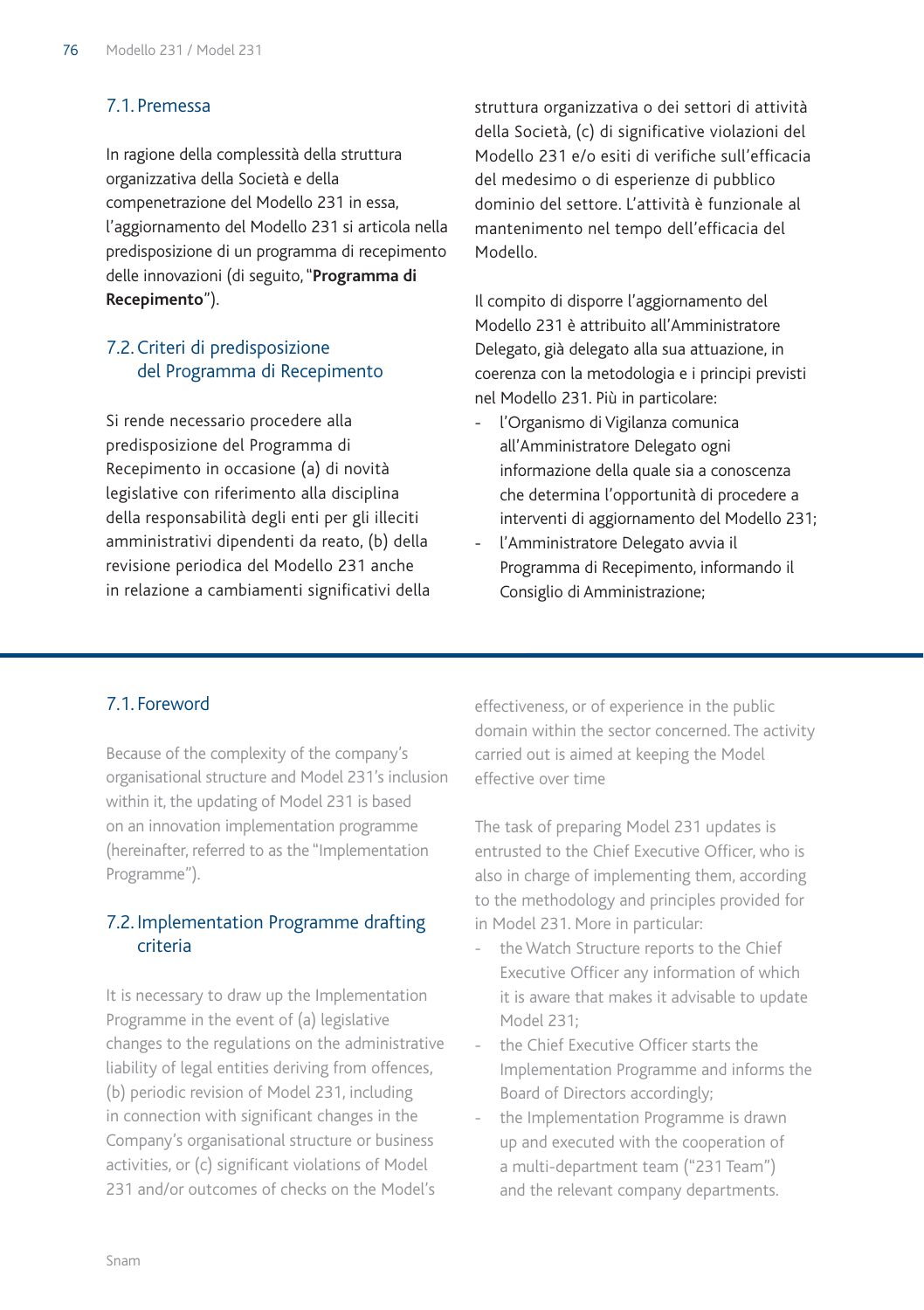- il Programma di Recepimento viene predisposto e realizzato con il contributo di un team multifunzionale ("Team 231") e delle funzioni aziendali competenti. Il Programma di Recepimento individua le attività necessarie per realizzare l'aggiornamento del Modello 231, con definizione di responsabilità, tempi e modalità di esecuzione, con particolare cura nell'individuazione dei requisiti legali e normativi per il corretto aggiornamento del Modello 231, nonché per la modifica e/o integrazione delle Attività Sensibili e degli standard di controllo;
- i risultati del Programma di Recepimento sono sottoposti all'Amministratore Delegato che approva i risultati e le azioni da disporre per quanto di competenza e, per quanto riguarda i Principi Generali, propone l'approvazione dei risultati e delle azioni da proporre al Consiglio di Amministrazione.

L'Organismo di Vigilanza provvede a monitorare lo stato di avanzamento e i risultati del Programma di Recepimento nonché l'attuazione delle azioni disposte e informa l'Amministratore Delegato dell'esito delle attività.

The Implementation Programme identifies the actions required to update Model 231, defining the responsibilities, schedules and means of execution, with a particular focus on the legal and regulatory requirements for the proper updating of Model 231 as well as the modification and/or supplementation of Sensitive Activities and control standards;

the results of the Implementation Programme are submitted to the Chief Executive Officer, who approves them along with the measures to be taken within the latter's field of competence and, as far as General Principles are concerned, proposes to the Board of Directors the approval of these results and the actions to be taken.

The Watch Structure monitors the progress and results of the Implementation Programme, as well as the execution of the measures decided upon, and informs the Chief Executive Officer about the outcome of these activities.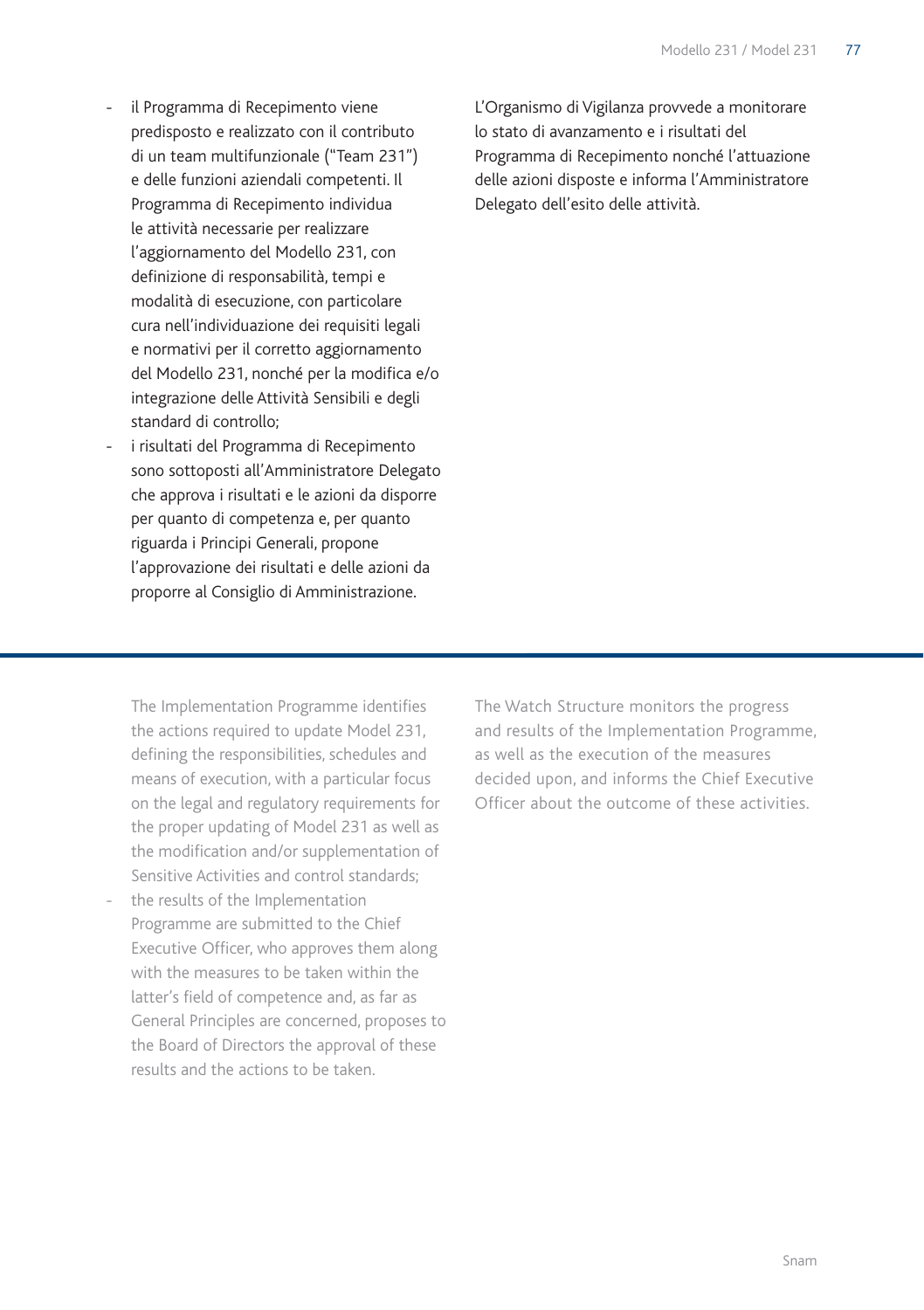Piazza Santa Barbara, 7 20097 San Donato Milanese - Milano Tel. +39 0237031



#### Società per azioni Capitale sociale euro 3.571.187.994,00 i.v. Registro Imprese di Milano - P. IVA e Cod. Fiscale n. 13271390158 R.E.A. Milano 1633443

luglio 2013